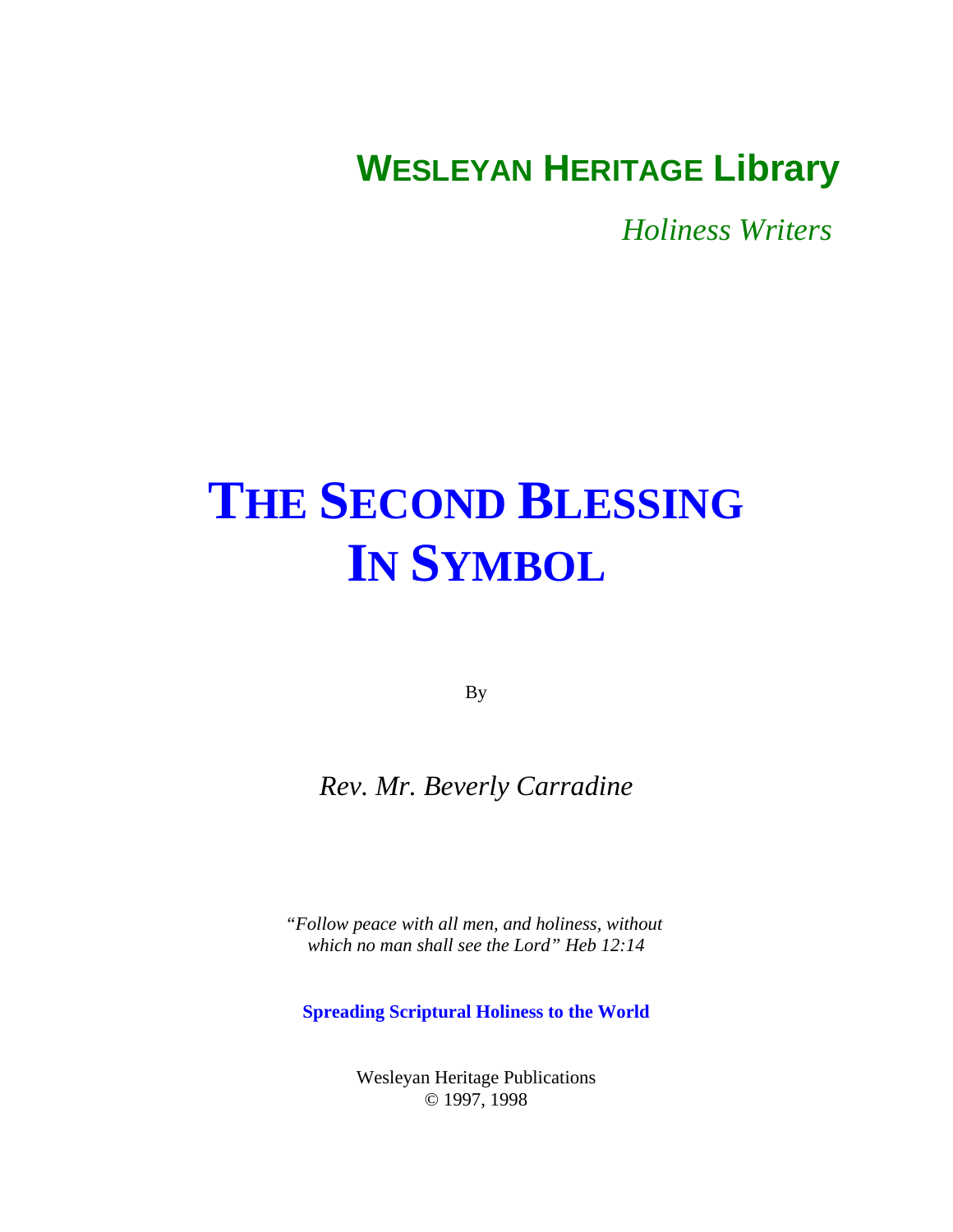#### <span id="page-1-0"></span>**[THE SECOND BLESSING IN SYMBOL](#page-0-0)**

By Beverly Carradine

#### **Contents**

[Preface](#page-4-0)

Chapter 1 [A Few Opening Words](#page-5-0)

Chapter 2 [The Second Blessing](#page-7-0)

> Chapter 3 [Symbolism](#page-11-0)

Chapter 4 The Manna The Two Animals The Two Birds [The Levites And Priests](#page-13-0)

Chapter 5 The Two Washings Of The Leper [The Two Washings Of The Leprous Garment](#page-16-0) The Two Anointings Of The Leper

> Chapter 6 [The Two Rooms](#page-18-0)

Chapter 7 [The Second Approach Of The High Priest](#page-21-0) To The Tabernacle Or Temple

> Chapter 8 [The Two Crossings](#page-24-0)

Chapter 9 [The Love Slave; Or, The Two Kinds Of Service](#page-27-0)

> Chapter 10 [The Holy Oil](#page-30-0)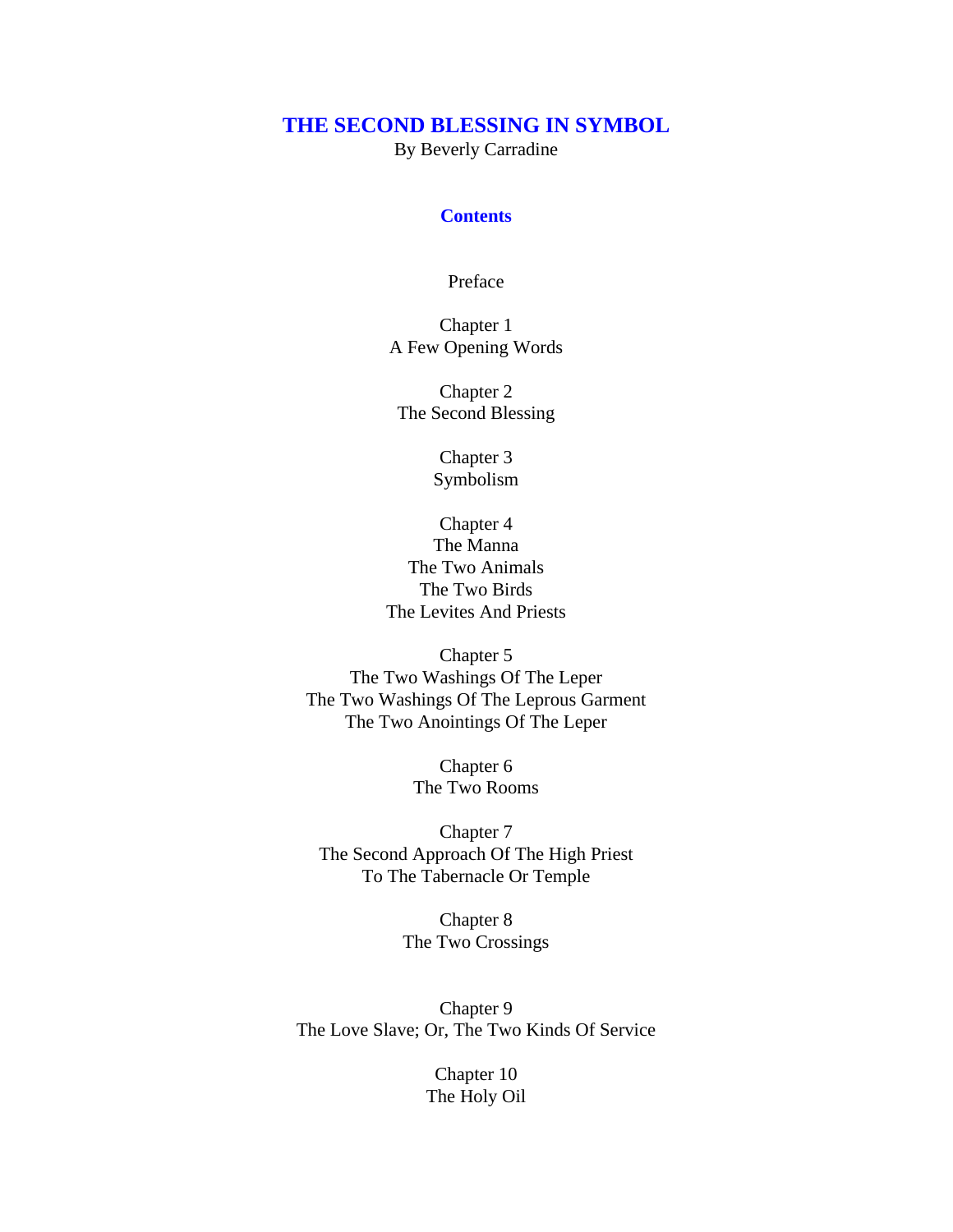Chapter 11 [The Two Ways](#page-33-0)

Chapter 12 [The Two Covenants](#page-37-0)

Chapter 13 [Abraham's Altar](#page-40-0)

Chapter 14 [The Eight Offerings](#page-43-0)

Chapter 15 [David And The Ark](#page-46-0)

Chapter 16 [The Two Cleansings Of The Temple](#page-52-0)

> Chapter 17 [The Two Rests](#page-56-0)

Chapter 18 [The Two Fluids](#page-59-0)

Chapter 19 [The Treasure And The Pearl](#page-63-0)

Chapter 20 [Lazarus Dead -- Alive -- Free](#page-66-0)

Chapter 21 [The Breastplate And Helmet](#page-70-0)

> Chapter 22 [The Two Tables](#page-74-0)

Chapter 23 [Walking On The Waves](#page-78-0)

> Chapter 24 [Martha And Mary](#page-82-0)

Chapter 25 [The Two Baptisms](#page-85-0)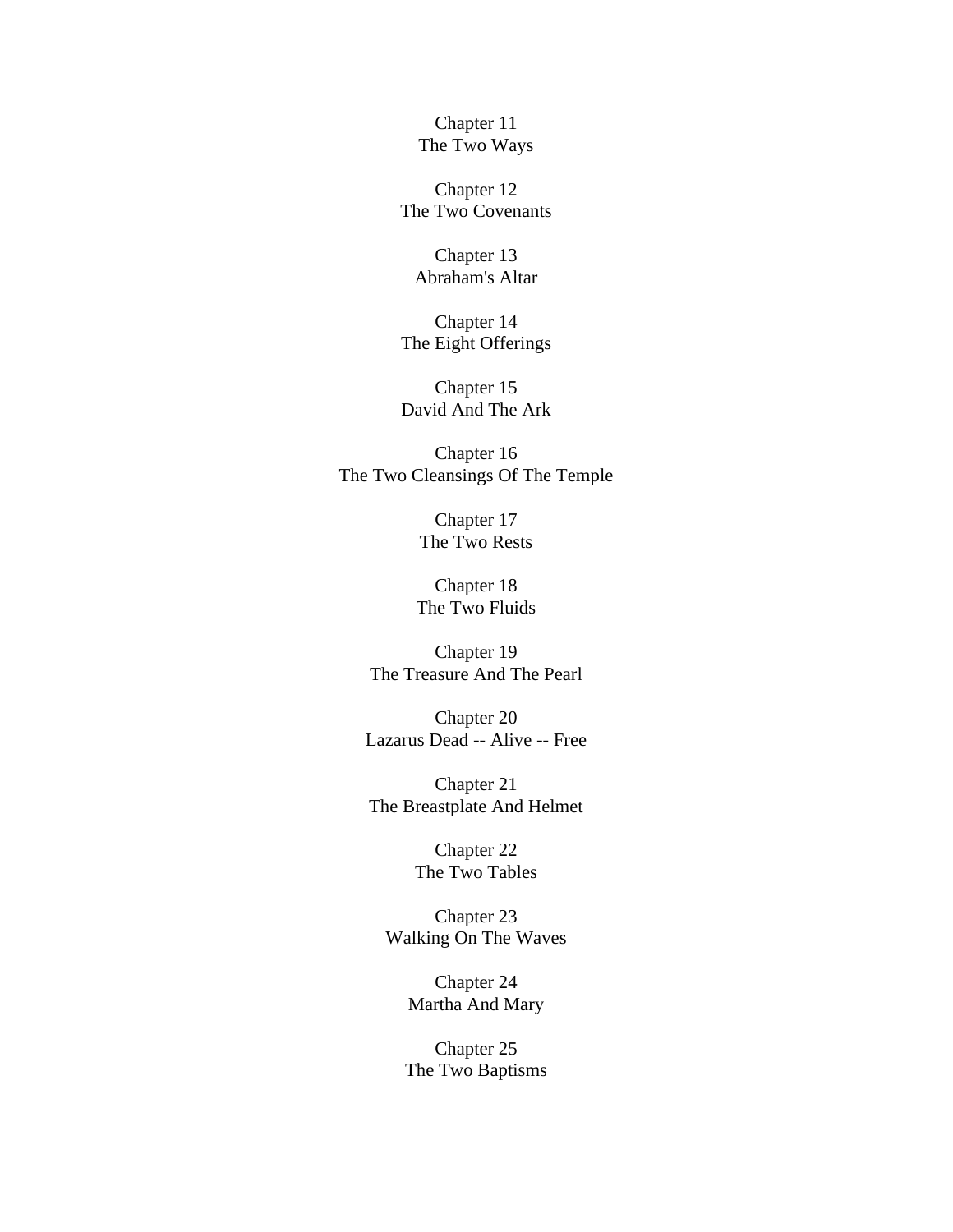Chapter 26 [The Two Touches](#page-88-0)

Chapter 27 [Cisterns And Fountains](#page-90-0)

Chapter 28 [Servants And Friends](#page-92-0)

Chapter 29 [The Two Companies In Heaven](#page-94-0)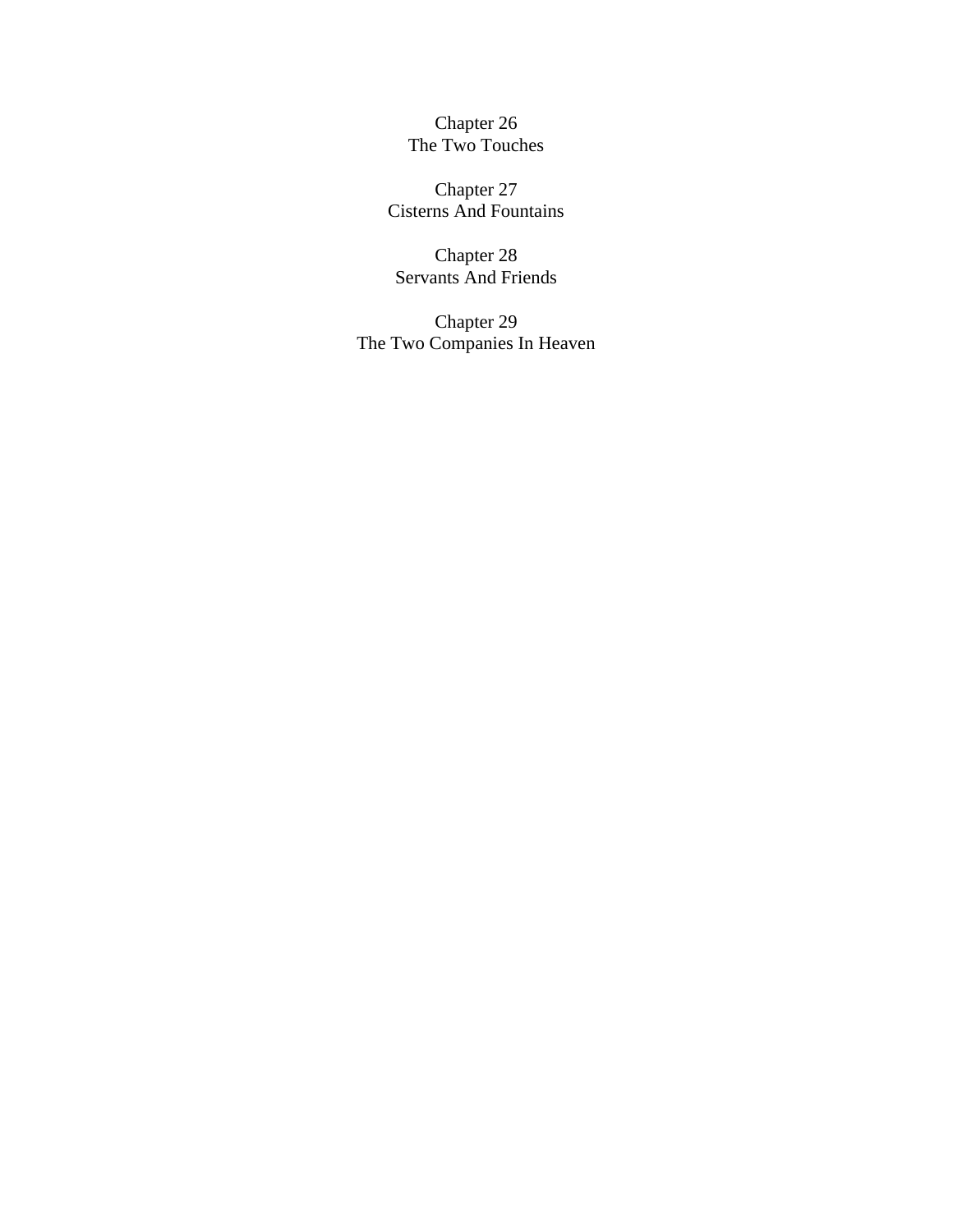#### **PREFACE**

<span id="page-4-0"></span>The author of this book, although a young man, wields one of the most familiar and welcome pens to our Methodism, hence needs no introduction.

The types and symbols of the Old Testament evidently contain as deep a spiritual meaning as the parables of the New Testament, and the whole combine in the revelation of the great doctrines of Christianity. The perfect harmony existing between these two books unites them into one Book. The great doctrine of the Book, the doctrine toward which all other doctrines lead, and in which they all center, is the doctrine of holiness. That God wills, provides for, and demands our entire sanctification from all sin, no candid Bible reader will deny. Methodism teaches in her standards of doctrine that entire sanctification is wrought in the believer's heart subsequent to justification; her founders preached, and her charter members professed, sanctification as a second work of grace. Those who will take the pains to seek will find it so recorded in the sermons, songs, and history of the early Methodists.

Our author undertakes to show in this book that this doctrine, the second work of grace, is taught in the types and symbols of the Bible.

Our prayer is that those who read this book may have the faith that will make them able "to enter into the holiest by the blood of Jesus, by a new and living way, which he hath consecrated for us."

H. C. Morrison, Evangelist.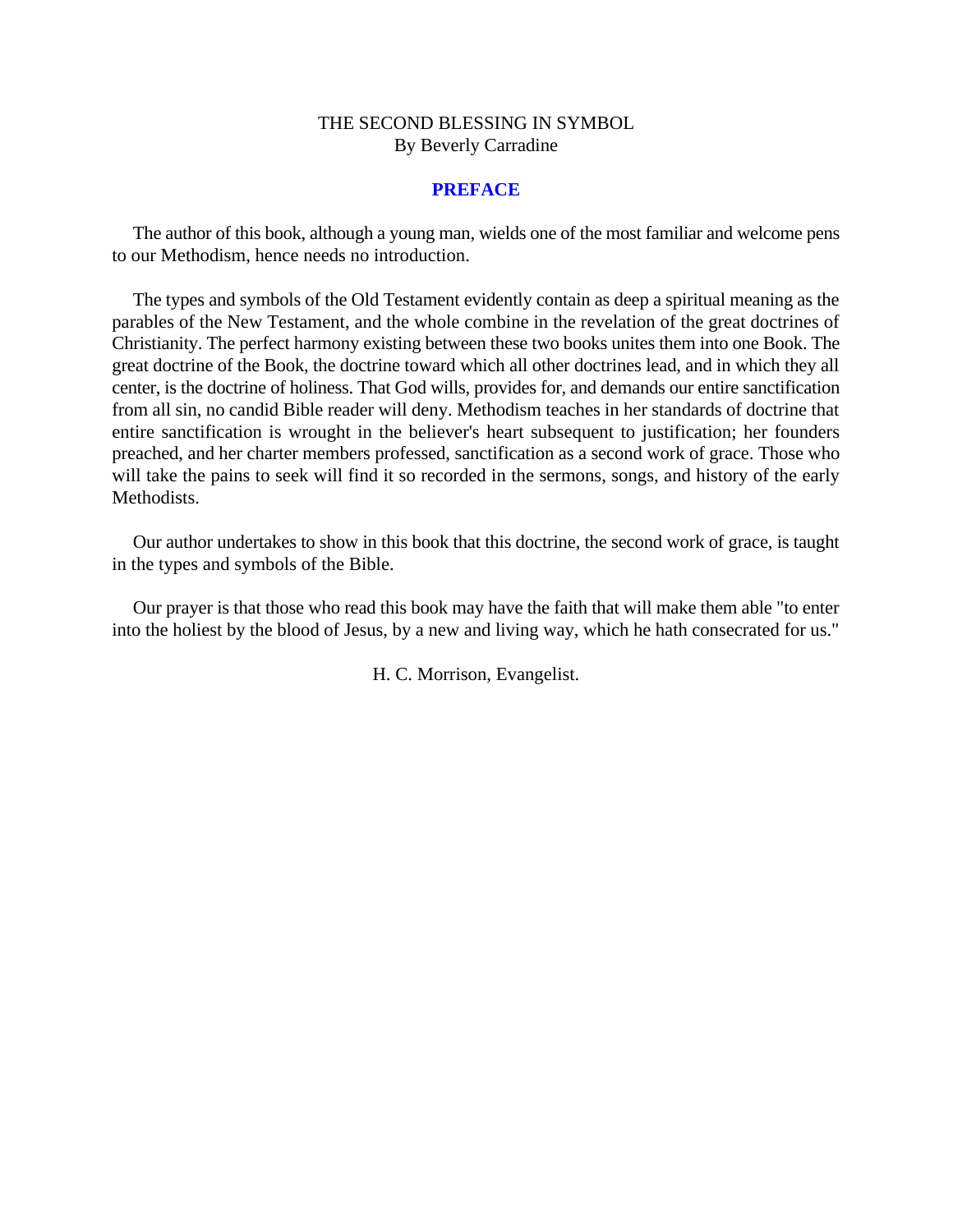#### **Chapter 1 A FEW OPENING WORDS**

<span id="page-5-0"></span>The question that is agitating the Church today is whether there is a second and distinct work of God in the soul following that of regeneration. It appears in papers, pulpits, camp meetings, Conference love feasts, and elsewhere. Wherever and whenever it is sprung there is seen agitation. It is beyond doubt the real question before the Church today. There is none that can compare to it. If God has a second work or blessing for the soul, out of which Satan has cheated the Church, ought not men to know it? If, as the advocates of holiness say, this blessing touches the wealth and activities of the Church and transforms the membership into glowing, burning messengers of Christ, is it not an important, vital, all-essential question?

With many on the opposing side the conviction is honest that the advocates of a second divine work are mistaken and deluded. Forgetful of the fact that the Bible calls it "the secret of the Lord," they expect to know all about it without using the means by which alone the secret can be obtained. It is a conditional blessing, and yet they look to understand what cannot be known except through the compliance with these conditions. Experience alone can bring understanding of sanctification, as it does of regeneration. A person cannot know a road until he has gone along its length, and yet here are people who have not trod this way of holiness, nor made the effort that will alone place them in it, doubting and denying the fact that there is such a way.

Many make merry over the term "second blessing," although it is both Wesleyan and scriptural. Such merriment only pains the heart of the advocate of holiness, as a laugh about conversion stabs the spirit of the regenerated man. In both cases the feeling is that the laugh or jest is ill timed, misdirected, and ignorantly aimed at the work of the Holy One. In either case "they know not what they do." But the merriment is to be met as Christ received the gibes around the cross. If the blessing is true and scriptural and divine, it will sustain us, while it will also endure and survive every kind of rough treatment. If it is of man, it will come to naught; but if it is of God it will certainly triumph; but alas! for them who should be found fighting against God.

The charge made upon us in high quarters is that we are deluded. This is certainly a grave and sweeping charge. It takes in a great many people. It arraigns hundreds of thousands through the land. The charge also takes in people of great celebrity: such a man as Fenelon, and such a woman as Madam Guyon; such men as Asbury, McKendree, Fletcher, Benson, Clarke, of early days, and such women as Phoebe Palmer, Frances Havergal, Frances Willard, and Hannah Whitehall Smith, of later times.

The thoughtful mind is hardly prepared to believe that such people, and so many people, living at wide intervals of time and distance from each other, and without possibility of or motive for collusion, could be possessed by so marvelous and general a delusion. Reason and common sense rebel against such a supposition. Now when in addition to this the experience of these people is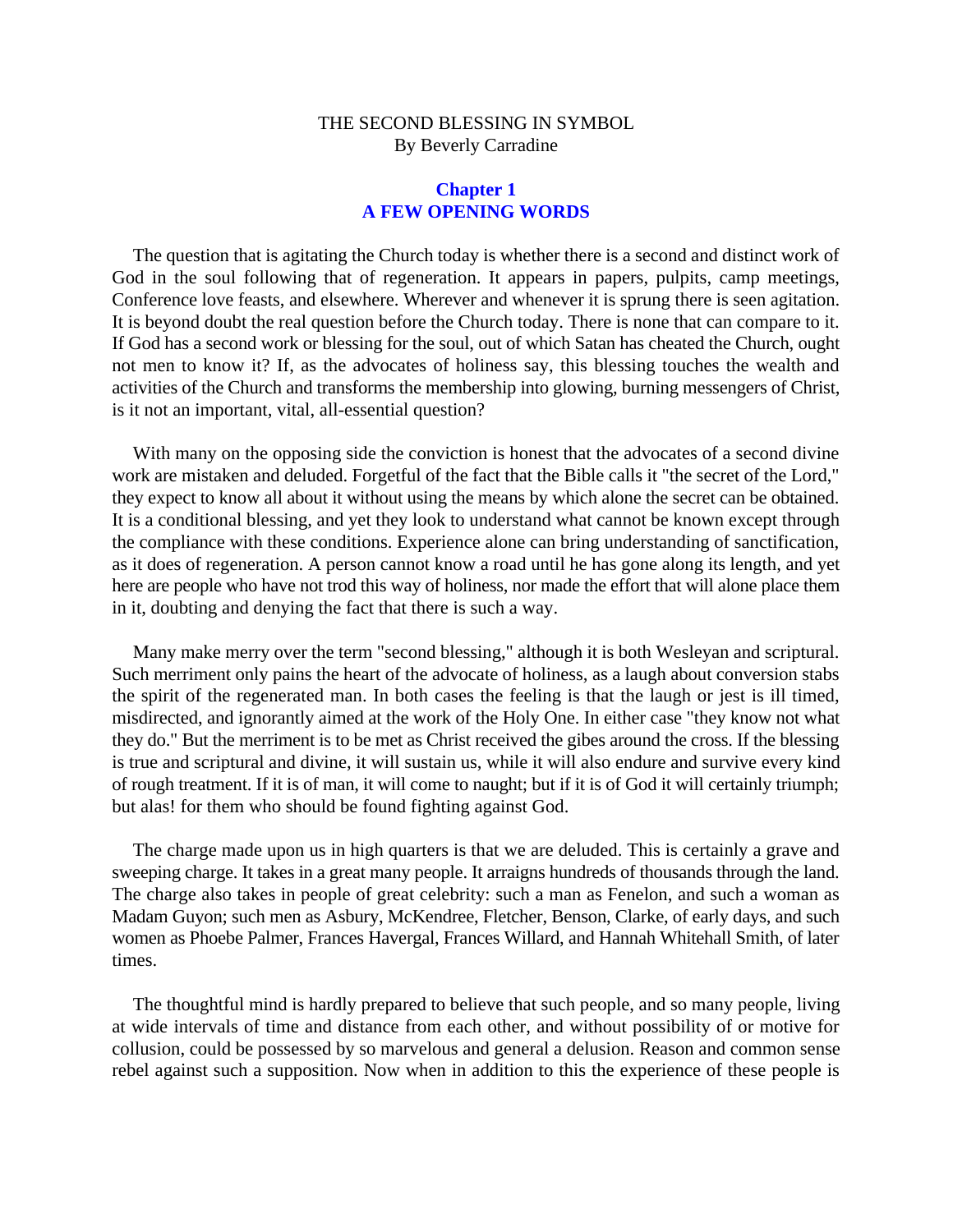found to coincide exactly with a teaching that runs through the Bible how is it possible for one to pronounce the whole matter a delusion?

Who wonders that a Church which doubts and disputes through its journals, pulpits, and chief officers the fact of such a grace and blessing should fail to see it? It is the eye of faith, not doubt, that discerns what Paul calls the "second grace," and John Wesley termed the "second blessing." Who wonders that men, gifted, learned, religious, and useful, should fail to enter into the holy of holies when they have neglected the laver at the door, and the second application of blood which Moses and Paul agree in saying was necessary as the condition of entrance? Who wonders that any man should fail in this holy experience if he realizes a reservation somewhere in the life, knows there is a room in the heart where Christ is not allowed to enter, a closet where something is withheld or concealed, or is conscious of a wrong unrighted or a confession unmade? What if there be such things as pride, bitterness, ecclesiastical revenge, ambition for place, lust for oratorical honors, and the praise of men, and things even lower? What if a man's heart should become influenced with the desire for the office of a bishop, and should speak, write, and attitudinize to that end? What if a man indulges in habits unclean and expensive, and exhorts the poor of his congregation to contribute their hard earnings to the support of the ministry and the gospel, and then proceeds in the full sight of the congregation and heaven to puff into smoke or expectorate in tobacco much of that self-denial and consecrated money upon the ground?

Does the reader think that a partially consecrated man can know the MYSTERY of the gospel, take in the tender secret of the Lord, and be familiar with what is beyond the veil, although that veil be rent from top to bottom? The fact that it is rent does not disclose or expose the most holy place. A curtain rent from top to bottom is not pulled down; but the torn edges hang side by side together, and the things beyond are still concealed. Christ has not made holiness common to all, but possible to all. The veil is rent, but the veil is still there.

Now, will the Holy Ghost reveal the holiest to a partially consecrated man? Would God let a priest enter the holy of holies with an unclean habit? Will he do it now? The man may be gifted, learned, admirable for many reasons, a power in certain lines, and honored by his Church with elevated positions and offices, and yet these things in themselves will not suffice to bring one within the veil, into the secret place of the Most High.

Would the reader lay bare the tender secrets of his soul to one who was not in perfect sympathy and accord with him? Would God do so? Who marvels that some men, looking toward the most holy place of the tabernacle, declare that they see nothing--that there is nothing? This, however, does not prove that there is nothing, but simply that these men see nothing.

A certain well-known man said a long time ago that we must "cleanse ourselves from ALL filthiness of the flesh and spirit" if we would perfect holiness. He who will not do this will never know what Paul meant by "perfecting holiness." It will always seem to him a vague, indistinct, never to be attained blessedness. But to the man who obeys the word and fulfills the condition, the experience itself, beautiful, blessed, and abiding, will come. The heart's vision of God, the rest of faith, the joy of purity, the sweetness of perfect love, the upwellings of constant praise, and the thrill of constant victory through Christ will become the soul's portion and heritage forever.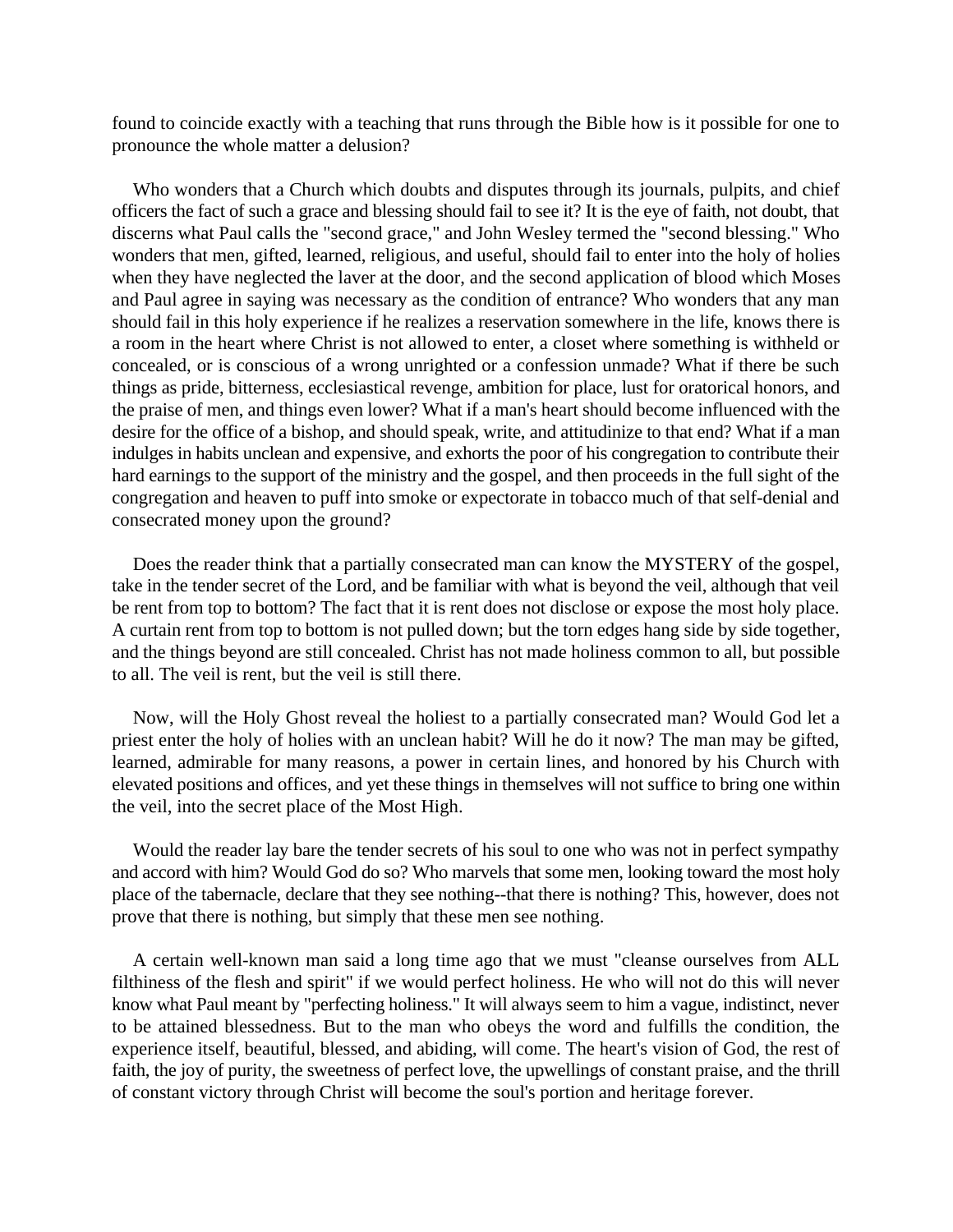#### **Chapter 2 THE SECOND BLESSING**

<span id="page-7-0"></span>The word "second" seems to be especially disagreeable and offensive to many, and grave objections are urged against the expression.

We would say that we are no stickler for terms, and think it best in describing a divine work of grace to adhere to scriptural phraseology. But when a term like that of the "second blessing" does no violence to the Word of God, but is really descriptive of a work that we find taught in the Bible, then it seems it might be used without offense or objection. For instance, Christ promises his disciples another blessing. He commanded them not to leave Jerusalem until they obtained it. He called it "the promise of the Father," a "baptism," "enduement of power," and the "Holy Ghost coming down upon them." All of these terms plainly indicate something new to be received and experienced by the disciples. The "promise of the Father" was something yet unfulfilled, they had not yet been "endued with power," and according to the Saviour's words the Holy Ghost had not yet come upon them. He had breathed the Spirit upon them, but there was something yet evidently to be realized. As for the word "baptism," it cannot be tortured in any way to mean "birth;" for these two things are always distinct, and separated by an interval of time, both in nature and grace. Moreover, when this baptism--enduement promise of the Father came upon the disciples on the day of Pentecost it was seen to be another work of the Spirit, different from anything they had experienced before in the spiritual life. If this statement is challenged, we bring up in proof the apostle Peter, who declares in Acts xv. 8, 9 that it was a purifying of their hearts by faith. He identifies here the blessing received by Cornelius with what came upon them at Pentecost. This verse is a fatal blow to Zinzendorfianism, and to those of our Church who insist that regeneration is purity; and it is one of the many foundation stones we have upon which to rest the doctrine of the second blessing.

So here is a subsequent work of grace, and as such can be truly called a second blessing. Furthermore, as both in the Bible and in the Christian experience "a baptism of the spirit" is recognized to be different from "the baptism of the Holy Spirit," this latter-named experience can truly be called the second blessing. Right here we should cease enumerating: first, for the reason that after sanctification a child of God should receive so many blessings that he cannot count them; and secondly, because there are but two complete works of grace wrought in the soul by the Spirit. And just as any number of manifestations of God to the world fails to increase the number of persons in the Godhead, so numerous blessings, no matter how frequent and rich, cannot be scripturally distinguished by the terms third, fourth, fifth, and so on ad infinitum. There is but one work of grace, purifying and transforming, that is subsequent to regeneration. With this additional blessing man enters into heaven. After this there is nothing left on earth or in heaven but constant and everlasting growth in grace. Hence the humorous and unkind fling by some at those who hold the second blessing, saying that they have gone much farther along in the spiritual numerals; that they have received the one hundredth blessing, etc. This fling loses all of its force from the lack of knowledge it shows of the two distinct works of the Holy Spirit. We repeat here that there are thousands of "a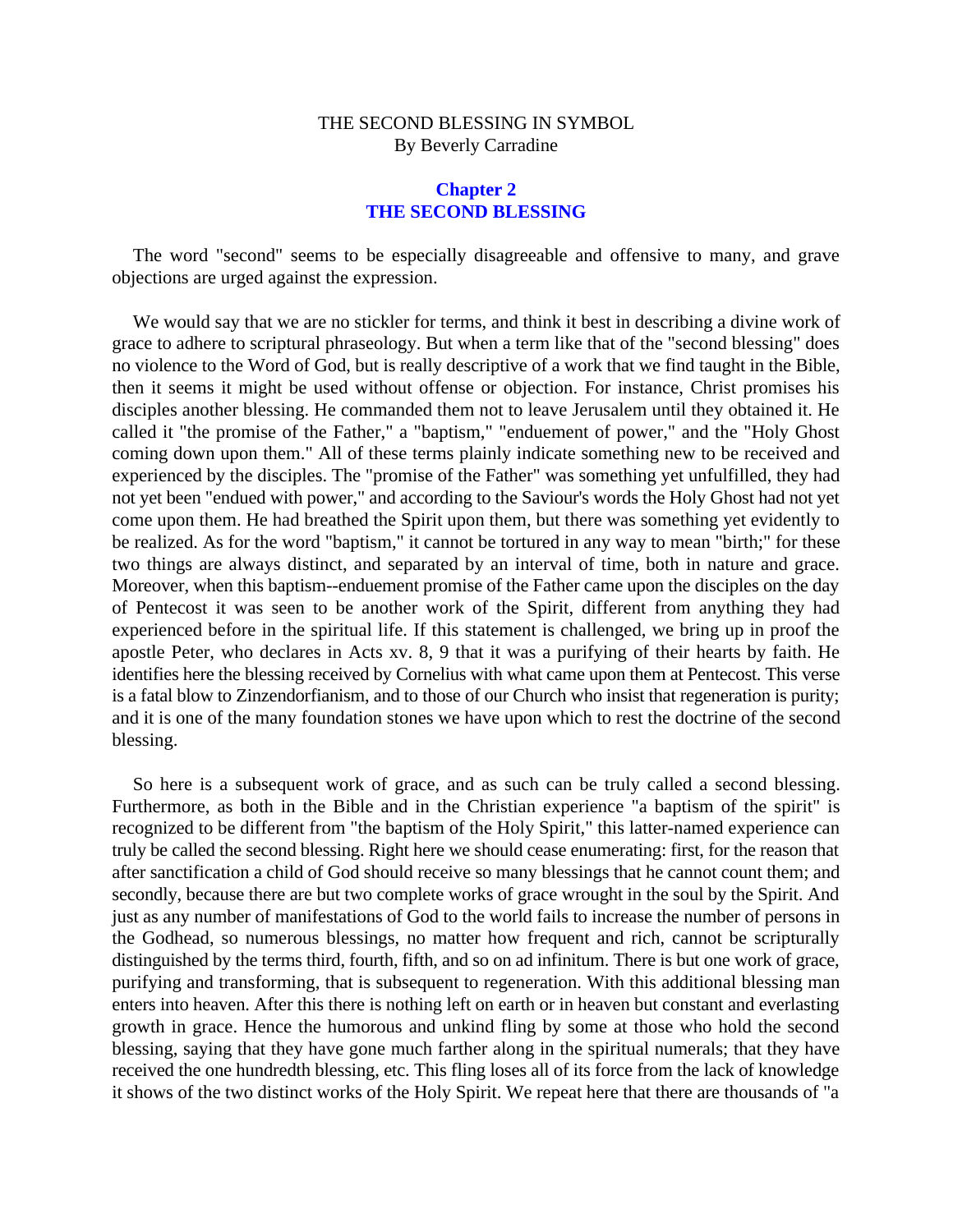baptisms" in the Christian life, but there is but one "the baptism." There are hundreds of blessing that break upon and fill the believing heart, but there is but one second blessing. Let every Methodist preacher who reads these lines answer what was it that he in his ordination vows at Conference promised God and the Methodist Church to "groan" to obtain. A vow made up of scriptural terms. Certainly it was not a covenant, oath, or pledge to "grow." Every sensible man knows that both in nature and grace growth takes place quietly as the result of healthy conditions, and there is no need of agonizing, straining, or groaning to accomplish or accelerate what is secured by the quiet workings of a noiseless law. The very language of the Discipline where we are pledged to "groan after" something that we have not declares that it is an obtainment of grace which cannot be secured on lines of growth; and hence is our Church's confirmation of the fact that there is a second blessing.

Besides all this we advance the thought that the term "second blessing" is more scriptural than some imagine. If King James's translators had been truer to the original in 2 Corinthians i. 15, we would have today the words "second grace" instead of "second benefit." The Greek word translated "benefit" is  $\chi \alpha \rho \nu$ . If any Greek scholar should be asked what this word meant in the original, he never would reply "benefit," but "grace," "divine grace," "divine gift," etc. The word  $\chi \alpha \rho \nu \nu$  is found over one hundred and fifty times in the New Testament, and in every instance is translated "grace" except at this place. Here the prominent definition of the word is avoided and a weaker meaning taken up by the translators.

Paul alludes to this second grace in Romans v. 2: "By whom also we have access by faith into this grace." There is an additional grace, and entered upon through another act of faith in Christ. James speaks of it in the words: "He giveth more [another] grace." Excellent Greek scholars say that the word in brackets is the proper word of the text. In Hebrews ix. 28 the second work appears again in the words: "Unto them that look for him shall he appear the second time without sin unto salvation." We know this is claimed to describe the fact of Christ's return to the earth in judgment, but we call the reader's attention to two statements in the verse that destroy that claim. One is that this coming is "unto salvation," whereas the last day brings judgment; Christ will come then as a Judge. Again we know at the judgment day "every eye shall see him," but the verse quoted declares something different in the words, "Unto them that look for him shall He appear the second time." Some regenerated people are not looking for him. The condition of receiving Christ in full salvation or holiness is "looking." The disciples "looked" for ten days, and were not disappointed in Christ's coming. They got that day what they had never obtained before. Their lives proved afterward that they had received the second blessing.

We quote Paul again in Galatians iv. I9: "My little children, of whom I travail in birth again until Christ be formed in you." Let the reader emphasize the word "again" as we have done. Let him attend a holiness altar service, and he will see two things not soon forgotten--viz., a second travail of spirit among Christians, and "Christ formed" in regenerated people in distinctness and power as never before.

But the question may be asked: "Why did the translators in King James's time use the weaker meaning 'benefit' instead of the stronger, truer definition "grace?" The answer comes readily: That, like some people today, they were ignorant of this tender, holy, heart experience. The blessing of Pentecost, or sanctification by faith, was unknown to them, just as justification by faith was to many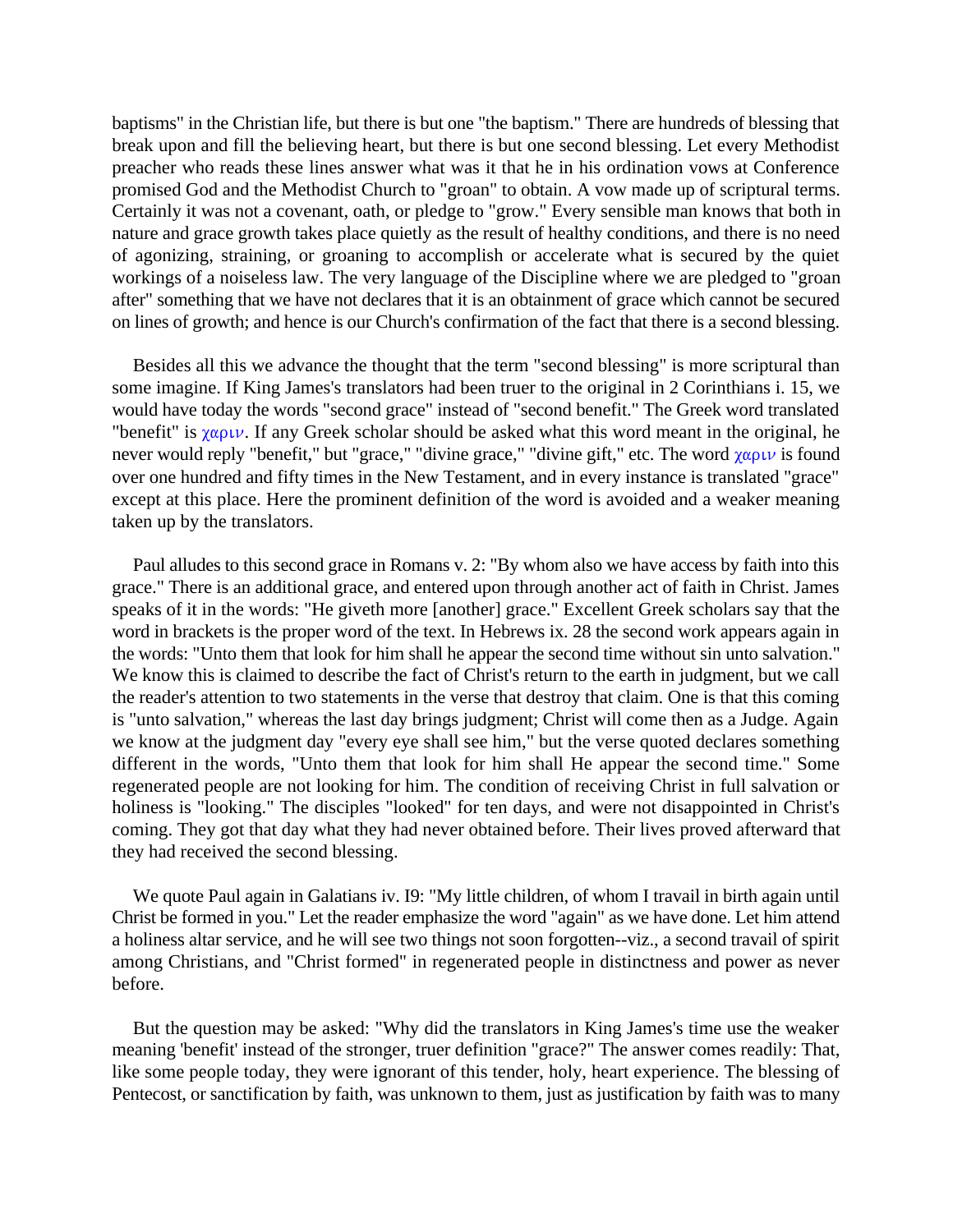in Luther's time. If one doctrine can be lost for awhile, why not another? These men did not know what Paul was talking about when he said in the original text: "I was minded to come unto you before, that ye might have a second grace." Perhaps they thought he meant his trip or visit, or some collection of eastern curiosities. But the word  $\chi \alpha$ <sup>QL</sup>W would not allow such a divergence from its real meaning, and so they put down the word "benefit" in the text, and wrote the true definition, "grace," in the margin, where it can be found today. Let the reader turn to his Bible and see for himself.

When we remember that these same men, in 1 Corinthians xiii. 5, translated as follows, "Charity is not easily provoked," when one of the best Greek scholars in the land says that the original text will not justify the presence of the word "easily," but reads, "Charity is not provoked," and when we bear in mind that love is not provoked, but that anger or the sense of justice is provoked; when we remember this we begin to get light upon those famous scholars whom it has been so fashionable to praise. King James was a choleric man according to history. In deference to his occasional fits of passion these men accommodated the Word of God to their royal reader (even as is done today in many Churches), and wrote that charity was not easily provoked. Let the reader open his Bible and read the first paragraph of the prefatory address of these translators to King James, and see their fulsome praise or flattery of a carnal man, and say whether they were best able to understand the holy mysteries of the gospel often times hidden in the shaded meaning of a word. Paul speaks of a "hidden life." Alas that it is hidden to so many today!

To return to the verse first quoted in regard to the second grace. Paul had on his first visit to Corinth brought pardon and salvation to the people through the blood of Christ. They heard, believed, were saved, and a Church was founded. Paul departs, and from afar writes to them that he was minded to come again that they might have "second grace." What grace? Not simply an hour's emotion arising from the preaching of a sermon; not a fresh experience of grace as we all ought to have each day; not a new fruit of the Spirit, because in regeneration we get all the fruits of the Spirit. Paul certainly would not desire to cross lands and seas just to get a few people happy for an hour or so. He meant what Christ referred to when he told the disciples to tarry at Jerusalem for another work of grace and blessing that was to come upon them. Paul meant a grace which he had not at first presented in his stay at Corinth, even as Christ had kept it back for three years in Judea, then letting it descend on the day of Pentecost.

He meant what the makers of our Discipline had in mind when they inserted in the ordination service a solemn vow or oath for every preacher to take. In this vow he declares to the bishop that he expects to be "made perfect in love in this life," not grow perfect. He also declares that he is "groaning after it," not growing. When he obtains what he vows he is groaning after it is the second blessing. We never knew one who had really obtained what the Discipline thus requires but was perfectly willing to call it the second blessing.

Yes, there is a "second grace." John the Baptist called it "the baptism of the Holy Ghost and fire." Christ called it "the promise of the Father," "enduement of power," and in John, seventeenth chapter, alludes to it in the word "sanctify." Paul named it "his rest," "perfection," "more excellent way," "second grace," "sanctification," and "holiness." John writes it "perfect love." These are not all of the scriptural terms used to describe this blessing, but only a few gathered hastily, each one, however, bearing on its face the fact that it represents something higher than regeneration.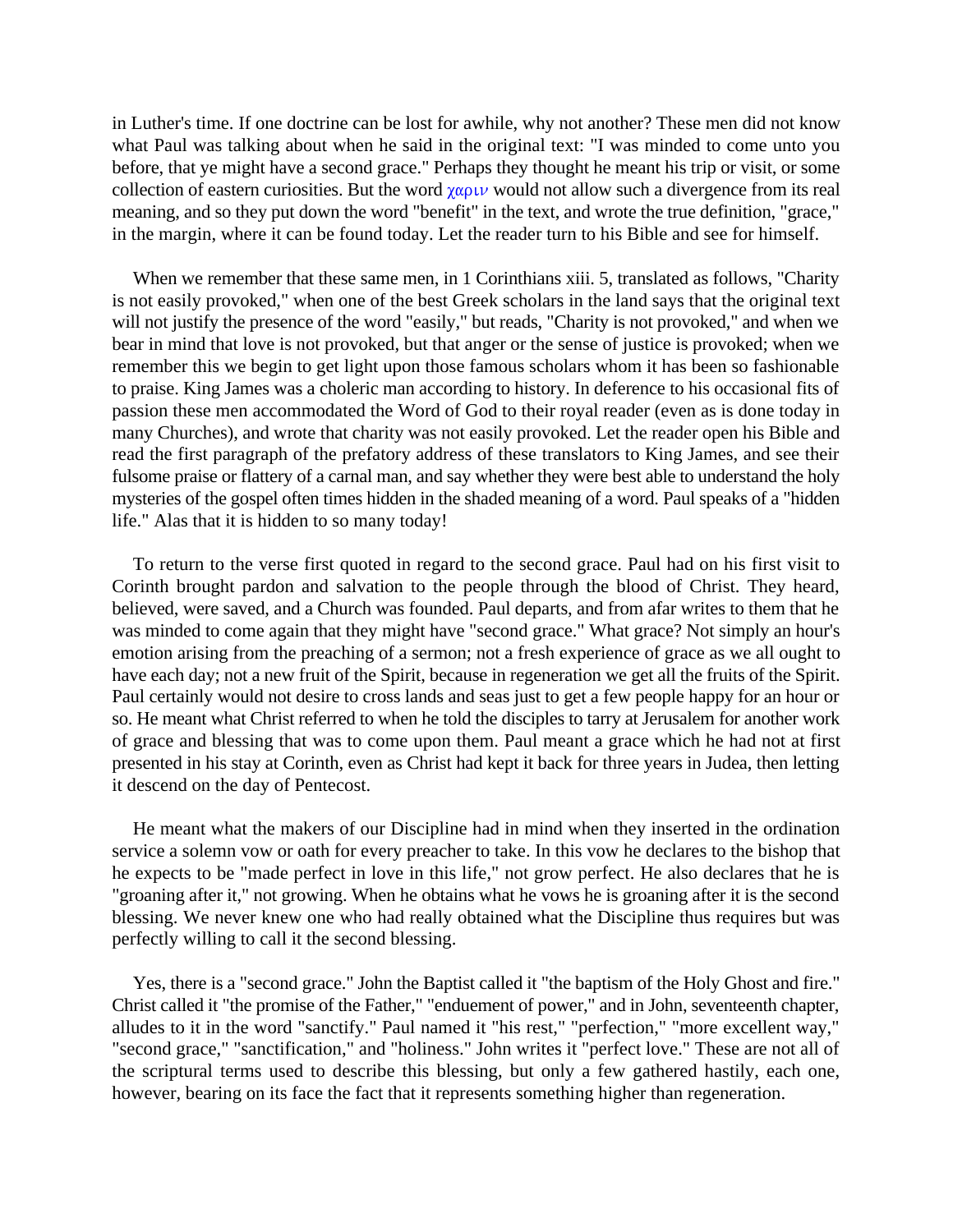Madam Guyon called it the "rest of faith," and was put in prison for declaring the doctrine and living the experience. It took her years to bring Cardinal Fenelon into the blessing, but at last he saw and obtained it, and wrote powerfully on the subject. Dr. Upham terms it "the interior life." John Wesley gave it the title that is so objectionable to some of our brethren--viz., "the second blessing"--and Charles Wesley in his beautiful numbers describes it as the "second rest." We conclude this chapter with a stanza from Hymn 444 in our Church hymn book:

> Breathe, O breathe thy loving Spirit Into every troubled breast Let us all in thee inherit, Let us find that second rest. Take away our bent to sinning; Alpha and Omega be; End of faith, as its beginning, Set our hearts at liberty.

If there be no second blessing, the Methodist Church is seriously at fault in allowing such expressions as those above to appear in her hymn book. Furthermore, she stands today convicted of the strangest inconsistency and contradictoriness when, after making her preachers "groan" to obtain a second blessing of "perfect love," she immediately proceeds to make them "groan" again because they have obtained it.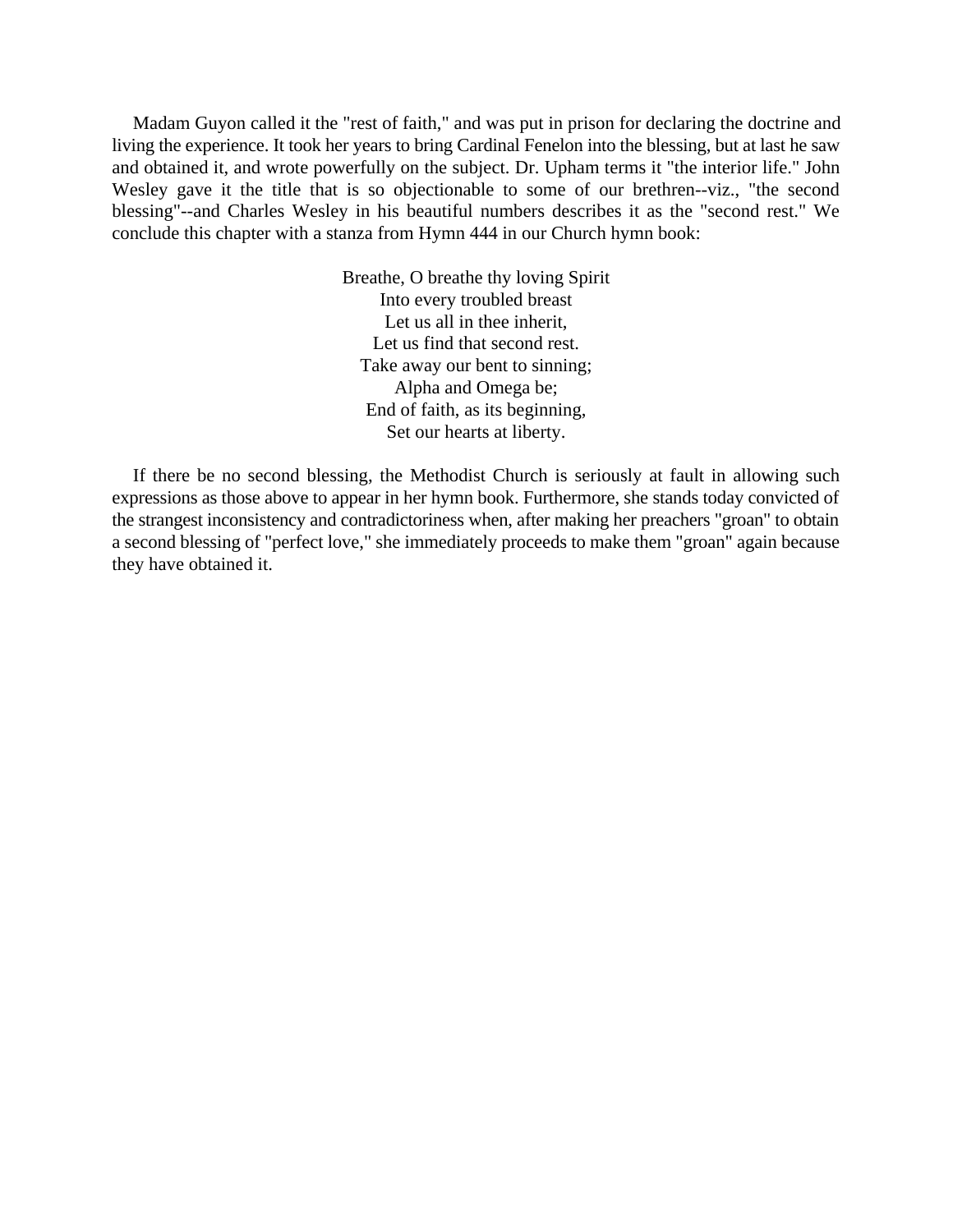#### **Chapter 3 SYMBOLISM**

<span id="page-11-0"></span>The Bible throughout recognizes and teaches a double work in salvation. Toplady voices this in his hymn now sung by the Christian world:

Be of sin the double cure.

So there is a twofold cure in redemption: one the regenerating and the other the sanctifying grace of God; the first bringing pardon and peace, and the second purity and power.

If this is a fact, we may expect to see the proof all through the Scriptures, and different kinds of proof at that. The author in his study of the word has discovered no less than six distinct lines of proof therein establishing the fact of the double cure in salvation. Five of these scriptural methods of proof appear in his book entitled "Holiness and Its Witnesses," while the sixth is made to appear in this volume. The argument in this book for the second blessing is based altogether on the proof found in symbolism. Just as Christ was typified in the lamb, altar, and high priest; regeneration, in the washing of the laver; the resurrection, in the waving of the first sheaf of the harvest; so holiness, or the second blessing, the great work of Christ in the soul, is symbolized in an equally impressive manner and indeed far more frequently.

This book does not pretend to treat the subject exhaustively. The many calls and duties of a city pastorate have prevented that finish and completeness desired by the writer, while other reasons have diminished the size of this volume, that could have very easily and delightfully to the author been much larger in its contents.

It constitutes one of the charms of Bible study to discover in the forms, ceremonies, washings, anointings, and in the very drapery and sacred furniture of the tabernacle, the deep truths of the kingdom of Christ that have been thus imbedded and hidden away for the recognition and future use of all generations.

It is wonderful how the two blessings thus appear in the Word of God. The very division of the Bible into two Testaments and covenants contains thought for the reflective mind. The two parts of the cross are not without significance, and the cloven tongues of fire at Pentecost have back of them voices of testimony. Why were they cloven? Surely no one will think this peculiar sight to be without design. The fire symbolizes the presence and work of the Holy Ghost, and the cleaving or dividing of the flame on each head into two parts declares the two works of grace.

There seems to be more than one purpose in this object lesson method of teaching spiritual truths. One advantage is that Satan is foiled in his endeavor to penetrate the word, work, and purposes of God. If the angels themselves bend over the mysteries of grace in a vain effort to comprehend them, how much more will fallen spirits fail to understand the deep things of God? If the devil had been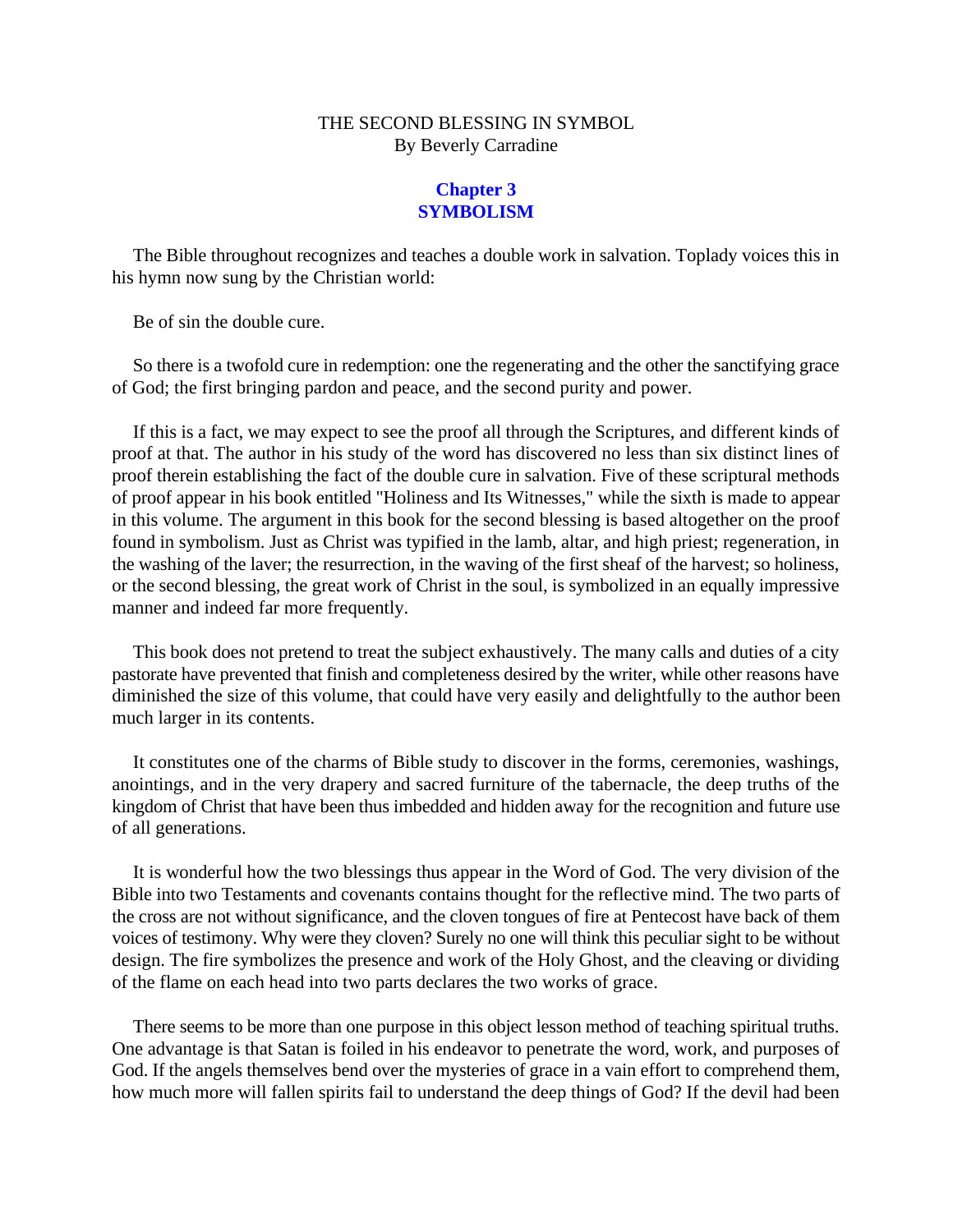able to read symbols before their fulfillment, he would never have crucified Christ. The wisdom of veiling truths and coming victories in imagery is seen in the book of Revelation; for if those inspired chapters could have been understood eighteen hundred years ago, what an advantage would have been possessed by Satan and evil men.

Again, the veiling of certain truths in typical form secures that freedom of spirit which man must have to fully accomplish the design and desire of God.

Still again, the very veiling inflames the soul with ardor for the pursuit and possession of that which is just before it half revealed and half concealed. Besides this, the fact of certain truths buried here and there in the Word of God arouses the spirit of reading and study, causes faith to be strengthened with each additional discovery, and makes the Bible the most fascinating of books.

Of course there is a danger of running symbolism farther than God intended, and this should be avoided. But this is not any more to be deplored than to see in the Scripture the wonderful temple, the impressive service, the rich and beautiful drapery and furniture, the washings, wavings, sprinklings, anointings, and burnings, and suppose they mean nothing. What thoughtful mind can believe these things were to gratify the eye? Whose spiritual heart could suppose that they were appointed to foster and satisfy Church pride? Who so stupid as to think they meant nothing?

While all of us will admit that the entire Levitical ritual elevated the minds of the people from low, groveling views of God; yet a humble, patient, prayerful study of that ritual, with the other types, will reveal that the whole history and work of grace, and especially the doctrine and experience of holiness, can be found in the symbols of the Bible.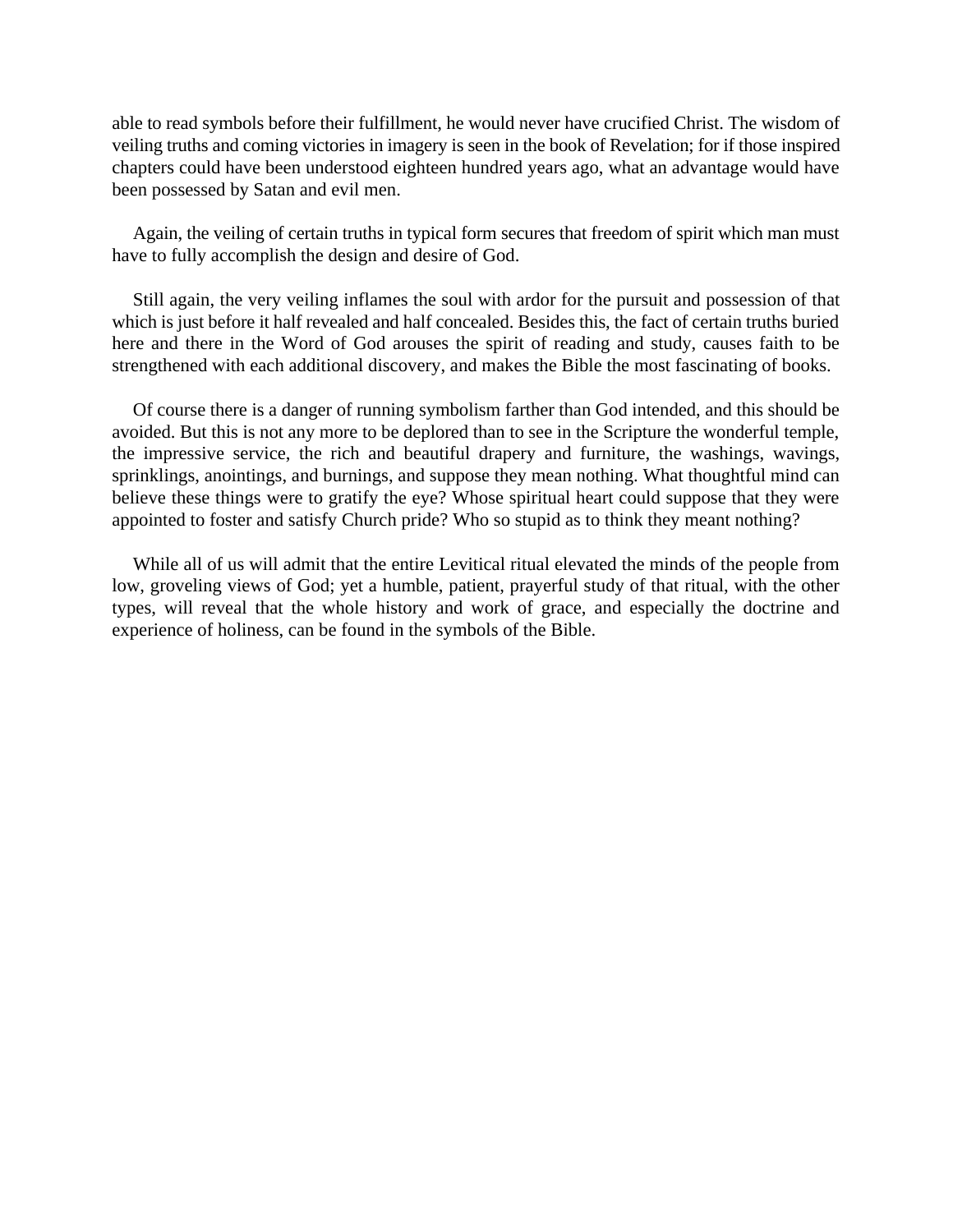#### **Chapter 4 THE MANNA THE TWO ANIMALS THE TWO BIRDS THE LEVITES AND PRIESTS**

#### **The Manna in the Holy Place.**

<span id="page-13-0"></span>Every reader knows that the manna typified Christ and his salvation. It was gathered and eaten by the people; was sweet to the taste; preserved life; had to be gathered every morning; and melted away as the day advanced.

If this is not a true picture of the regenerated life, then have we failed to see, hear, and feel correctly. We eat of the true bread that comes down from heaven; it is sweet to the soul; it has to be struggled for each morning; it seems to melt and disappear as the day advances. The close of the day, even its noon, finds many Christians feeling they have none left. We have known some whose religion seemed to be gone by ten o'clock.

Now see a higher blessing taught through this same manna. It was taken and placed in the holy of holies, and there in the ark it remained for any number of days, for any sweep of years, pure, sweet, incorruptible, and unchangeable.

In this most impressive way God teaches us that our personal salvation is brought "within the veil," brought into the secret place of God's perpetual presence; in a word, into the state, life, and experience of holiness, and that then our religious life will be marked by an abiding sweetness and purity, by incorruptibleness and enduring power. It does not then require tremendous efforts to gather and retain the grace of God. The grace itself does not melt away at nine o'clock nor is it gone at twelve nor in the afternoon nor at night. It abides, and it abides sweet and pure, through the preserving Power of the second blessing, which is the sanctifying grace of God. There is a religious experience which wastes away in the camp, grows hungry, and has to be periodically restored. There is another where the divine food and life is lodged within the heart, and the man with this inward, abiding nourishment knows no emptiness, wastings, or exhaustions, but is constantly filled. Meet him at any time, early in the day or late, in cloudy days or bright, in religious meetings or on the street, on Monday or on Sunday, he is always full. The manna is within, and it abides. John alludes to this second grace in Revelation ii. 17, where he says: "To him that overcometh will I give to eat of the hidden manna." The manna in the camp stood for salvation, but brought within the holy place it teaches a second and deeper experience which is called full salvation or holiness.

#### **The Two Animals.**

The very fact that two animals were required by the Levitical law to be presented for the sin offering is enough to arouse thought. This alone shows what is plainly taught elsewhere in the Bible,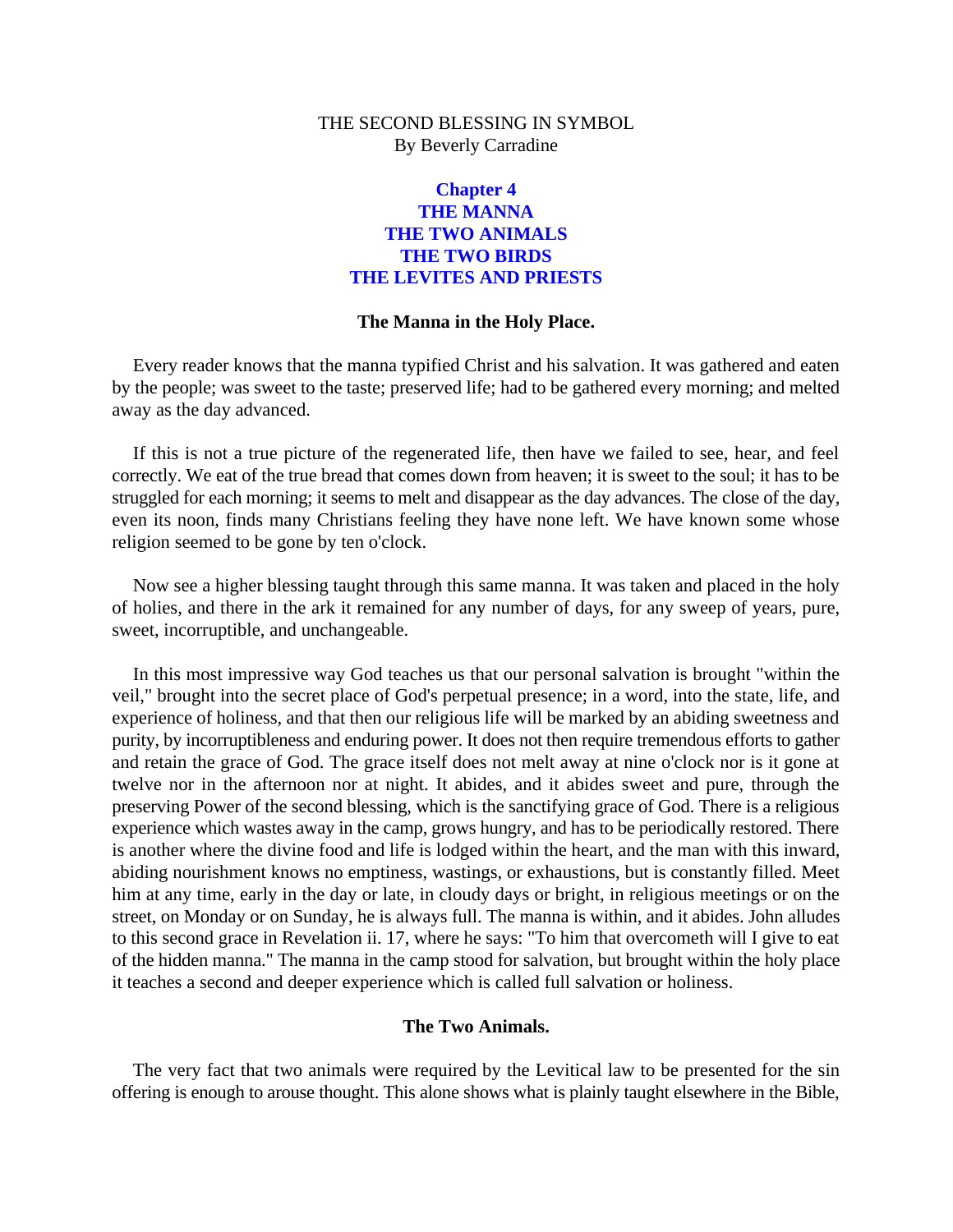and taught as well in the Discipline and hymn book and standards of our Church, that there are two kinds of sin: personal and inherited, individual built and inborn depravity.

The offering up of one animal would not bring out this doubleness of the nature of iniquity; hence the law said bring two animals. In one place it is two goats. In another place the blood of a bullock and the blood of a goat are shed for the sin offering. Think of these two animals--the bullock and goat--and see how God brings out the natures of sin.

The goat nature is a more radical and offensive type than that of the bullock. Carnality is different from, deeper, harder to deal with, older and more venomous then one's personal or individual sinful nature and life.

A still more remarkable fact appears in what was done to the two goats, which brings out still more clearly the two works of grace. One goat was slain. The second was led away into the wilderness bearing the iniquity of the people.

In regeneration we know not what becomes of our personal sins; they fairly melt away in the presence of Christ. In sanctification there is an unmistakable consciousness that the iniquity of the heart is taken away.

So we see that it requires the blood of two animals of different species, the bullock and goat, and besides this two animals of like species, two goats, but dealt with differently in order to teach the double nature of sin and the double work of Christ in the soul.

Be of sin the DOUBLE: cure, Save from wrath and make me pure.

#### **The Two Birds.**

Leprosy is the acknowledged type of sin. In the cleansing of the leper two birds were used. And two because sin is twofold or double. One bird was killed; the other bird was let "loose into the open field."

Here is a twofold treatment of sin: expiation and deliverance. Something is atoned for, and something is taken away. It harmonizes with the preceding symbol. The scapegoat disappears in the wilderness; the bird vanishes in the open air.

It harmonizes with the experience. The first work of grace atones for our sins and brings pardon; the second grace or blessing removes the principle of iniquity, the body of sin, and takes it away we know not where.

#### **The Levites and Priests.**

It has been customary to regard these two orders of Israel as foreshadowing two ranks and grades in the ministry. But we fail to hear a syllable fall from the lips of Christ, the great Head of the Church, in regard to elders and deacons or, indeed, any other named order of ministers. The whole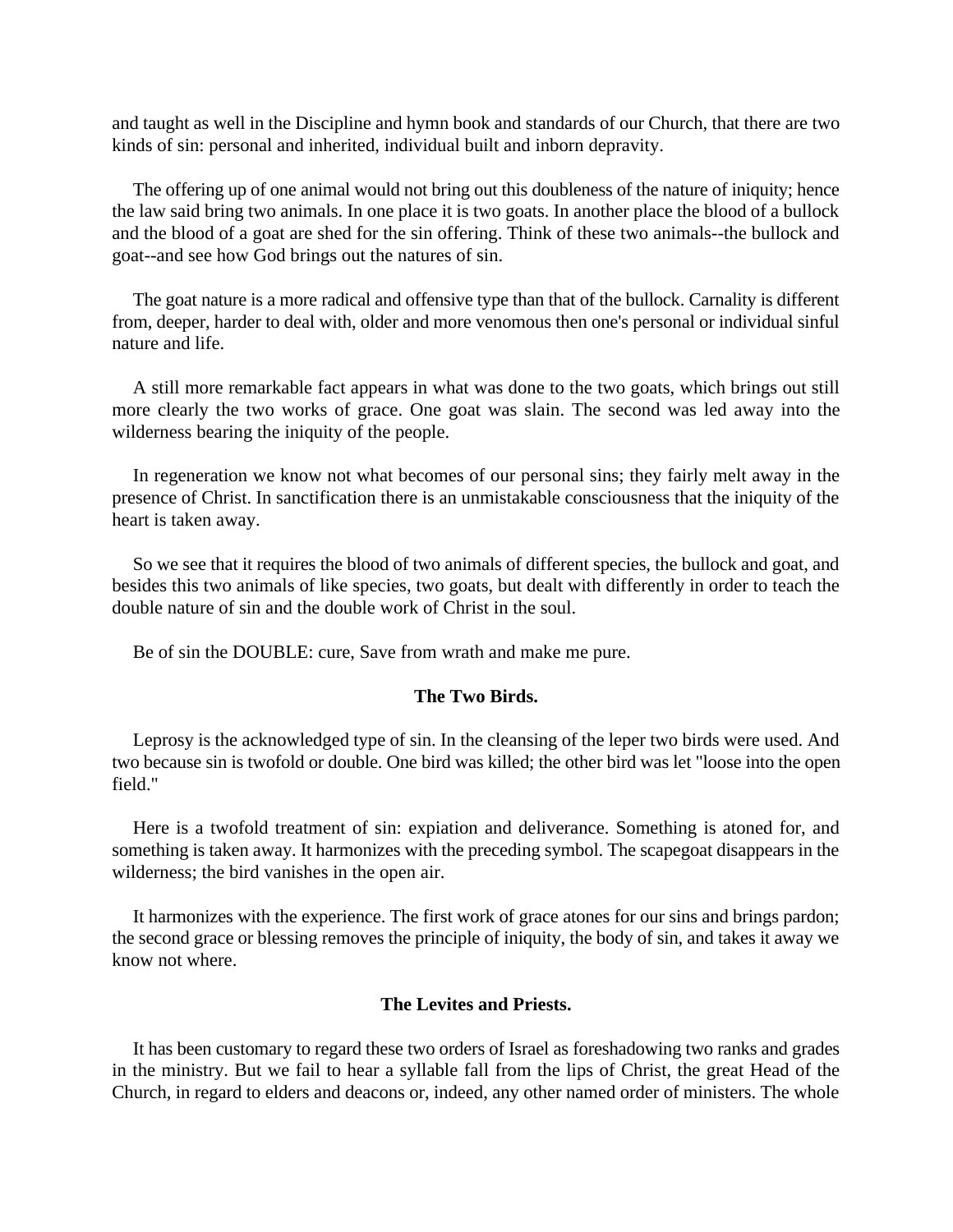body of preachers in his day were covered by the general term "disciples," and he was careful to say that if any of them should be greatest let him become the servant of the rest.

This fact alone is sufficient to arouse the thought that the priests and Levites stand for two grades in the spiritual life. Another fact that confirms this supposition is the statement of John that Christ has "made us kings and priests unto God." This was no allusion to the ministry, but was uttered in reference simply to the followers of Christ who had realized a distinguishing grace at his hands. The word "us" takes in preacher and layman.

The difference between the priests and Levites was marked. There was a difference of dress, of table fare, and of approach to and waiting upon the tabernacle or temple. The priest went where the Levite did not and could not go.

There are priests and Levites in the spiritual life today. There are followers of Christ who are clothed in the white linen of purity that others do not wear. They eat of heavenly fare that their brethren neither have nor believe in. They come boldly "into the holiest," that is hidden by a veil from the eyes of other followers of God. And they offer sacrifices, minister, and labor about the altar, and conduct sacred services of all kinds in the home, social circle, class meeting, prayer meeting, and house of God, and do it easily, joyfully, and unctuously, in the presence of other servants of the Lord who stand by with dumb tongues, sinking hearts, and hands powerless or slow to lay hold upon the work of God. An additional suggestive fact is seen in the Levite paying tithes to the priest. The writer well recalls the homage he rendered a sanctified soul in the days before he received the blessing of holiness. The consciousness is in the regenerated man that his sanctified brother has a type of purity superior to his own. The Levite still pays tithes to the priest.

One other thing worthy of mention is that upon the brow of the priest shone the golden plate, bearing on it the words: "Holiness unto the Lord." The Levite did not have this, although he was a servant of God. Who is surprised that Christ came to "purify the sons of Levi" and make us all "priests unto God?" It is better to be a priest than a Levite: better because it brings us into a higher religious experience than we had before, better because it gives easier and greater access to God; and better because it plants in the heart and writes on the face "Holiness unto the Lord."

May the reader never rest until he has been taken from the courts of the temple and put in the holy place--in a word, changed from a Levite to a priest!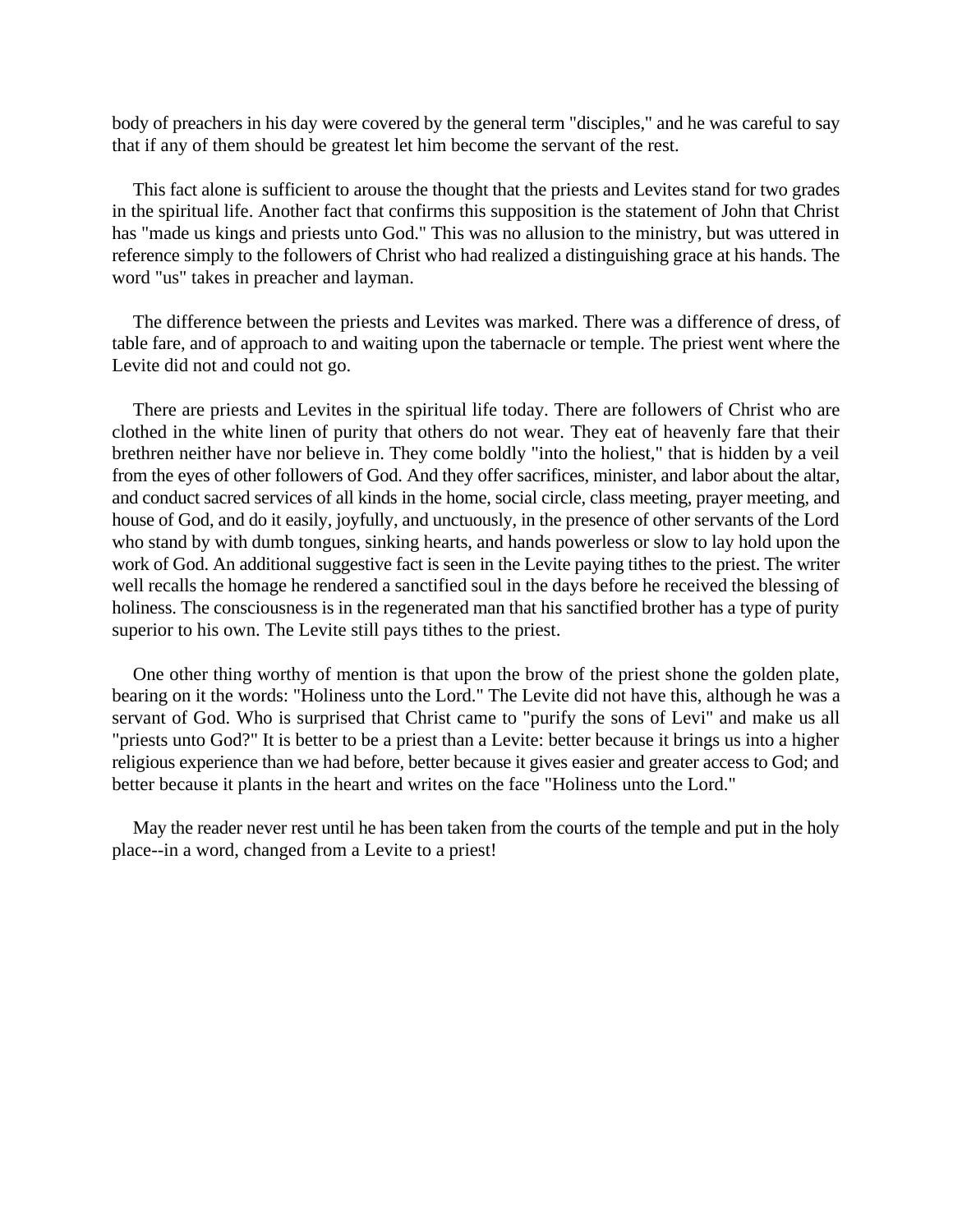#### <span id="page-16-0"></span>Chapter 5 **THE TWO WASHINGS OF THE LEPER THE TWO WASHINGS OF THE LEPROUS GARMENT THE TWO ANOINTINGS OF THE LEPER**

#### **The Two Washings of the Leper.**

Let the reader turn to the fourteenth chapter of Leviticus, verses 8 and 9, and he will be struck with the fact that two washings of the body of the leper were required before God pronounced him clean.

Remember that leprosy is the pronounced type of sin in the Bible. The leper is the sinner. In the eighth verse he is said to wash himself and garments that he might be clean. It is remarkable that while immediately afterward he is allowed to come into the camp, yet God does not say that he is clean. In the ninth verse it is stated that after seven days the man underwent a second washing both of body and clothing. In this verse the following facts appear: First, that there was a second washing or cleansing; next, that there was a distinct interval of time between the two purifications; third, that God did not pronounce the leper clean until after the second cleansing. It was then, and not till then, that the Scripture says: "He shall be clean."

He who can read this passage and fail to be impressed with the significance of the facts stated in it, and that so clearly bring out the two works of grace is little likely to be moved and convinced by anything that he finds in the Word of God.

#### **The Two Washings of the Leprous Garment.**

This appears in Leviticus xiii. 58. Let it be remembered that leprosy is the type of sin in the Bible. The garment or robe represents the soul. In Revelation the redeemed are said to have "washed their robes, and made them white in the blood of the lamb." Evidently the human spirit is referred to here. The leprous garment stands then for the sin-stained soul.

This garment had a first washing. It doubtless looked clean, and many no doubt pronounced it so. The first cleansing of the soul by the washing of regeneration has been thought by many to be a perfect purification. But God does not say so. Neither will Christians who have had but one cleansing testify in public that they have pure hearts. This is significant.

At the command of God the leprous garment received a second washing, and then, and not till then, was it pronounced clean. Hear the words of God: "It shall be washed the second time, and shall be clean." How all this must strike a thoughtful person! Certainly it is a most vivid and impressive way of teaching the second work of grace in the soul, followed immediately by the voice of God witnessing its purity.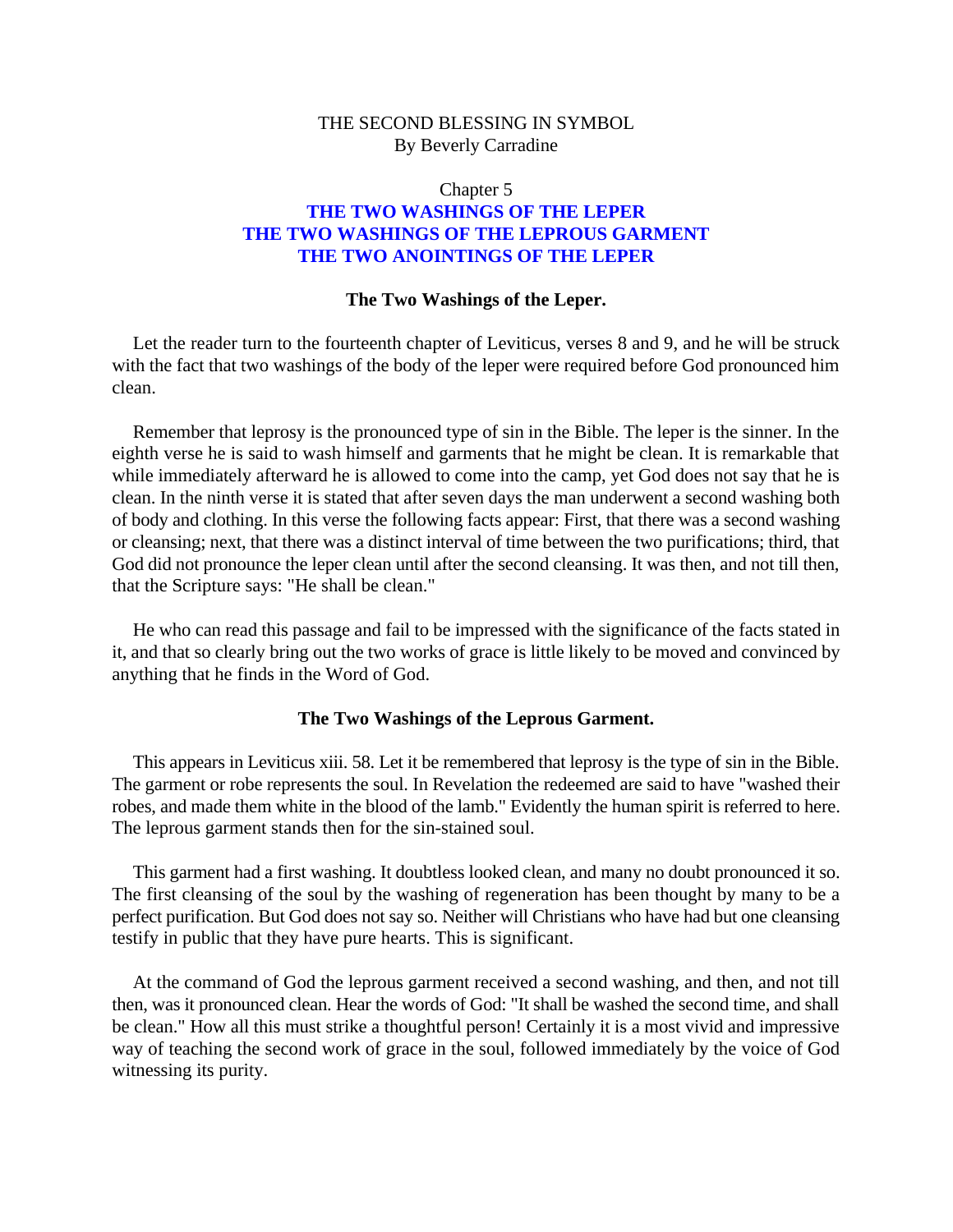#### **The Two Anointings of the Leper.**

The first was with the blood of a lamb. This blood was placed on the right ear, thumb of the right hand, and great toe of the right foot.

The second anointing was with oil. It was placed like the blood upon the ear, thumb, and toe, but in addition to this was poured upon the head.

There was a distinct interval of time between the two transactions in order to punctuate clearly the two great works of God.

It was after the anointing of oil, and not till then, that the leper was declared to be clean.

Every item in this narration is significant. The blood always stands for Christ; the oil always for the Holy Ghost. In regeneration the man's body with its members are given to the service of Christ; the ear, hand, and foot have entered into a new service and are touched with the sign of their new Master and Lord.

In sanctification the oil of holiness is poured upon these same members, and a higher work is thus plainly taught. It was not until the holy oil was placed upon the vessels of the tabernacle that they were called holy. But not only does the oil itself call attention to a different work of grace; but the fact that it was poured upon the head! The anointing of the head emphasizes the fact of something additional and something higher in the spiritual life subsequent to regeneration.

"Thou anointest my head with oil; my cup runneth over." It always does. It did with the bloodwashed disciples when God poured the oil of sanctification upon them on the day of Pentecost. The anointed head was there. The tongue of lambent flame over each brow declared what had come down upon them. And as a consequence their cups ran over. Let him that doubts their joy read the second chapter of Acts. When the oil is placed upon the blood, and the head and heart anointing takes place, the cup of joy is bound to run over.

#### The Scripture says that it was **AFTER THE ANOINTING OF OIL** that the leper was **CLEAN**.

So it is with the heart once leprous with sin. It is the first work of God to pardon; the second work is to make holy. And when the Holy Ghost descends a second time upon the waiting, believing soul that work is done. The soul cries out in rapture, "I am pure!" the Spirit witnesses, "Thou art sanctified;" and the Book says, "He is clean." "I am"--" thou art"--" he is." This is a part of the spiritual grammar that thrills the soul. What reader of these lines can decline sanctification after this manner?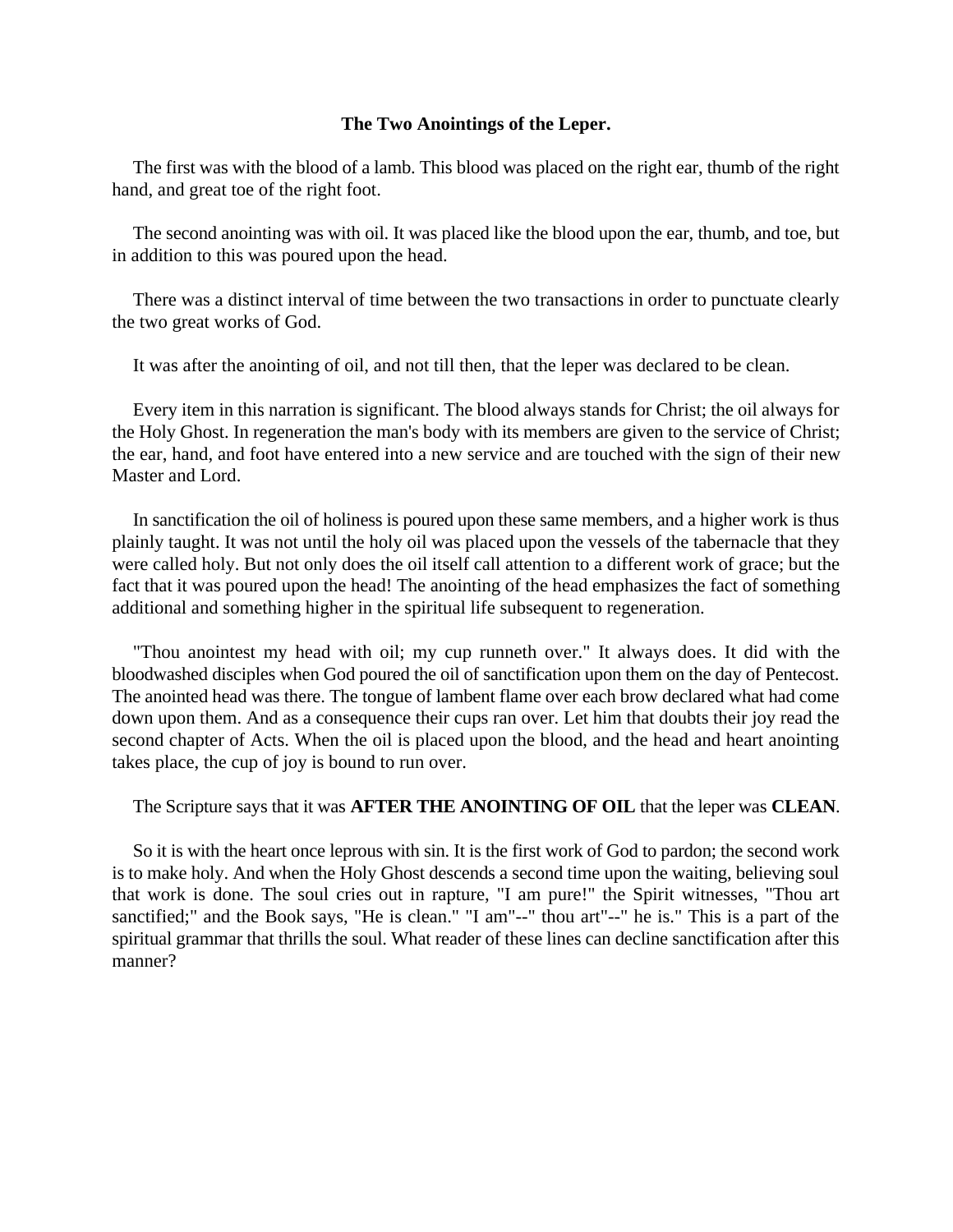#### **Chapter 6 THE TWO ROOMS**

<span id="page-18-0"></span>Every Bible reader knows that the tabernacle was divided into two rooms or sanctuaries. These two rooms were variously called the first and second, the outer and inner, the holy place and most holy place, or the holy of holies. But while the reader remembers the fact of the two apartments, very few have stopped to ask why there were two and what they represented. Some have a vague idea that the inner room referred to heaven, but the greater number of people sink down helplessly before the tabernacle, regarding the whole thing as an unsolvable mystery, when, if prayerfully studied, the rooms and furniture furnish great light for the proper understanding of the spiritual life, and with a powerful symbolic teaching clear up mysteries and reveal the way of holiness.

As is well known, the altar with its sacrifice before the tabernacle stood for Christ's suffering and death, and so represented our justification. The laver with its pure water, standing between the altar and the tabernacle, symbolized regeneration.

The first room, or outer sanctuary, stood for the regenerated life. On entering was to be observed the seven-pronged candlestick, or lamp, on the right. There is beautiful light in the converted life. On the left side was a table with twelve loaves of bread. So there is nourishment, and strength as well. Immediately in front was a table from which incense arose twice or thrice a day. This last typified the prayers that go up regularly to God from the soul redeemed from the world and translated into his kingdom. This room was called the holy place, and here Paul tells us the priests accomplished the service of God. According to this the regenerated life is a holy life, and those living in it can and do please God.

There remained, however, these facts that suggested something better in the Christian life: One was that the candle or lamp had to be frequently replenished and carefully watched, or the light would go out. Indeed, in one place it is said that the "lamp of God burned low." Truly the regenerated man understands all about this. He feels often that he would love to help others to shine if he did not have such difficulty in keeping his own lamp bright. Then, while there was bread upon the table, it became stale and had constantly to be renewed; and while the incense arose two or three times a day, the heart could not but conceive of better things--viz., of incorruptible manna, and a perpetual arising from the heart of prayer and praise. One other thing beheld in this outer sanctuary suggested constantly the thought of something better beyond and to come, and that was the veil hiding from sight the holy of holies. Its presence and faintest movement spoke eloquently of something deeper and holier in the religious life. This veil is recognized by all in the regenerated life. They may refuse to go beyond it; but its presence is felt nevertheless, and it has a voice that speaks mysteriously in promise, rebuke, or encouragement according to the state of the soul. How a man can be content to live on this side of the veil, and not know the life beyond, is a wonder to men and angels. The reply is made that there is now no veil; that at Christ's death it was torn down, and all in the holy of holies is now seen, and we as a Church are living there. This is far from being so. Let the reader remember that the Gospel does not say that the veil was torn down, but rent. A rent veil is not removed.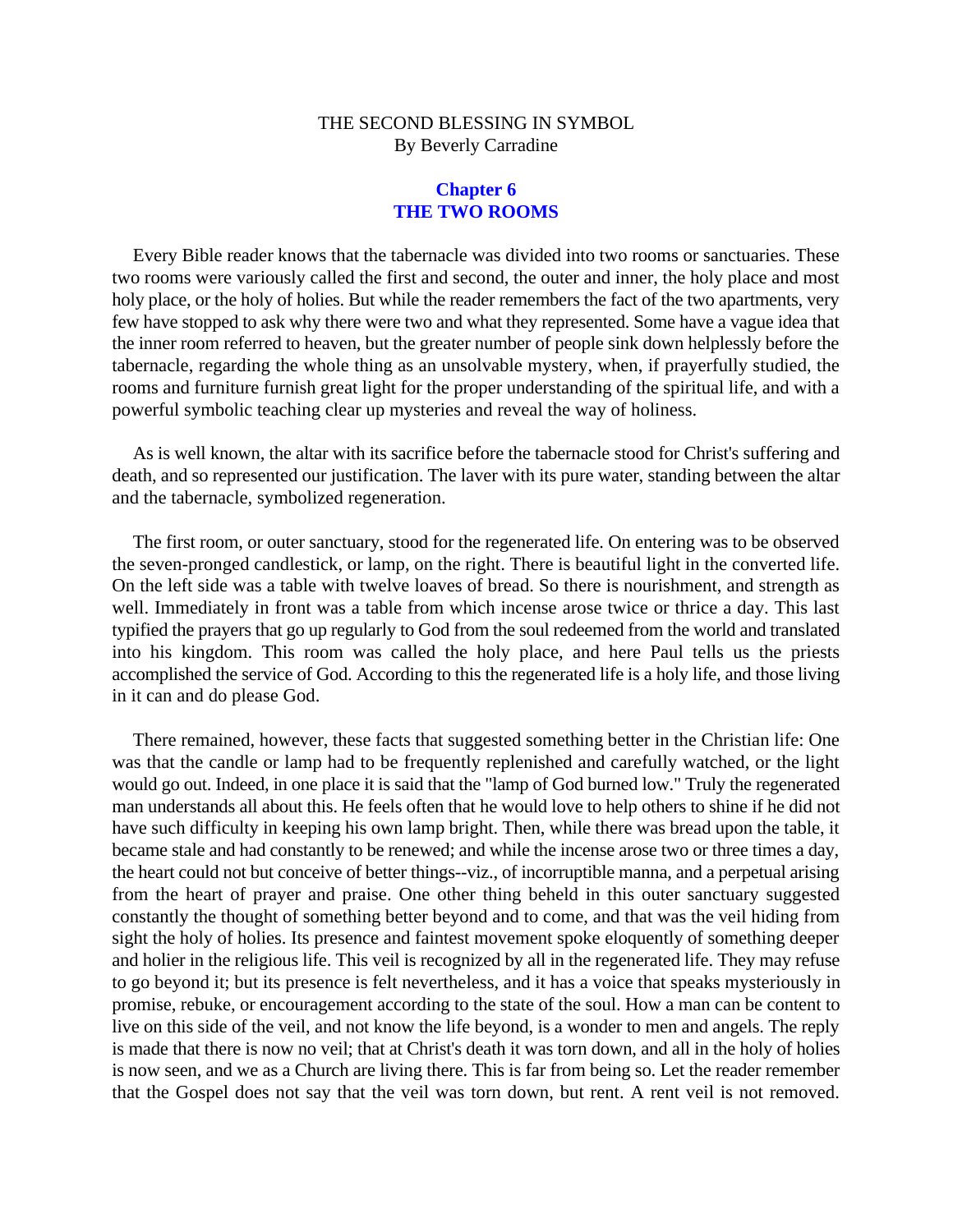Moreover, the edges of a torn curtain come together and the things beyond are as well concealed as ever. Christ's death has made it possible for all to come into the holy of holies namely, the experience of holiness. He has rent the curtain, but did not destroy it. The divided veil still hangs before the mysteries of sanctification, and it is a concealed life now as it has ever been. The advantage is that now, instead of one man entering once a year into the most holy place or life, behold! any one can come in. But while possible to all, it is not common to all. The veil is rent, but it is still there!

The second room, or inner sanctuary, stood for the sanctified life. What was there in the room that distinguished it from the other, and in a typical way differentiated it from regeneration?

The first thing realized on entering would be its deep quiet. The heavy folds of the drapery, the prohibition of human feet from its sacred precincts, the remoteness of the inner room from the other parts of the tabernacle and courts insured the stillness. The counterpart to this is found in the sanctified life. The instant we go behind the veil in the reception of the blessing a marvelous quiet and stillness of spirit settles upon us. We are in the secret place of the Most High. The restful life begins from that moment.

A second noticeable fact is that it was a hidden place. No man could see the high priest through the veil, or dared to follow him. So the instant we are sanctified the vail drops behind us and we enter upon a hidden life. From that moment the world fails to understand us. Indeed, our own friends are thoroughly mystified. The expressions they use in their opinions and descriptions show how little they know of sanctification and the sanctified soul. It is a hidden life. Its motives, humility, joy, self-sacrifice, silence, and testimony are all misunderstood, and especially by the Church. It is a life so hidden that Satan makes woeful blunders in his temptations, and the sharp arrows of human hate fly wide of the mark, for the shooters do not know where the hidden soul is abiding.

Third, we mark the presence of angels. Truly when the heart is made pure our companionships become heavenly.

Fourth, we notice the ark. This ark typified the human heart. God's effort has ever been and is still to bring the heart into the holy of holies.

Fifth, we observe the two tables of the law in the ark. This is the very promise made concerning sanctification: that when that grace is given the law of God shall be "written in the mind and heart." Those two tables of law, one referring to God and the other to man, and written upon the soul, was only another way of saying that the man has perfect love.

Sixth, there is seen the bent attitude over the law. Study those intent faces and those bending forms and see an illustration of what takes place in the sanctified soul. Truly the Word of God is studied and pored over as never before.

Seventh, we mark the rod that bloomed, budded, and yielded almonds. Here is shown the perpetual fruitfulness of the sanctified life. Before being brought into the inner sanctuary the life was like a dry stick, but after that it not only bloomed and bore fruit, but did so continually.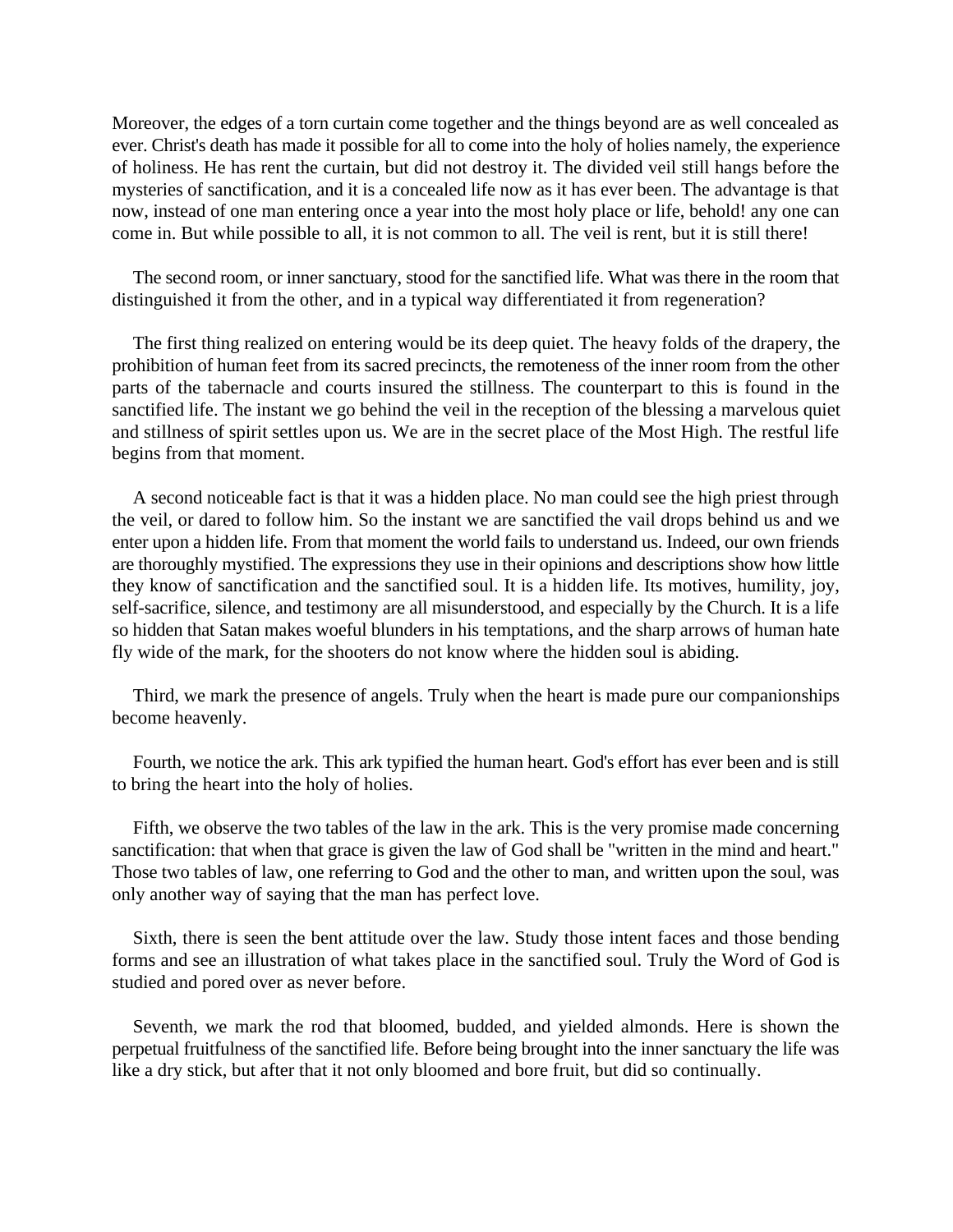Eighth, the incorruptible manna is seen. The heavenly bread was a blessing outside, but as the hours passed it melted or corrupted. Placed inside the ark in the most holy place, it remained always sweet and fresh. The contrast between this manna and the bread in the outer sanctuary, that had constantly to be replenished, is very striking, but not more so than a religious experience that melts and corrupts by twelve o'clock is different and inferior to one that abides sweet, fresh, and pure all the time.

Ninth, the mercy seat appears. From over the ark and underneath the wings of the bending angels God was accustomed to speak. And from a life in which we find God's law, abiding fruitfulness, and the perpetual manna, even Christ himself indwelling--from such a life God continues to speak. Some one has said: "God's most awful weapon is a holy man." Better far than great talents is a holy life. From such lips God speaks in warning, rebuke, comfort, and wondrous power. Such lives are mercy seats.

Tenth, we mark the abiding light. There was a peculiar radiance in the inner sanctuary. Neither sun, moon, nor stars shone in it, nor was there a lamp, as in the first room. A luminous glory filled the room, and it was abiding. No human hand was needed to replenish the invisible source. Unlike the lamp in the outer sanctuary, which burned high or low, this light continued as a steady, soft splendor all the while. The sanctified man understands this. From the fluctuating light of the regenerated life the soul goes into the steady, abiding radiance of sanctification. God supplies it and the soul revels in a sweet, inward spiritual day. From this time on one is guided peculiarly by the Spirit of God; and at the same time a wonderful independency of life springs up. Men may withdraw their lamps and candles, the sun may be hidden with the moon and stars; yet is there left within this wonderful spiritual light of holiness, and which is felt to be the glory of God.

Finally, there was the presence of God. Here was where Jehovah dwelt. "Thou that dwellest between the cherubim, shine forth." The glory of the blessing of sanctification is that it ushers the soul into the experience of the constant, conscious presence of God. He visits us in regeneration, but dwells in the soul in sanctification.

Who would not have Christ to be an indweller? If a visit is precious, how much more blessed to have him come in and take up his abode! This is what occurs when we pass from the outer room through the veil into the inner sanctuary. Heavenly spot! holy, quiet resting place of the soul! Here the light never goes out; and here the presence of God ever realized constitutes the balm, the consolation, and the glory of life.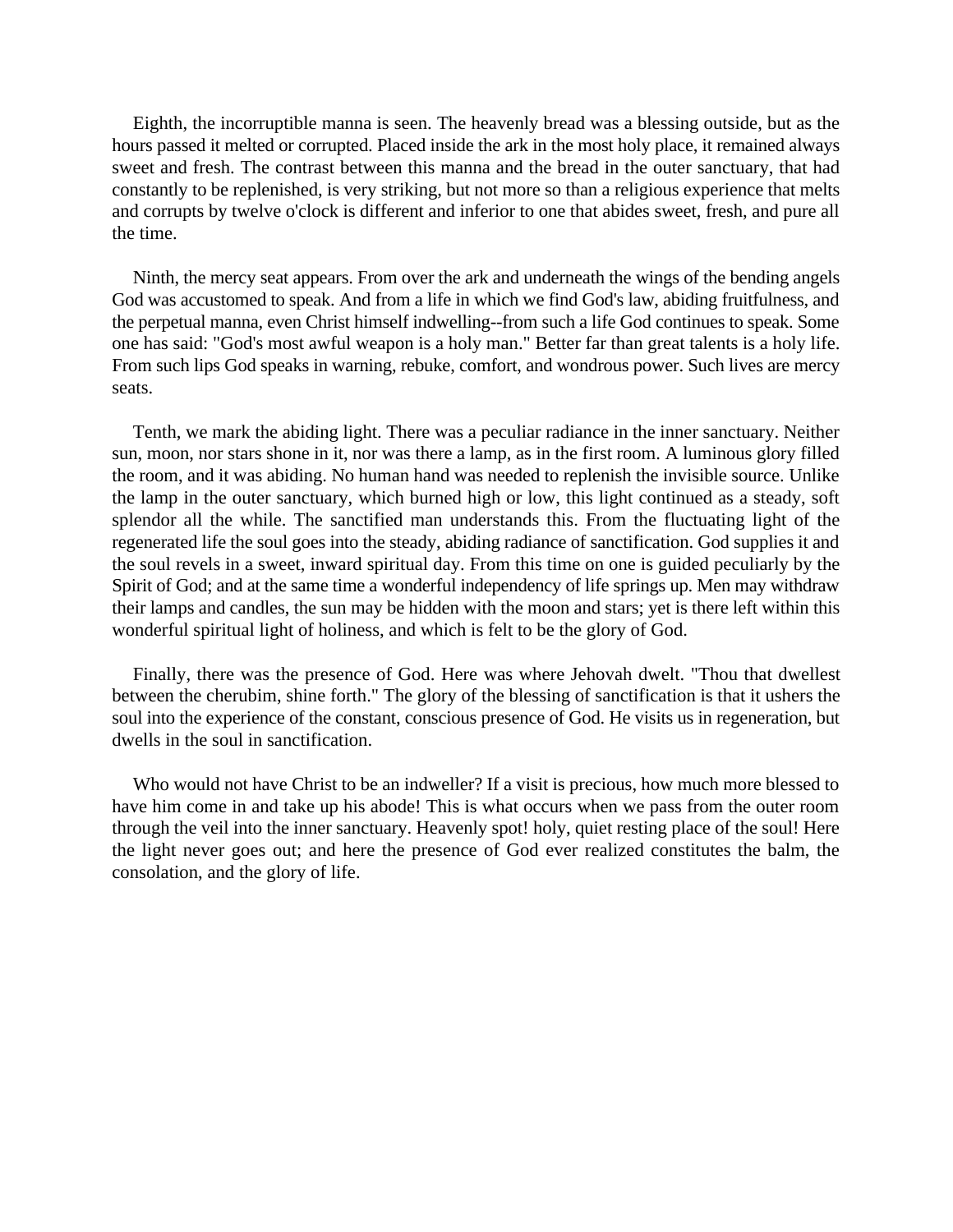#### <span id="page-21-0"></span>**Chapter 7 THE SECOND APPROACH OF THE HIGH PRIEST TO THE TABERNACLE OR TEMPLE**

#### **There were two approaches.**

The first was a daily entrance into the outer sanctuary, preceded by cleansing at the laver and sprinkling of blood.

The second approach was made once a year, and was an approach to, and entrance within, the inner sanctuary, called the most holy place. This annual act on the part of the priest was enough to arouse thought then, and should do so now. Yet there are countless Christians who have read of this deeply solemn scene and failed to realize its typical teaching. If it does not establish the fact of a second approach to God, a second revelation to the soul, a second experience distinct and clear from regeneration, and deeper as an experience in holiness of heart and life, as the inner sanctuary transcended the outer, then we have a symbol in the Bible not yet understood.

It is wonderful how the doctrine of a second work of grace makes this symbolic approach all luminous and powerful. We call attention to some of the facts connected with this second approach to, and entrance into, the holy of holies.

One feature is the rarity of entrance. One man only entered, and he but once a year. Thus rarely the blessing of sanctification was enjoyed in the Old Testament dispensation; while the number who enter now, as compared with those who do not seek the inner life of holiness, is actually, in disparity, as one is to a multitude. Not that it is to remain thus; the Scriptures prophesy differently; and the people already are waking up to their privileges and are pressing through the rent veil into the life of holiness.

The multitude gazed after the priest when he disappeared in the sanctuary. And so today if there is anything that arouses the attention of the people it is when some man or woman of God goes beyond the veil into the hidden, unknown life of holiness. Little is said about a man's regeneration, but the whole community is interested in this second approach to God.

The people remained praying without while the priest was within. And well they might, for if ever a man was in danger he was on that day. Certain acts on his part meant swift and certain death. And so the people prayed; and so they need to pray now when a man starts to enter the inner sanctuary of grace beyond the veil. That such a man is in a critical state no one who has any knowledge of the doctrine and experience of sanctification will dream of denying. If he fails to enter, he will never be the same man again. Death of a certain nature is certain to befall him. Let the people pray for such an one as he approaches the veil of the most holy place.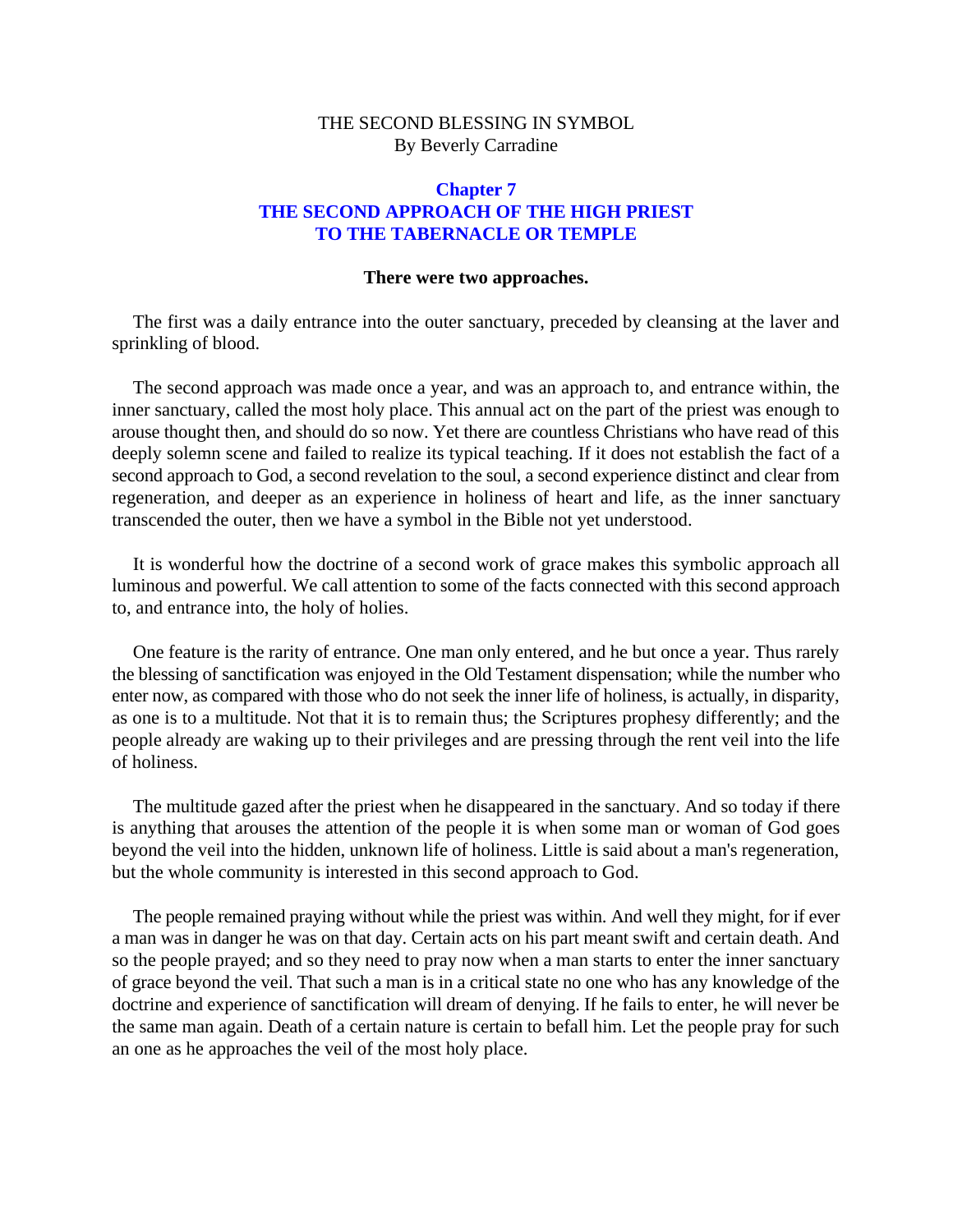The priest cleansed himself. Clean before, there is an additional purification before entering this inner shrine. The teaching is that while regeneration is in a sense cleanness, yet is there another personal cleansing before obtaining the greatest blessing God has to bestow upon us. Under increased light things are revealed that were not before noticed. These have to be laid aside, while the indwelling, inherited uncleanness of depravity is recognized and likewise offered up. This truth is verified by Christ's own words to his disciples, "Now ye are clean through the word;" but a few verses after he prays, "Father, sanctify them." Clean, and yet needing a second and deeper purification! This divine cleansing is sought by a personal cleansing, the separation from body, mind, and soul of everything questionable and defiling. Before the priest went into the most holy place he cleansed himself; before the child of God enters into this blessed experience of sanctification he first purifies himself as far as human power can do. Tobacco, snuff, stimulants, narcotics, secret societies, questionable businesses, all go.

The priest laid aside his splendid robes and attired himself in plain linen garments. Aside from the fact of the white linen standing for purity, there is a suggestion here in regard to dress. Somehow I notice that people in gorgeous apparel do not get within the veil. Splendid robes or the showy garment is hardly the proper garb in which to wait on God for the attainment of a humble, Christlike heart.

The priest went alone. No one could go with him. So, in seeking the blessing of sanctification, the experience from the beginning to the end is one of profound solitariness. The soul is drawn away into the wilderness to meet its Beloved; the man goes "without the camp bearing his reproach;" there is a lonely lifting up on the cross and a lonely dying on the cross. When Jacob sought this blessing he sent his family across the brook and remained alone with God. When the writer sought it he had to seek, pray, and groan alone. When the reader seeks it he will have to consent to go without his friends, without his family, and without his congregation and Church. The sanctifying blood, both in the Old and New Testament times, in the time of Moses and the time of Christ, in the Jewish and in the Christian day, is always "outside the gate" and "without the camp." The priest went in alone to see God in his holiness. We must do the same. The questions are: Are we willing to go alone? can we stand solitariness?

The priest took the blood with him. The teaching that leaps out of this fact is that to come into the life and experience of holiness we must come with the blood of Christ. God tells us in this that sanctification as a blessing is not growth, not a development, but an obtainment through the blood. The priest had already sprinkled himself with blood in order to enter the outer sanctuary; but, mark you, he is required to bring the blood the second time in order to obtain entrance into the most holy place. The two blood carryings or sprinklings show beyond question two works of Christ, two accomplishments of grace, and two distinct exercises of faith upon the part of the soul. He who seeks holiness or sanctification by development, growth, or any other way save by faith in the blood of Christ, will be inevitably doomed to disappointment and failure.

The scene of Cain rejected amid his fruits, and Abel accepted with the blood of the lamb is still being beheld in the Church today. How slow men are to learn that all of the spiritual life is of grace! Paul had trouble here with one of his churches: "O foolish Galatians, who hath bewitched you? ... This only would I learn of you, Received ye the Spirit by the works of the law, or by the hearing of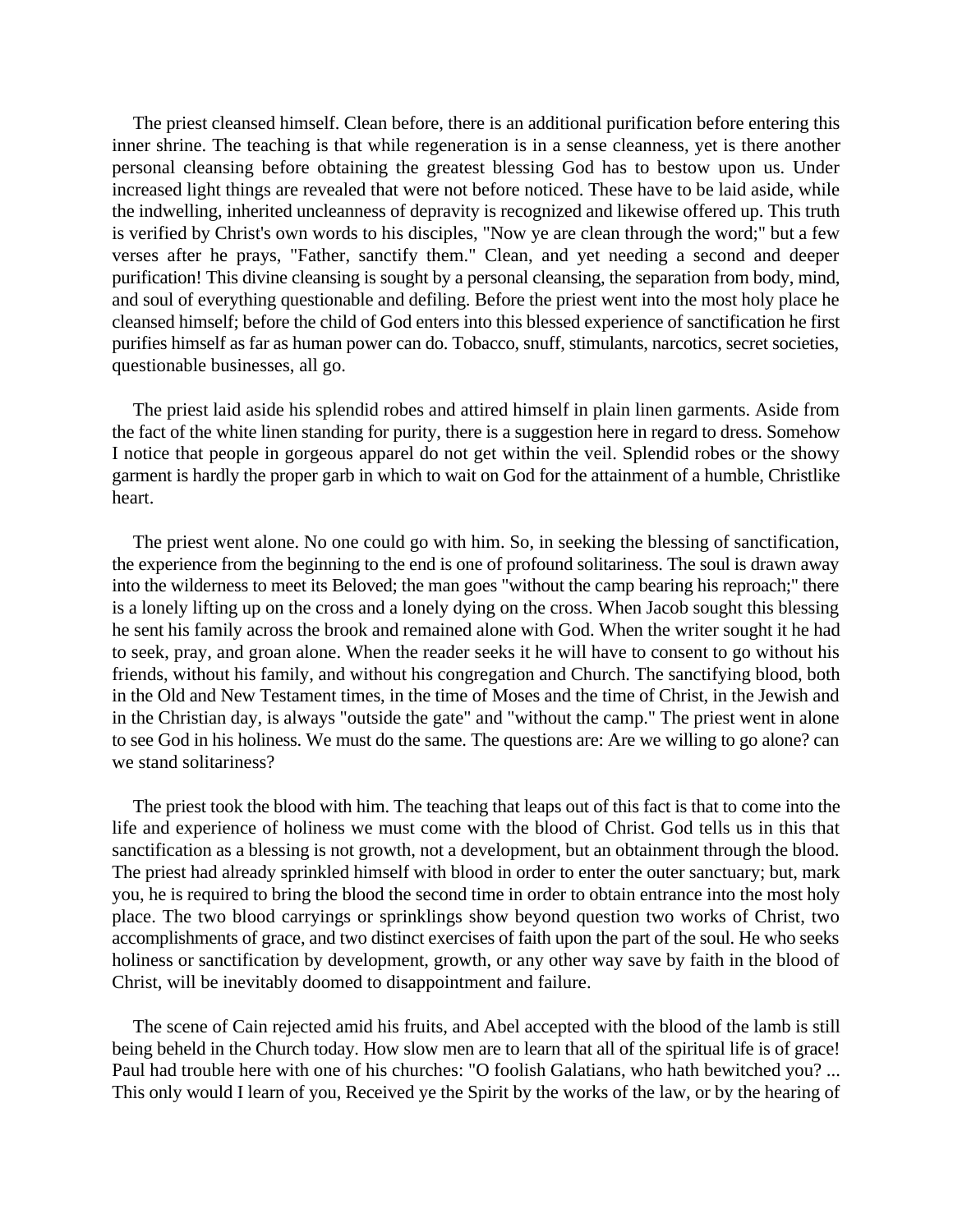faith? Are ye so foolish? having begun in the Spirit, ARE YE NOW MADE PERFECT BY THE FLESH?" My brother, cease trying to grow into holiness; take the blood with you, and the veil will open to receive you. This second application of blood is an unanswerable argument and proof of a second work of grace received by faith.

The reappearance of the priest meant blessing for the people. He went in and prevailed for them, and comes forth again with blessings for all.

And so is it to this day. Whoever goes behind the veil, whoever seeks and obtains the blessing of a pure heart, will appear again among the people, and this time with wonderfully multiplied power to do them good. He will be antagonized in many directions; but O the power he has with God, and the power he has over souls to quicken, encourage, and lead them to God for salvation! How tender and gentle with men! how fearless of men and devils and the world! how bold for the truth and Christ! He has looked in the face of God, and can now look calmly and properly upon the face of man; he has the tongue of fire and his words burn--he indeed burns while he utters them, he has the fullness of the blessing and overflows; he has a mighty propelling force in him, a fire in his bones, a love in his heart that will not let him rest until the salvation of God appears and abides.

The Lord sent the disciples behind the veil at Pentecost, and they reappeared to bless the world. Madam Guyon and Lady Havergal went into the inner sanctuary and came back to bless France and England. Wesley and some of his early preachers and workers, Clarke, Benson, Fletcher, and Carvosso, all went into the most holy place and came back with shining faces, burning tongues, and blessings for their race.

Finney and Inskip went within the veil and came back filled, thrilled, and fired, and before they left this world for heaven filled hundreds of silent churches with songs and praises, made many unhappy homes happy, and brought thousands of immortal souls to God.

He that goes behind the veil into the holy experience of sanctification and comes back will reappear to bless the people. He has only to tell of what he saw within the veil, the perpetual light and glory and holy stillness, the incorruptible manna, and the constant presence of God--and God himself will take care of the testimony and will answer it as by fire from heaven on the burning hearts of the listeners.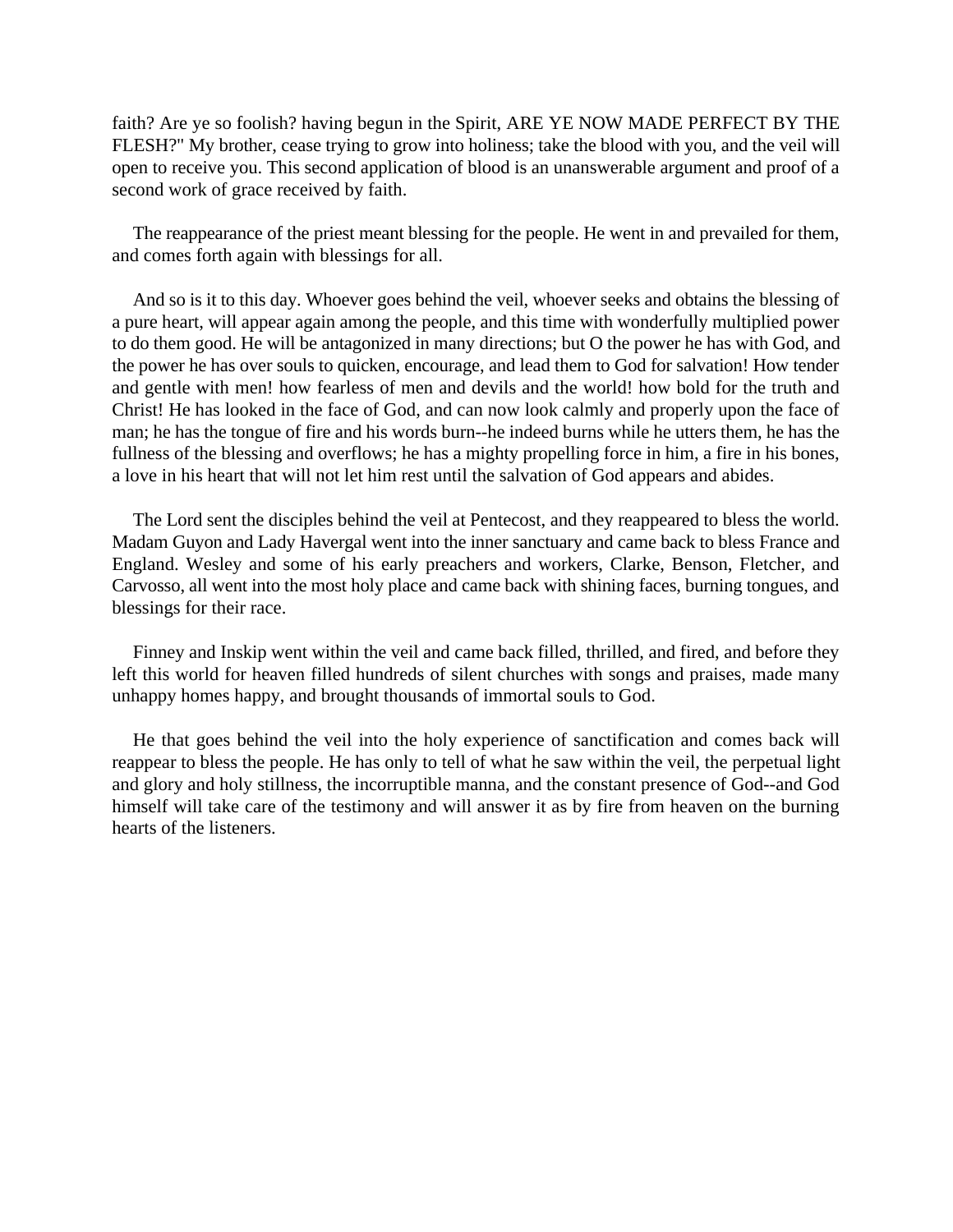#### **Chapter 8 THE TWO CROSSINGS**

<span id="page-24-0"></span>A part of this chapter appears in the author's work called "Sanctification," but for the sake of strengthening and perfecting the argument on symbolism it is transcribed and enlarged here. For suggestions in this striking symbol lesson the writer made acknowledgment in his former work.

The second blessing is seen in the two crossings made by the children of Israel: one over the Red Sea, the other over the river Jordan. As the two crossings took place under the special direction of God, and as they were so markedly different, it stands to reason that they were typical of different spiritual truths and experiences. He that educated and prepared us for the sacrifice and death of Christ by the lamb taken from the fold, slain in the afternoon, eaten with bitter herbs, with no bones broken, and resting on a spit the shape of a cross; he who taught the resurrection by the miracle of Jonah's life, and his own descent from heaven, with the satisfying and sustaining power of his life, by the manna that fell from the skies, would surely typify and symbolize so wonderful a blessing as sanctification in some striking and forcible way. The two crossings are thus intended of God. The passage at the Red Sea teaches all that occurs at conversion, and the passage at the river Jordan illustrates sanctification. The contrast between the two is marked.

At the Red Sea the Israelites were fleeing from an enemy, and were delivered; at the Jordan they were not in flight, but were drawn by the goodness and beauty of the land of Canaan, and entered into rest.

As a sinner a man has much to dread, but what has the child of God to flee from? No sermon of threatening or terrifying character can move the regenerated man toward the experience of holiness. He feels the blood and realizes that he is safe. The argument or appeal that stirs him is a Canaan life that surpasses in its rest, plenty, and victory anything that he has known since he left Egypt. Driven at the Red Sea of pardon, he must be drawn at the Jordan of holiness. Spears pushed him into the first experience, but milk and honey must draw him into the second.

Again, at the Red Sea the children of Israel were in great haste, while at the Jordan we see evidence of calm and deliberate action. This again strikingly brings out the two blessings. Conversion is found in a hurry, but the blessing of sanctification comes invariably after deep reflection and full deliberation and conclusion of mind.

Conviction for sin strikes the unconverted like a cyclone, but conviction for holiness steals into the Christian heart like a gentle breath from heaven. The latter is not alarmed like the sinner, but melted. He is not in despair, but humbled to the dust as he is made to see the dark principle of sin abiding within. He turns the matter over, he searches his heart afresh, he examines his relations with God, every step showing deliberation.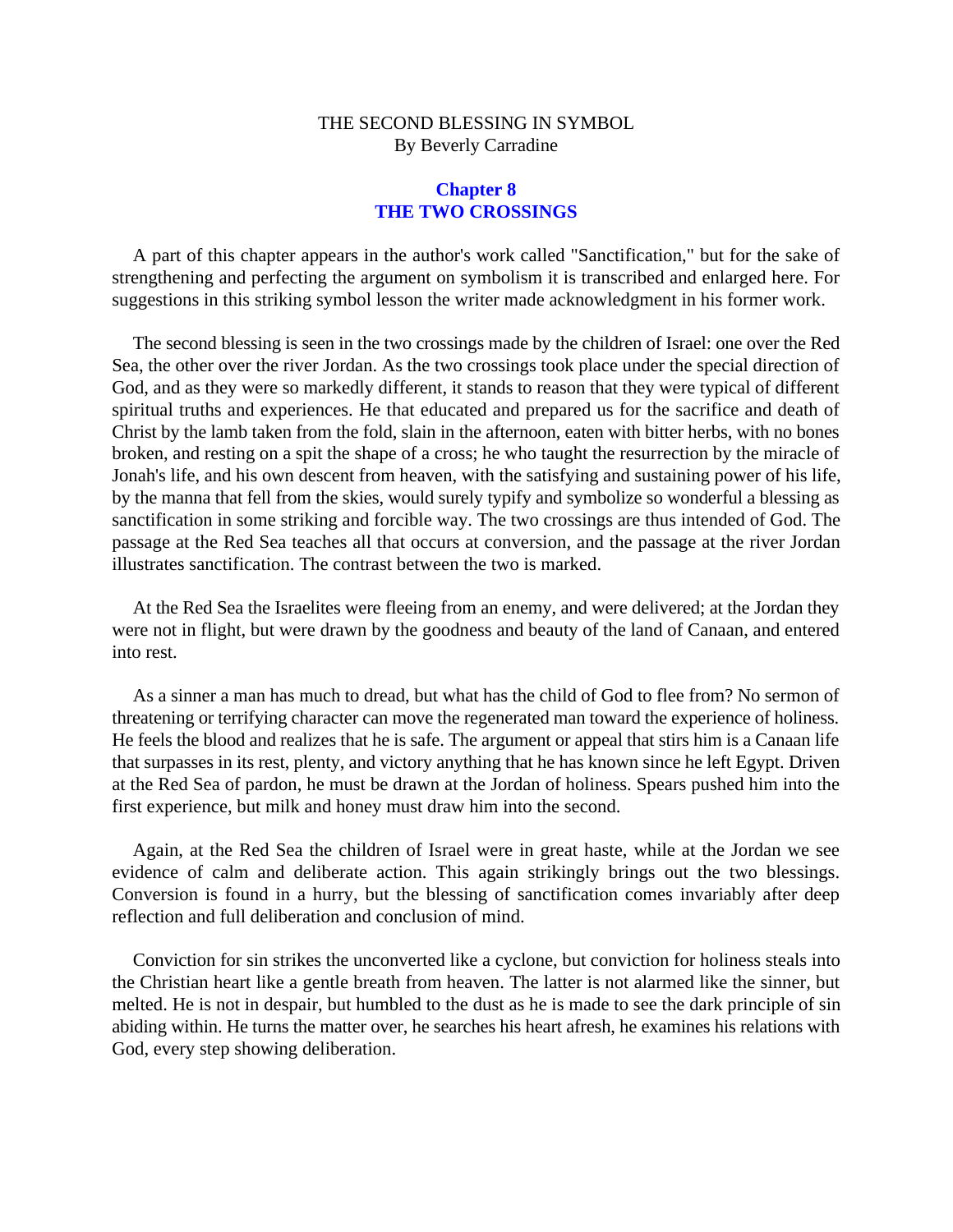Again, at the Red Sea the Israelites went down into the sea a multitude of empty-handed and unarmed fugitives; but at the Jordan they went in fully armed. How clearly appears here the state of the flying penitent seeking safety, and the consecrated Christian coming with all his powers to God, seeking a life of perfect rest and holiness!

What does a poor sinner have to bring to God? He is an undone rebel asking for mercy. But the child of God comes with a heart full of love and life full of service for his Lord. He has done many things for which he has felt within the "well done, good and faithful servant." He is not a flying transgressor suing for pardon, but an approved child of God asking for perfect likeness to the God he loves.

Again, at the Red Sea the children of Israel stepped into a dry and open path between the waters--not a wave or pool was left in their course; but at the Jordan they had to place their feet in the water before the waves receded and the path became open.

This most strikingly illustrates the entrance upon the two lives of regeneration and sanctification. In the way of pardon the path is clear; we flee through prayer into the experience. At such a time we are weak and could not stand any difficulty flung before us; but, in obtaining the blessing of sanctification, our faith is naturally much stronger, and so the way is not open at first; we actually have to put our feet into the waves before they recede. In other words, we claim the blessing by a strong faith before there is an indication or assurance of the great salvation. In a very special manner here the faith precedes the work and the witness.

Still again, there is seen a great difference in the emotional life after the two crossings. At the Red Sea the Israelites were in transports. They sung, they danced, they struck the timbrel, and the burden of their song was their deliverance from the Egyptians. But it was a short-lived joy. It soon gave way to murmuring. At the Jordan there seems to have been an unutterable sense of peace, a calm, holy joy and triumph. As you read the description you cannot but feel the intense but voiceless emotion of the multitudes. It was an hour too blessed and holy for noisy cymbals. The memories of the past, the recollection of the mistakes and wanderings for forty years, the remembrance that triumph had been offered them long before, the tender mindfulness of the pity and longsuffering of God meanwhile, together with the overpowering thought that "Canaan, sweet Canaan," so long wished for and sought after, was at last theirs, contributed to an experience so tender, so melting, and so overpowering that the desire was rather to sit or stand still in the presence of God in a holy triumph too deep for earthly language to express. But from that time began the real joy-life of this people. Grumbling and murmuring gave way to shouts of constant victory.

In conversion the timbrel is frequently brought forth. Miriam takes the floor; but often the writer has noticed the gusty and ephemeral existence of the emotions of that hour. The tongue, alas! learns soon to murmur. And the proof that the joy seems not to remain appears from testimonies given by the regenerated when they make reference to the time when ten, twenty, forty years ago, they were so happy. They talk as if it was the soul's privilege to be full of joy only once in a lifetime.

Sanctification is a deeper experience than conversion. It involves a perfect surrender, an absolute and final consecration, and the utter extermination of sin in the heart. Naturally we would look for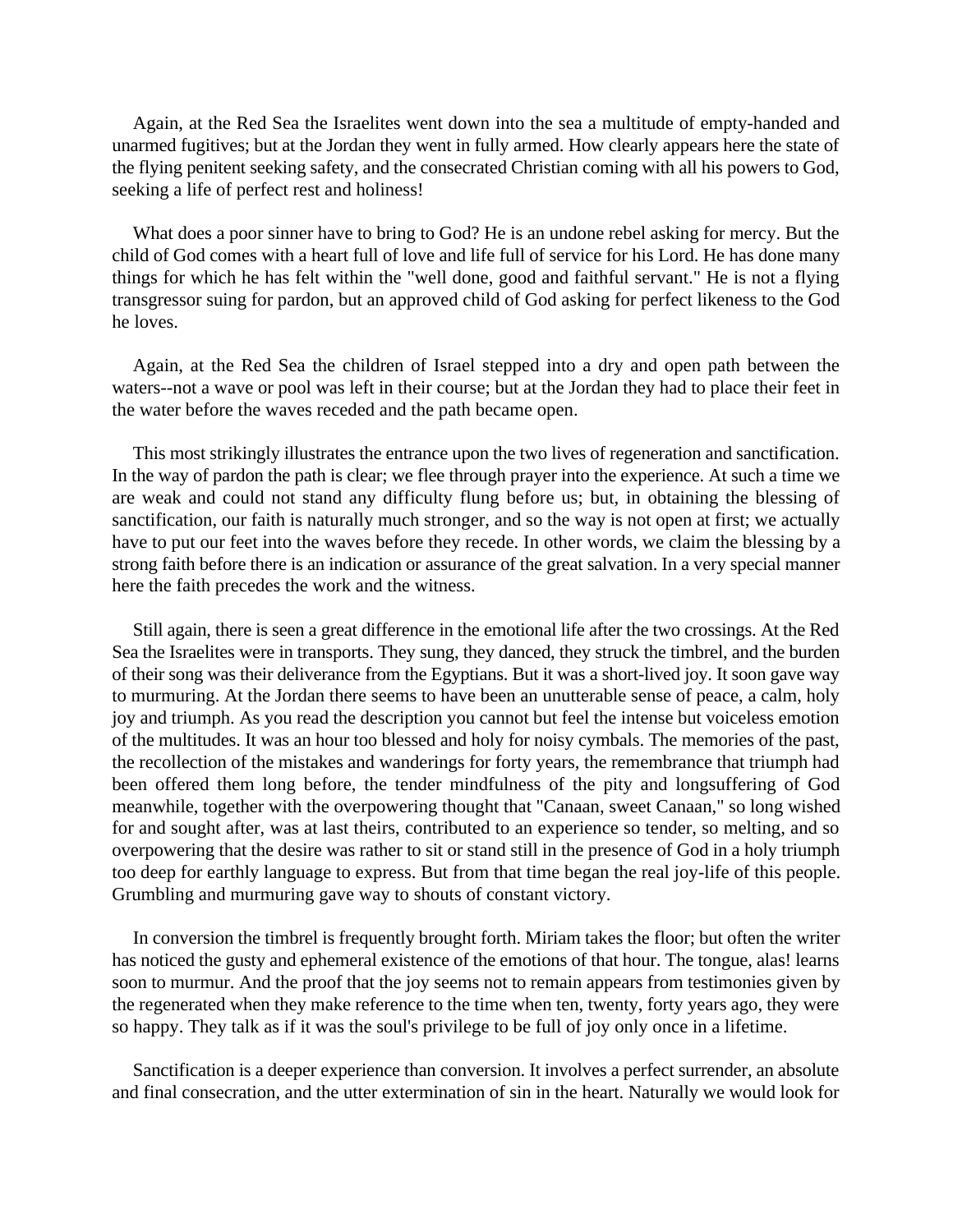great demonstrations. And so it is in the case of a great many, and especially when God is pleased to call attention to the doctrine in certain skeptical communities.

But sometimes the crossing of the Jordan of the death of self into the Canaan of life is marked by a joy that seems too profound for words; it is an experience full of glory, but unutterable. A peace enters that spreads, deepens, and sweetens as it goes until the entire nature is filled and thrilled with it.

A sense of unmistakable fullness is realized. The consciousness fills one that every part of the soul and body has been reached. A sense of being inwardly healed, an exquisite experience of purity is felt, while the soul fairly melts with a baptism of perfect love; and through it all and in it all the Spirit of God whispers to the soul: "This is sanctification."

This sometimes takes place with little outward demonstration. The wind has leveled the wave. But the joy life has begun; and it is a joy that is full and that remains. It is not Arabia, but Canaan that has been entered, and Joshua is happier than Miriam.

While a life of hard-fought battles is entered upon, yet there is a constant experience of glorious victories. Grumbling has been removed by shouting, and murmuring by praises. The desert wandering is over, there is a blessed entrance upon rest, while the soul is rejoicing in a land flowing with milk and honey, "where the flowers bloom forever, and the sun is always bright."

And so the peace of God--not peace with God (for that stands for the experience of pardon as shown in Rom. v. 1), but of God--bathes the soul, like the light falls continually and eternally upon the hills of heaven.

It is a peculiar peace. It is the peace of sanctification. You will know it by the features mentioned. But aside from that you will recognize it by the voice of the Sanctifier, who is enshrined within saying: "Child, you are clean."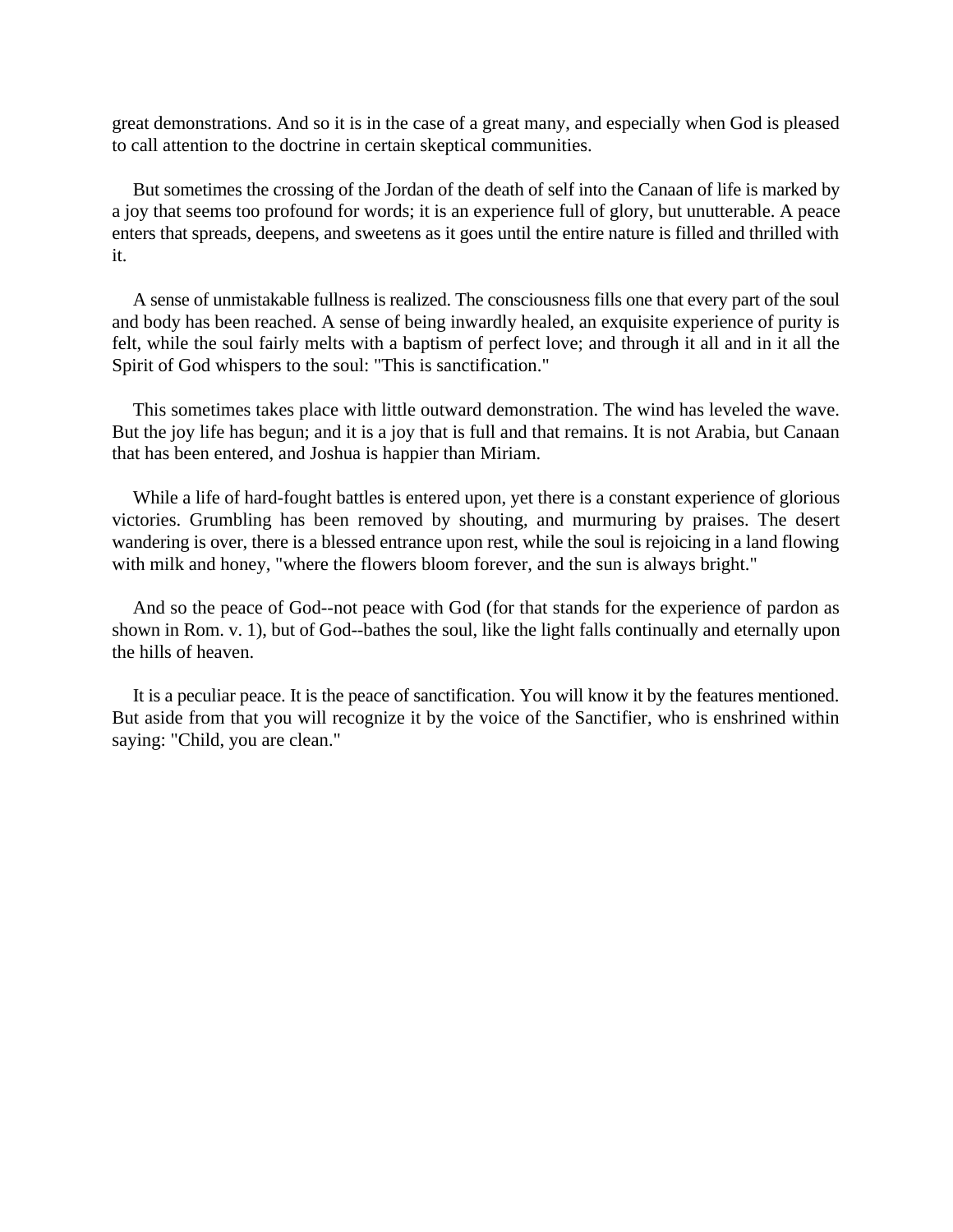#### **Chapter 9 THE LOVE SLAVE; OR, THE TWO KINDS OF SERVICE**

<span id="page-27-0"></span>That there should be two kinds of service rendered God strikes the mind with surprise. That there is such a thing is plainly taught in the terms "servants" and "friends" used by Christ, and is especially clear in Exodus xxi. 16, from which we draw the suggestions that appear in this chapter.

In this passage one man is seen in two relations with his Master: first as a bond servant, and second as a love slave. As a bond servant he stands for the regenerated man. The fact that he had been bought, that his life was one of service, and that he at the end of six years was free to leave his master is a most faithful picture of the regenerated life. One of the most startling things brought out in the passage and tallying with the experience is this strange power in the converted life to "go out free" from the Master, a fact that finds a dreadful echo in the disposition at times to leave God, and which disposition or tendency we find recognized in our hymn book! and notably in the lines:

> Prone to wander, Lord, I feel it! Prone to leave the God I love.

Before this power and tendency in one of his disciples Christ at the last supper sat, it may be reverently said, powerless, his only words being: "What thou doest, do quickly." After being in the service of the Lord for over three years Judas was free to leave, and did leave!

In the passage in Exodus we see the bond servant suddenly becoming a love slave. The reader will notice that the service of the slave to the master is not interrupted nor ended, but simply changed in its character to a higher form of service. He has been a servant for years, and doubtless received wages, but has now come to the moment where, by his own will and act, he alters his relation to his master in the profoundest way. He is the same man, but in a new relation. As a love slave, he represents the sanctified man. We know of no place in the Bible where the change from the regenerated to the sanctified life is taught more beautifully or powerfully.

First, the bond servant made a voluntary gift of himself to his master. Here appears that solemn dedication and perfect consecration of self to God that precedes the blessing of sanctification. Some say this was done in seeking pardon of sin. But not so; a sinner has no thought of consecration, and nothing indeed to consecrate. What has he but sins? He is a rebel crying to God for mercy, and obtains it by dropping his sins and believing on the Lord Jesus Christ. There is not a word in the Bible about a sinner consecrating. The sinner surrenders; the Christian consecrates. The sinner gives up his sins; the Christian gives up himself. The first leads to regeneration; the second, to sanctification.

Secondly, it was an eternal gift. He said he would serve him forever. The trouble with those failing to obtain the blessing of holiness is right here. They have mental reservations, they leave loopholes for escape, they will not finally and forever surrender the whole life and man to God.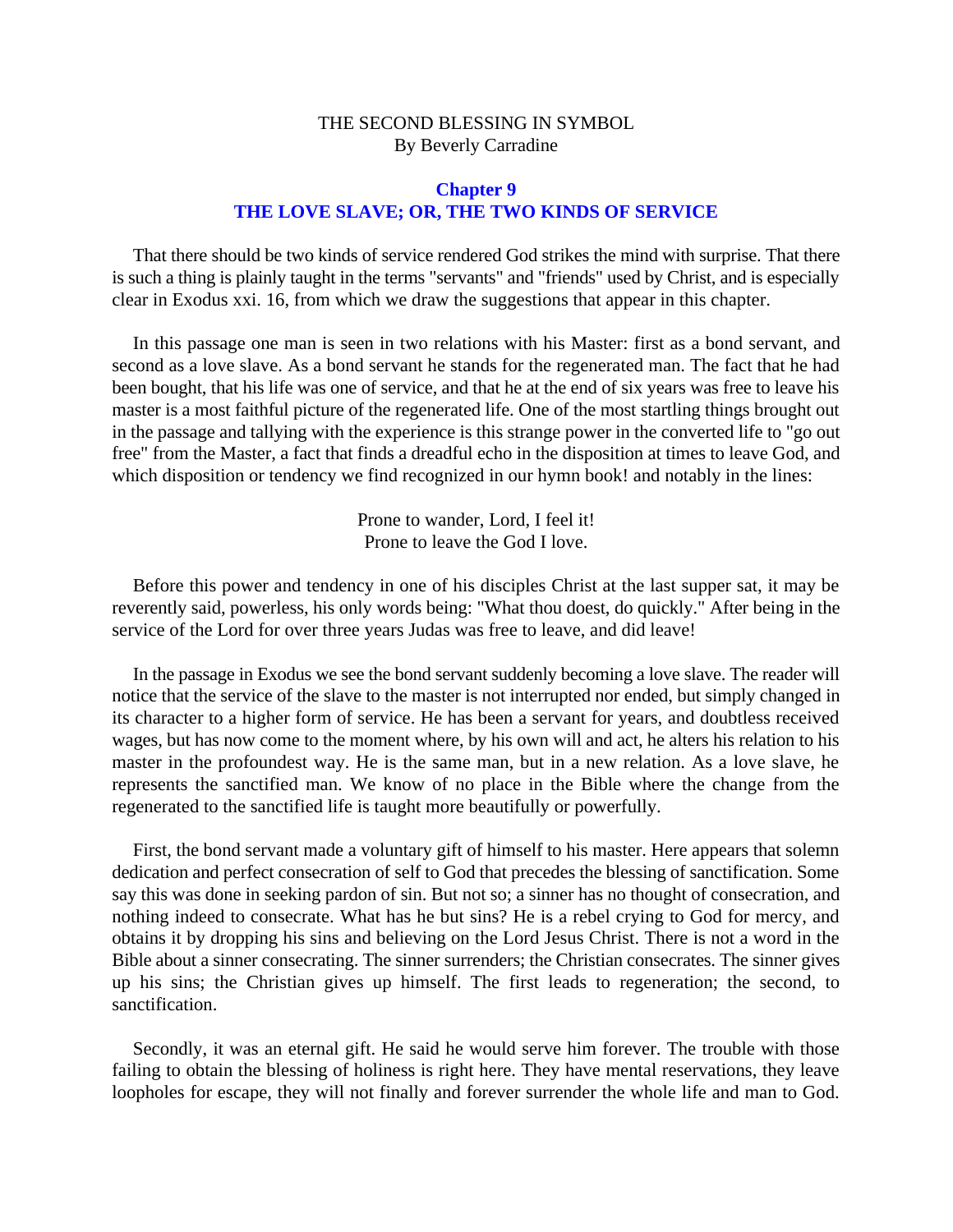Hence they fail to find the "more excellent way." The man who obtains the blessing does like the bond servant, signs himself away to God forever, no matter what God gives or withholds, what he does or does not do.

Thirdly, he enters on a love service. He that doubts there are two kinds of service, let him study awhile the difference between a faithful servant and a devoted wife. The one with all his faithfulness looks for wages; the other only asks for love. Then tell me whose step is the softest and swiftest in time of sickness, whose hand the gentlest, whose eye the most watchful, and who is speediest in anticipating and meeting every want. The fact apparent with many Christians is that they serve God for wages. Some take their pay in the respectability and social standing Christianity gives; others live for experiences, states, and spiritual consolations. Withdraw these, and they fall away at once. Some serve just to keep free from the lash of conscience and rebuke of God. When a man gets sanctified he serves God for the sake of God himself. He becomes a love slave. He reads the Bible, prays in secret, and goes to church with an enjoyment of these things scarcely dreamed of before. He talks for Christ and works f or him, not perfunctorily, but gladly, joyously for his own sake. He asks no reward but his constant, loving presence. He gives up the smile of men, the rewards of earth, the promotions and dignities even of the Church. His only request and desire is: "Give me Jesus." Sanctification makes a love slave out of the servant of God.

Fourthly, he feels free to stay. It looks like a life of hopeless bondage to the world; but while there is a law in it, it is the "law of liberty." So delightful is the new relation he would not leave it. He feels free, but free to stay. The disposition to wander and leave is gone. He is like the peasant who requested the angel of death to call for a him at the door of heaven after he had been there a week to see whether he desired to return to earth. The answer to the knock at the door was the glad cry, "Satisfied!" Free, but free not to leave, but to stay. This is sanctification.

Fifthly, the blessing is obtained by the death route. The bond servant was brought to the door post and his ear bored through with an awl. The cross and the nail is at once brought to view in symbol. To become a love slave or sanctified man, the old man has to die on the cross. Many are seeking holiness by a palace car route, by the rocking chair and good book method, by the meditative and self-repressive was but the true and only route is the death route.

Then many who accept the idea of the death of self as necessary for the obtainment of the blessing crave to die in ways attractive and pleasing to men and agreeable to themselves. It is impossible! There is no form of dissolution that is pleasant to look upon. There is no death, from a worm to a whale, that is pleasing to the sight. A dying man is a solemnizing and painful spectacle, although he does not know it, nor does he think or care how he looks. People do not come to that hour with curled hair, painted cheeks, gem-bedecked ears, and elaborate toilet. These things are forgotten and despised in the hour of death.

When the "old man" is being crucified, or in other words, when the man seeking holiness is dying to sin, and to the flesh, and to the world, with all its favors, rewards, opinions, and persecutions, he is not attractive to the world, and to many in the Church he has no comeliness or beauty that any should desire him. He is dying at the altar, stripped, shunned, laughed at, misunderstood, and unknown as his Lord died on the cross. He becomes indifferent and then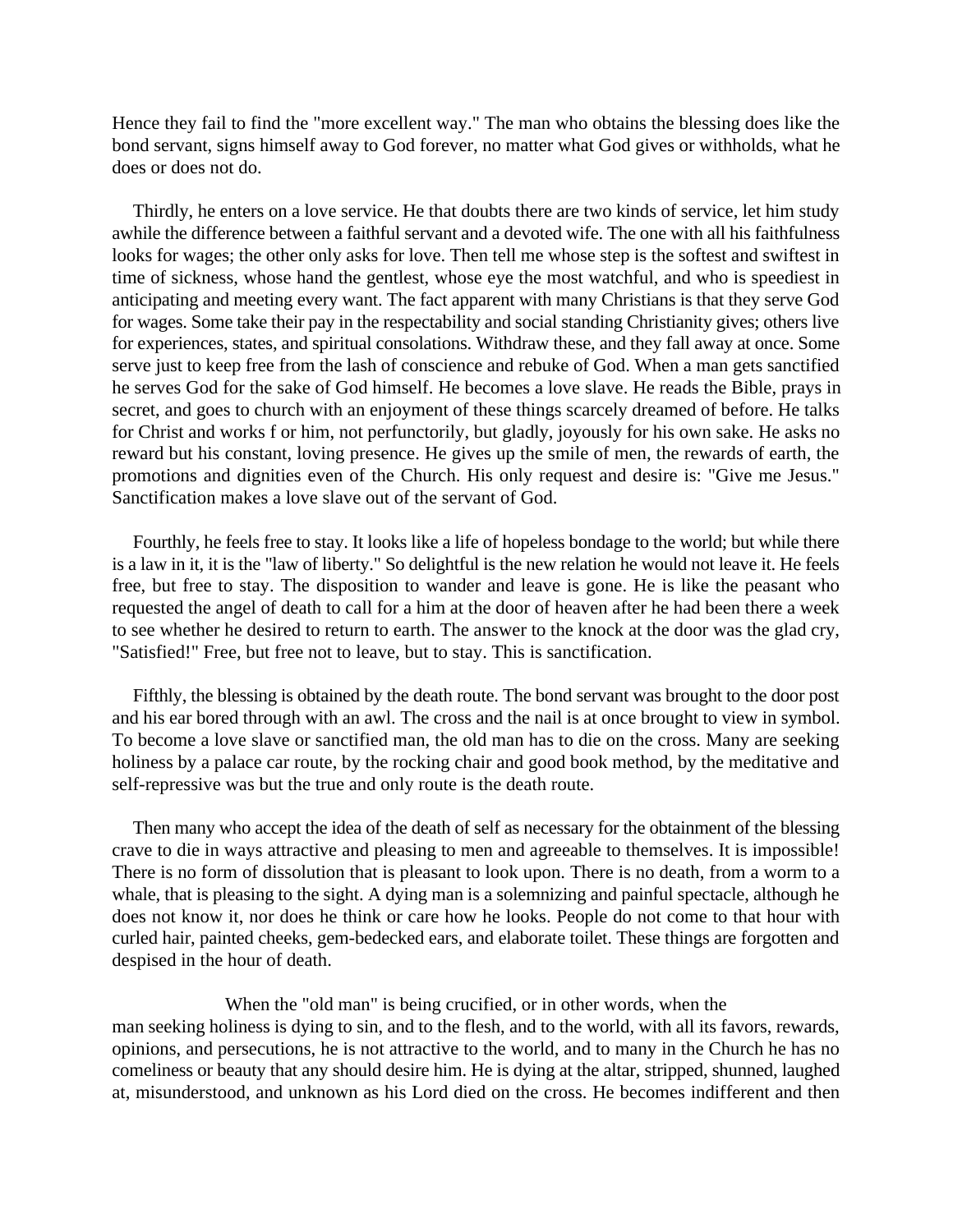oblivious to it all. He loses sight of the crowd, thinks of and seeks Christ alone, "sinks into the purple flood" out of sight of friend and foe, and rises into the blessed, indescribable life of God. "I am crucified with Christ: nevertheless I live; yet not I, but Christ liveth in me."

Sixthly, he gets reproach. There was no doubt that the servant whose ear was bored was pointed out in derision. The mark in the ear and this voluntary, perpetual slavehood brought upon him both jest and condemnation. If any man wants to know what the "reproach of Christ" means, what the "offense of the cross" is, let him get sanctified.

The unmistakable marks of sanctification and the life itself will awaken speedily and constantly both smile and sneer, ridicule and opposition. We do not stop to explain why this is so, but simply mention the fact.

Seventhly, he becomes a marked servant of God. The ear of the servant was bored so that all men looking upon him knew who and what he was. In the South you can tell a man's cattle by a mark, and his cotton bales by a brand. There need be and is no confusion. Often we have felt the need of a mark that would distinguish the Church from the world. As it is, all know how difficult it is to tell the difference between many who profess to be Christ's and those who know him not. Sanctification supplies the mark. When a man gets the blessing of holiness he can be recognized in any crowd or place as belonging to Christ; his "speech betrayeth him," his life shows that he "has been with Jesus," he "bears in his body the marks of the Lord Jesus."

Eighthly, it is a fixed experience or life. Bore a man's ear to the door, and he is a fixture. Nail a man to the cross, and there he is. This is the blessed peculiarity of the sanctified: you know where to find them. They need not be sought at questionable places and gatherings, nor in the opera, theater, and ballroom, but always at and by the cross. Wherever you find the cross of Christ there will you find the sanctified. He is nailed to it.

Ninthly, he comes into deepest intimacy and honor with the master. Any one can see that when a servant refused freedom offered him, and voluntarily consigned himself to a life of perpetual service to his former master, this act not only dignified and ennobled the servant, but secured him a place in the esteem, confidence, and affection of the master and family of the most exalted nature. It would be difficult to describe the intimacy and union, the tenderness and power of the relation thus established.

So it is in sanctification. To become God's love slave means a union and communion that no pen can describe nor tongue express. When a person makes the full and eternal surrender of self to God that is involved in sanctification, it truly seems that from that time God withholds nothing from that soul; the cup is kept full, the head anointed, the table spread in the presence of enemies, the windows of heaven opened, and such blessings poured out that there is not room enough to contain them.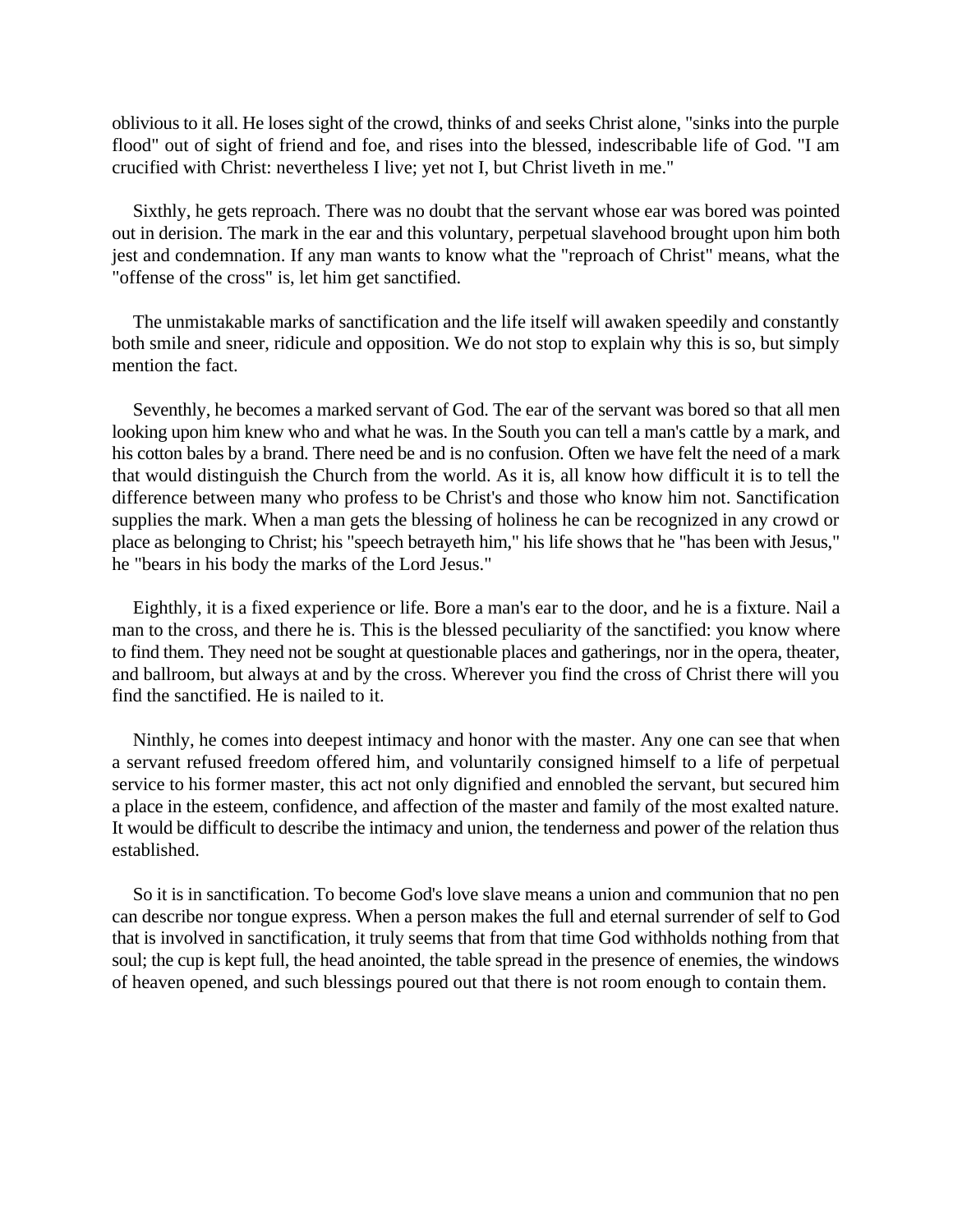#### **Chapter 10 THE HOLY OIL**

<span id="page-30-0"></span>This symbol appears in Exodus xxx. 23-33. The "blood" always stands for Christ and his work, and the "oil" for the work of the Holy Ghost. God calls it the "holy ointment" and "anointing oil." As a symbol it strikingly sets forth the blessing of sanctification, or holiness. We call attention to some things about it that places its meaning beyond all doubt.

It was made under divine direction. Holiness is no humanly devised affair. It is not the product of a heated brain or the ravings or wild imaginations of a fanatic; it is of the Lord. He, so to speak, compounded and gave us the blessing.

It was very costly. Let the reader glance at the Scripture and see how many shekels it required for the preparation of the holy oil. Then let him recall what it cost to give the Church the blessing of holiness. Think of the life, suffering, groans, tears, bloody sweat, and death of the Son of God. Paul said He suffered without the gate that he might sanctify the people. Truly this blessing at which so many are sneering today cost an infinite price. It was very fragrant. The myrrh, calamus, and cinnamon combined made a most delightful odor. But it was not as fragrant as holiness itself. Think of perfect love, perfect peace, perfect faith, and perfect joy all poured into a purified heart. The fragrance of such a life soon steals through the home, is felt in the Church, distributes itself through the community, and even goes round the world. The spices of Ceylon can be smelled leagues away at sea; but the perfume of a holy life crosses seas and lands, belts the world, and even after hundreds of years is as fragrant as the first day it started forth to bless mankind.

It was never to be placed on a stranger; it was for the Israelite. So sanctification is not for the unconverted, but for the regenerated. This is the blessing Christ came to bring to his people.

It was not put on the flesh. The flesh stands for carnality, and not until the child of God renounces it, and by a mental act dooms it to death, does the oil of holiness fall upon him.

It was put on the blood. In Leviticus xiv. 14-20 a full description is given. Let the reader turn back to the chapter that describes "The Two Anointings" to see it fully explained. Suffice it to say that in the cleansing of a man he was first anointed with blood, and afterward with the holy oil.

The oil was put on the blood; not simultaneously, but subsequently. Here is plainly seen the second blessing. So on the bloodwashed disciples came the anointing of the Holy Ghost on the day of Pentecost. So with the Ephesian disciples and with Cornelius. So has it been since and will ever be. The bloodwashed may look for the baptism of the Holy Ghost. The blood; after that, the oil.

It was never to be imitated. Alas that any one should try! But every converted man who insists that regeneration is sanctification, that what he obtained at pardon is what others have obtained in sanctification, such a man is imitating the holy oil. Whenever an unsanctified man thrusts forward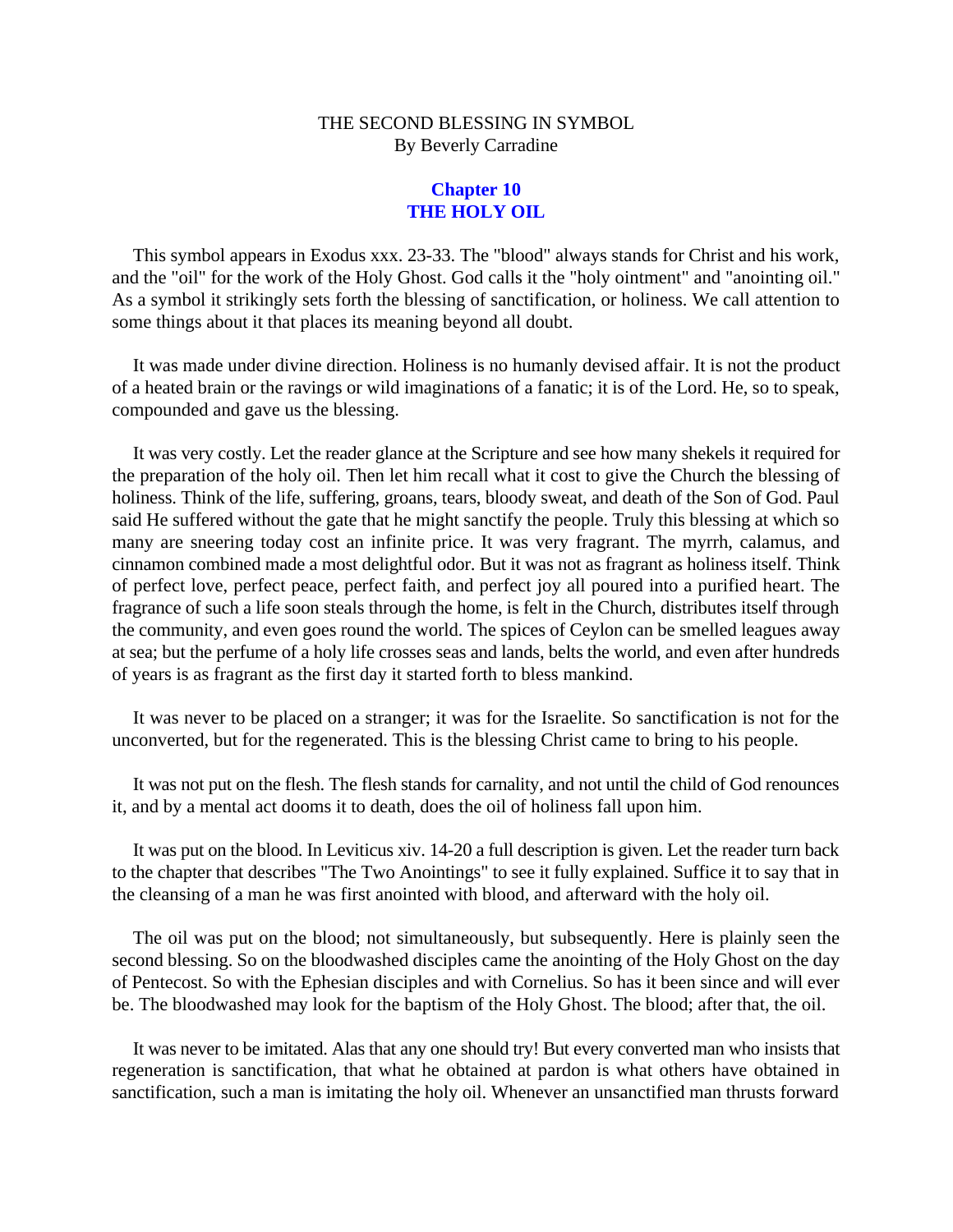his experience before men, and claims to have what the illumined mind can see he has not, the oil is being imitated. God pronounced death on any one imitating the holy oil of Israel. And judgments descend today from heaven upon those who confuse God's people and call a creation of their own, the defective experience of an untempered heart, the blessing of holiness which God sends upon the consecrated heart in answer to faith.

This holy oil that appears in the passage in Exodus did some things. It made holy. This is the statement of the twenty-ninth verse. In Leviticus the word "clean" is used. Let the reader look well here. It is not until the oil is placed upon the blood, a subsequent work, that the person is said to be clean or holy.

It prepares for service. This was so true that Christ told the disciples to tarry in Jerusalem until they had received it. After it came upon them the whole world knows how these anointed men flew to the work of saving the human race.

It is amazing how devoted and tireless and successful in soul saving a Christian becomes after he has had the oil of holiness poured upon him.

It ends friction. We have no lack of machinery, men, and methods in the Church today. This is not the trouble. The trouble is slowness, creaking, complaining, friction. O for a baptism of the holy oil! How swiftly, easily, and delightfully everything would then run. The writer affirms this not only from the spectacle given us in the book of Acts of the apostolic Church after the baptism of the Holy Ghost had descended, but from what he has beheld for two years in the church of which he was pastor. He has also noticed that there is no religious gathering that runs so easily, powerfully, successfully, and with such utter absence of friction as a holiness meeting. The holy oil is the explanation.

It makes the face to shine. Whenever the holy oil comes upon the heart the countenance is transfigured. When Moses got it he had to put a veil over his face. When the reader obtains the anointing the shadows and darkness of his face will be bound to go, under the drippings of that oil that brightens and glorifies the countenance.

It means healing. The trouble in the Church today is the number of the spiritually sick and wounded. Invalids are seen on every side. We feel the need of wards named according to the ailments of Church members. Let the people obtain the second blessing, or the oil of holiness, and the Church invalids will at once disappear and the wards be uninhabited. The blessing of sanctification heals the heart. Chronic complaints end, all tongue diseases vanish, and fretfulness and fault finding disappear with the plague of inbred sin which sanctification casts out. The man is well and whole and ready for the work and service of God at all times.

It is preparation for death. Christ said about Mary: "She hath anointed me for my burial." When we obtain the blessing of sanctification we are ready for death, burial, and the judgment. Reason tells us that there should be such a grace or blessing. In a world of falling trees, burning vessels, colliding trains, and flying pistol bullets, we need a constant preparation of heart and readiness to end life and see God. God has not overlooked our need nor left unsupplied our want. There is a blessing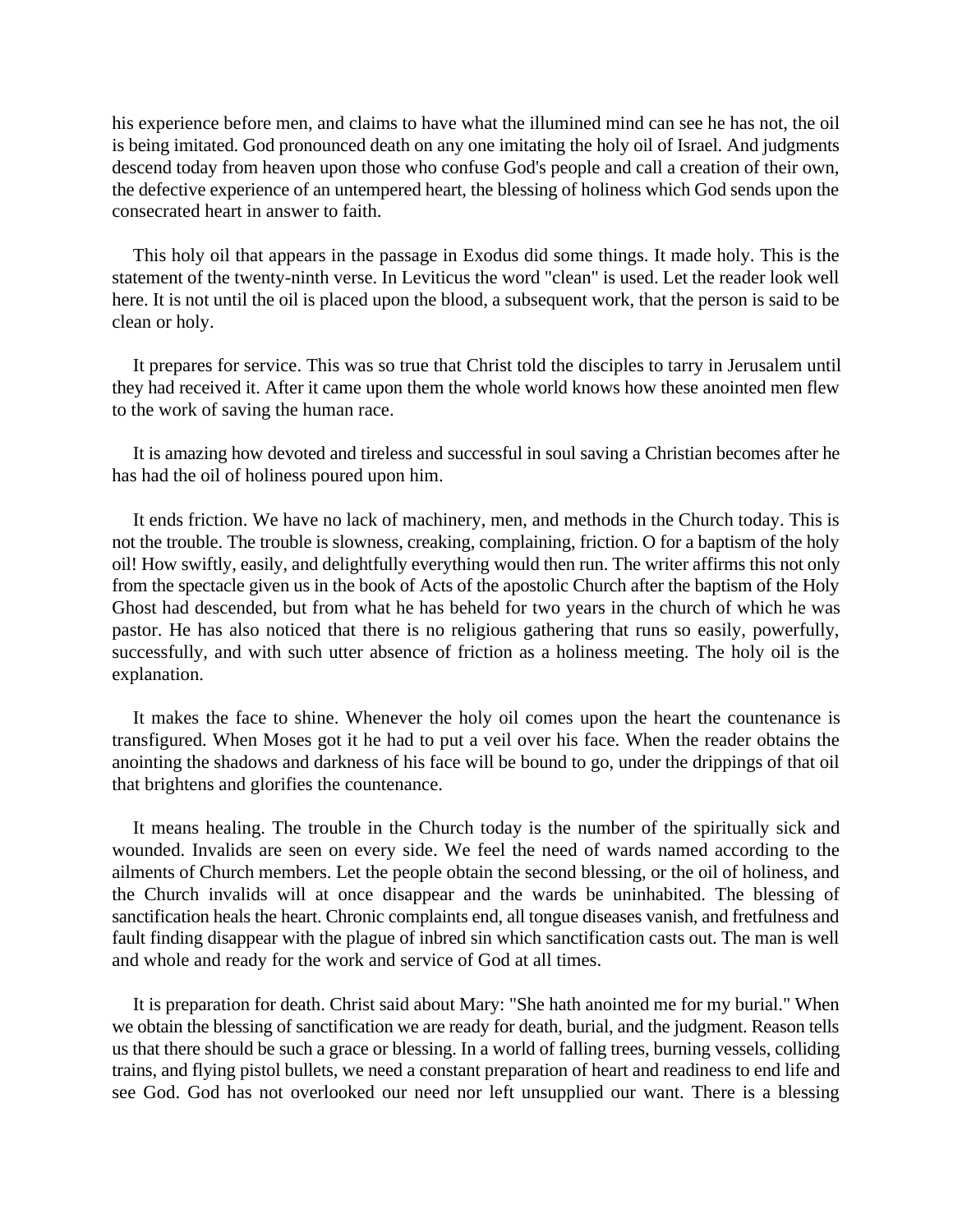subsequent to regeneration typified by the holy oil that when received fits us as never before for life and also keeps us continually ready for death and the coming of the Son of Man. Methodist preachers a hundred years ago had the blessing and were known to be ready to preach a sermon or to die at a moment's warning. A good many of them today require more time in each event. But whoever has the oil, whether he be in the pulpit or pew, is willing at any time to pray, preach, and testify for God, and is ready at an y hour or moment to be summoned into the presence of his Lord.

Would that every reader could say that the "oil" is now on the "blood;" that he has received the anointing of the Holy One!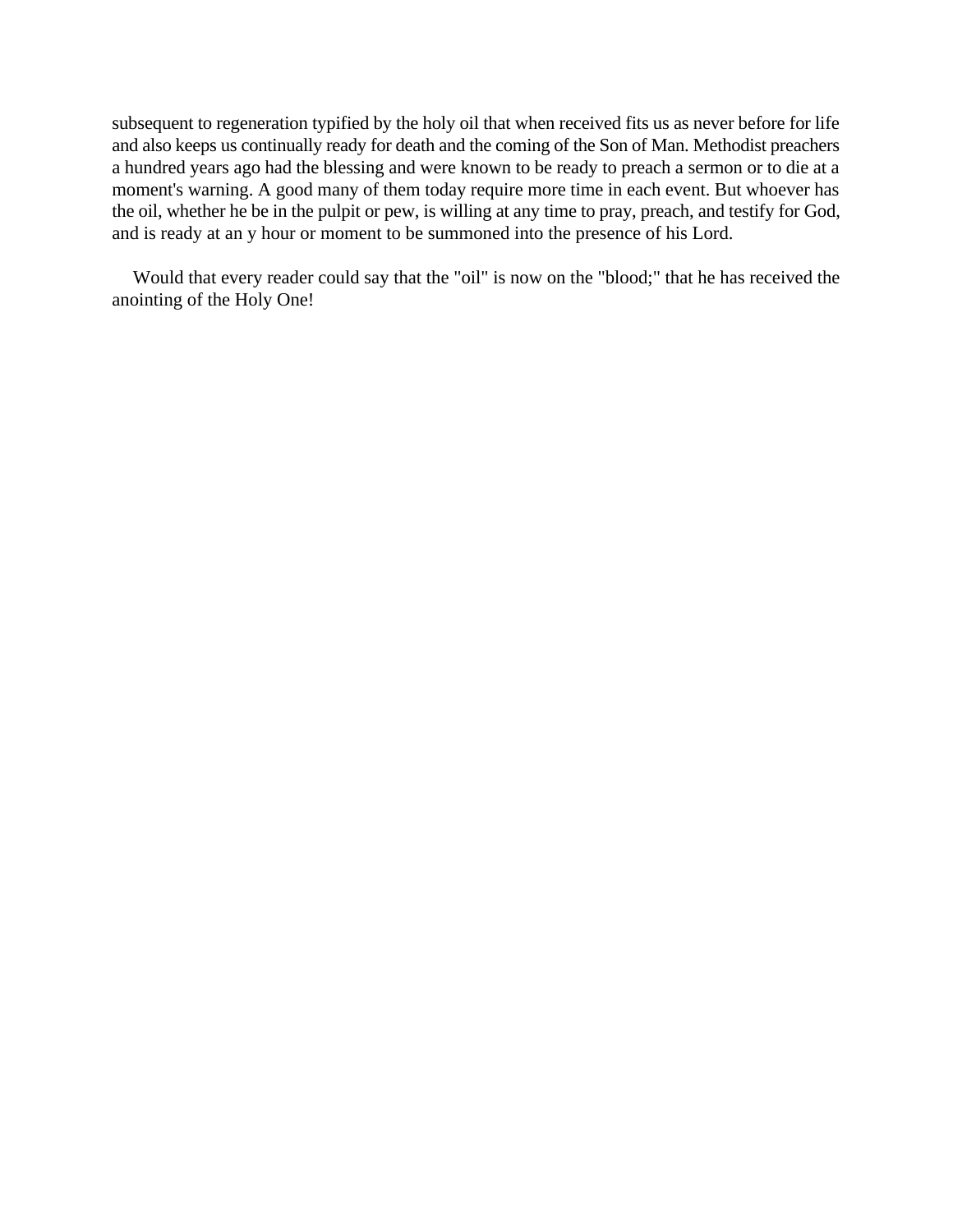#### **Chapter 11 THE TWO WAYS**

<span id="page-33-0"></span>It was a long time before the writer discovered that there were two ways in the spiritual life leading to heaven. Not two ways leading in different directions, and that are contrary to each other, but both pointing and leading harmoniously. But if both lead to eternal life, what need for two distinct ways? The answer is found in observing that one way is within the other way. Here is the mystery of the gospel.

One is a highway; and regeneration is a highway. The tendency with many has been to depreciate the new birth, but the teaching of the word of God is that it is a "highway." "Whosoever is born of God sinneth not." Certainly this is an elevated life. The truly converted man living up to his privileges should not commit sin.

In the highway is a way; and this last is called by Isaiah "the way of holiness." Let the reader mark well that the prophet does not say the highway, but the way, is the way of holiness. This second way that does not appear at the first glance is the one so deeply interesting to us now, and not only to us, but to a great multitude in the land beside. The interest is deepening all the while, and members in all the Churches are arousing themselves to inquire about this other way, that is so mysteriously mentioned as being in the highway. What if it be that "narrow way" with the "straight gate," about which Christ says: "Few there be that find it?" Anyhow, it is a way of life and grace, and it is for all, whether they will enter or not, and so we should all examine into it, not being turned aside by the voice of ridicule or prejudice.

About this way of holiness appears several things, according to Isaiah's description.

It is in the highway. The teaching is that in the regenerated life is to be found the second blessing, or way of holiness.

It is also a hidden way. It is so concealed in the eighth verse and thirty-fifth chapter of Isaiah that many read it for years before seeing that two ways are mentioned, and that it is the second way and not the first that is called the way of holiness. So as a religious experience, holiness is so hidden in regeneration that there are many today who cannot and will not believe in its existence. The reasons for this concealment can be found in the wisdom of God, the best method of dealing with souls, and the darkening power which inbred sin, left in the regenerated heart, has upon the spiritual understanding. God has hidden the blessing as he hides the most precious things of the earth, and as he concealed behind the second veil the deeper and more sacred mysteries of his kingdom. And men live and die in ignorance of the life and way of holiness because they are unwilling to put forth the same energy and toil to obtain the hidden wealth of grace that many are glad to do to procure the gems and gold and rich es buried in the ground. There are outcroppings enough from the soil to invite investigation; there are glimpses of the way obtained now and then, sufficient to woo any soul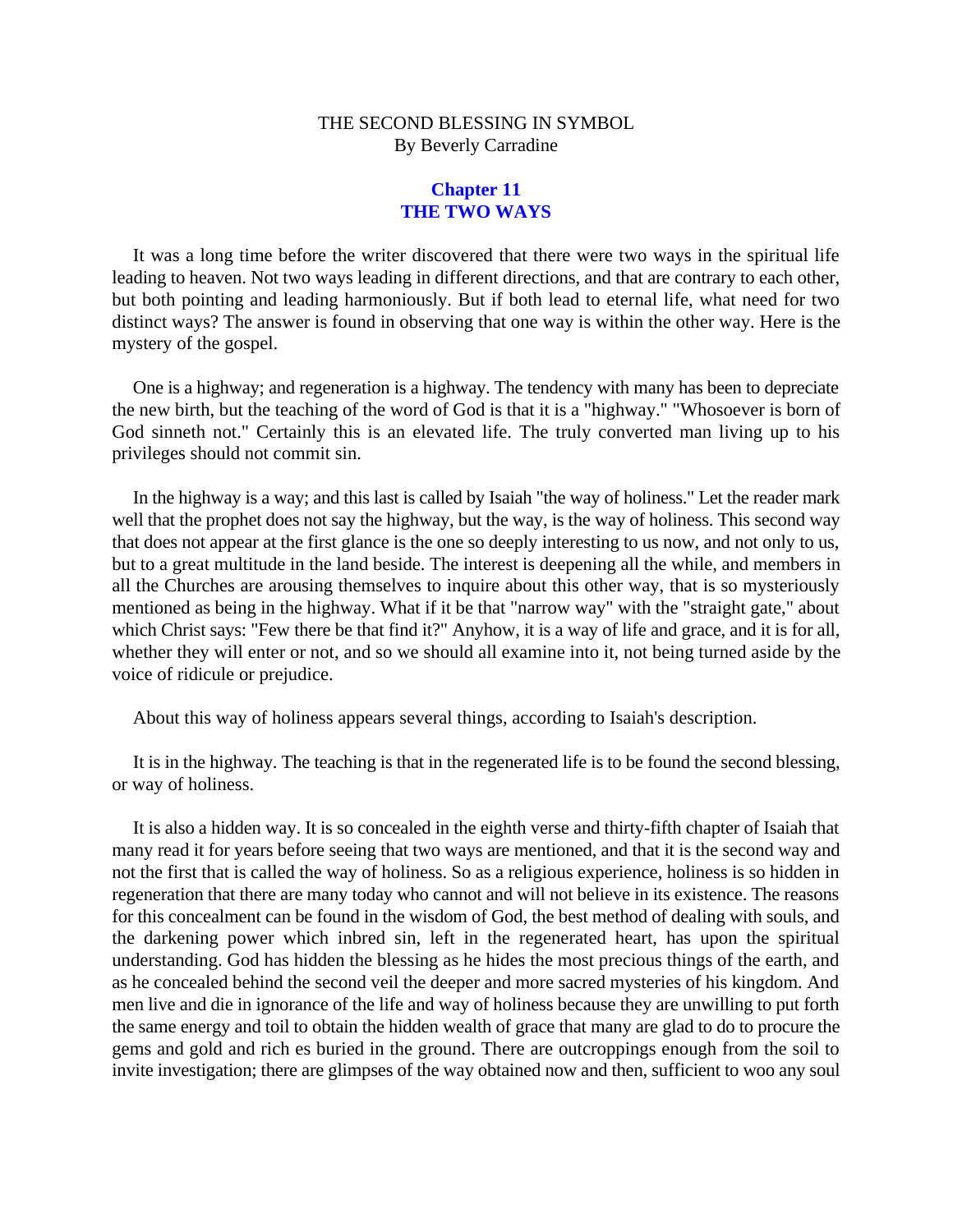to its complete discovery; but some men for certain reasons do not press on and in, and so the Way of Holiness remains hidden and unknown.

It is a clean way. Isaiah says: "Nothing unclean shall pass over it"--that is, we have to "cleanse ourselves from all filthiness of the flesh and spirit"--an act of our own--before we can step into this way. There is a sanctifying of self which precedes the sanctifying work of God. Here is the explanation of the failure of many. There is some bosom sin, secret ambition, questionable habit, or reluctance to yield to the will of God in everything, that keeps them out. Of course they cannot enter in with wrong things in the heart; of course the Holy Spirit will not descend upon a pile of unsurrendered carnality. It is a clean way, and in it we keep clean all the time. This is its charm and glory. All who walk in the way of holiness rejoice in a grace that keeps the soul white and pure every moment. In the physical life the eyelid with regular, periodic movement keeps the ball clean; but in the way of holiness there is the thrilling experience of a continuous touch and application of the purifying grace of God , so that the soul is pure all the time and evermore. Every housewife knows what a gathering and accumulation of soiled linen there is in a week's time; then comes the wash day and the restoration of lost whiteness to the garments. But what if there could be a process of keeping the garments clean all the time? This discovery, thanks be to God, is made in regard to our spiritual garments in the way of holiness. There is a marvelous soiling of garments in the average Christian life; and there are regular wash days almost unconsciously settled upon. The end of the day, the coming Sabbath, the protracted meeting, and the annual camp meeting are the favorite wash days with many of God's people. And blessed times they are; and many defiled garments are made pure and white once more. But in the way of holiness these periodic wash days are done away with. It is a clean way and keeps us clean. Nothing impure passes over it. There has been found a blessing which constantly touches with its holy, whitening, cleansing power every thought of the mind, word of the mouth, act of the life--yes, better and deeper still--keeps the heart pure, so that we walk with God in white, in conscious cleanness of soul every moment of our existence.

It is a way filled with the divine Presence. The margin reads: "He shall be with them." Here, again, is a distinguishing characteristic of this way. The presence of God is always felt in conscious, or, as a Kempis would say, in "recollected "moments. He may not be in the mind every moment, but he is with and in the soul all the same. There is no need to look out and abroad for him. He is always within.

It is a plain way. "A wayfaring man, though a fool, need not err therein." A fool can find it. Hidden from the doubter and the scoffer and the spiritually proud and shallow, yet it is so plain that if any man really wants a pure heart he can find the blessing. He may be poor, obscure, unlettered, even simpleminded, but he can get it. God in his wisdom hid the way of holiness from the wise and prudent who did not care to pay the price, or comply with the humbling conditions of holiness; but the same God in mercy makes the way manifest to the poor and humble in spirit who pant after the whole image and full salvation of Christ in the soul. Suppose God had made access to the way of holiness along the line of attainment instead of obtainment; suppose only scholars could have met the conditions. Instead of that, instead of lifting the requisition high, he has put it down, so that the children, young people, sick people, old people, weary-hearted people yes, even fools--can find it.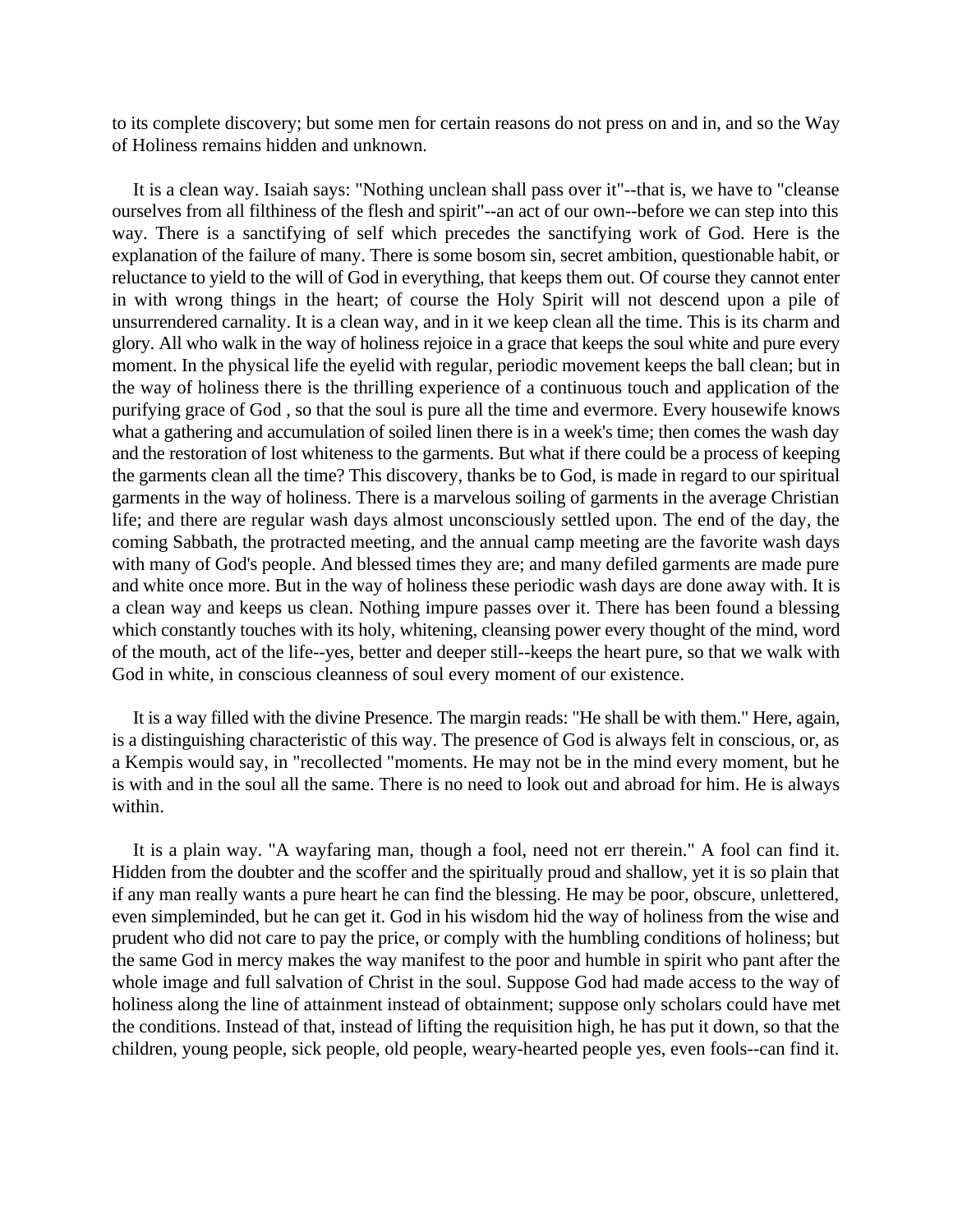It is a safe way. "No lion shall be there." This is a remarkable statement. It doesn't say there will be no lions, but no lions will be there! They will be seen and heard, but will not be in the way of holiness. There will be many enemies, with the rage of lions, but they will not be able to rend or even touch us. There is a secret place, a surely kept life, and it is in the way of holiness, where we are strongly and amazingly protected from the hate, wrath, tongues, and hands of men. The arrow comes short, the poison proves harmless, and while men look for us to drop down dead, behold, we shake the beast off into the fire and go on unharmed and unmoved. One has to come into the blessing before, he can understand the marvelous deliverance. Truly, it is a safe way. Men can tear the reputation to pieces, but the character remains, which is far more important, together with patience, purity, perfect love, and the unchanging peace of God. Men may exhaust their ingenuity in methods of attack and slander, and ye t the soul will live, love, and work on just the same. The writer has seen the moon floating in cloudless beauty in spite of thousands of barking dogs in farmyard, village, and city. Listen to them! What an uproar! Now look at the moon! We can conceive of men shooting arrows, firing guns, and throwing stones at the quiet, unanswering orb; but far aloft and away in the tranquil depths of heaven she shines on and moves on untouched and undisturbed. Such an uplifted, serene, and unmoved life, thank God, is the privilege and experience of every truly sanctified soul.

It is a joyful way. They who walk in it have songs and everlasting joy. One of the remarkable features of holiness is its singing spirit, and another, its gladness. The holiness songs can be recognized by their triumphant and joyful character. The shouts and cries born of conscious freedom, purity, and victory run through them all. There is a great joy springing up and running over in the sanctified heart. And it is an everlasting joy. The cause is abiding and so the joy remains. They as a people cannot keep from being demonstrative, any more than a spring can keep from running over at its brim. People look on, surprised and mystified at the shining faces, clapping hands, and rapturous shouts of holiness meetings. They themselves are in the "highway" and do not feel so inclined to praise the Lord. They forget that the everlasting joy and singing which Isaiah speaks of is not in the highway, but in the way of holiness. Let them get into the "way," and that mysterious gladness which so puzzled them as witnessed in other persons will at once gush up in their own breasts. Just as, when the great auger bores through the last strata of rock and gravel, the artesian water springs and leaps up high in the air, thus instantly, when a perfect consecration has bored its way through everything, and we step into the way of holiness, will joy burst forth and gush upward in the soul, never to cease its sweet, clear, beautiful upspringing forever.

It is an unmistakably religious way. Those in it are seen coming to Zion. Whatever is said about sanctified people, it is a noticeable fact that no one accuses them of being worldly. Their faces are not toward the world, but are set steadfastly to go to Jerusalem.

It is an obtainable way. The word used in the tenth verse is "obtain." There is a great difference between attain and obtain. A man struggling through a lifetime for a fortune at last attains his desire, but what years of pain and toil slumber under the word "attain!" Another man, without a stroke of pen or ax, quietly inherits a great fortune from his father. His case is one of obtainment. What a contrast to the other! How much easier to obtain than attain! For fourteen years the writer tried by prayer and Christian works to attain the blessing of a pure heart, or holiness, and constantly failed, for it is not to be had that way. At last, learning that it was a matter of inheritance through the death of Christ, he probated his case by faith in the Court of Grace, and obtained in a moment the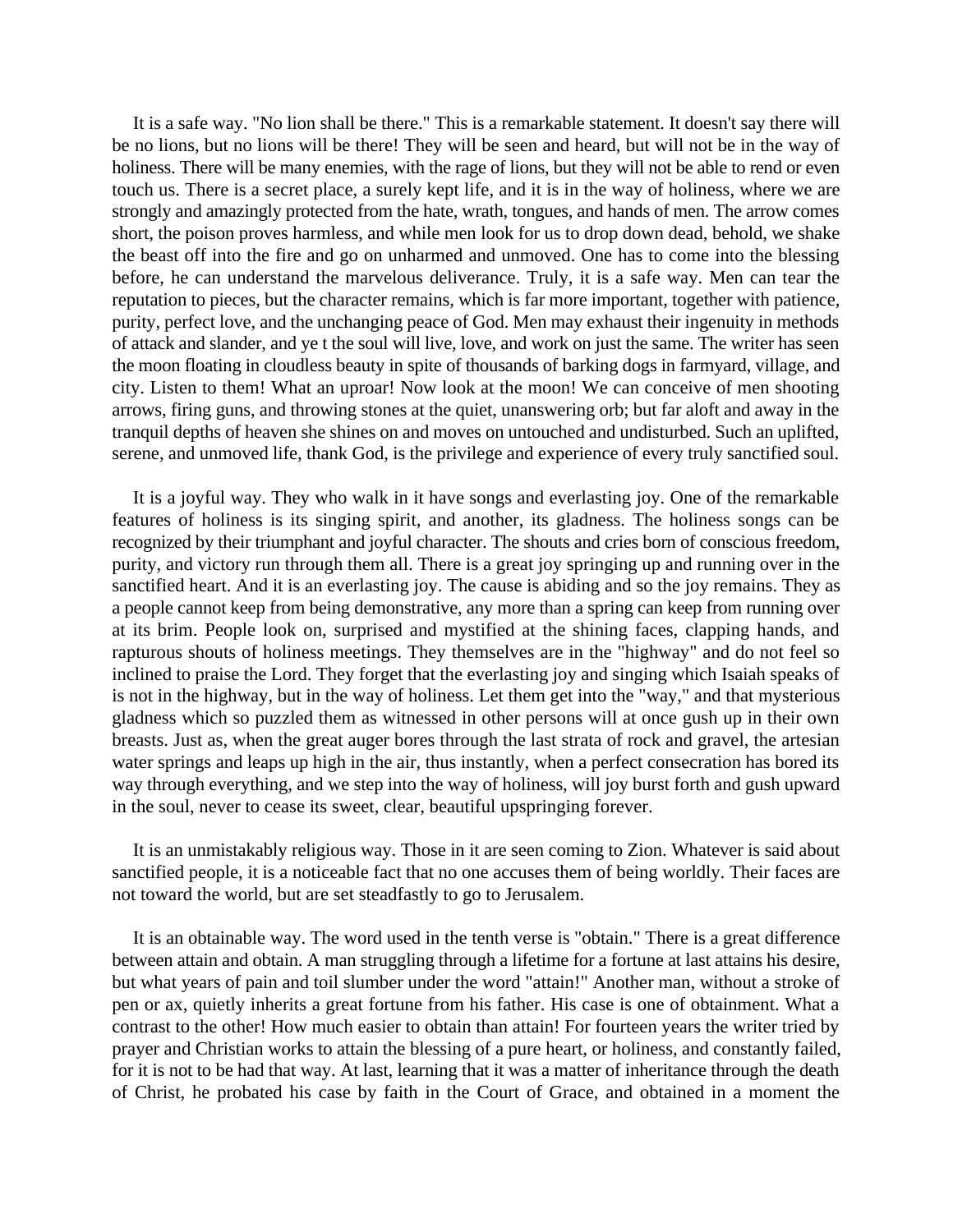unspeakable gift; and ever since has been walking in the way of holiness toward Zion, with everlasting joy on his head and glory in his soul.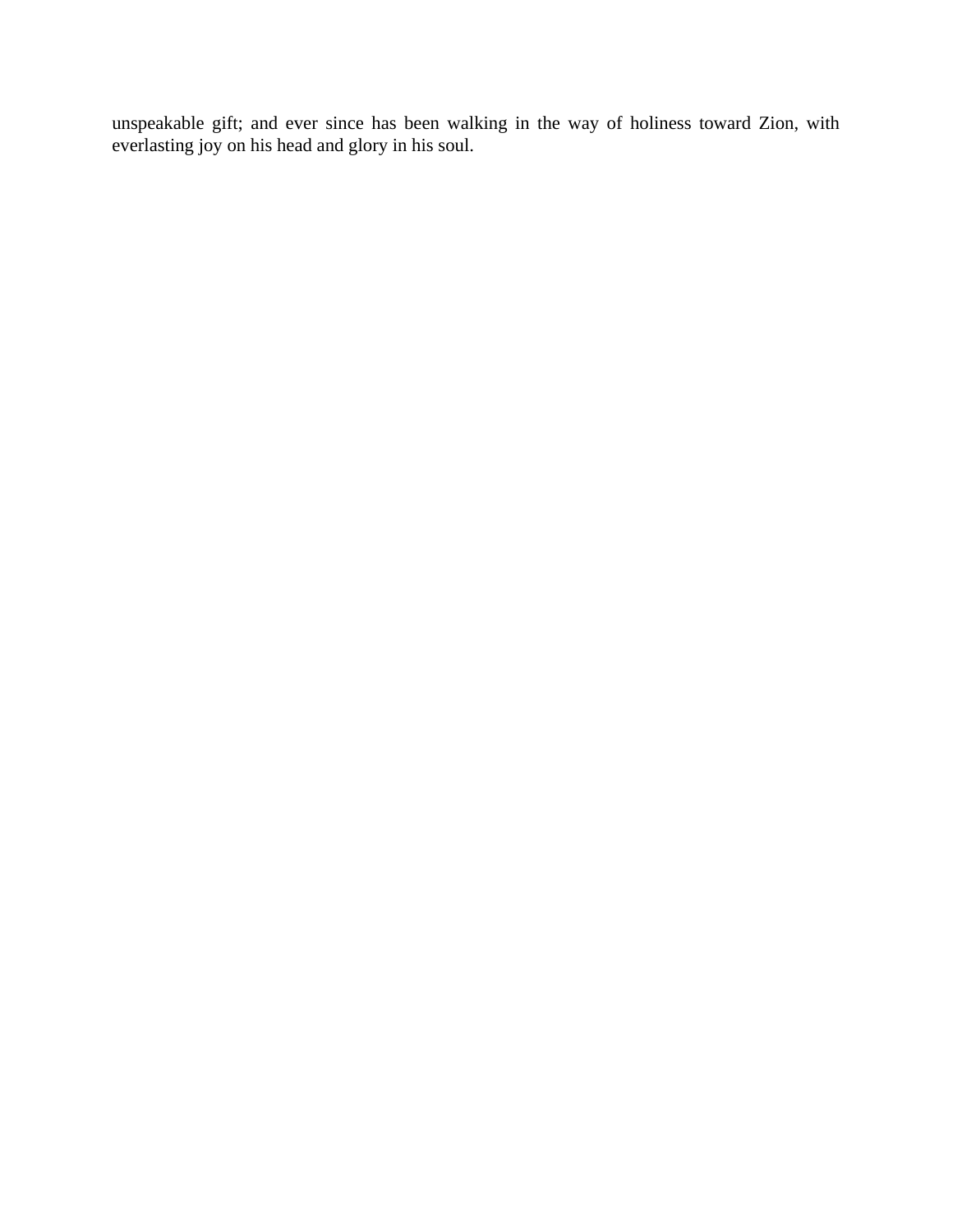# **Chapter 12 THE TWO COVENANTS**

Men are accustomed to speak of the "three dispensations" as if they found these terms in the Word of God. Mr. Fletcher grows eloquent in his attempt to divide the religious life into three periods, corresponding to what he calls the dispensations of the Father, Son, and Holy Ghost. Writers also, in recognizing the Patriarchal, Mosaic, and Christian ages of the world, try to manufacture three states of grace or soul life to agree with the pet theory mentioned above. The Bible is perfectly silent about three states of grace or three moral periods or three dispensations. But while silent here, it has much to say of two covenants--sometimes calling them the old and new, and at other times the first and second. These two covenants embrace all that God does for the soul on earth, and accurately describe the two works of grace, regeneration and sanctification. Let men rid their minds of the man-manufactured spiritual terms of three dispensations and fix their attention on the God-spoken words of two covenants, an d begin to see what each contained; and the result will be a marvelous clearing up of the shadows that rest upon some of our doctrines and a blessed revealment of a second work of grace contained in the second covenant.

**The First Covenant**.--This began in Eden and swept its arch of grace over patriarchs, prophets, priests, and kings, and properly ended on the morning of Pentecost. Under this covenant lived and died Adam, Abraham, Hoses, David, Elijah, Malachi, John the Baptist, and our blessed Lord himself. Patriarchal simplicity of worship was changed to the more ornate and spectacular Levitical rites, but they were both under the first covenant. The prophets spoke of a covenant to come of remarkable character, but they all died under the first without beholding the second. The Saviour was born under the first, coming not to destroy but to fulfill. He met its requirements, answered the types, kept every feast, deposed not a single priest, died and arose from the dead still under its blessings, and not until ten days after his ascension into heaven did he set up the second covenant. What has been called the second dispensation, or the dispensation of the Son, is really Christ obedient to the first covenant, preparing the Church for the second.

In the first covenant we find much of ritual and ceremony. We find, however, justification and regeneration. Men not only possessed religion, but enjoyed it. There was much of spiritual consolation, and one need not go beyond the Psalms and other books in the Old Testament to find the most suitable and fervent expression of religious emotion and condition. We find, also, great liberality in gifts to God, and lives that moved under God's protecting and delivering care.

But the first covenant was not faultless. This is God's statement in Hebrews, and completely answers the objection made to a second work of grace in the plea that God does everything perfectly and completely in one work. The first covenant was not faultless, says the Word of God, and mentions some of the faults. One was that it did not purge the worshiper of sin. It secured the pardon of sin, but not its purging or elimination. There is a difference between sins of actual transgression and sin as an indwelling nature or principle. Paul calls the last named the "body of sin." Let it be remembered that purging is removing, not pardoning. Under the first covenant the body of sin was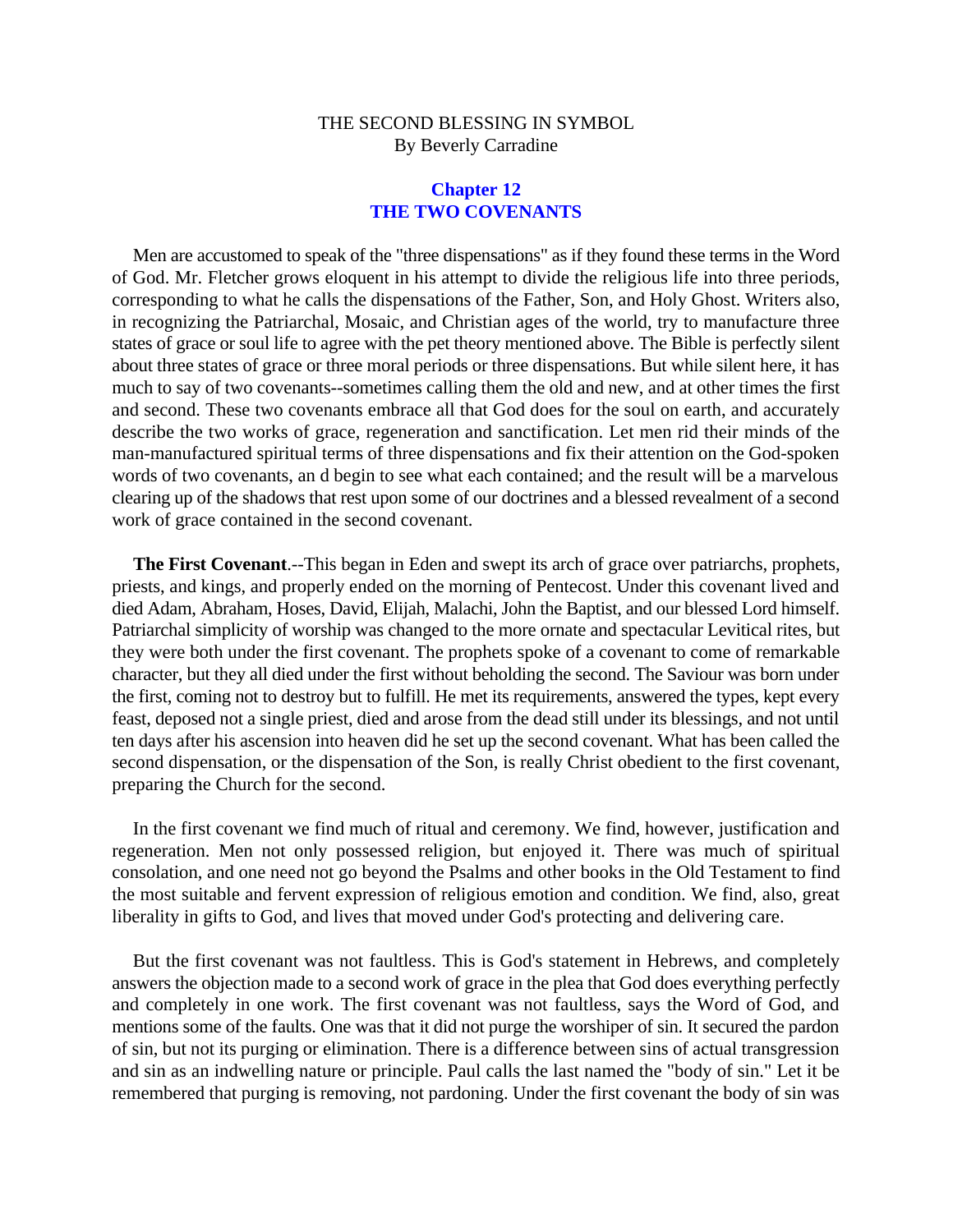not purged. A second fault was that there was a "constant remembrance of sin." The regenerated man knows well the meaning and force of this expression. A third fault was that under this covenant the "comer" could not be "made perfect." Here allusion is made to the very work of grace which gives character and glory to the second covenant--viz., the sanctification of the soul.

A glance over these hastily sketched features will reveal the fact that all regenerated people are living under the first covenant, and although the covenant properly ended on the day of Pentecost, yet numbers of God's people insist upon its extension into the present time, and the strange fact confronts us that most of the Church of Christ are living today under the first covenant, which God has pronounced faulty; while the second covenant, with its superior nature and life, is before them untried and unentered, and has been thus before the Church for nearly two thousand years.

**The Second Covenant**.--This covenant began on the day of Pentecost, and is to terminate at the coming of the Son of God to judge the world. It was introduced with fire, and ends its work and history in presence of the fire of a burning world. It is, so to speak, walled in with fire. The new birth brings one into the first covenant, and baptism of the Holy Ghost and fire ushers us into the second covenant.

It is called a "new covenant." What happened at Pentecost was new. When the soul is sanctified it gets a new experience; it is not a former experience recovered.

It is a "better covenant." This is the language of Paul in Hebrews viii. 6. There is something better for the soul than regeneration. In sanctification, which is the second covenant, the promises are all better. The promise is not pardon, but purity. All filthiness shall be removed, all idols taken away, the heart shall be circumcised, the man shall be able to love God with all the heart. Any one can see that this is far ahead of the first covenant, and that this is the very promise made in sanctification.

The work is greater. God, in the second covenant, promises to "put his Spirit within us"--a promise confirmed by Christ in John xiv. 16, 17, in which appears the difference between the Spirit being with a man and in a man. Nor is this all. A deeper work is seen in the writing of God's law in the mind and heart; a deeper interior work, a permanent grace; the soul becomes a sanctuary, being part of the idea taught.

A greater knowledge is promised. "All shall know me, from the least to the greatest." It is remarkable how the blessing of sanctification qualifies the humblest, the youngest, and the least to be teachers of the things of God. Instances rush to the mind, one of which we mention occurring in a certain State where a young man, although unable to read, yet was mighty in his knowledge of spiritual things; so that the strange sight was witnessed of his sister reading the Bible to him while he explained to her what it meant.

There is in the second covenant a deeper sense of pardon. The frequent darkening and paralyzing remembrance of sins so well known to the regenerated man is taken away. "Their iniquities will I remember no more." The soul has learned the art of always looking to Christ instead of into the guilty past, and hence the profounder sense of peace and pardon.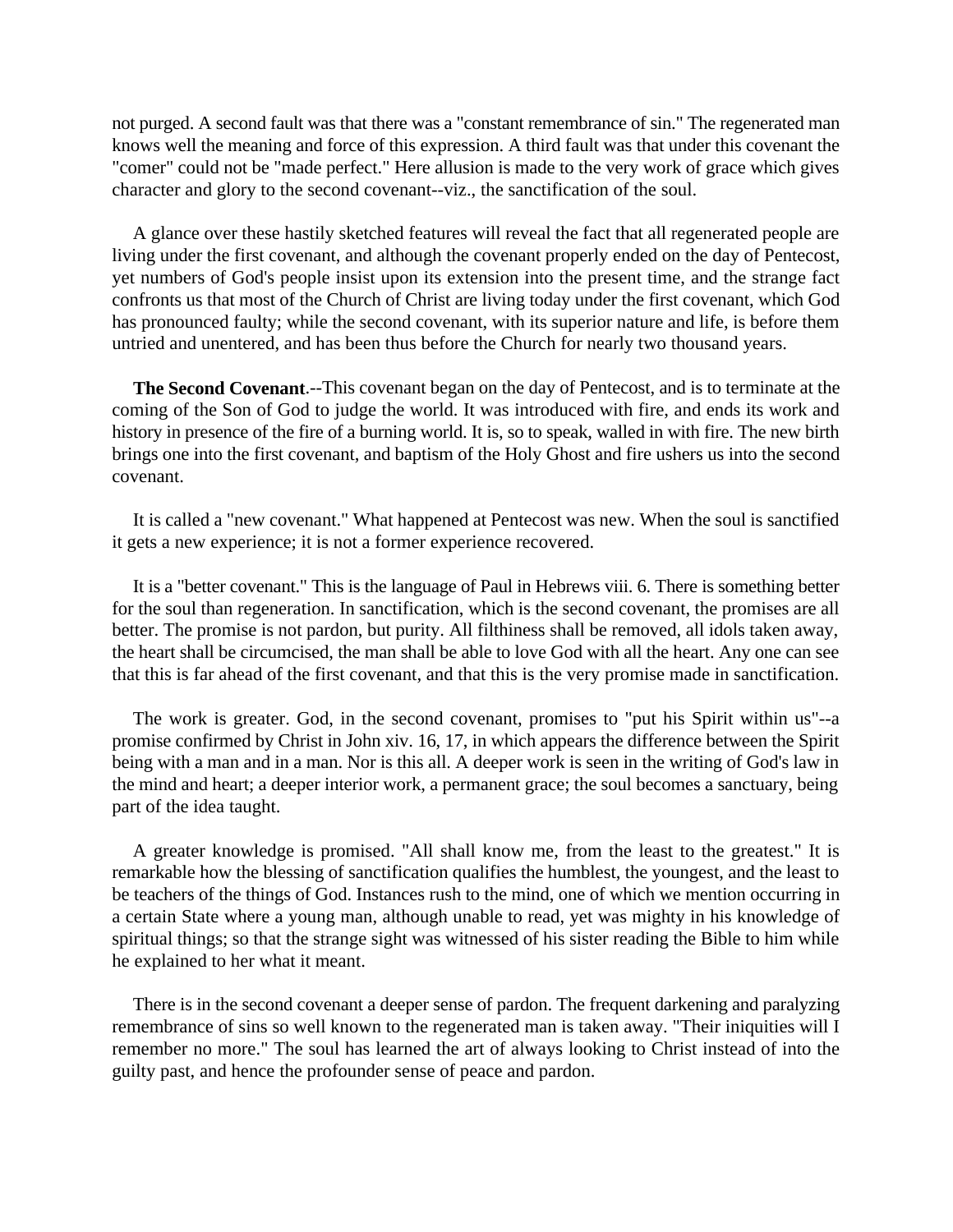There is a greater degree of spiritual life. Paul, speaking of the first covenant, says that it "decayeth," "waxeth old," and is "ready to vanish away." This is the well-known experience of many converted people. The life or blessing in them constantly seems ready to perish or disappear. What prayers are required to retain it! The second covenant ushers in a spiritual life that does not wax old and does not depart at all, but seems to grow fresher, brighter, and stronger as the days and years go by. We are made to marvel at the abundance and superabundance of spiritual life that comes to the soul in holiness, or the second blessing. This constitutes one of the charms and peculiar glories of the experience. The soul is full and overflowing with life.

There is a greater privilege. "I will be to them a God." Here is taught especial protection and deliverance. God is seen by all to be on their side. God publicly owns them in ways unmistakable and convincing.

"And they shall be to me a people." Not simply people, but "a people." All Christians are God's people, but he can, by a distinguishing mark, make "a people" out of his people. They can become so devoted, so separate from sin and the world as to be known to all the world as God's peculiar people. And this is the very thing that is accomplished by the second covenant, or grace of sanctification. May this be the reader's consuming desire! It was that of the author; to be God's man, and to be recognized by everybody as God's man. So he sought with the whole heart the blessing that lies in the second covenant; and so, after living in the first for fourteen years, he entered at last by consecration, faith, and prayer into the second. The first was good, but in the language of inspiration he would testify today that the second is "better."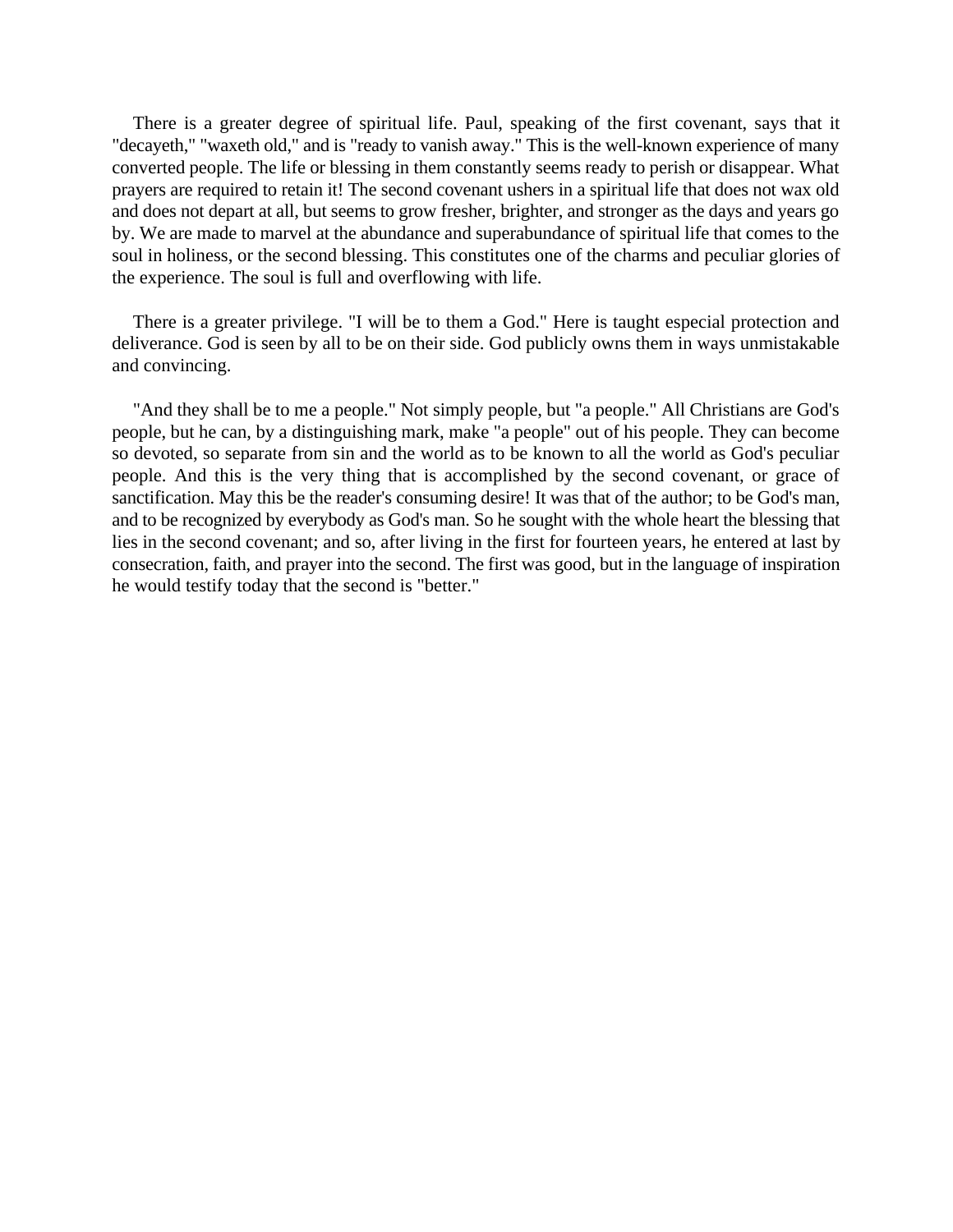# **Chapter 13 ABRAHAM'S ALTAR**

The remarkable scene in the fifteenth chapter of Genesis most curiously and yet correctly illustrates the way to obtain holiness.

The first step appears in the sixth verse, where it is plainly stated that Abraham was a justified man. This is the primary thing to consider in the case of one seeking holiness: Is he a child of God? It is absurd to think of becoming sanctified until justified.

The second step is God interviewing Abraham and promising him the land of Canaan. So the Lord continues to do to every regenerated man. The Canaan life--broad, plentiful, victorious, and restful--is held up invitingly to the soul. Like the man of God in the chapter, we ask how and whereby shall we know that we inherit it; and, like him, we recognize the coveted blessing as an inheritance.

The third step appearing in the narration is the bringing of whole offerings to God by Abraham. This he does by divine direction. There was a heifer, goat, ram, turtledove, and pigeon. In that peculiar presentation we read the words strength, appetite, usefulness, and virtue--all being brought to God in seeking a holy heart. Then it is noticeable that they were all whole offerings. The man of faith brought nothing piecemeal to God. All the strength, all the appetites, the whole undivided powers, and every virtue was laid on the altar. There is no escape from this divine requisition. The instant one says to God, "How shall I inherit the Canaan life? and how shall I know it?" the answer from heaven is, "Bring a whole offering to the altar." It is wonderful how some will bring the heifer of strength, and leave out the goat of the appetites; or bring the sheep of usefulness, and fail to bring the pigeon of swiftness for God, or the dove of a peaceful, unresisting life.

The fourth interesting feature that appears in the narrative is the strange things that happened to Abraham after his offerings were laid upon the altar.

First, the fowls came swooping down upon the carcasses. This is the invariable experience realized by the soul seeking sanctification. Instead of an instantaneous and delightful sense of acceptance, behold! the birds of night sweep down and try to destroy the consecration. Satan comes as a black bird of evil with beak and claws to tear the gift from the altar; doubts and fears circle around and settle upon these offerings made to heaven, and try to remove or destroy them. The sneers of the world, the remarks and ridicule of people in the Church, and members of the family, complete the flock of the dark-feathered tribe that at every consecration seem to rise up from the shades of the lower world and hover about, trying to alight with destructive bill and talons upon the soul's beautiful gift of itself to a holy God.

Second, "a deep sleep fell upon Abraham." This strange slumber or drowsiness of spirit comes to many. The person seeking holiness starts out with enthusiasm, fights for a while against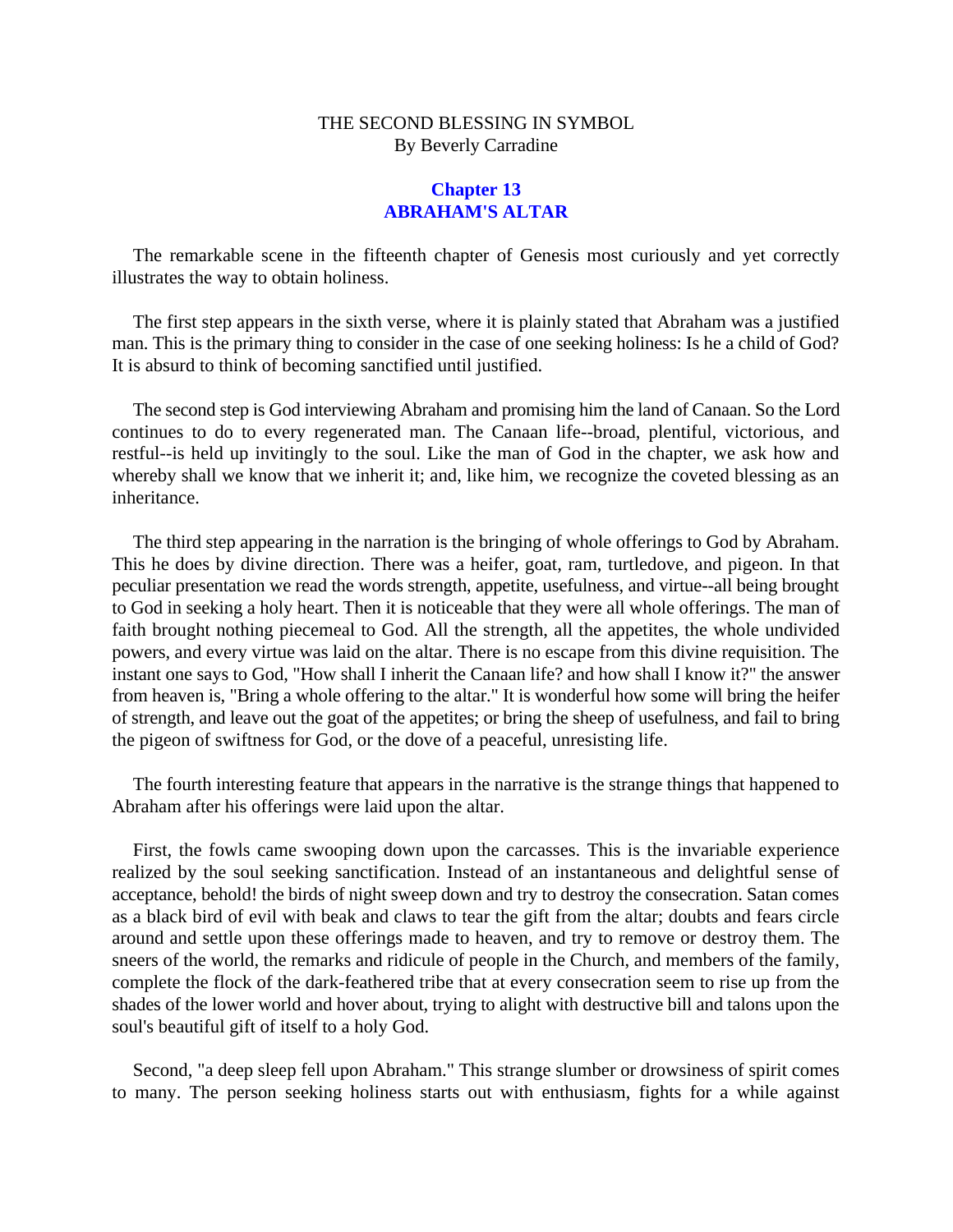difficulties, and then suddenly slackens effort, relaxes the ardent pursuit, and allows something like sleep to creep over the soul.

Third, a "horror of great darkness fell upon Abraham." This is a sadder experience than that typified by the birds and the deep sleep. Very few seeking sanctification but have felt this horror. It amounts to a sudden despair as to their ever obtaining the blessing. The gloom at times is intense, and becomes a night of pitchy darkness upon the soul. Of course it is the work of the Evil One, whose untiring effort at this time is to get the gift from the altar, and failing in that he endeavors to fill the soul with such horrors of despair that the man himself will remove the offering. Satan knows that the altar sanctifies, and hence his active efforts through the birds and the horror of darkness to secure the removal of the gift from the dangerous place.

Many seekers of holiness suppose that the path will grow brighter with every step until the final purifying work is done. While this is the case with some, it is not so with the majority. Just as it is said to be darkest before dawn, and just as the reader will remember how full of shadows his heart was before his conversion, so oftentimes a horror of darkness gathers in the heart before the glorious eternal sunrise of Christ upon the soul in sanctification.

"The sun went down.'' This added to the heaviness of what had gone before. It certainly does look to the man seeking holiness that everything is against him. Such a person must remember that hell, the world, and a formal, backslidden Church are against him. But let him never forget that God is for him; that the suns of time may go down, but the Sun of Righteousness is ready to rise with healing in his wings. Let such an one also bear in mind that if the sun does go down the night makes a splendid background for the falling fire of heaven.

A fifth division of the narrative shows what Abraham did under these circumstances. What he did any one else can do, and must do if he would obtain the blessing of sanctification.

The chapter tells us he drove the birds away, Thank God, all of us can do that. Determine that neither devil nor man, fear nor doubt, shall pull from the altar what has been placed there for God alone. Fight the birds and drive them off. Refuse to let doubt arise within the mind.

The author once saw a picture that held him with a strange power. It was a winter scene; the country was a wilderness and the land covered with snow. One tree stripped and bare stood spectrally in the background. A dead lamb upon the snow. On the limbs of the tree stood lines of black vultures, and around the lamb at a distance of twenty feet a heavy ring of the same sable ravens of death and carnage. Standing over the lamb protectingly was its mother. Her mouth was opened to send forth a bleat of distress. There was no sign of the shepherd. But so long as the sheep maintained her attitude of devotion and defense the hungry birds dared not approach. The lesson of the picture is, stand by the gift on the altar and keep off the birds. Wave them off with the hands of prayer and keep them back with the cries of supplication. The shepherd may not be in sight, but he is coming. Stand over your offering and protect it until Christ arrives.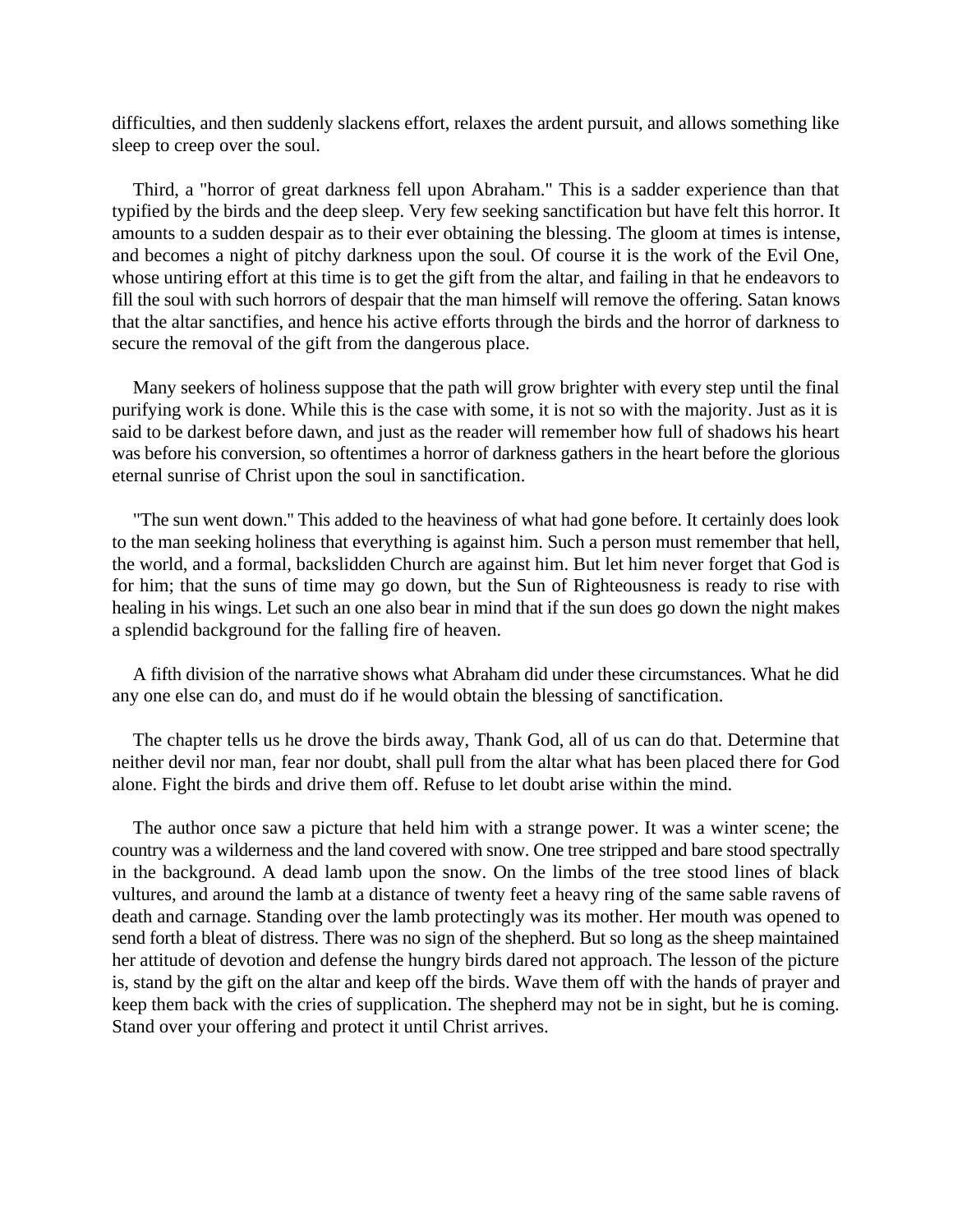Keep the sacrifice on the altar. If it slips or falls off, quietly put it back again. If it is removed a thousand times, restore it for the thousand and first time. The altar sanctifies the gift. All we need to do is to keep the gift on the altar.

Resist the disposition to fall asleep spiritually. Keep the soul aroused by a steady calling upon God. Throw off the feeling or temptation to despair; determine you will not despair.

Keep patient. A fretting spirit gets nothing, but defeats itself. Keep looking toward heaven. It is from that direction that the answer and the blessing and the fire must come. One can conceive of Abraham watching beside the altar, watching until the sun went down, and still watching and waiting for the fire after the sun had gone down. The light of the day had given place to the shadows of night, but there in the darkness was the same upturned face. So watches the soul for the descending flames of sanctification. It is the unchanging heavenward look that secures the blessing.

The sixth point in this wonderful chapter shows what happened to Abraham from heaven. "Behold a smoking furnace." Here is the long-awaited fire. It came then to Abraham, came afterward to Moses, then to Isaiah, still later to the disciples, and will come even unto this day to all who will comply with the conditions laid down in this chapter. Let no soul be satisfied until it has obtained the baptism of fire.

But something else is seen beside the fire. The seventeenth verse adds a "burning lamp." The fire does the work and the lamp is let down to show what has been done. It stands most powerfully for the witness of the Spirit. It takes both fire and lamp to show up the entire work of the Holy Spirit in sanctification. The Holy Spirit falls in sanctifying power upon the soul, and throws light at the same moment to show what has been done. He works and witnesses at the same time. The fire and lamp go together; they "passed between those pieces." That is, the Holy Spirit permeates and passes through the strength and appetites, the virtues and the powers of the man, and separates and seals them all for God.

Finally comes a covenant by which God gives Abraham the whole land. It is yours "from the river of Egypt unto the great river." The sanctified man understands this. After the fire falls, the soul, for the first time, inherits the earth. It is an experience hard to describe, but not the less precious and blessed. The soul extracts a pleasure from nature and life never before known. It fairly exults in a sense of ownership of time, events, and the world itself. It draws a pleasure from the day and night, from the seasons--yes, from all things that the sinner knows nothing about and of which the regenerated man has only a faint idea. In a word, he owns everything from the rivers here on earth to the great river that flows out of the throne of God.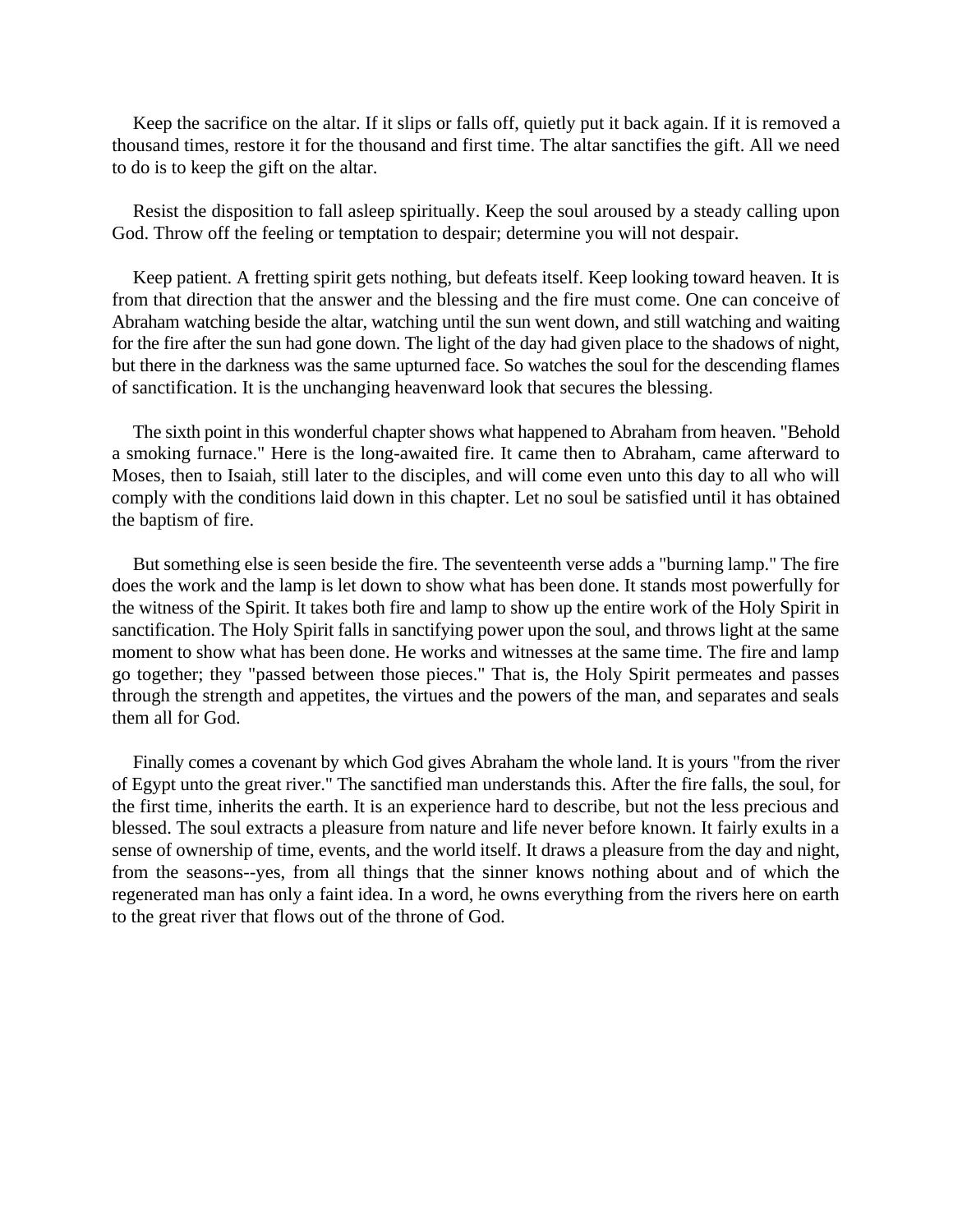# **Chapter 14 THE EIGHT OFFERINGS**

In the worship of the people of Israel there were a number of offerings. Each one represented some important truth or experience in the spiritual life. Most readers of the Bible have looked on them as disconnected acts of worship--each one complete in itself and having no relation to any other going before or coming after. The discovery that they are linked together and follow each other in an order agreeing exactly with the Christian experience has invested them with an additional and powerful charm to the author. The fact is that these blessings mentioned in the book of Leviticus record in a most impressive way the beginning, progress, and end of the Christian life on earth.

**The Sin Offering**.--This always stands for Christ. He is the lamb slain for our iniquity. Our one and only sin offering. It is vain to approach God in any other way. There is none other name under heaven whereby we can be saved.

**The Burnt Offering**.--The animal that constituted the burnt offering was slain and then consumed to ashes either on the altar or "outside the gate." Here we begin to see the worshiper; for while Christ was, in a sense, consumed for us, we also are to be consumed for him. When we speak of things being burned the next thought suggested is that of fire. After presenting Christ as our sin offering the next thing to look for is fire, and when we come to fire we come to holiness. After making our sin offering we must press right on to be burnt offerings. And how we will be burned! The baptism of fire will burn up carnality or the "old man" within us. Then the world and Satan will endeavor to burn us up! How the devil loves to build flaming fagots under and around the man who has had the fire of God to fall upon his soul! This fact accounts for the martyrs.

We should also burn ourselves up, so to speak, for the glory of God. The life should be consumed for Christ. The writer saw on Dr. Adam Clark's tomb, in London, carved on the stone slab the figure of a candle expiring in its socket, with the words underneath: "In giving light to others I myself have been consumed." A glorious sentence. It is blessed to be a burnt offering for God.

**The Peace Offering**.--This follows the other as naturally as the light follows the sun. Peace comes after being a burnt offering. The world seeks for peace and happiness by flying from the fire and every other form of pain and suffering. Men especially avoid the fiery baptisms of heaven. As to how restless and miserable they all are, the writer need not say. It is the man who loses his life for Christ's sake that saves it! The burnt offering brings us to the peace offering. There will be peace in the soul, and peace will come from all such people to the world. There may be war at first; for, as Christ said, he came to bring a sword. The surgeon's knife precedes health. The man baptized with fire, and now become God's burnt offering, will create a stir. He has learned from Christ how to plait a scourge and drive out wrong things from the temple. But the end and glorious accomplishment of all such lives is peace; peace to the family, Church, and nations; a healthy and abiding peace.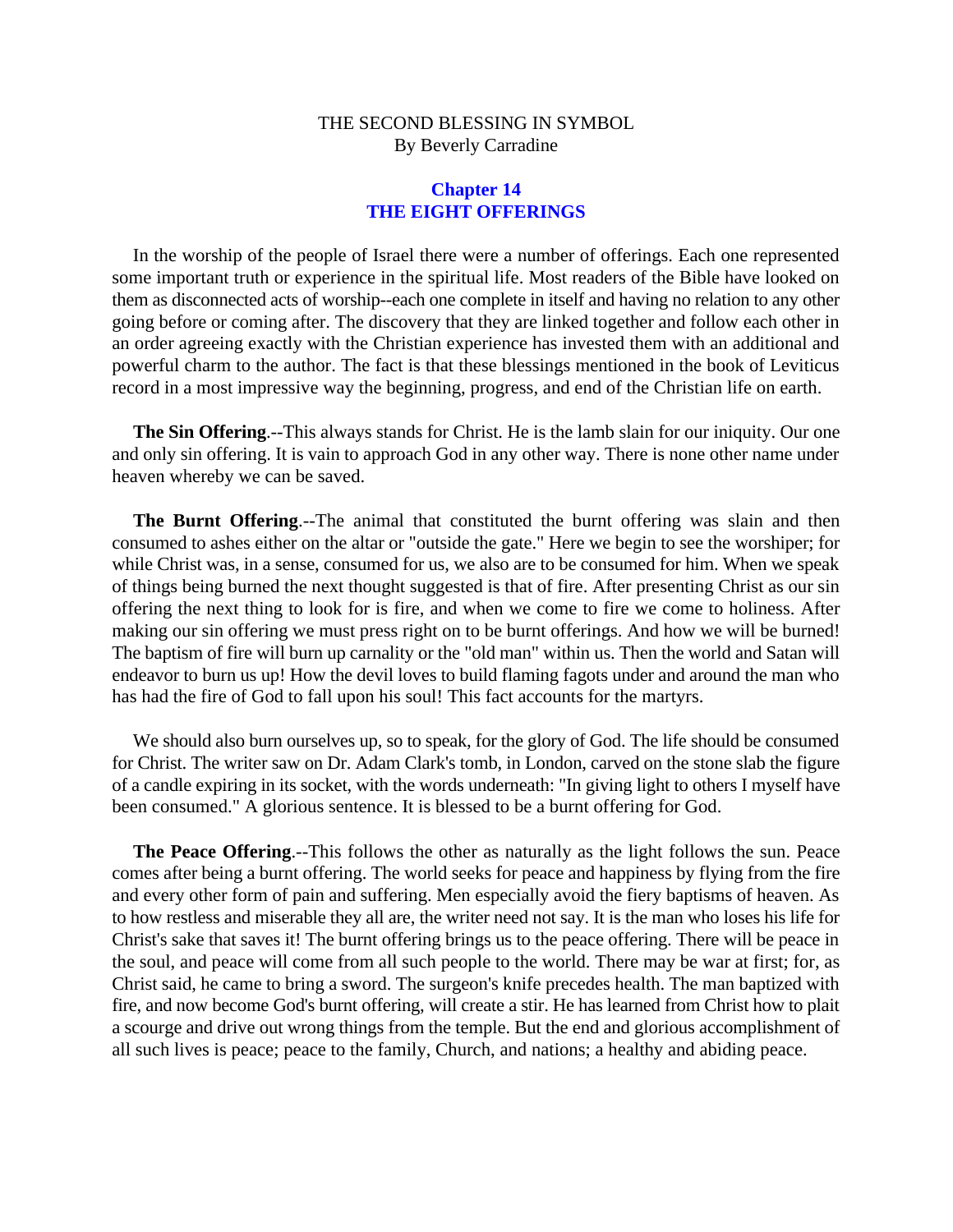**The Meat Offering**.--This is what every Christian ought to be, and will be when fire-baptized. A sanctified life is actual nourishment to the souls of the people. Their words, prayers, conversation, spirit, and life are under the blessing of Christ, like food to the heart. Who has not felt this under the sermons of holy men? Madame Guyon kept the soul of Fenelon from starving. "Feed my sheep," said the Saviour to Peter, and he did after the baptism of fire on the morning of the Pentecost. From that day he became a meat offering.

**The Trespass Offering**.--The author is very thankful that if a man should stumble and sin in the regenerated or sanctified life he is not undone. Some teach that he is, and throw souls into despair. God in thoughtful love has provided a remedy or way of recovery for the fallen one. Let the reader open the Bible and read about the trespass offering. If, says the Scripture, a man should be suddenly overtaken by a sin, let him bring at once a trespass offering to God. The truth taught is that while there is no plank in the platform of redemption that allows a man to sin, yet there is a plank that provides for his instantaneous recovery if he should sin. Take heart, ye stumbling, faltering ones; and if there is condemnation in the soul once more, then fly to God at once with the blood of Jesus. Offer your sin offering again as a trespass offering. He who forgave you for a lifetime of iniquity will certainly pardon you for one or a score of offenses.

**The Thank Offering**.--If a man has gone this far in the Christian life, he not only wants to be, but will be, a thank offering to God. Like the Jew, he will evince his gratitude to Heaven in a material and substantial way. But also with his lips will he praise God; while the life itself will be a glad, grateful, and constant consecration of its powers to God.

**The Wave Offering**.--This was made horizontally. It was, among other things, a public declaration of God, and spoke of a life abandoned to His will. So have we seen a flag waved from side to side. So every sanctified man tells God he can wave him and throw him about anywhere. The Lord waved the disciples all over the known world, and great was the result. He took Paul and made out of his willing life a wave offering that fluttered over Asia Minor, Greece, Italy, and Spain. He waved Wesley over Great Britain, Finney over New England, and Inskip over the United States. Who that reads these lines is willing to bow at this moment his head and heart and will, and whisper to Christ: "Lord Jesus, I am willing to be a wave offering for thee?"

**The Heave Offering**.--This was presented to God with a vertical motion. The whole sanctified life should be a heave offering. We should cast everything into heaven: hopes, joys, prayers, ambitions, treasures, and ourselves. The author has seen just such men, who stood on earth and pitched everything they could lay hold of into heaven. Judge McGehee, of Mississippi, kept heaving his money upward to God. Charles G. Finney kept heaving souls into glory.

Finally, at death the man himself becomes a heave offering. He spent his days in throwing blessed things into heaven, and one day he lost his balance and went upward himself into glory. Enoch, after walking with God a long time, suddenly became a heave offering. How the people missed him! Elijah was a wave offering over Israel and Judah, but one morning on a mountain side beyond Jordan he suddenly left Elisha's side and went upward to dwell with God forever. He had become a heave offering.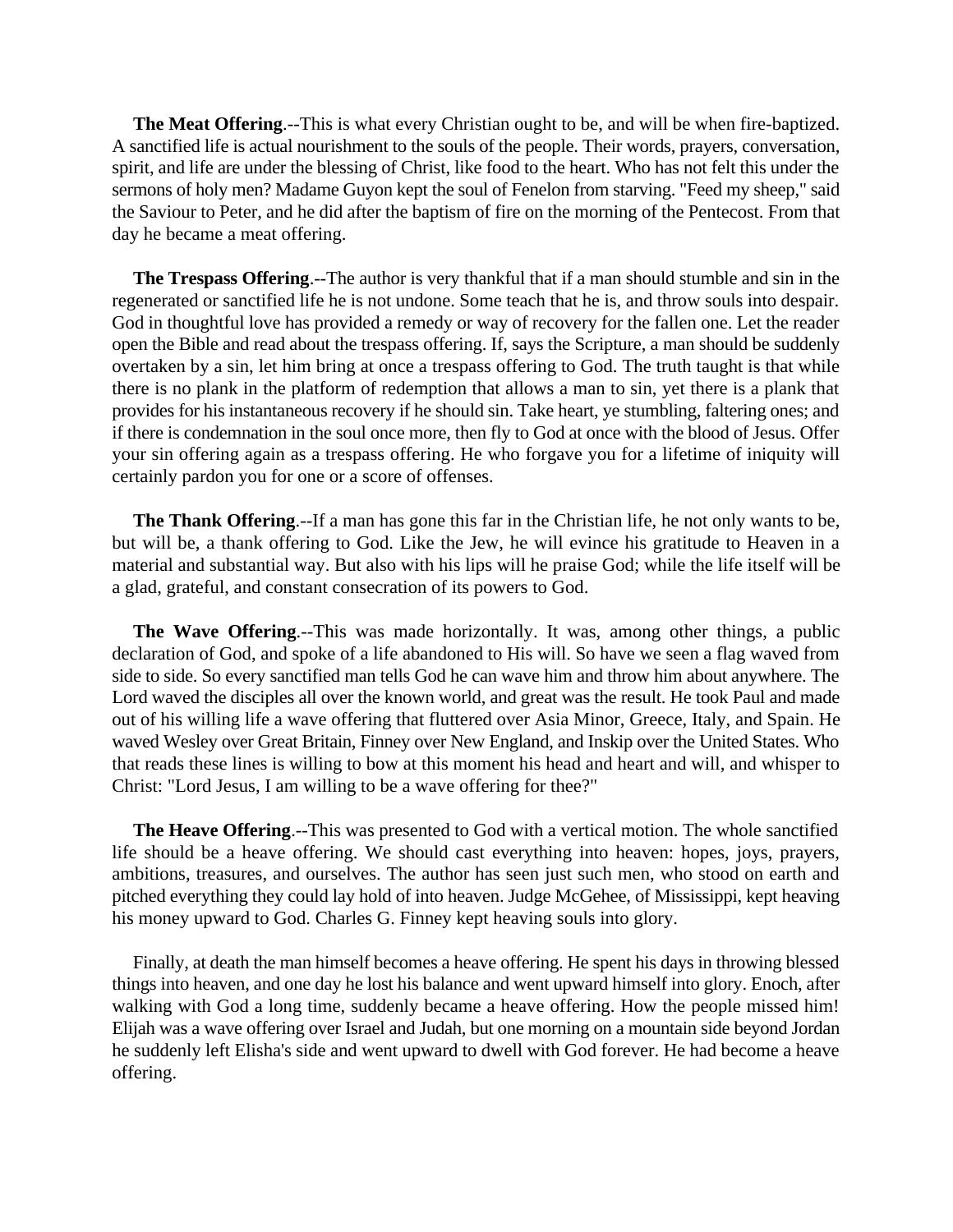John S. Inskip became a burnt offering in Brooklyn with the words on his lips: "I am, O Lord, wholly and forever thine.'' He was next a wave offering for God all over the United States for twenty years; and then at Ocean Grove on his deathbed, while waving a palmetto fan and whispering "Victory," he became a heave offering.

The course is ended, the last offering is rendered, and the offerers vanish one by one into the heavens. With the last gift they are gone, and we are left behind crying as did Elisha: "My father, my father, the chariot of Israel, and the horsemen thereof."

So one day we will come to a like hour. It will be a like hour indeed if we have rendered to God all the offerings laid down in this chapter. May the words of the following stanza describe what shall occur to the writer, and to the reader of these lines, when the soul leaves the body:

> Or if on joyful wing Cleaving the sky, Sun, moon, and stars forgot, Upward I fly; Still all my song shall be, Nearer my God to thee, Nearer to thee.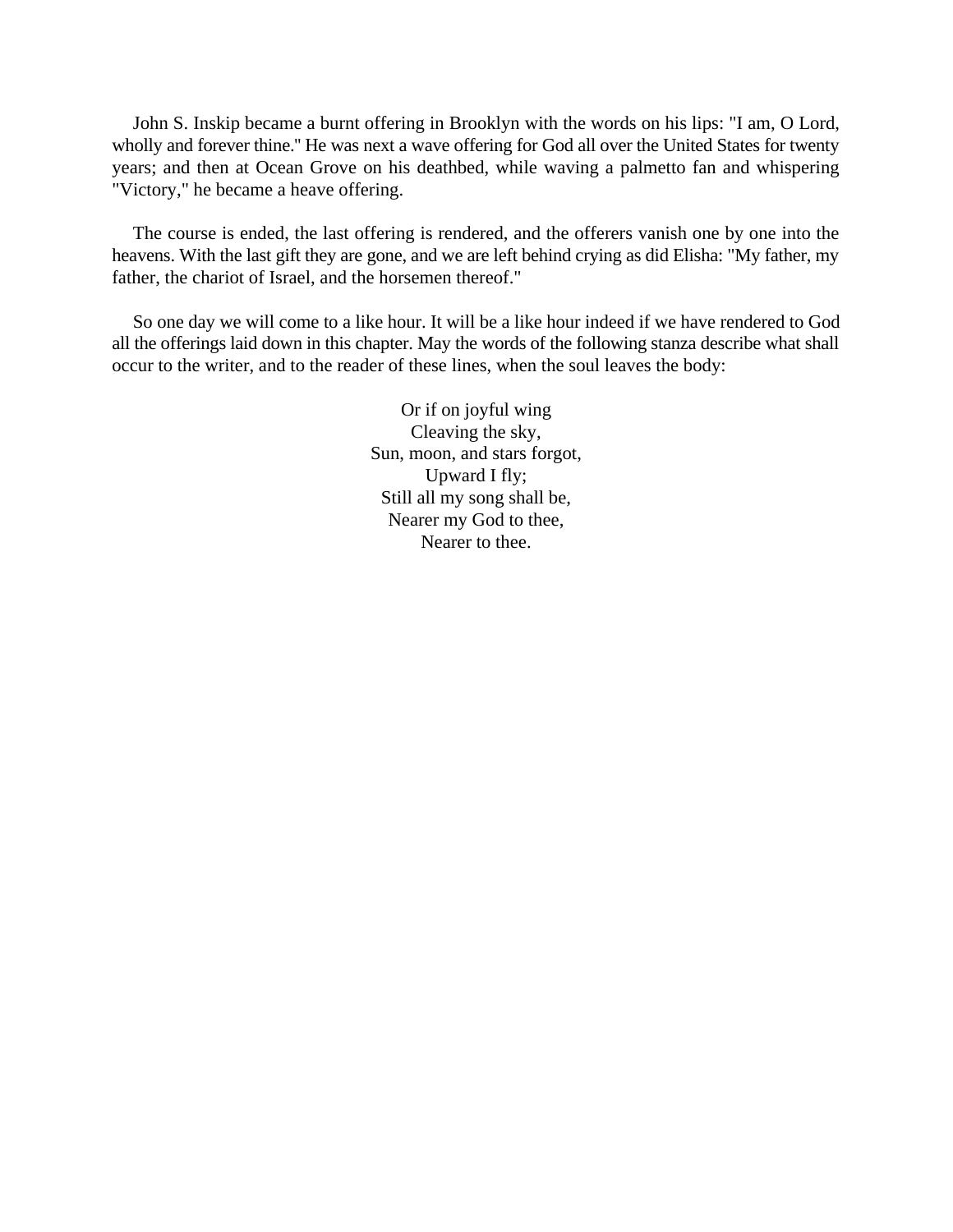# **Chapter 15 DAVID AND THE ARK**

The ark stands for the human heart or soul. The things in the ark represent those heavenly deposits or works of grace which God would make the property and possession of the soul.

One thing noticeable was the two tables of commandments. This corresponds to the promise made to write His laws and statutes in our minds and hearts. Another thing was the manna, which always typified Christ, the true bread sent down from heaven. The manna abiding in the ark symbolized the indwelling of Christ in the soul; which blessing takes place according to promise in sanctification. The third article was the rod that bloomed, budded, and bore almonds. Remaining always in this state, it signified that constant fruitfulness of soul and life that is certain to follow the sanctifying grace of God. The ark with its treasures is plainly made to typify a holy heart. Hence the chapter showing David going forth to obtain the ark and bring it in to Jerusalem is a powerful symbolic teaching of a man seeking holiness.

In this going forth for the ark, the vicissitudes by the way, and its final entry with David into Zion some very striking lessons are given. These lessons are found in the consideration of the characters that appear in the sixth chapter of Second Samuel, and the parts they bore to the ark. What transpires here happens at the present day. David appears and reappears in the midst of other people who in various ways affect him in a manner most significant. Our space admits of only a brief mention of each as they come up, making as they appear that history of the holiness movement seen in many places today.

**David the Seeker.**--He goes out with chosen men. Not any and all seek and get the ark of a holy heart. Every Church shows a band of chosen ones who seek heart purity. These may not be choice ones in the sight of man, but nevertheless are divinely approved. David places the ark on "a new cart." It is vain to look for the blessing of holiness in an unregenerated state. We must have a new heart first, and in that God will place the ark of his covenant. As David proceeded with the ark they all played before the Lord on all manner of musical instruments, and were very glad. The possession of a holy heart starts the singing in the soul that Paul speaks of; that gladness and joy that Isaiah speaks of as filling the sanctified as they go on their happy way to Zion. Holiness is so joy-inspiring that the writer never knew a man that began seeking it but felt at once the rise of the spiritual thermometer into higher altitudes of gladness. Often the speech is made: "I never enjoyed religion more than when I was seeking this blessing." Musical instruments form a most appropriate setting for the ark.

**Uzzah**.-- Here is a man about whom we know little save that "he put forth his hand to the ark of God, and took hold of it." People are still repeating this offense. Some are doing it patronizingly. They would take the cause of holiness under their wings. They have not the blessing, but they will protect and defend and steady the ark. They act as if the cause of God was a sickly something that needed nursing, instead of being, as it is, omnipotence accommodating its pace to the step of an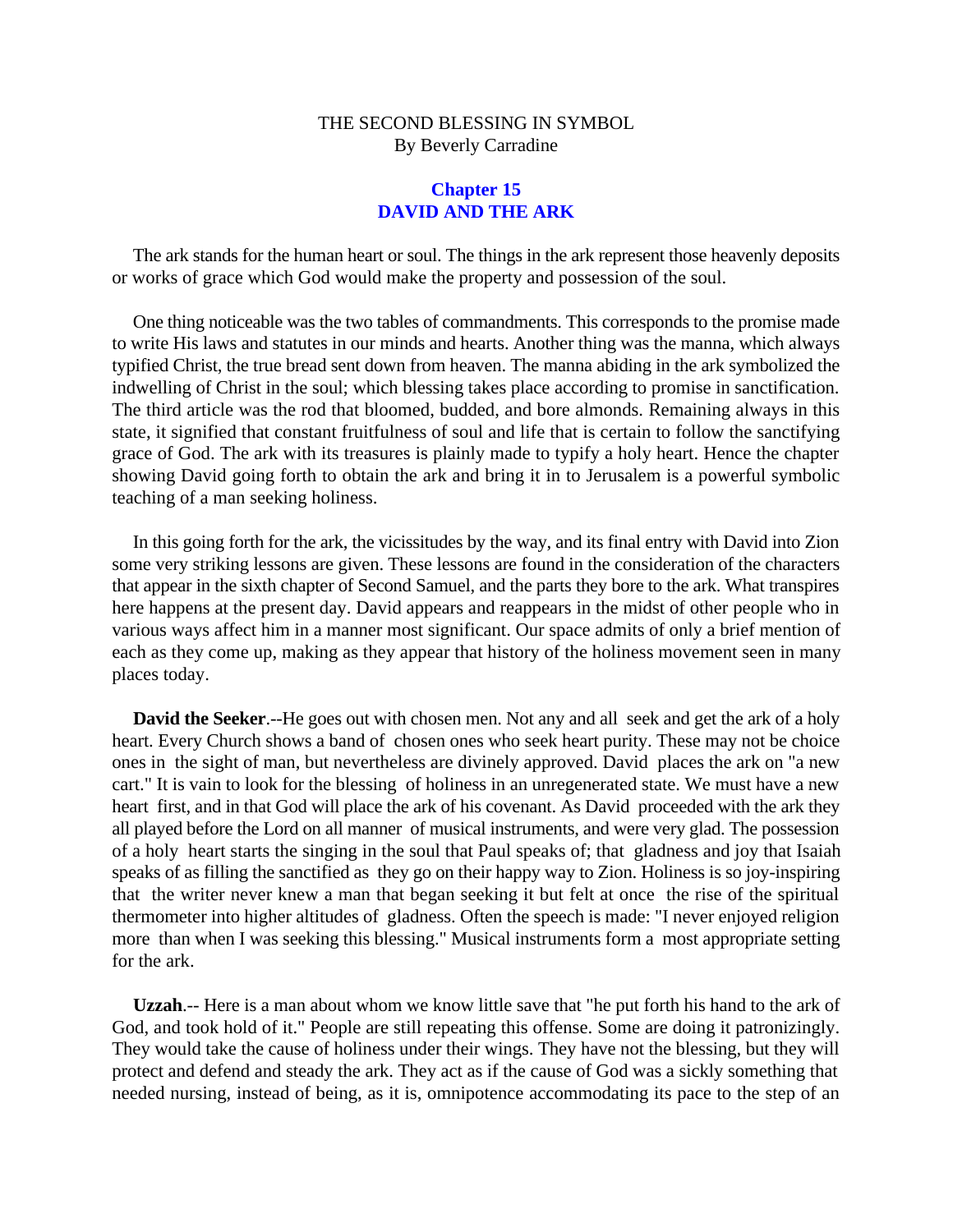animalcule! O the absurdity of human patronage! A gnat trying to shelter an archangel under its wing is a piece of wisdom compared to it. Others touch the ark authoritatively. They would repress it here and stop it yonder. They act as if they owned the ark and its march through earth depended on them. They send word from various seats and positions in the Church that the ark must not be allowed entrance here or there or yonder; that such a man coming with the ark must be rebuked and stopped. In various ways they lay their h and upon the great holiness movement of God. Still others touch the ark hurtfully. They try in various ways to injure and to affect its progress. Preachers are silenced and removed from their charges who are seen marching with and at the head of the ark. Members of the Church are ostracized socially, and excommunicated ecclesiastically, for being in the procession, singing and praising the beauty of holiness. Ridicule flows from pen and tongue, while the heavy hand of Church power falls upon the ark that is being brought up with such gladness to Zion.

The Bible says "the anger of the Lord was kindled against Uzzah, and God smote him there for his error, and there he died by the ark of God." The penalty of laying the hand improperly upon the doctrine, experience, and cause of holiness is death. Dr. Finney, the evangelist, tells of a preacher who greatly resisted a revival of holiness in a certain town, and one morning was found dead in his bed. The penalty for laying hands on the ark is death--not always a physical, but invariably spiritual death. A well-known, prominent minister told the writer that in a certain State he had known an attack on holiness to be made by preachers who had been useful and successful before, but after that they never had another conversion. The writer has seen many die spiritually for the way they treated the ark. He has seen not only individuals, but Churches, wither under the judgment of an offended God. Not always was it an instantaneous spiritual death, but gradual, such as took place with the fig tree that Christ cursed and such as came upon Jerusalem when Christ stood before it and pronounced it desolate. While he uttered the words "your house is left unto you desolate," birds sang on, the sun was shining, the palaces gleaming, the inhabitants going on absorbed in business and pleasure as usual. And long after the sharpest eye could see no difference. The city gleamed on the hill side, the smoke of incense and sacrifice still ascended, the sound of song and laughter still rang out in house and street, chariots and horses were coming and going as usual; and yet the decay had started from the moment that Christ had said "desolate," and finally culminated in a national death that has solemnized the whole observant world.

So, gradually has the writer seen a Church decay and die that has smitten the ark, and so has he seen the individuals who denied and decried and resisted the doctrine of holiness begin to fade as a leaf, until finally there fell from their own lips the confession that they had lost every particle of the light of their justification. They die gradually, but not the less certainly; for it is God that smites, and his blows are unerring. They die before the ark of the Lord. The ark lives, but they die.

**David The Discouraged**.--David became afraid and discouraged at this time. The Scripture says he would not bring the ark up, but carried it aside and allowed another man to take possession. This is a spectacle we frequently behold. Men grow discouraged and fall away from holiness as they take note of its demands and solemn retributions. They give up seeking the blessing. They carry it aside, relegate it to a lower plane, act as if it was not so important after all, and let some one else obtain the blessing.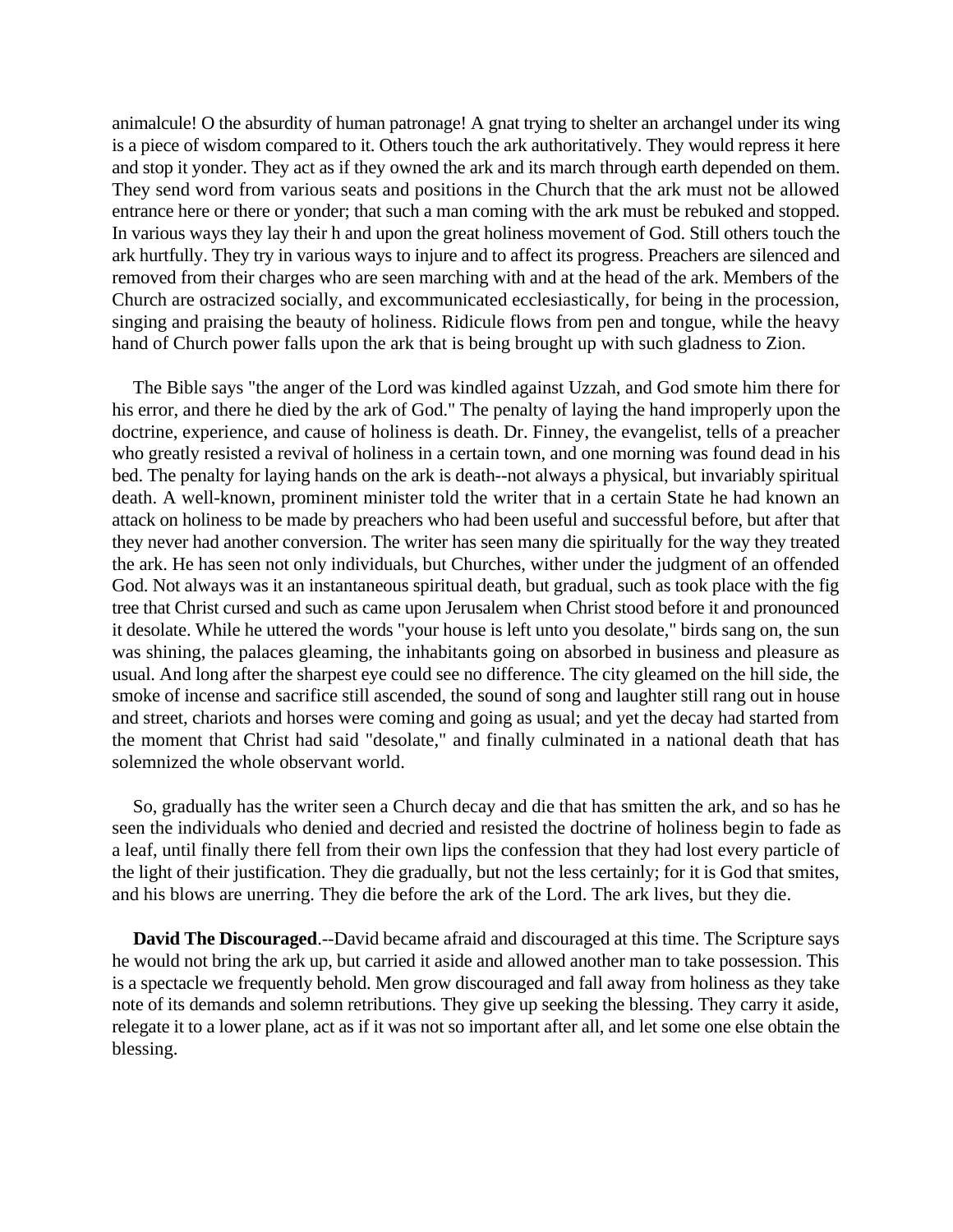**Obed-edom**.--He was a man who received the ark into his house when other men were afraid of it and were disposed to let it alone. Obed-edom is not alone. His spiritual posterity is increasing all over the land. There are many in the lowly places of this world who gladly open heart and house for the blessing of heart purity or full salvation which does not seem so popular with those in higher walks. They gladly take up what others neglect or reject, and enthrone in life and home what others are willing, for various reasons, to set aside.

So when the ark of holiness appeared in a certain large city the leading members of the Church refused to accept it and permitted it to be turned aside, while the writer and a few others gladly received it. And when the ark appeared in another leading city and was offered to the congregations it was rejected by most of them, and the doors of a single church were opened to receive it; so the ark turned aside and rested in a place that should have been called "Obed-edom" from that day. The eleventh verse says that God "blessed Obed-edom, and all his household." Of course he did, and will do so, and does do so in these very days. The Church or individual that does not fight it, but receives the blessing of holiness, will always be blessed.

**David Seeks Again and Succeeds**.--What was it that caused the king to come again after the ark? The twelfth verse informs us: "And it was told King David, saying, The Lord hath blessed the house of Obed-edom, and all that pertaineth unto him, because of the ark of God." In other words, he saw what a mistake he had made and how much he had lost by his former conduct, and now determined to rectify his error and regain what he had lost. He went once more for the ark, and this time brought it up. Truly if anything will cause the neglecters and rejectors of holiness to change their views and seek the despised grace, it will be the good tidings and sight of those whom God is blessing.

That God does and is blessing them is seen in the shining face, joyful life, and abundant labors of the individual, and the marvelous prosperity of the Church which flings its doors open to shelter the doctrine and obtain the experience of perfect love. Such spectacles are calculated to bow the hearts of men like David, and they will say: "This is of God, and it is for me as well as for them; I will arise and seek and obtain it, with the help and favor of Heaven."

In the twelfth, fourteenth, and fifteenth verses we read that when David had secured the ark and was moving onward to Jerusalem he was full of "gladness," and "danced" and "shouted." All this accords with the sanctified experience. For real gladness, for uplift of spirit, and frequent uplifts of body; for real, genuine shouting, commend me to the man who has the second blessing. The shouting machine is placed within us when the heart is purified. It is impossible to successfully imitate it. Regenerated people look on its constant working with wonder and sometimes skepticism, but their doubt does not interrupt its heavenly operations, while, at the same time, they rarely make an effort to compete with it by anything of similar character of their own invention. The writer once saw an unsanctified man try it, and it was a doleful and evident failure. He ran by the way of the plain and outran Cushi, but had really no message to deliver. He assayed as the magicians tried to imitate Moses, but his machine did no t work. It had a rusty, grating sound. The wheels ran heavily. So the brother soon stopped and sunk into a silence that lasted all the rest of the protracted meeting. The writer once said to a body of Christians who doubted the rejoicing and shouting of a sanctified band that if they thought such a spirit could be worked up they were at liberty to prove the fact against us, and that we would retire and leave them in the room, with closed doors and windows, to work up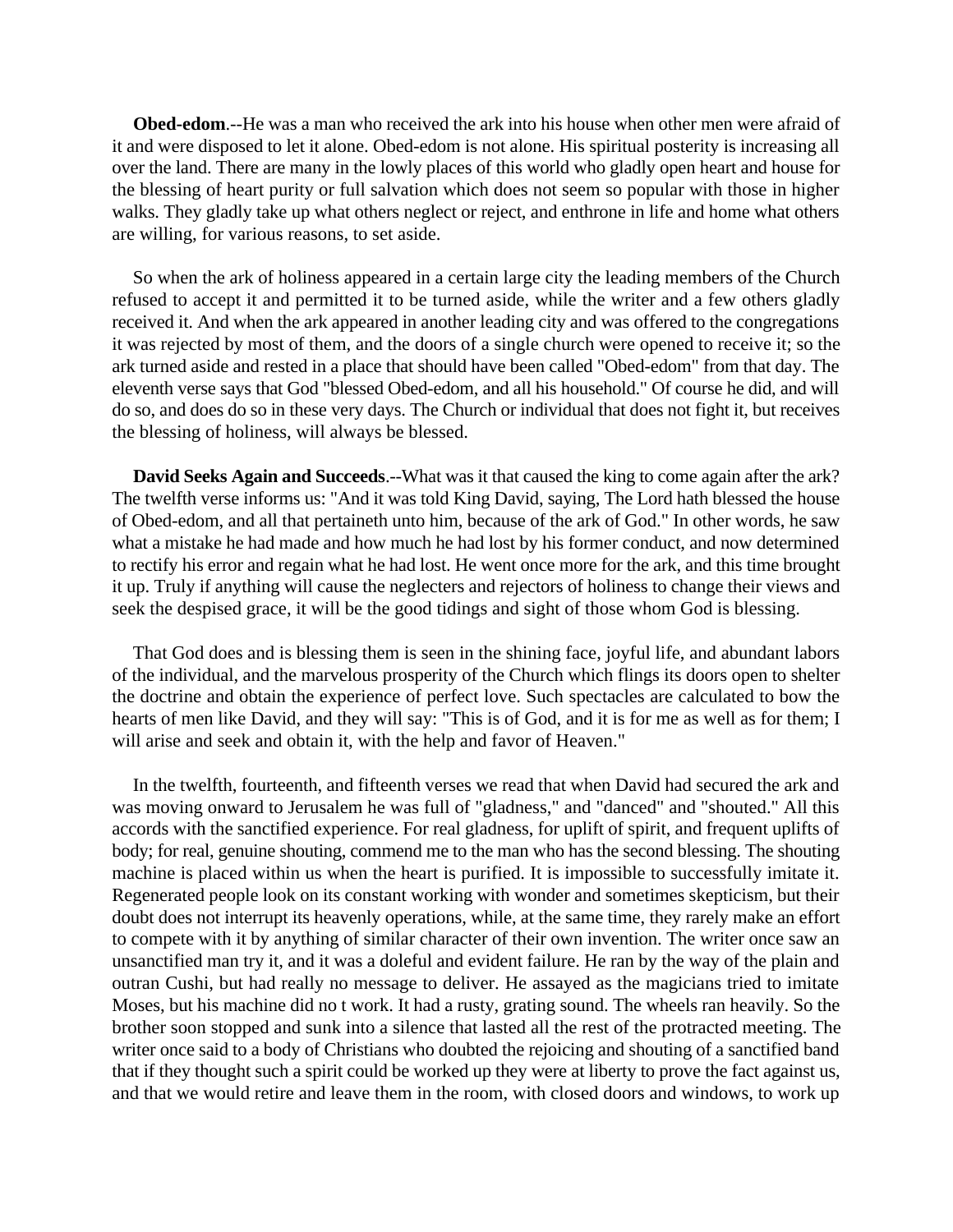the enthusiasm and put in motion their shouting machines. They did not accept the challenge, and there was in their eyes an unmistakable expression of conviction that they could not, by any human might, reproduce the gladness and exhilaration of the pentecostal scene going on before them. The shouting grace comes with holiness.

**Michal, the Unfriendly Observer and Despiser**. The wife of David stood looking through the windows at her husband as he sung, leaped, and shouted his way along at the head of the ark. What a cold-blooded picture she made! "And she despised him in her heart." Many times have we beheld scenes exactly similar. Night after night, around the church altar where David's were rejoicing and shouting over the presence of the ark of holiness in the camp, has the writer seen people sitting back in their pews and gazing through their eyeglasses and spectacles like Michal did through the window. The heart sickened at the sight as we said: "How is it that a being can thus look unmoved on the work of God and upon the holy rapture of a soul that has abandoned itself to His holy will?" Their gazing was as cold-blooded as that of Michal, and declared the fact of the same untouched heart and Spirit-forsaken soul. They despised the whole movement and its leaders in their hearts.

But let us be patient. They do not see as they should. They fail to understand what they do see. They have had Sauls for fathers; and so let us commend them to God, and--shout on.

**David's Wife**.--How did David act under this peculiar trial? He must have seen the scornful face at the window. It is delightful to see how strong he had become. The ark was not forsaken this time, but he goes on steadily from grace to glory. Some people would have given up right here because the wife or husband, preacher or friend wore a skeptical smile. The seventeenth, eighteenth, nineteenth, and twentieth verses tell us that David went straight on to the tabernacle, offered burnt offerings, peace offerings, blessed the people, gave them bread, flesh, and wine, and then returned to bless his household. This is the way to do, and is the way that many are doing. If any person is going to bless the people, it is the sanctified man. The common salutation with him is: "God bless you." If any person is giving spiritual bread and meat to the congregation, it is he. And as for the wine of salvation, which cheers and warms the heart, fills the mouth with songs, shouts, and holy laughter, and reproduces Pentecost, he is the one above all others who knows best how to bring it down from the skies and pour it out for the people.

**Michal, the Ridiculer and Opposer**.--The wife of David is not satisfied with an inward feeling of contempt, but meets the rejoicing monarch and says, with stinging words and scornful manner: "How glorious was the King of Israel today, who uncovered himself today in the eyes of the handmaids of his servants, as one of the vain fellows shamelessly uncovereth himself!"

The ridicule and opposition came right in the midst of David's joy and good deeds. And it does so still. Let the sanctified soul look for ridicule and obstacles of this kind at any time, and be astonished if they do not come. Especially in moments of highest joy and usefulness will Michal stand before you with scornful eyes and words overflowing with bitterness and sarcasm. The judgment that came upon Michal for her conduct was barrenness. The twenty-third verse says: "Therefore Michal the daughter of Saul had no child unto the day of her death.'' One of the noteworthy facts about the ridiculers, scoffers, and opposers is their entrance upon a life of spiritual barrenness. Their ministry and labors become unfruitful. They preach and work in the Church, but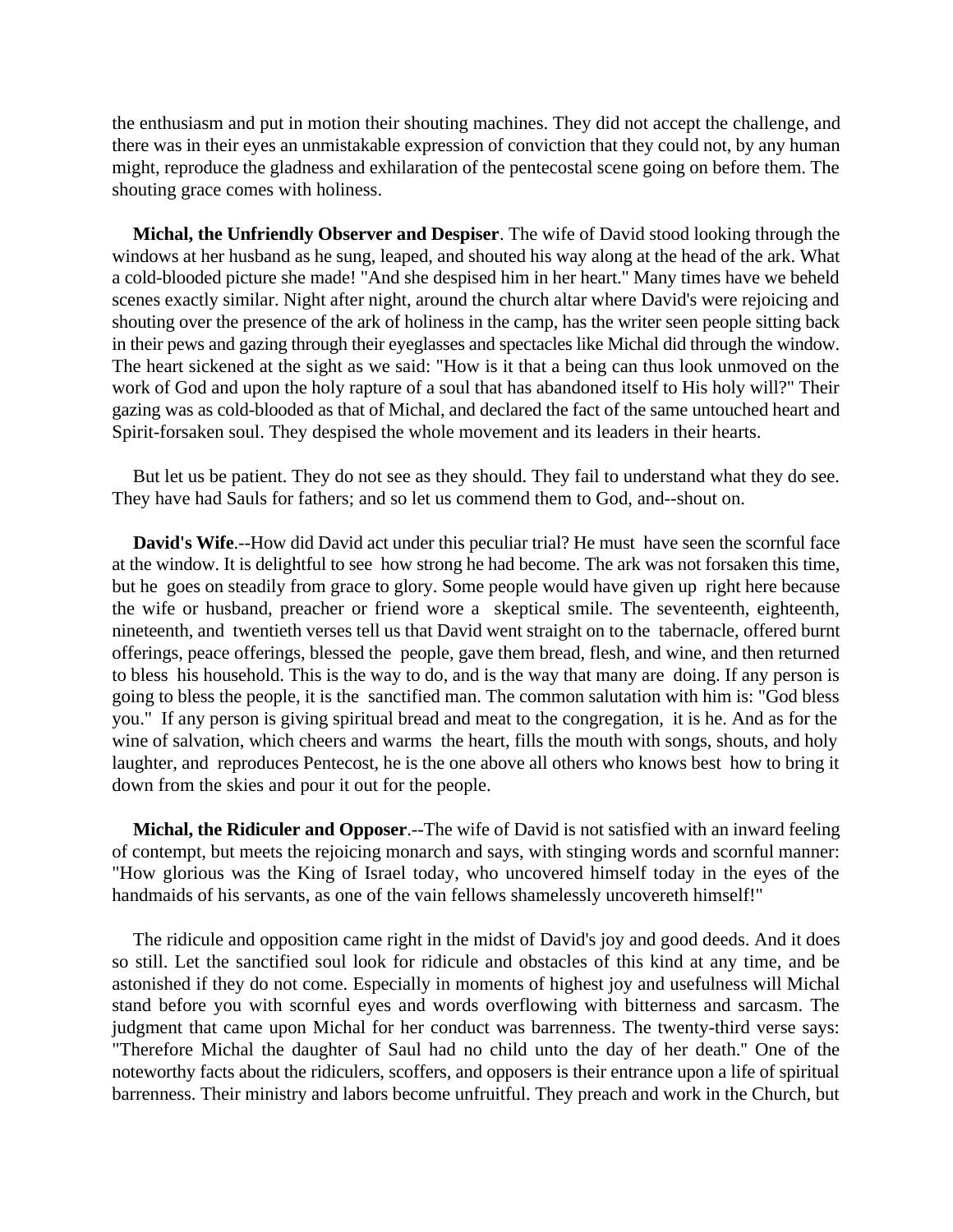souls are no longer born unto God through their efforts as of yore. The judgment of barrenness, for mocking at the presence, work, and power of the Holy Ghost falls upon them. They bear no more children unto God unto the day of their death.

**Fifth and Last View of David.**--Will he go down under this new assault? A man's foes are they of his own household. Spiritual corpses are in every home of the land, slain by the household foe. "The hand that betrayed me is with me on the table." It takes more grace to withstand the opposition at home than the attacks on us from without. The home foe is always present. The home circles the hardest to be convinced. "Neither did his brethren believe on him."

How will David deport himself now? He that grew discouraged in the beginning, will he not lose heart now, and say there is no use in a man trying to be religious and devoted with an unbelieving wife on his hands to mock and oppose him? Far from it: he stands erect, noble in speech and manner before the home mocker. He never appeared to better advantage or was more to be admired by earth and heaven than at this moment. He showed greater courage than when he met the bear, attacked the lion, and slew Goliath. Listen to the unutterably beautiful and brave words of the man. Take them sentence by sentence:

"It was before the Lord." That means that the action which excited criticism was not gone through with to attract the attention of man: the waving hand, the uplifted face, the leaping body, all sprang from an absorbed contemplation and enjoyment of God. How these actions affected the judgments of men did not enter the mind. It was before the Lord.

"And I will yet be more vile than this." Thank God for the determination to go farther and deeper in the life of Christian humility, no matter who mocks. Some people, when they hear the jeers and laughter at their expense, say, "I will be less vile;" and begin to trim and alter in the impossible task of trying to please a gainsaying and hypocritical world. John the Baptist came in one way, the Son of man in another; and neither one pleased the captious nation. "If I pleased men, I should not be the servant of Christ," said Paul. Let us not try to please the world, but to its mocking, reply in the spirit of Christ: "I will yet be more vile."

"And will be base in mine own sight." Here the man of God struck the bottom. No depth beneath this. Few get here. Few want to be base in their own sight. The natural heart prefers exaltation, praise, honorable places, and public mention. The band of people is small who are willing to be nothing before men that Christ may be all and everything. When a man is willing to sink out of sight or appear base and obscure in God's work he is living very near the throne; but while ripe for glory, was never more powerful for God's service.

Paul started out with saying that he was not one whit behind the chiefest of the apostles. But in a better spirit he wrote that he was the "least of the apostles." A few years later he wrote again, saying that "he was less than the least of the saints." Still later he pens the words that he was the chief of sinners. Not that he was a sinner then, but he was speaking of what he once was, and how he would be still but for the saving and transforming grace of Christ.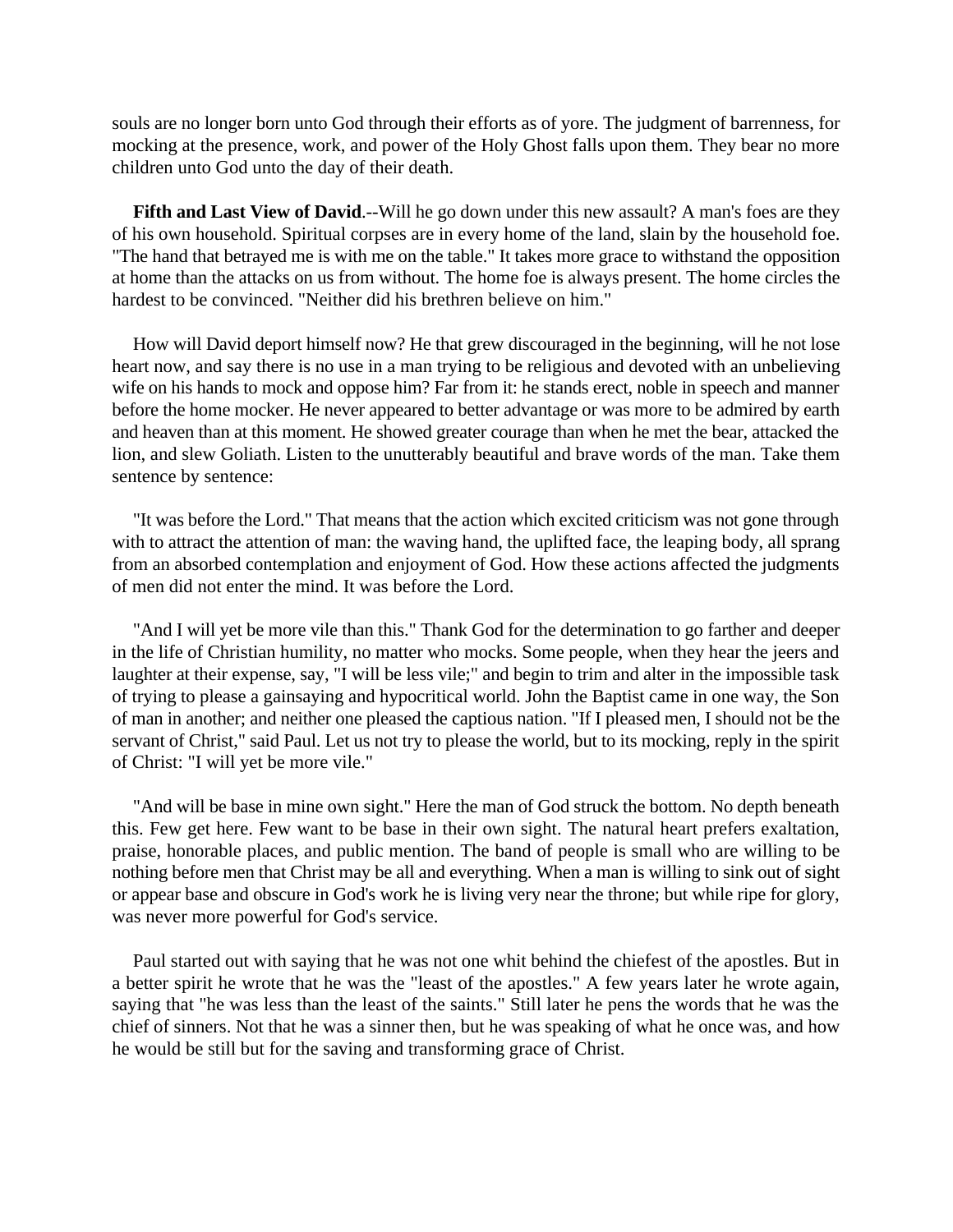How lonely we get as we go deeper in the divine life. Michal could not understand the speech or appreciate the spirit of her husband; but he never was a grander man, and never appeared nobler to Heaven, than when he said to the gainsaying partner of his life who had utterly failed to see the religious beauty of his life: "It was before the Lord, and I will yet be more vile than this and will be base in my own sight, if necessary for the glory of God."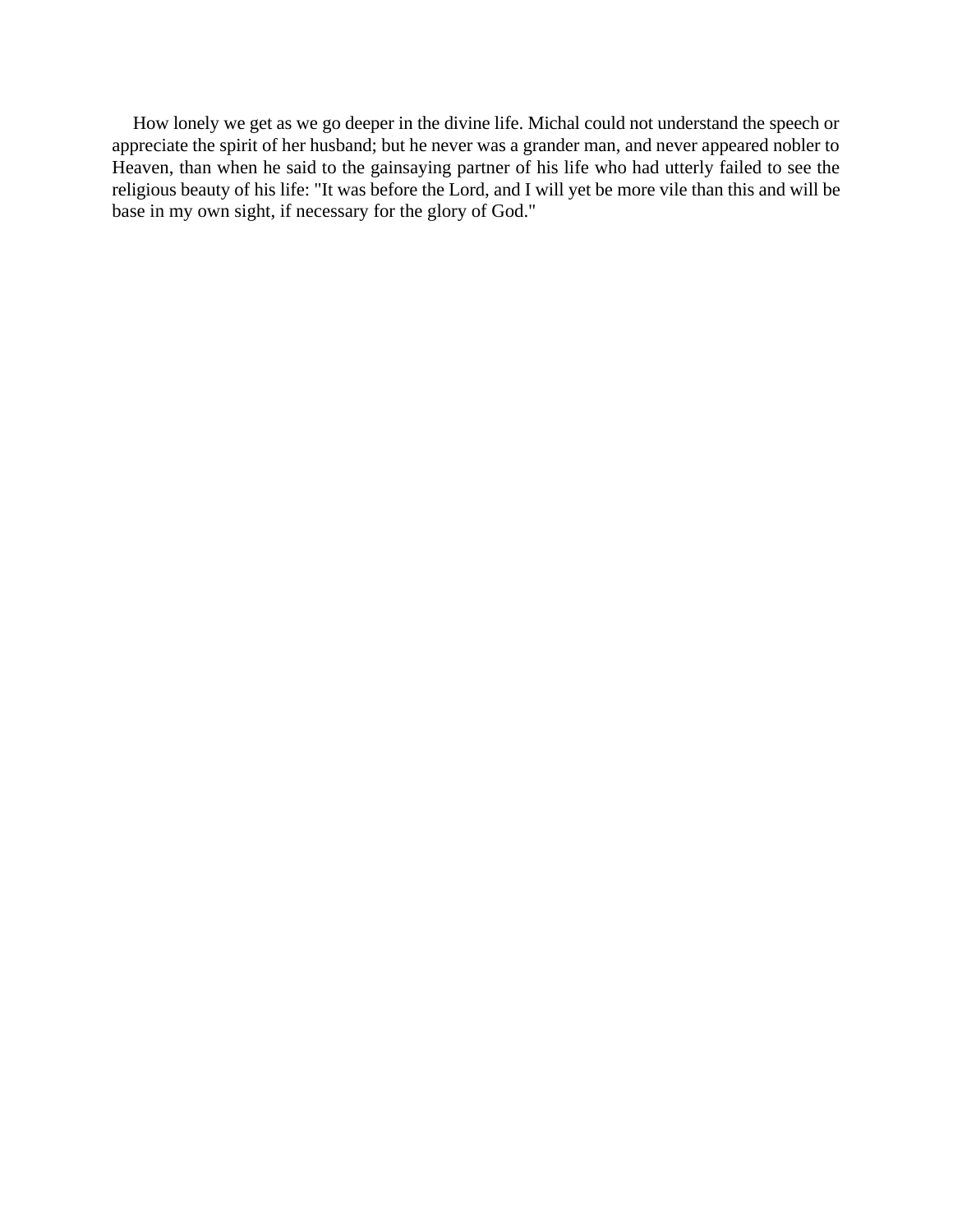### **Chapter 16 THE TWO CLEANSINGS OF THE TEMPLE**

The two cleansings of the temple by the Saviour constitutes another powerful symbolic proof of two works of grace in the soul. A number of interesting discoveries are made by a little study of the scenes as described in the word.

The first fact we notice is that many people at first see only one cleansing of the temple. They suppose that the evangelists all wrote of the same occurrence, when the truth is that there were two distinct purifications of the sanctuary and separated by an interval of time of fully three years. So at first the majority of people believe there is but one cleansing of the soul. They read of spiritual birth and baptism, regeneration and sanctification, and suppose that they refer to one and the same thing. Later on some of them discover that there are two works, distinct as operations of grace and clearly separated by time.

A second fact of interest is that many who see that there are two cleansings of the temple mentioned in the gospel yet believe they were works of an identical nature, the second being simply a repetition or going over again of the first. But here again prayerful study is rewarded by the discovery that the two purifications were strikingly different, and this very difference constitutes the strength of the argument in this chapter. While there is a similarity, the points of dissimilarity are so great that the thoughtful and spiritual mind must be impressed and magnify the great God who stamps the truths of his salvation in such a powerful way in symbolism. When discovered by the writer he was thrilled at this divine confirmation in type of what is elsewhere taught so positively in doctrine and commandment.

It is curious how, in the same way just mentioned, men who must admit that the words "regeneration" and "sanctification" are not synonymous yet insist that they mean the same thing; that sanctification is a repetition of regeneration, a deeper going over of the first work, and a ripening or mellowing, so to speak, of the original fruit. So many of us believed once, until through prayer and illumination of our minds by the Spirit we saw what is so plainly taught in the two cleansings of the temple: that there are two blessings or works of grace for the soul.

Let us notice the difference between the first and the second purifications of the sanctuary as taught in the gospel. True, we grant they look alike. As Christ is seen in both instances overturning the tables of the money changers and driving out the cattle that lined the courts, we are not surprised that some would say that it was a repeating of the first work. So there is a marked similarity between conversion and the blessing of holiness. At the new birth Christ overturned and cast out many things. But one strange fact about the heart in which inbred sin is left is its peculiar aptness to return to things formerly surrendered to or cast out by the Saviour. The man gives up tobacco and goes back to it, he abjures the animal and yields again to it, he promises one-tenth of his income to God and is faithful for a while and forgets or neglects the duty. The tables are again set up, the cattle of questionable practices are again seen in the courts of the Lord's temple. So when the sanctifying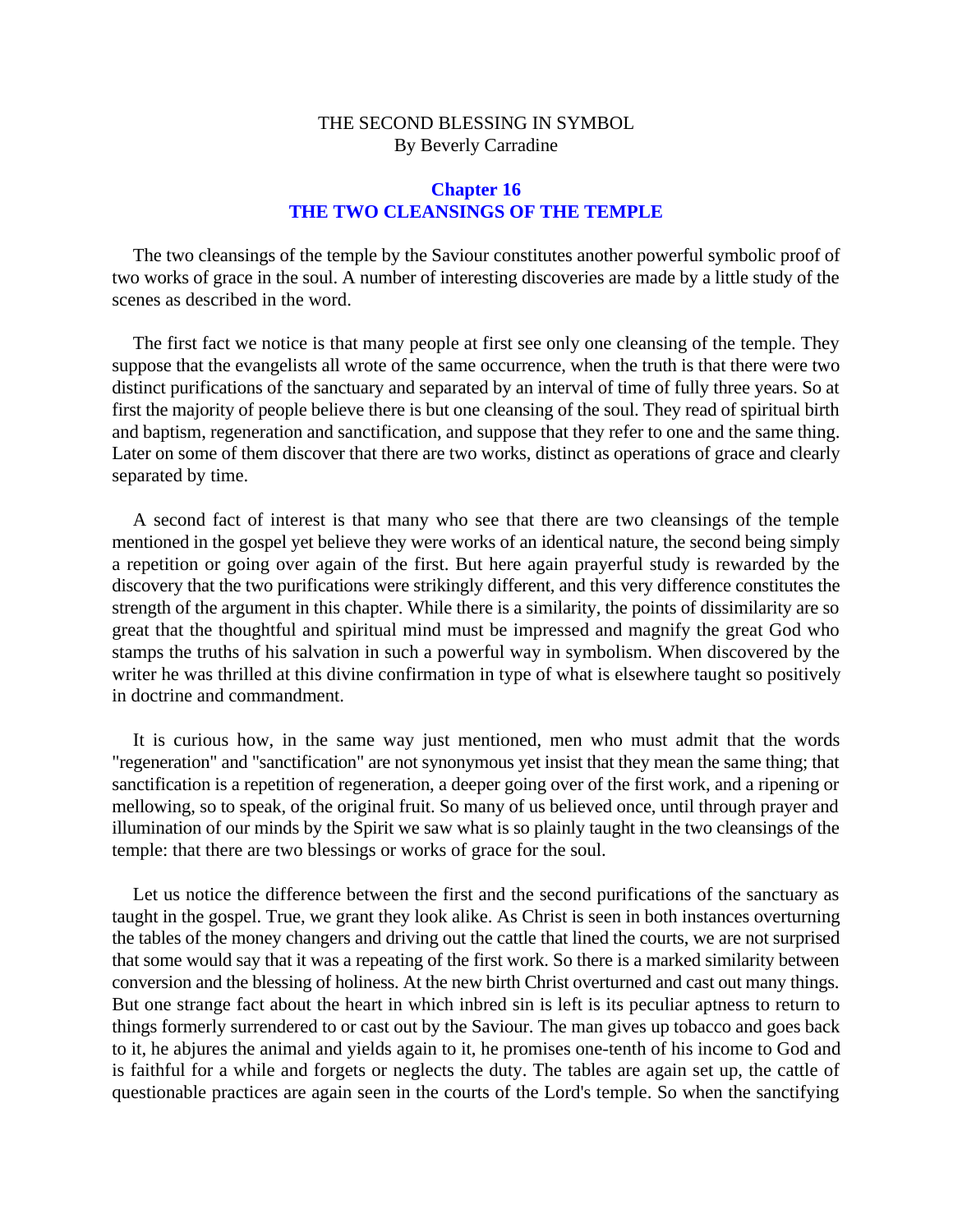grace of God comes: over go the tables again, the animals are now driven out for good, and the vows, duties, and sacrifices undertaken but not faithfully adhered to are again resumed, and this time forever.

But after this we notice the difference.

**First**, in the second cleansing, Christ came as a King. In the first purification he was unknown. Before the people were aware this mysterious One whom few knew was standing looking around upon the desecrated courts of his Father, and then quickly began casting out that which was sinful and forbidden. But at the second entry he came in as a King. "Fear not, daughter of Sion, behold, thy king cometh." This prophecy related to the second entry into the temple. Sanctification is the second entry of Christ into the soul. The first time he was little known, but this time he enters as its crowned and welcomed King and Ruler. The whole life from that time on is one of perfect subjection and obedience to him.

**Second**, he came deliberately. Malachi, writing about it, said: "The Lord, whom ye seek, shall suddenly come to his temple." Before the people knew it Christ stood as an unknown Prophet and Reformer in their midst doing his cleansing work. But here in his second entry his approach is heralded, and his presence momentarily expected. This strikingly shows the difference between the obtainment of pardon and holiness. In a swift hour many are converted, and find Christ in the heart casting out and cleansing. But in sanctification the work is one of deliberation. The man prepares for Christ. Days are spent in looking for him and awaiting his glorious and royal incoming. This same contrast between suddenness and deliberateness is seen in the unexpected finding of the treasure by the wayfarer and the calm search for the pearl of great price given by the merchantman; the rapid crossing of the Red Sea by the children of Israel fleeing from Egyptian bondage, and their quieter preparation to cross the Jordan into the Canaan of rest and plenty: All three scenes teach the same fact.

**Third**, he entered with symbols of humility. He came as a King, yet riding upon an ass. A profound meekness and humbleness of spirit is the attendant and result of sanctification. Men suppose the testifying to a clean heart betrays spiritual egotism and pride, but the soul is never humbler than when made pure. The war charger and what it stands for, the pomp, parade, and earthly trappings that men so emphasize are discounted and set aside; while the lowly method and despised instrumentality are used in meekness of spirit and with full trust in God.

**Fourth**, He entered with the rejoicing and shouting of the multitude. There is no doubt but that sanctification loosens the tongue and inaugurates the "joy experience" of the soul. The kingdom of God is righteousness, peace, and joy in the Holy Ghost. Many live in the first two counties, but fail to cross the border into a spiritual district "where the flowers bloom forever and the sun is always bright." The words "hosannah" and "hallelujah" are heard suspiciously and coldly by the majority of Christians today. They are only approved as found in the Bible or in the biography of some good man who has been dead fifty years. But when they leap joyously and spontaneously to the lip, as they do with sanctified people, they and their utterers are an offense to the modern Church. Whoever receives Christ the second time may prepare for a life of rejoicing and praise. He brings it with him when he comes.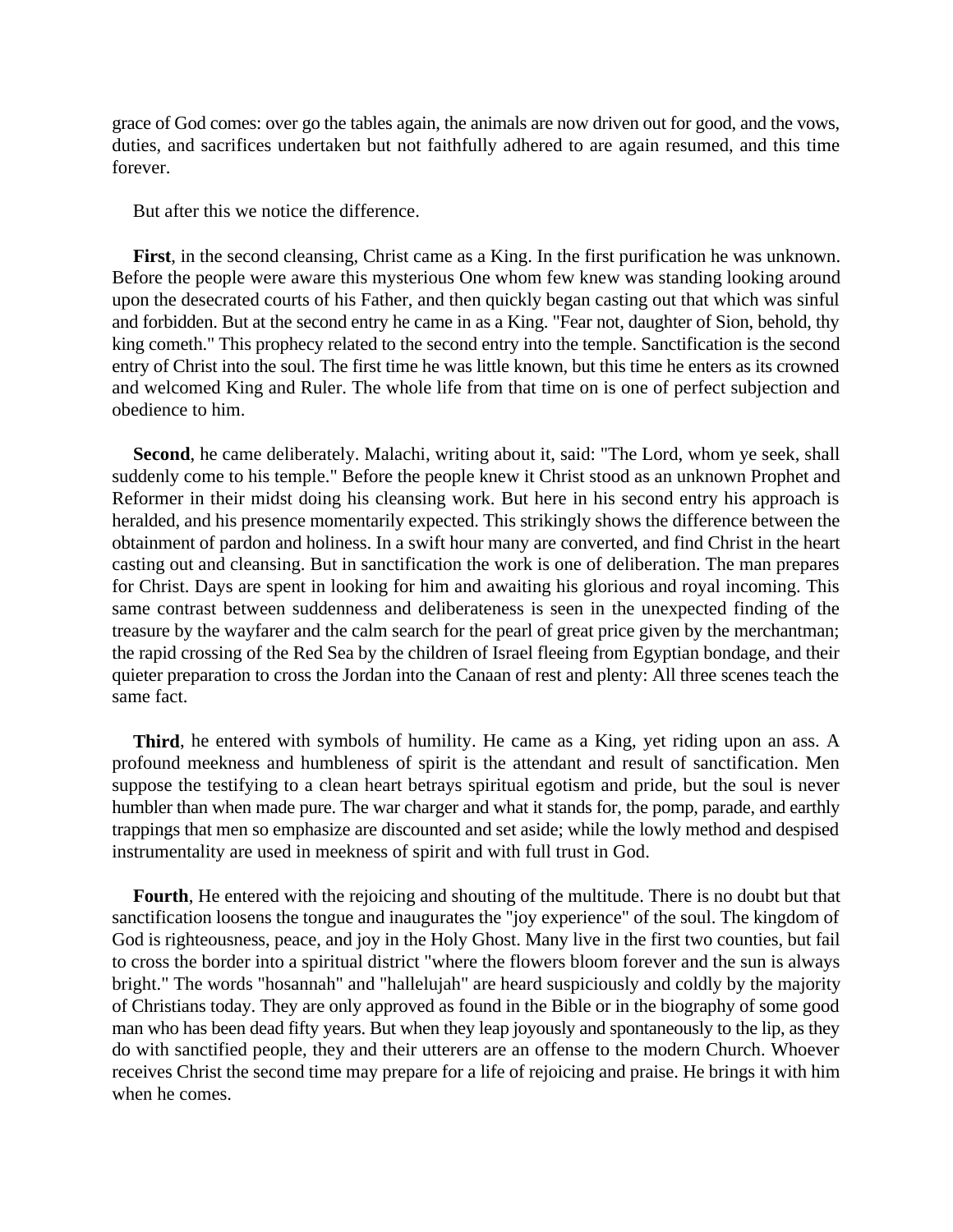**Fifth**, Christ entered with the clothing of the people under his and their feet. The Scripture says they strewed their garments in the way. Nothing of the kind was seen in the first entry. The thought suggested to the mind by this is that it takes sanctification to place the dress question where it belongs. A man truly gets the garment business under his feet when he gets sanctified. Besides this, we observe that many a garment comes off and goes down when Christ comes into the life as King. Very little change is noticed in one "attire on the first entry, but after the second cleansing the revolution and reformation is marked.

**Sixth**, he entered with palm branches. The palm is a symbol of victory, and when the heart receives sanctification victory begins from that hour; victory over temptation, doubt, sin, and Satan. And it is a constant victory. The regenerated life, as usually lived, might be characterized by the weeping willow. The ordinary Christian experience is one of tears, sighs, stumblings, and frequent hangings of the harp upon the willow. There is generally a deploring over inward corruptions and a proneness to leave God. They lament that their course is a zigzag and an "up and down" course. They confess to many crooked steps; and in the class meeting experience their favorite resort and flight, after such humbling confessions, is to the graveyard with pathetic mention of those "who have gone before." The willow is their tree. They prefer its drooping attitude and mournful sighs. But the instant the man gets sanctified he leaves the graveyard, cuts down the willow, grasps his harp in one hand and swinging his palm branch in the other, goes on his way with shouting, rejoicings, and hosannahs toward the kingdom of glory. The mournful experience is ended, he lets the dead alone, and full of the sweet gladness of a full and constant salvation he waves his palm branch and presses on his triumphant way, through toil, duty and difficulty, to heaven.

**Seventh**, Christ entered with certain classes of people. They were poor people, women and children; the very classes that are looked down on with contempt in the spiritual life by an arrogant world. When Jesus enters the soul in sanctifying power he brings in the despised companies of earth. He creates a peculiar love for the poor. Sanctification is a wonderful leveler of human distinctions. It doesn't stop to notice the difference between silk and calico, jeans and broadcloth, but prizes people for the sake of their immortal souls. Hence there is no partiality--no saying to a rich man "Come up here," and to the poor man "Sit down there under my footstool." A marvelous work has been done that delivers the soul from a grievous bondage imposed upon it by the hand of wealth and custom. As for the women, who are their warmest advocates today but sanctified men of God? We recognize their equality in every respect, and bid them come up and fill every station and discharge every work for which God has filled them and the Holy Ghost calls them. In no assembly is a woman guaranteed more liberty than in a holiness meeting. Christ, in the second entry, brings her in with all her rights and wrongs, her gifts and privileges. As for the children, they become the recipients of a new and tenderer interest and consideration than was known before.

**Eighth**, when Christ entered, the blind and lame were brought to him and were healed. It is astonishing what works of grace follow sanctification. One person receiving the blessing means a number brought at once to know the pardon of God; and if the doctrine is preached and received in a Church (not fought), the result invariably is scores and hundreds of conversions. The blind receive their sight, the lame are healed, the spiritually dead are raised. In the Church in which the author was pastor, and where Christ was allowed to enter the second time in sanctifying power, for the two years he remained there was scarcely a week that a number of people were not saved at the altar.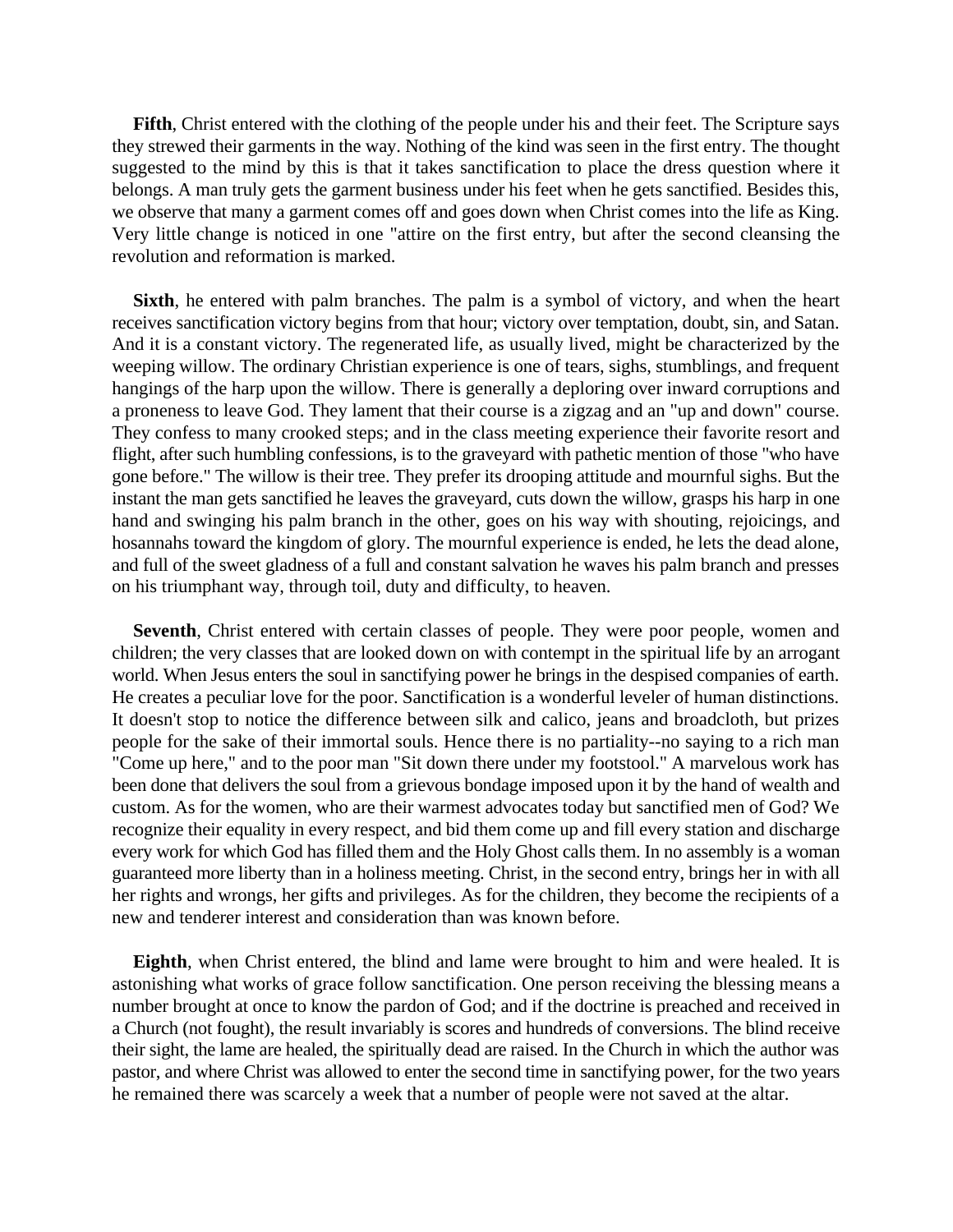**Ninth**, the chief priests and scribes beheld this second entry and cleansing with the results mentioned in this chapter, and were much displeased.

Is it not marvelous that they should feel offended and object to Christ's exaltation, the spontaneous joy of the people, the Heaven-inspired praises of the multitude, and the healing of the afflicted who pressed about him? And yet they did; and God's Word makes the statement. They were offended at every feature of the triumphal procession, but especially at the shouts, praises, and religious demonstrations. They requested the Saviour to quiet the multitude. His reply was that if they ceased the stones would cry out.

The chief priests and doctors are still offended at the glorious second entry and cleansing work of Christ in the soul and in the Church. It does seem that they would rejoice over the exalting doctrine of the power of Christ's blood to purify, and be glad to listen to the spontaneous praises of his people and to see the souls of men brought into light, life, peace, and purity, while Christians rejoice and shout as they are filled with the Holy Ghost. Not so, and alas for it! there are many in high places in the Church who are "much displeased" at the whole thing. The stripping of garments; the waving of palm branches; the leveling of class distinctions; the noise of rapturous singing and shouting; the leaping of the restored lame man; the thrilling cry of the healed, the pardoned, and the purified in the temple; the words "hosannah" and "hallelujah" on many lips; the life, movement, and seeming confusion of pentecostal scenes--all meet with their unqualified displeasure and open condemnation. Many of the chief priests, scribes, and doctors in the Church today are "much displeased" and manifest their displeasure unmistakably. So history repeats itself, and here in the nineteenth century we are called upon to witness and pass through scenes of identical character with that which took place on that wonderful morning in the city of Jerusalem nearly two thousand years ago.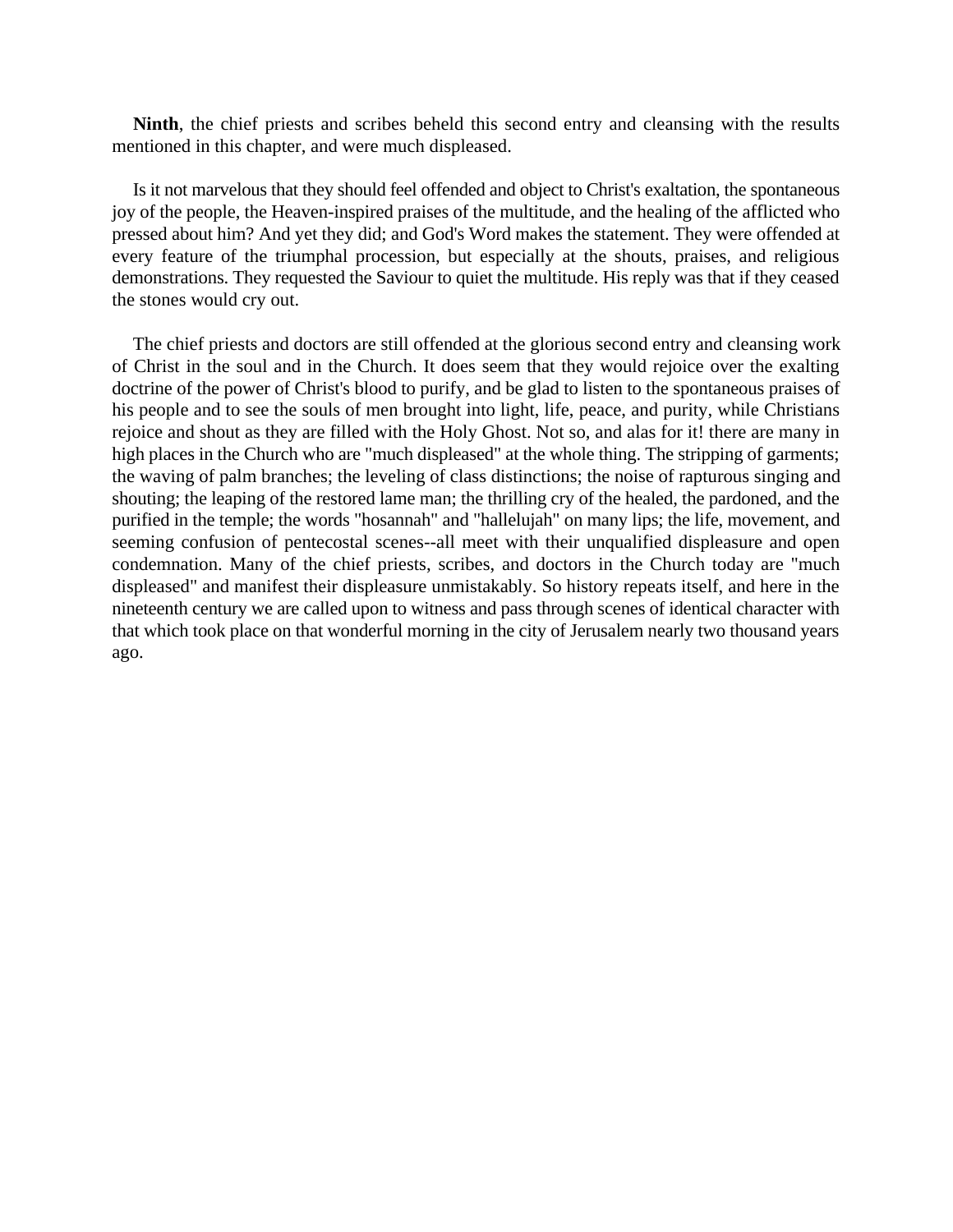# **Chapter 17 THE TWO RESTS**

Such is the slowness of the mind to grasp spiritual things that thousands read the following passage in Matthew hundreds of times before noticing that it speaks of two rests for the soul: "Come unto me, all ye that labor and are heavy laden, and I will give you rest. Take my yoke upon you, and learn of me; for I am meek and lowly in heart: and ye shall find rest unto your souls. For my yoke is easy, and my burden is light." The reader notices that the word "rest" occurs twice, but hastily supposes it to be a mere repetition; that the same fact or blessing is twice stated. A closer scrutiny reveals the mistake. There are two rests in the spiritual life, obtained in different ways and at different times.

**The First Rest**.--This rest is offered to the unconverted. The expression "all ye that labor and are heavy laden" evidently refers to the sinner. The word "come" unmistakably teaches the fact of moral distance. This first rest is given. "Come unto me, and I will give you rest." This is what is experienced by the repenting and believing soul in its first interview and communion with Christ. Rest has been freely given. The first rest is obtained by coming to Christ. This is the condition laid down in the passage, and is the very condition of receiving pardon. Nothing is exacted of the penitent sinner but to come to Christ. There is not a word about consecration or duties taken up, but the simple invitation "come."

**The Second Rest**.--This blessing appears in the twenty-ninth verse, and is what Mr. Wesley calls the "second blessing" and what his brother Charles termed in his hymns the "second rest."

> Let us all in Thee inherit, Let us find the second rest.

This is the same rest that Paul speaks so much about in the fourth and fifth chapters of Hebrews. About it we notice, as taught in the word of Matthew, several very interesting things that completely differentiate it from the rest mentioned in the preceding verse. It is not the rest of heaven as we once thought it meant, but a soul rest that the Christian is privileged to receive as a second blessing. It is promised to Christians. The language teaches that the recipients of this blessing have been with Christ and have engaged in his service before receiving the grace. The same people were addressed, but they are told of two blessings that come at very different times and under very different circumstances. It is not those that labor and are heavy laden that are promised the second rest, but those that bear Christ's yoke and have taken him as their teacher.

This second rest is found; the first was given. The two cannot possibly be made to agree. A gift is one thing; something found is another. The passage teaches that while people are in the service of God the second rest is suddenly realized or found. This is the teaching of the Bible, and harmonizes with the experience of a vast number who in this age and in other centuries have received the second rest or blessing. They obtained it while in the service of God. While walking in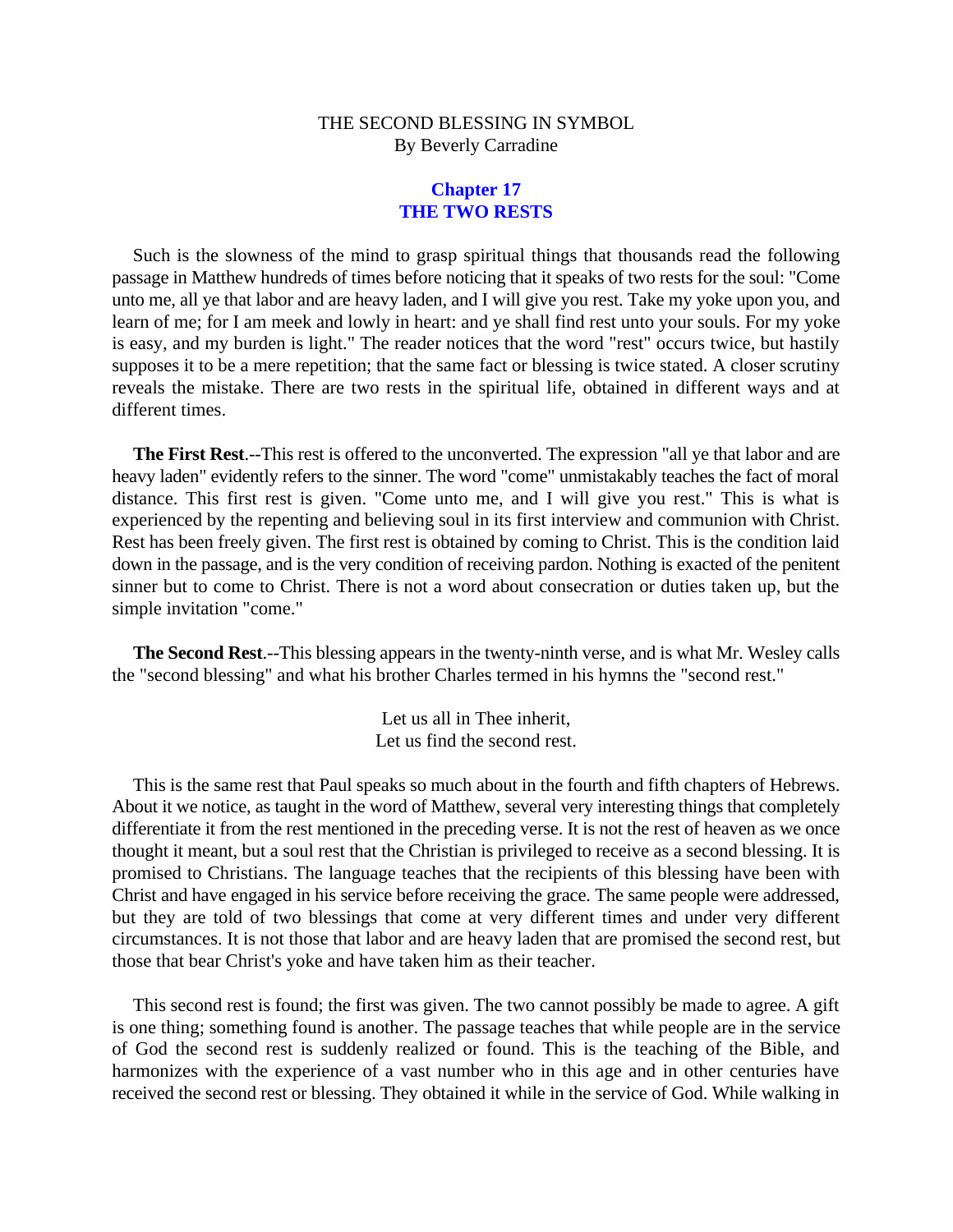the light as he is in the light they found themselves, in a moment, cleansed from all sin, suddenly, while keeping his word, the love of God was perfected within them. They found the second rest in the Christian life.

It is obtained by consecration and faith. Christ makes the way to the blessing clear. "Take my yoke upon you." The yoke stands for his doctrines--for all of them--and for the most unpopular of them as well. It stands for his service--for a complete surrender to his will and work. No figure or symbol scarcely could be stronger to convey the idea of a complete and irrevocable consecration than that of the yoke. When the ox has it placed upon his neck, the bow slipped into the hole, and the key put in place, he is then fastened. He is, so to speak, a fixture. In just such a way the man seeking sanctification must accept the yoke, bow, and key, and be finally and forever given up and over to God. Like the love slave nailed to the door, he is pinned to Christ's yoke or nailed to the cross, just as you please. He can no more go here or there as it may please him. There is no more going ahead or lagging behind or wandering out on the side of the road according to vagaries of mind and heart, but he is fastened to the symbol wagon. He bears the yoke as the Lord once bore the cross. He is the Lord's man from this time.

A second thing to do Christ adds in the words "learn of me." Here is humility, docility, obedience, and faith all taught in one sentence. "Learn of me." Would that all doubters of sanctification would go to Christ instead of one another for information! How soon they would rejoice in soul rest! "Learn of me!" he said. Don't go to men, don't take the dictum of preachers. Surely the man who denies the experience can know nothing about it. A preacher went to another who outranked him officially, and desired to know whether there was a second blessing or work of grace. He received a negative answer and gave up the search. He should have gone to Christ instead of man, and then he would today be rejoicing in the second rest instead of being its ridiculer and condemner. If we go to Christ, sit at his feet, and learn of him, we will soon find that he is able, willing, and ready to make the soul pure and let it find a heaven on earth in its entrance upon and enjoyment of the second rest.

The same passage in Matthew tells what happens after the gracious obtainment. The yoke becomes easy. It is not so to the regenerated. There is much chafing and fretting in the Christian life. The doctrines hurt, the service galls, and so there is fretfulness and complaint. Christ has a blessing that makes the yoke delightful to bear. The blessing of holiness fits the yoke, and adjusts it so perfectly to the soul that there is no chafing and galling, and hence no complaining. Sanctification is religion made easy. It becomes a joy and luxury to serve Christ. The yoke is transformed into a wing.

The "burden is light." That is, anything that Christ places upon you, or allows to come upon you, is light. There was a time, before the reception of the blessing of holiness, when every burden that came in the Christian life was heart-depressing and paralyzing. But after entering into the second rest the burdens that saddened and bore the soul down to the earth became feather weights. The ridicule, opposition, and persecution of the world you can throw upon your shoulders, as did Samson the brazen gates of Gaza, and bear them away to a certain gray hill called Calvary, and there leave them with praises of tongue and rejoicings of spirit. Christ's burden, all that he places upon you, or allows the Church or world to cast upon you, shall in the "second rest" become light.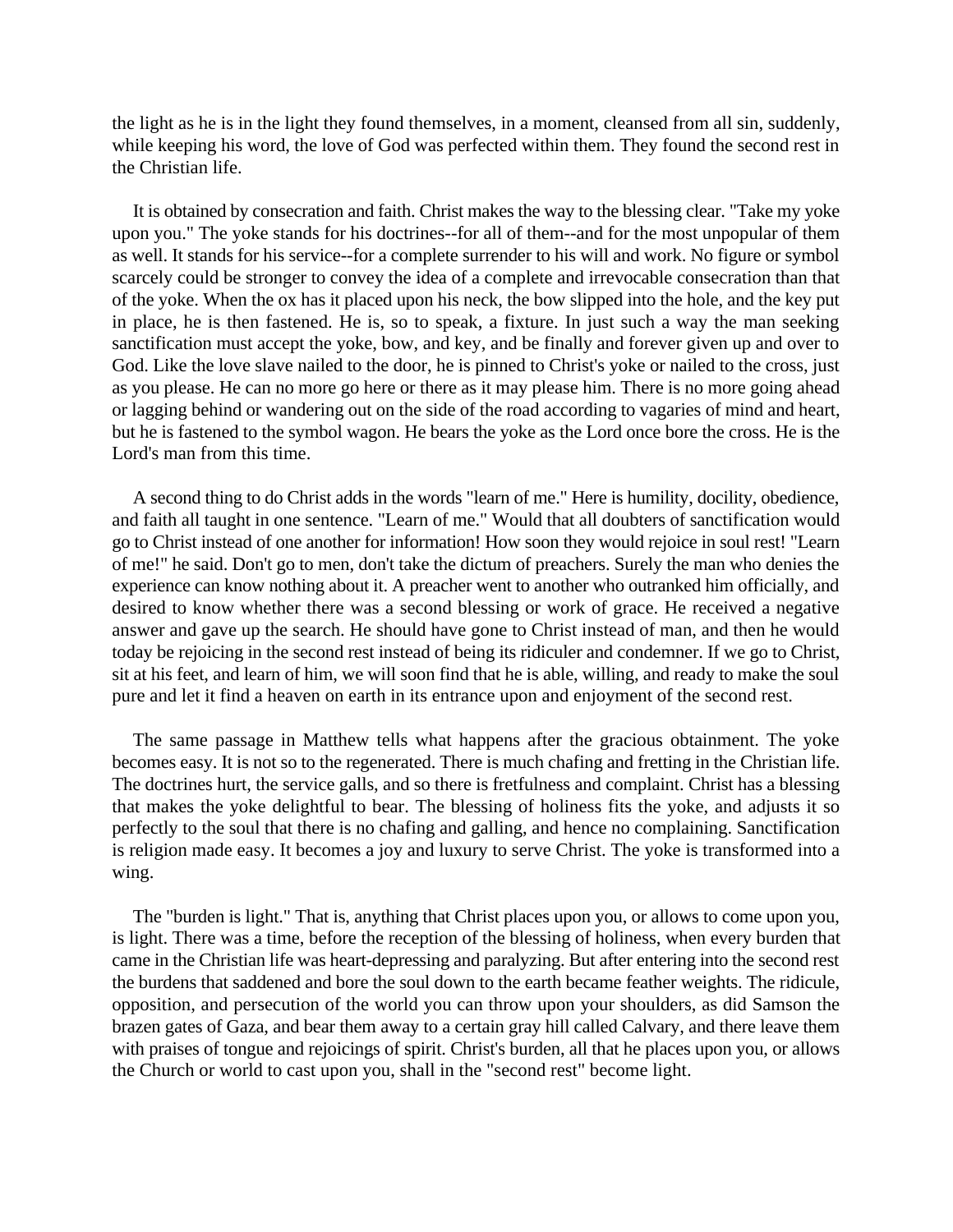And now notice the third result: "And ye shall find rest unto your souls." What a blessed sentence this is! What a life of spiritual calm and heart rest it describes! "Rest unto your souls." Rest away down in your soul, all through the soul, and all the time in the soul. Repose is seen in the manner, serenity in the face, and an unfathomable rest gathers and settles in the eyes. The man was never busier for Christ, but goes to his work and returns from it with this inward rest always abiding in the heart. He found it under the yoke and while learning at the feet of Christ.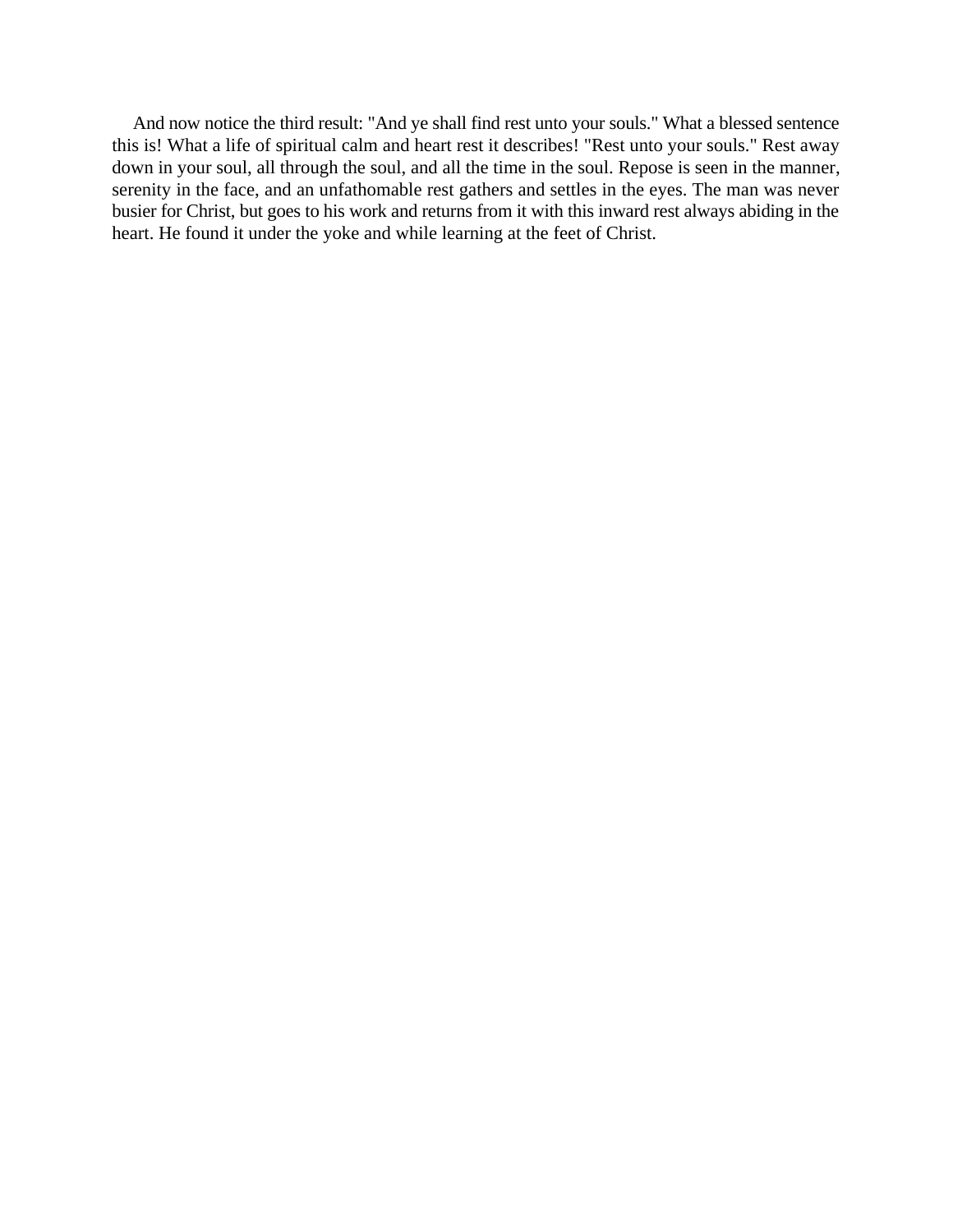# **Chapter 18 THE TWO FLUIDS**

It was a long time before the writer discovered there were two fluids to be quaffed in the kingdom of grace. Both are made to appear at the marriage in Cana of Galilee. It is marvelous how slowly the mind makes spiritual discoveries. Men have all along seen and must still see a difference in the religious experience of Christians and which is not to be accounted for by education or temperament. A calm, unprejudiced investigation will reveal the fact that the dissimilarity springs not from varying natures and dispositions, but from the possession and enjoyment of two distinct blessings or operations of divine grace. One may be called the water and the other the wine of salvation. One refreshes; the other exhilarates. The water of regeneration is grateful, renewing, and reviving to the heart; while the wine of sanctification fires the soul, intoxicates the spirit, and fills the lips with rapturous songs and holy, happy laughter.

It is a wonderful day in the religious life when a man has the contents of his cup changed from water to wine. The world stands amazed, and one part of the Church is often scandalized and another part skeptical and explanatory of the phenomenon; but the man himself, drinking in the rich, red wine of salvation, is not mystified or skeptical himself, and praises God with shoutings and singing as he drinks on and drinks deeper of the blessed liquid made in heaven and that is sent down not to befog the mind and deplete the power of man, but to cheer his heart, warm his soul, exalt his spirit, and uplift the whole life in a transport of joy to God.

The disciples drank of the water of regeneration for over three years, but on the morning of Pentecost God sent them wine in the form of the blessing of sanctification. What a time they had that morning! The city was moved at the sight, and insisted that they were drunk. It was true, but not on the liquors of the earth, but with the wine made in the New Jerusalem.

The writer drank water for fourteen years in the Christian life; but four years ago, learning that he could have wine, he sought and obtained it in the second blessing, and drinks it now exclusively. To many of his friends he appears partially intoxicated and unaccountably excited, but the explanation is found in the change of fluids. He is well satisfied with the change that keeps his heart aglow, his soul full of singing, and his heart and lips overflowing with thanksgiving and praises to God.

Now and then we meet with a sanctified man who drinks deeper than others of this new and strong wine. Not long since we saw one at an Annual Conference. It was impossible to look on his glowing face and hear his mingled shouts and laughter without being melted and stirred. It was an eye-filling, soul-warming, and infectious sight. The man was drunk with religion. Lord increase the tribe! It was just such a spectacle that convicted the city of Jerusalem. And whenever the scene is repeated cities will be moved and convicted again. Certainly if there is anything that can and will awe the world, it is the spectacle of men drunk on an invisible wine, poured out by unseen hands, and evidently sent from another world. Think of it! Men drunk on religion! The Church intoxicated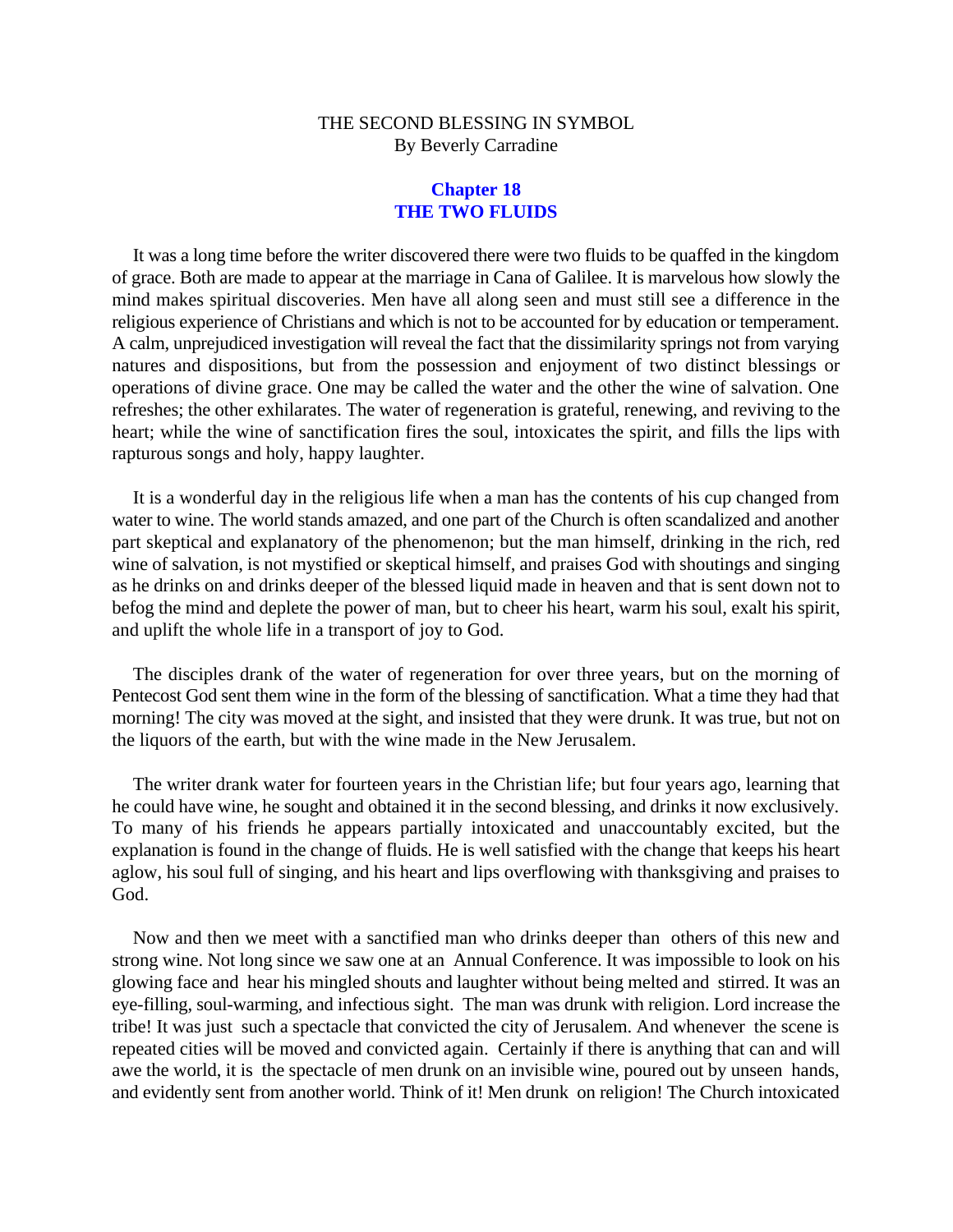with the grace and love and glory of God! When shall we see this day? Who wonders that three thousand souls were saved at such a time in the city of Jerusalem? Such a sight surpasses in power all volumes of Christian evidence. This is Christ himself made evident. The eternal world with its forces wheels before the sight of the soul, and men are awed, heart-pricked, convinced, and cry out: "What must we do to be saved?"

When will the Church quit sipping water and go to drinking the wine of the Spirit? The ruler of the feast said to the bridegroom: "Thou hast kept the good wine until now." What they had at the beginning was fair, but the best was given at the last. All say the same who receive the blessing of sanctification. We address the Bridegroom, the Lord Jesus, and utter like words:

"Surely thou hast kept the best until now."

How shall we obtain the wine? There are two things to do. This is what is told every seeker after sanctification. We find it taught in numerous places and in different ways throughout the Scripture. The same teaching appears in the scene at Cana of Galilee.

One thing to do is to "fill the water pots with water up to the brim." Here is the perfect consecration that is demanded of the soul that seeks purity. The measure that Christ requires must be given. All that he demands must be met. The water pots must be filled, and filled up to the brim. The merchantman seeking the pearl "sold all he had" to get it. The young man aroused for a moment with desires to be like Christ was told that he must "sell all." Right here is the trouble with many. They hate to feel utterly emptied; they would like to reserve a few coins to meet tomorrow's demands; they would like to defend themselves against their detractors just once more; they would like to bid farewell to the friends at home, and have one more evening at the old farmhouse. The word is: "Forsake all and follow me." And the same command is projected here in illustrative form: "Fill the water pots with water up to the brim." Let the consecration be so complete that not another drop is needed, nor remains to be given. How well the soul knows when this is done! How conscious it is of its own integrity, obedience, and abandon to God! When "up to the brim" the thrilled soul sings to itself and to God:

> My all to Christ I've given, My talents, time, and voice, Myself, my reputation; The lone way is my choice.

The second thing to be done is taught in the next requirement made by the Saviour on this night of gracious miracle: "Draw out now, and bear unto the governor of the feast"--that is, take the water filling the vessels and bear it to the company as if it were wine.

Here is faith. When a man consecrates--fills the vessel to the brim--he is then to believe that Christ does the work, changes the water into wine, and in evidence of faith actually dips it out and hands around his experience.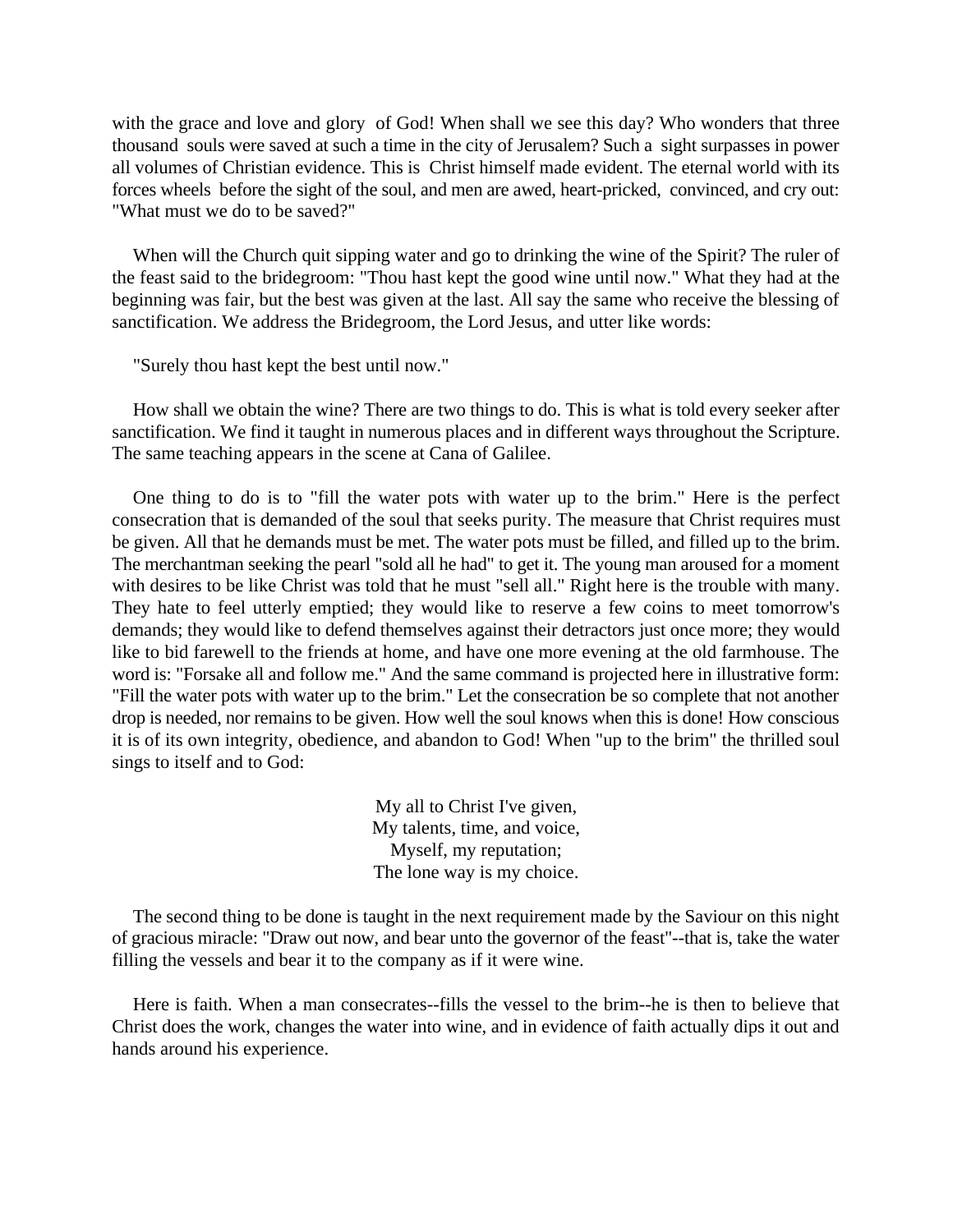Christ said to the nobleman: "Thy son liveth." He believed, and returned home resting on the word. The lepers believed the word of Jesus, and walked away toward the temple to show themselves and present the offering of clean men. What wonderful faith in both instances! Here the servants are required to draw out and bear away water as wine to the people at the table, before they have opportunity to taste and see for themselves. They were not allowed to have the witness of taste, but made to depend on Christ's word. The man seeking holiness, or the wine experience, must fill his vessel up to the brim with the water of regeneration and a full consecration, believe in his soul that Christ turns the water into wine, and declare his faith by drawing out and bearing the new grace to any and all that may be around. This is not only faith but confession, and confession we know is but faith talking. "With the heart man believeth unto righteousness, and with the mouth confession is made unto salvation."

Let the reader fix his eyes earnestly upon these sentences:

"Fill the water pots up to the brim."

" Draw out now."

" Bear unto the governor of the feast."

"And they bore it."

"The water was made wine."

"And the governor of the feast called the bridegroom, and saith unto him,...Thou hast kept the good wine until now."

These sentences are the boundary lines about the great blessing written about in this book. They are the walls shutting in the garden of Eden lost by Adam and restored to us by Christ. In their sweet encircling lies the beautiful life and experience of purity and perfect love. Let us go over the walls and possess it!

Let us press this thought in another way. If the reader who is panting after holiness will commence with the first sentence and go from one to the other in perfect obedience to their teachings and requirements, he is certain to obtain the experience and realize the consummating work of God in the soul.

Let the reader look at the sentences and ask where or at what time was the water turned into wine. Was it when the vessel was filled to the brim, or when drawn out, or when borne to the governor, or when poured out for him to drink? Each one of these steps was essential, and somewhere between the first and the last the water suddenly blushed into wine. In order for the water of regeneration to crimson into the joyous wine of sanctification there must be a perfect consecration, perfect faith in the word of the Lord, obedience to his direction and confession of that faith, and a pouring out of testimony into any and every empty heart around. No step can be omitted and not a single one of the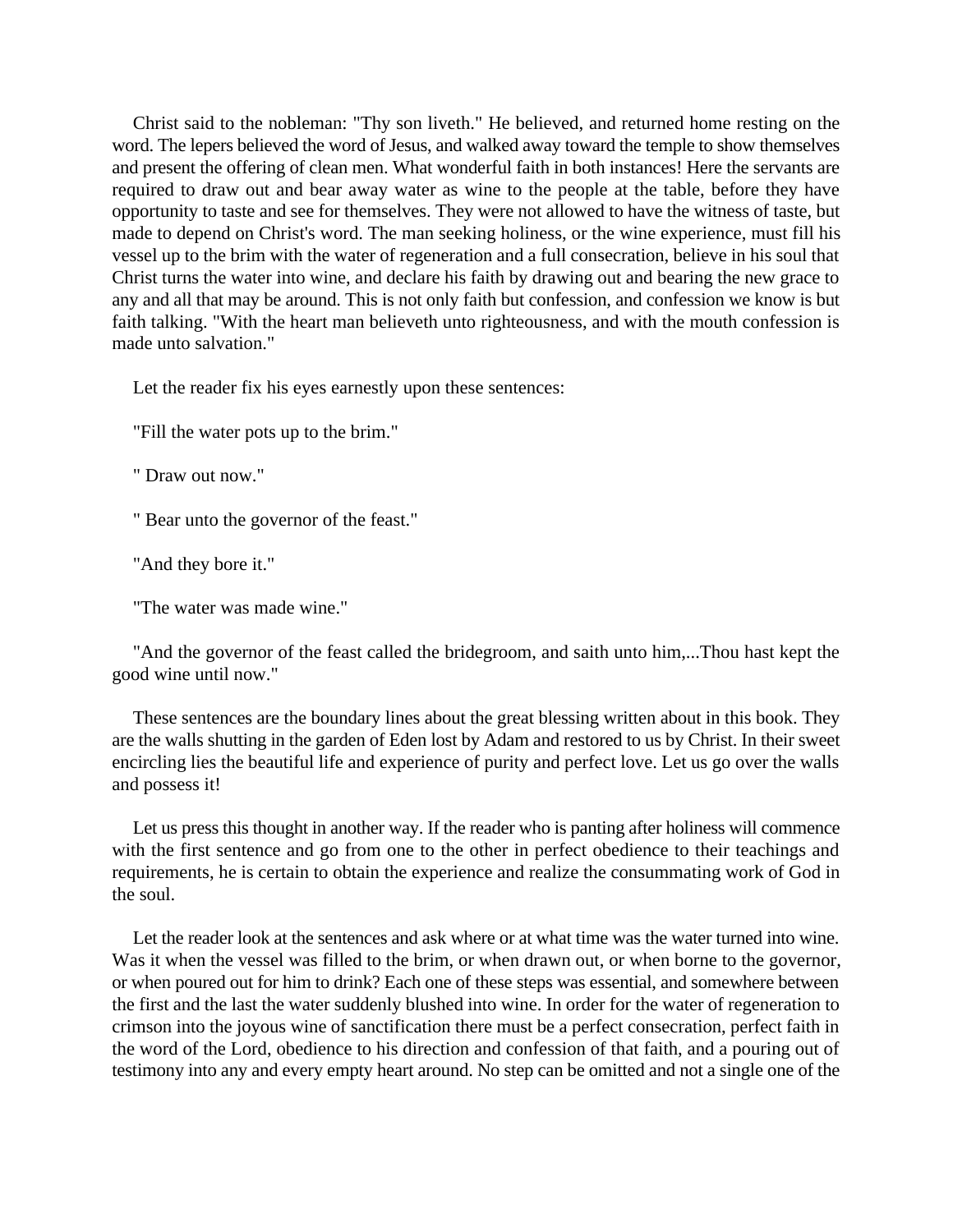directions disregarded. Somewhere in there the blessing comes. Somewhere in there the water turns to wine.

The writer once saw a minister seeking the blessing of holiness; he "filled the vessel up to the brim;" the Spirit whispered, "Draw out now and bear." Immediately he obeyed, and looking at the writer said: "I have it." In this act and these words he was bearing to the Governor and to the crowd assembled. That same instant the water was turned into wine; and all of us agreed, as with spiritual palates we tasted what he poured forth, that with him as in the feast the best experience had been kept until the last.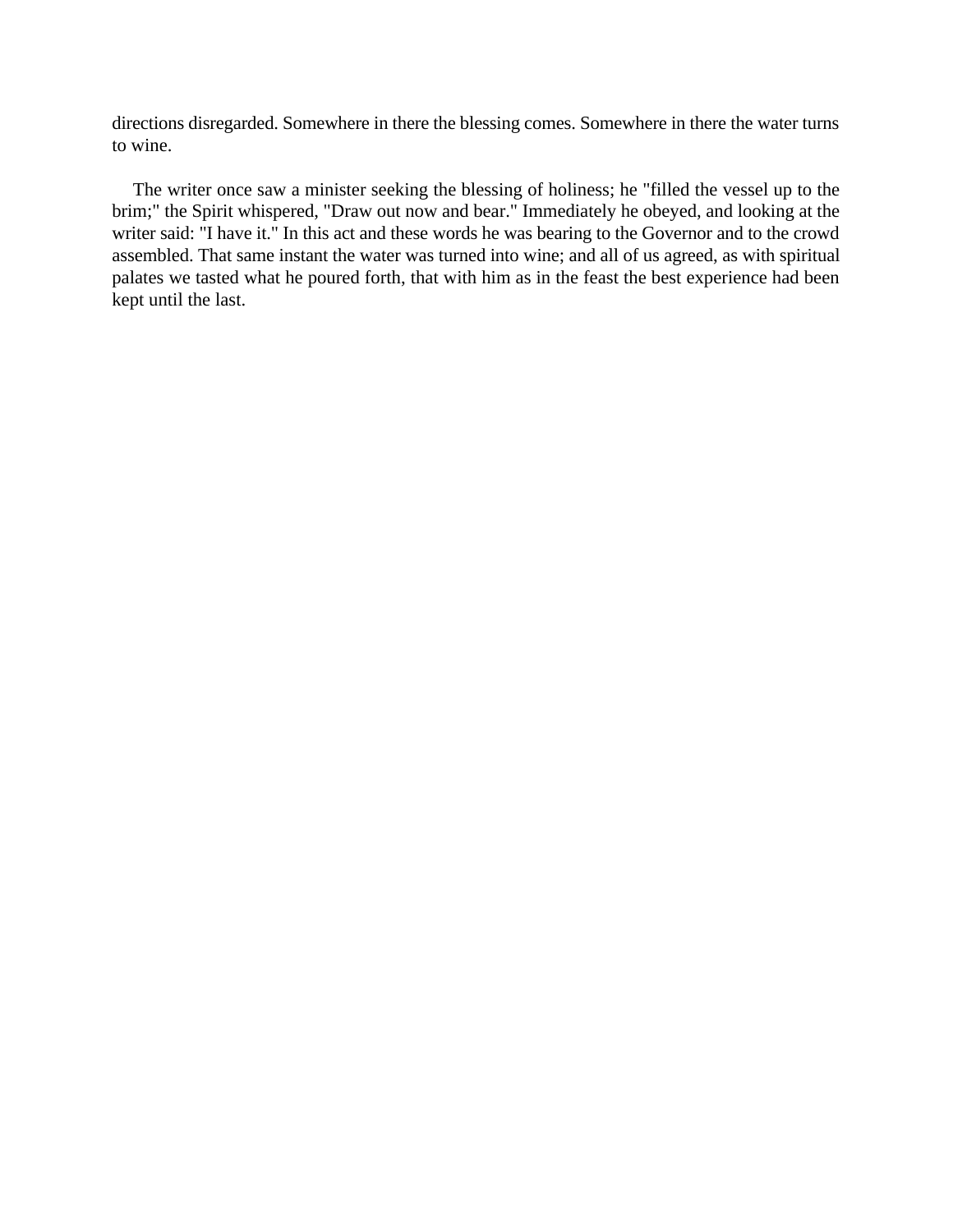### **Chapter 19 THE TREASURE AND THE PEARL**

The two blessings are remarkably taught in the parables that bear the above names. The first character introduced is that of a wayfarer. He seems to be going on in a purposeless kind of manner, when suddenly as he is crossing a field he discovers buried treasure. Doubtless his foot had struck away some dirt or gravel that covered it, thereby disclosing something that aroused and incited investigation; when lo! as he commenced examining and digging, the buried chest of treasure burst on his delighted and expectant gaze. He flies back and with what he has secures the field in which the treasure lies. A field in the East is not much in size, and a small price secures its possession. And this the wayfarer immediately did.

He well represents the unconverted man suddenly stumbling upon salvation. The sinner is a wayfarer going along in an aimless way through life. Nothing is farther from his mind than the thought of the preciousness and proximity of salvation. He walks over it and about it constantly in churches and amid religious gatherings, but fails to see it for himself. He goes to church aimlessly; he visits a camp meeting with no fixed purpose; certainly the treasure of salvation is not dreamed of as being found and owned by himself. In nearly every instance the unconverted man suddenly discovers the treasure. Under some pointed sermon, stirring prayer, or melting hymn he is brought in a moment's time to conviction and the feet of Christ. He, so to speak, stumbles on salvation. The author recalls the case of a young man who afterward became a prominent preacher. He was riding along the road when his attention was attracted by the sound of singing and by the sight of a number of horses hitched near a church in a grove. Dismounting, he entered the building, and in a few minutes was under the most powerful conviction through the earnest preaching of the minister. At the end of the sermon he rushed forward to the altar and in a few minutes found salvation. In a word, a certain wayfarer crossing a field of grace suddenly found therein the buried treasure of salvation.

The second character who appears in the parable that follows was a merchantman. He was a man of wealth, for he was a dealer in pearls. Moreover, he was seeking pearls. On hearing of a very superior pearl, he sold all that he had, and purchased it. This merchantman is a true representative of the regenerated man, who is no poor, sinful wayfarer, but a child of God, rich in stores of grace. The Christian is a spiritual merchantman, owning moral wealth. All the fruits of the Spirit are in his heart. He owns pearls. Moreover, he is seeking pearls. Whatever is pure and true and good he is after. He is growing in grace and adding to his faith virtue, temperance, and all other precious, beautiful and holy things in the spiritual life. As he thus lives he hears there is another grace or blessing that he has not yet obtained. He sees and hears allusions to it in books and sermons. The day comes when he beholds it flashing in the face and testimony of some child of God. At once his soul burns to possess it. He asks the price of the pearl of heart purity or holiness, and is told that it takes all that he is or has or can ever be to obtain it. At once he sells all and secures the beautiful, precious prize. The "all" that he lays down is name, fame, reputation, goo d works, time, talents, influence, family, future, and self. He sells out all and gets the pearl of great price, the experience of holiness. Truly it is of great price.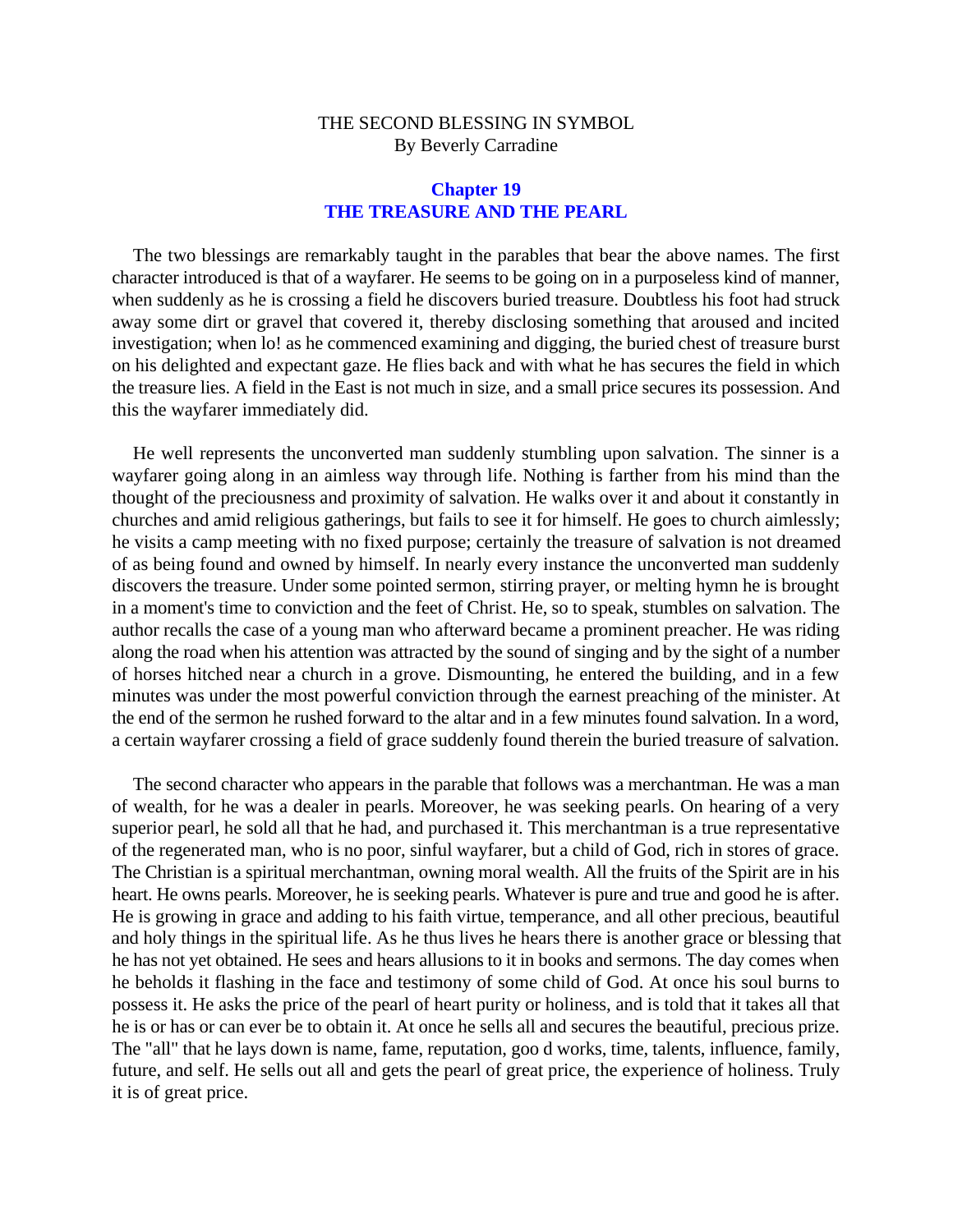About this experience there are several remarkable facts that are suggested by the pearl itself as a figure or symbol.

One fact is that the pearl is much more easily carried than the treasure. Let the reader fancy the labor of the man lugging off his box of riches. Then glance at the man who moves along with the pearl of great price in his pocket. Does the reader realize that sanctification is much more easily kept than regeneration? What memories the writer has of trying to manage and take care of his religion! What views he has had of people in a great agony over their religious experience, even as a man would strain and haul at a box heavily weighted! Their experience seems like a load instead of a help as it should be. They drag it around. They haul it to camp meeting. They stand guard over it with much terror at times. Their religion seems to be a trouble to them. Now look at the person who has sold all he had, and now has in his soul the precious pearl of purity. The heaviness and anxiety seen in the other life is altogether gone. How lightly and easily the man moves along! The whole of the Christian life seems to h ave been condensed in the blessing of holiness. Religion has been simplified. The blessing comprises all. Every duty and joy can be found in holiness, as all the possessions of the merchantman were swallowed up in the pearl. How easily and how swiftly a man can move through life and about God's service with the pearl experience of heart purity!

Another fact that impresses itself is that the pearl is hidden. A man does not carry a pearl as he would a pebble. It is generally secreted in the clothing. So the blessing of holiness is, in sense, hidden. Paul speaks of the hidden life. John talks about the white stone with a new name which no man knoweth saving he that receives it. The concealment does not arise from the fact that those who enjoy the blessing will not declare it, but that as a work of grace it is hidden from many eyes. For some reason they cannot see the pearl of great price which has made us rich and brought an indescribable gladness to our lives.

If we take it out and show it to them, it is still in a sense hidden. Many refuse to believe it is a pearl. They say it is a mere fancy or delusion on our part.

Conceive of a person saying to the merchantman that he was deluded about his pearl; that it was only a crystal or glass bead. But, mind you, he was a merchantman and knew pearls, and he had bought it from one who would not deceive him; and so he only smiled, pressed the pearl closer in his hand, and went on his way rejoicing.

Exactly so do we feel and do when men say we are mistaken about the experience of heart purity. Thank God we understand religious experience and the work of God from a freak of the mind! We can tell a pearl from a bead, and holiness of heart from a delusion. Above all, we know who gave it to us, and that he would not deceive us. The soul knows what it possesses, and so in the midst of skeptical looks, smiles, and utterances we go on clasping the proven experience to the heart, and rejoicing as we go.

A third fact is the value of the pearl. It was of great price. The entire property of the merchant had gone into it, and it was a fortune in itself. What did he care now for sinking ships and burning houses? Where was his anxiety about missing flocks and stolen treasure? He had his fortune on his person or in his hand.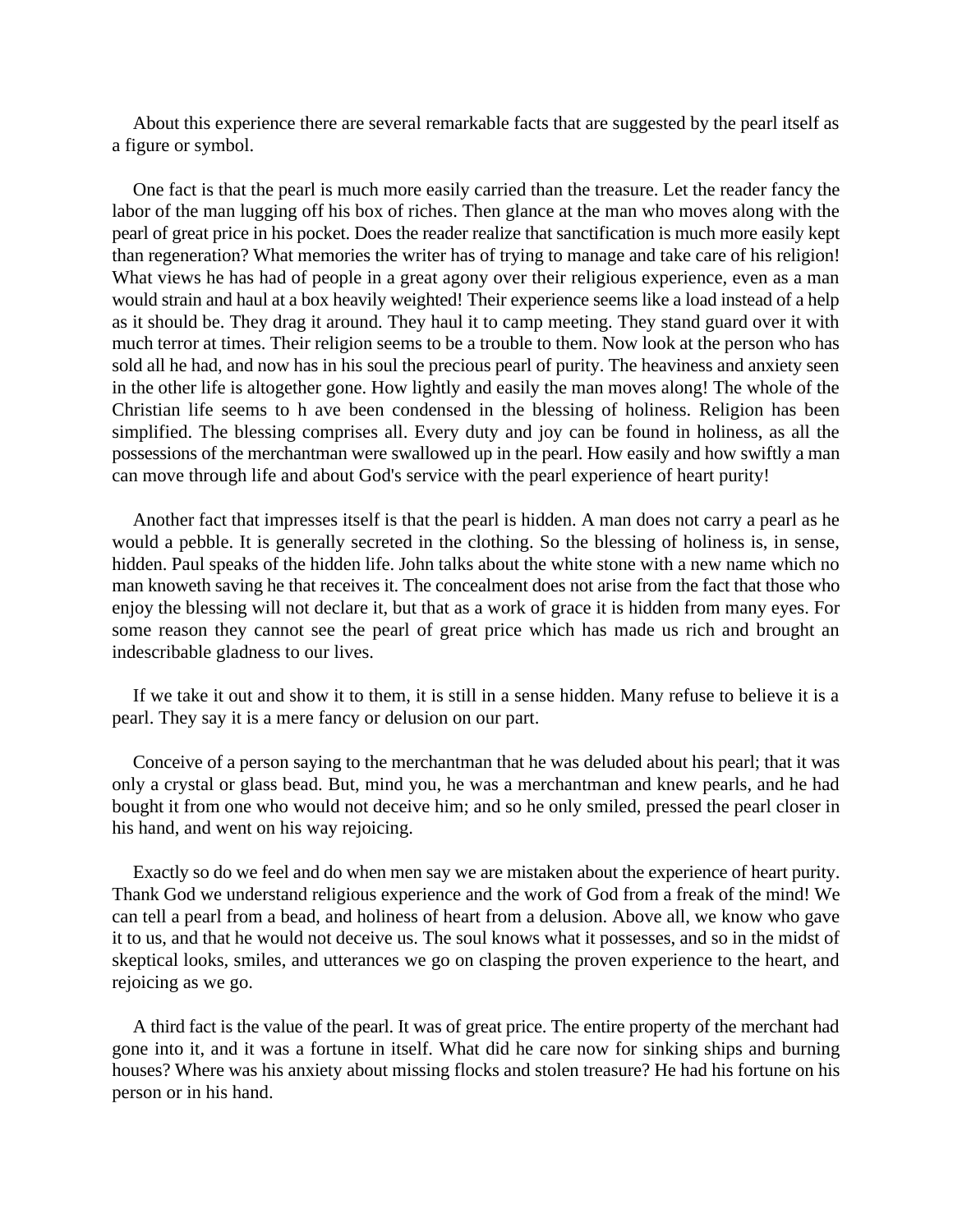The same exultant indifference to all earthly losses and changes is seen in the man who enjoys the experience of holiness. It is the one thing needful. Comprising as it does purity of heart, perfect love, unshaken faith, undisturbed peace, and the constant indwelling by Christ, it is the all-essential and all-satisfying blessing of the soul. As it is the one thing needful, then all other things are not needful. Nothing else is essential to the soul's happiness and victory. Let the news come of destroyed house or store, of moneyed losses, of deserting friends and changing affection; let health give way and loved ones die--thank God the pearl is left. The one thing needful for happiness and usefulness and heaven abides within. The man is still unmistakably rich. It is a pearl of great price that is in the soul, and although everything else be taken from him, yet having that he goes on singing. He may be cast off by men, may be clothed in rags and die as did Lazarus, a beggar before the rich man's gate; yet is he truly the rich man, and goes up to God with a value in him beyond that of all the mines and treasure of the earth.

It can do what nothing else can. If the heart is unclean, not all the world, with its songs and books and plays and pursuits, can make that heart happy. But the pearl of heart purity can do what the world cannot. This world can turn against us, the songs may be hushed, its literature taken away, its people cast us out, its houses shut against us, and we be treated as though the mark of Cain was upon us, yet having the pearl we have unshaken joy and exultation of spirit. The pearl brings us all we desire. It purchases for mind and soul all that they need. We lack no good thing. Our cups are made to run over while God prepares a table for us in the presence of our enemies. Truly it is a pearl of great price.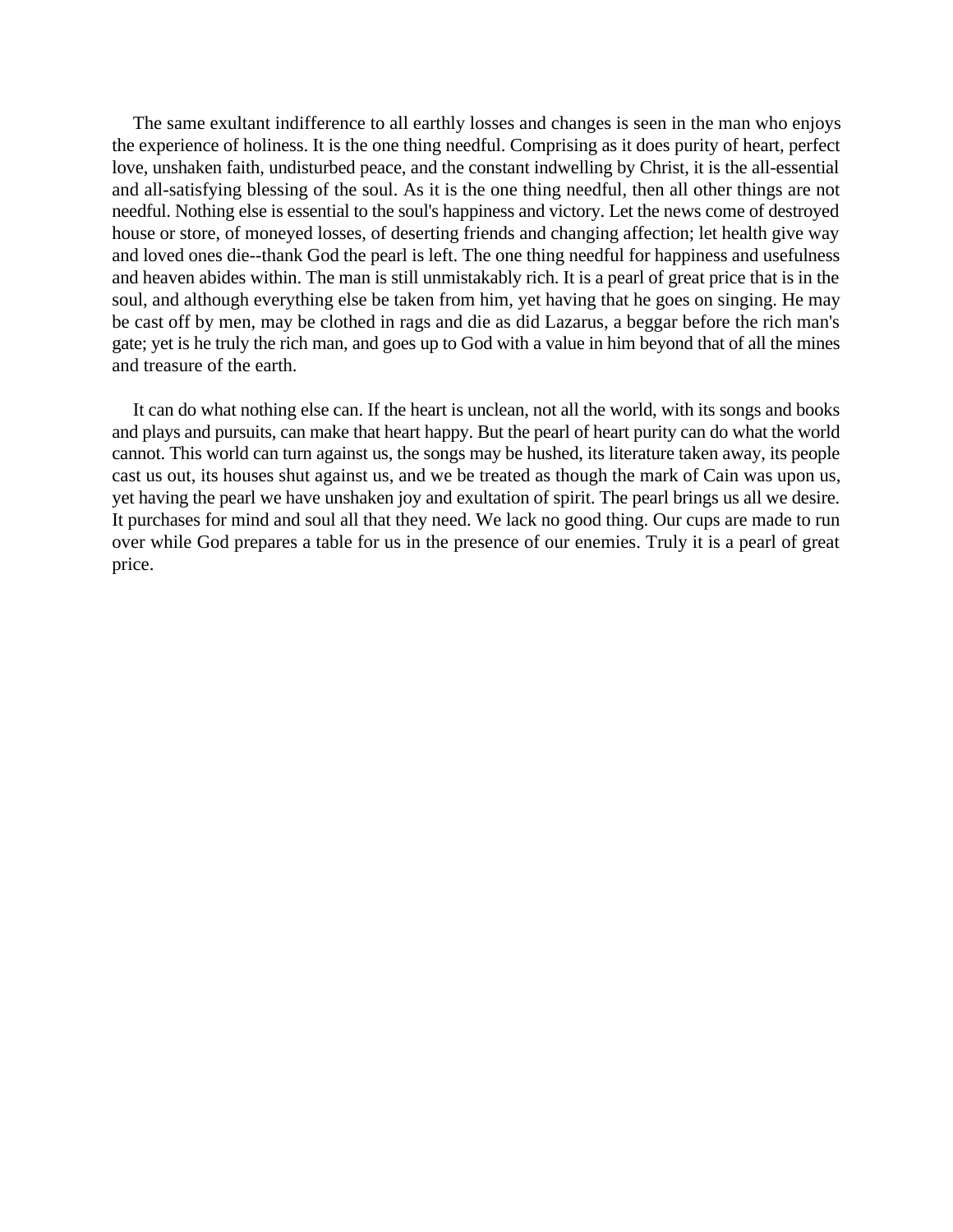## **Chapter 20 LAZARUS -- DEAD -- ALIVE -- FREE**

Here is another remarkable typical teaching of the final work and completing grace of God in the soul.

### **Lazarus dead is a type of the sinner.**

God elsewhere in his Word likens the unregenerated man to one dead in trespasses and sins. Here he is made to appear in the tomb. Truly the sinner is a dead man. Christ is near, and he knows it not; friends are grieving over him, but he fails to realize it. He is as insensible to the spiritual as a corpse is to the physical world.

If any one would know how dead the sinner is, just call upon him to forsake his sins and give his heart to God. Call aloud; call again; call still louder; tell him he is in danger; that death and the judgment are approaching, that life is flying, that character is forming, that Jesus is waiting. You have done so a thousand times already to brother, son, husband, and father. They do not hear you because they are dead. They do not reply because they are spiritually lifeless. Your words cannot reach them. There is but one voice that can. How we ought to love him who alone can wake our beloved dead!

### **Lazarus brought to life is the type of the regenerated man.**

What an hour that was when Jesus approached the door of the sepulcher to call forth the man who had been dead four days. The Saviour spoke twice before raising him. First he said to those standing around: "Take ye away the stone." There is something the Church has to do before Christ will do his work. There are stones of indifference, coldness, stiffness, and worldliness that we have to remove from the individual and Church life before sinners can be raised from the dead.

Again he spoke: "If thou wilt believe, thou shalt see the glory of God." This was said to the sisters. There is a select circle to whom Christ looks to create an atmosphere of faith in which he would operate. He does no mighty work where there in unbelief. He is today, as then, waiting for our faith in order to do marvelous things. If we believe in Him and his power, we will always see the glory of God.

Now then are heard the words: "Lazarus, come forth." And he that had been dead came forth. O how that voice pierced the dull, cold ear of death! "Lazarus, come forth!" The reader will remember how that same voice reached his soul. It was heard in sermon, hymn, or prayer, and somehow found entrance into the soul. You listened, it moved you, it seemed to call you by name, and it said, "Come forth," and you came.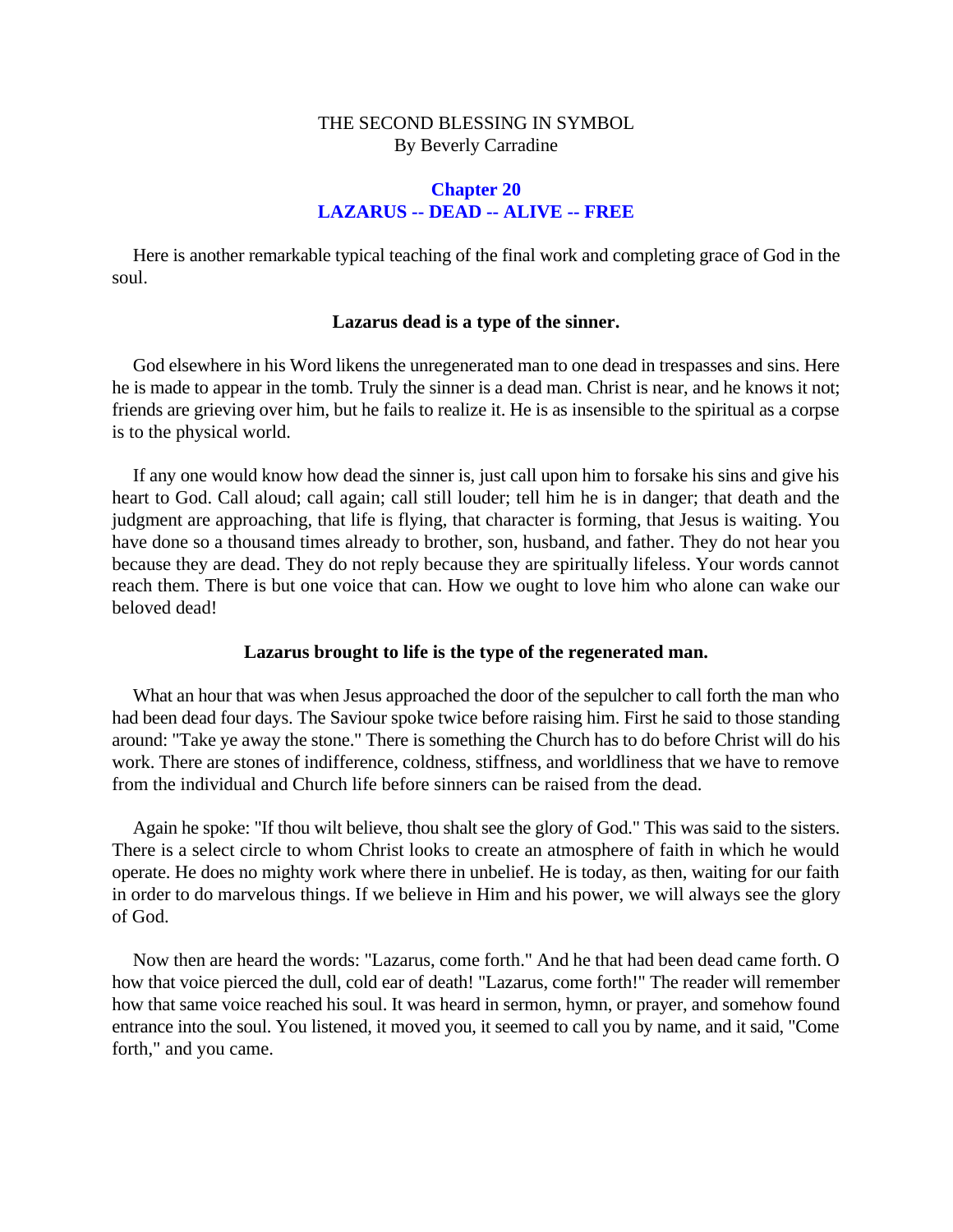Lazarus had been dead four days. How long had the reader? The author had been dead twenty-six years when that voice penetrated his ear and reached his soul. Is it likely that a man will ever forget the sensation of that sweet, new life, as it rushed into his spirit at this time? The soul came forth from darkness, sin, and corruption into light, life, love, and joy. It is not difficult to imagine the awe, wonder, delight, and gratitude that fills the people round about when he that was dead stands alive in their midst. It is at such an hour that the hardest natures melt in seeing the rapture filling others at the sight of loved ones brought to life by the power of God.

In building once a large camp meeting tabernacle the carpenter left a wide space between the altar and front line of benches. The writer asked him why he did so (this question being propounded in his early ministry, before he had seen many like Lazarus raised from the grave). He replied that it was to "give room for friends and relatives to embrace." We smiled then, but have often since had our eyes to fill as we have beheld just such scenes as he spoke of. O the Marys and Marthas we have seen throw themselves on the breast of one who had been dead ten, twenty, thirty, forty years, and had been brought to life by the word and power of the Lord Jesus Christ! Yes, we say with the carpenter, "Give them room."

#### **Lazarus set free is the type of the sanctified man.**

The dead man had been made alive, but the Gospel says he was bound hand and foot with grave-clothes. It was after a distinct interval of time that the Saviour speaks the second time and says: "Loose him, and let him go." At once the bonds were taken from him, and the living Lazarus became free.

The writer cannot believe this was an accidental order of events, but thinks that all was done with a deep significance. Somehow it wonderfully fits into the experience of the sanctified. The regenerated man is alive, but who is ready to believe he is perfectly free ? What is this that adheres to the spirit after conversion; that binds, limits, and restricts in various ways. The Christian is again and again made conscious of it in prayer, in religious testimony, in teaching, in preaching, in acts of duty, in confession of Christ, in difficulty of responding to religious calls, demands of the Spirit, and claims of the gospel for acts of great sacrifice.

There is a feeling of being bound up and bound down. There is a mournful consciousness of not being easy and free, as is our privilege. The explanation is to be found in spiritual grave-clothes, the cerements of death that still cling to and hamper the living child of God, necessitating a second work of grace.

Look at the man! He cannot use his hands in clapping or waving them in joy and triumph; he cannot leap as David did. Something binds hands and feet, sensibility and faculty. He calls it sense of decorum, dignity, and other fine names. But they are grave-clothes left clinging to the soul. He cannot shout and praise God in any company as did the apostles at Pentecost, because something ties the tongue and binds the jaws. He calls it by the pleasing name of temperament, disposition, and other fanciful titles; as if God would ever give a man a temperament that would keep him from praising aloud his God and Saviour. The real name of the bandage is man-fear, which has been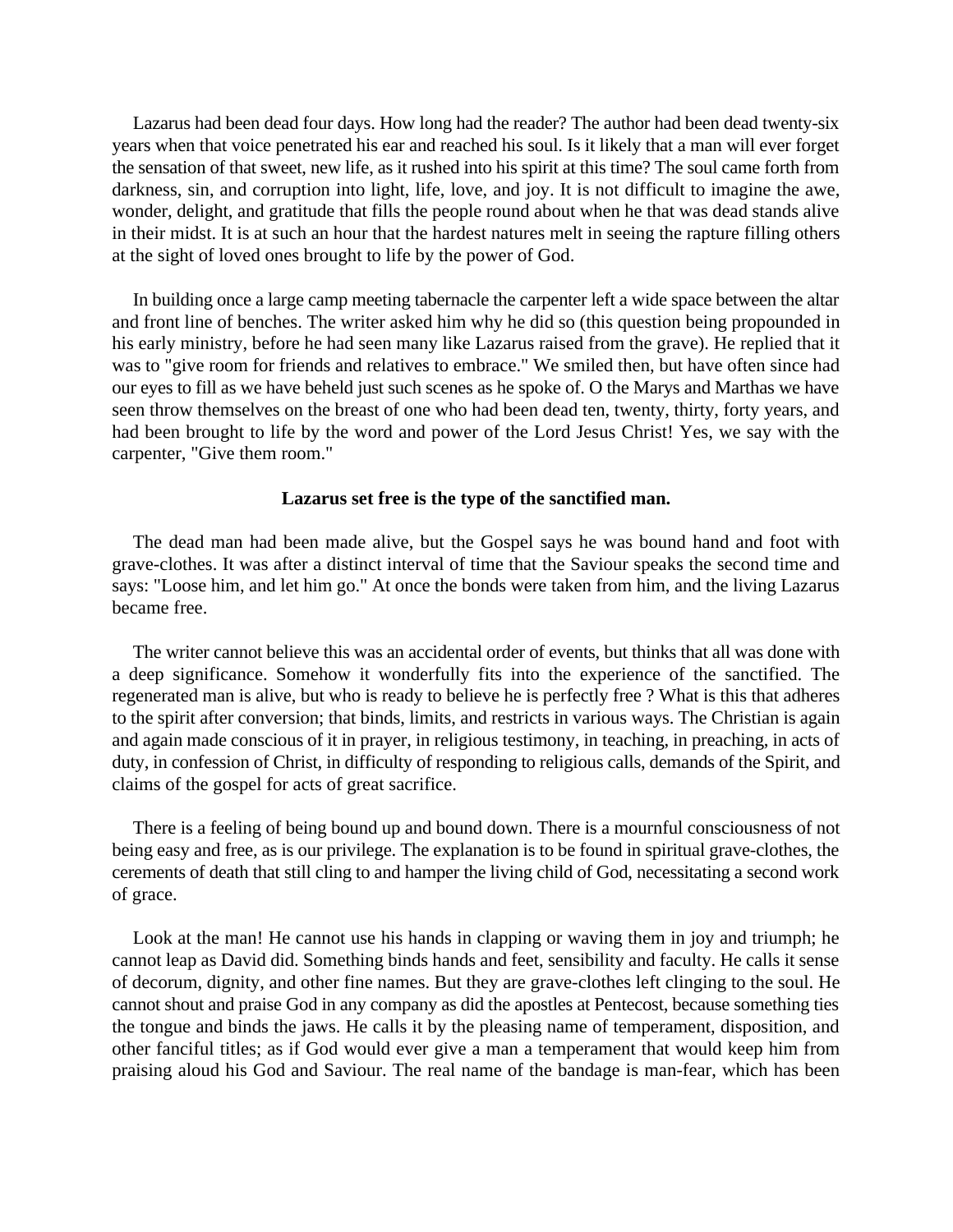woven and wrapped around the mouth and jaws by inbred sin and which has to be removed by a second command and touch of the Lord.

The unfriendly critic will say that the bystanders removed the bandages from Lazarus; but the critic overlooks the fact that Christ does the work of perfect liberation by the Holy Spirit, and the hands of friends are made here to typify the loving Agent whom he uses in our behalf.

"Loose him, and let him go." Does not the reader know that Lazarus moved gladly and easily forward after this? He did not need to be pushed or dragged. Let him go, and lo! he went of himself. Thus when the disciples were loosed on the day of Pentecost they fairly flew. Threats of Herod, hate of Sanhedrin, breadth of ocean, weary length of land--none of these things could stop them. They were loosed, and like the eagle when freed springs away into the distant and dizzy blue sky; so these men with resistless might and speed flew to the faraway nations where souls were dying and God was calling. In a little while their voices were heard in Italy, Greece, Spain, Ethiopia, and India. No land was too far, no difficulty so great as to discourage and check these liberated spirits.

How the Church needs this freedom! The grave-clothes all off. Every hand and foot and tongue liberated and set going for God and the good of man. This is the blessing God's children need today. To be loosed, unbound, and unfettered in hand, foot, tongue, purse, and life. To have taken off all wrappings and bindings. To have flung away everything that confines and keeps them from being perfectly free. And Christ can do it, and declares with his own lips: "If the Son shall make you free, ye shall be free indeed."

Reader, are you free, and free indeed? Is the string that holds down the tongue cut? Is the clasp that fastens the purse broken? Are the bandages about the mouth, hand, and foot gone? Are you loosed? And are you going on to Zion singing, rejoicing, walking, running, and mounting up as on eagles' wings?

"Let him go." If you have the blessing of sanctification or spiritual freedom, you will go. All the world cannot prevent you. No more dragging of one's self to prayer and to church as a wearisome task, but with a gladsome haste to do the will of God. There will be a delightful meeting and fulfilling of duty, while members of body and powers of soul in consecrated service are like the wings of the cherubim in constant motion for God.

The result of this gracious work on Lazarus upon the minds of others was remarkable. Many believed in Christ. And this will always be seen when Christ carries on his twofold work of making alive and setting free. Others did not believe: "But some of them went their ways to the Pharisees, and told them what things Jesus had done." Some people will not believe, although one should be raised from the dead. Some people, instead of being melted, moved, and won by the sight of Christ's work in pardoning and sanctifying, steel their hearts against the marvelous vision and go off to report the transaction with various verbal additions, to the enemies of the holy work in question.

A great work had been done in Bethany, sufficient to have moved the hardest and blindest; and yet look at yonder retiring band! See their shaking heads; mark their conferring together; look at them disappearing over the brow of Mt. Olivet in hot haste for Jerusalem, not to magnify the grace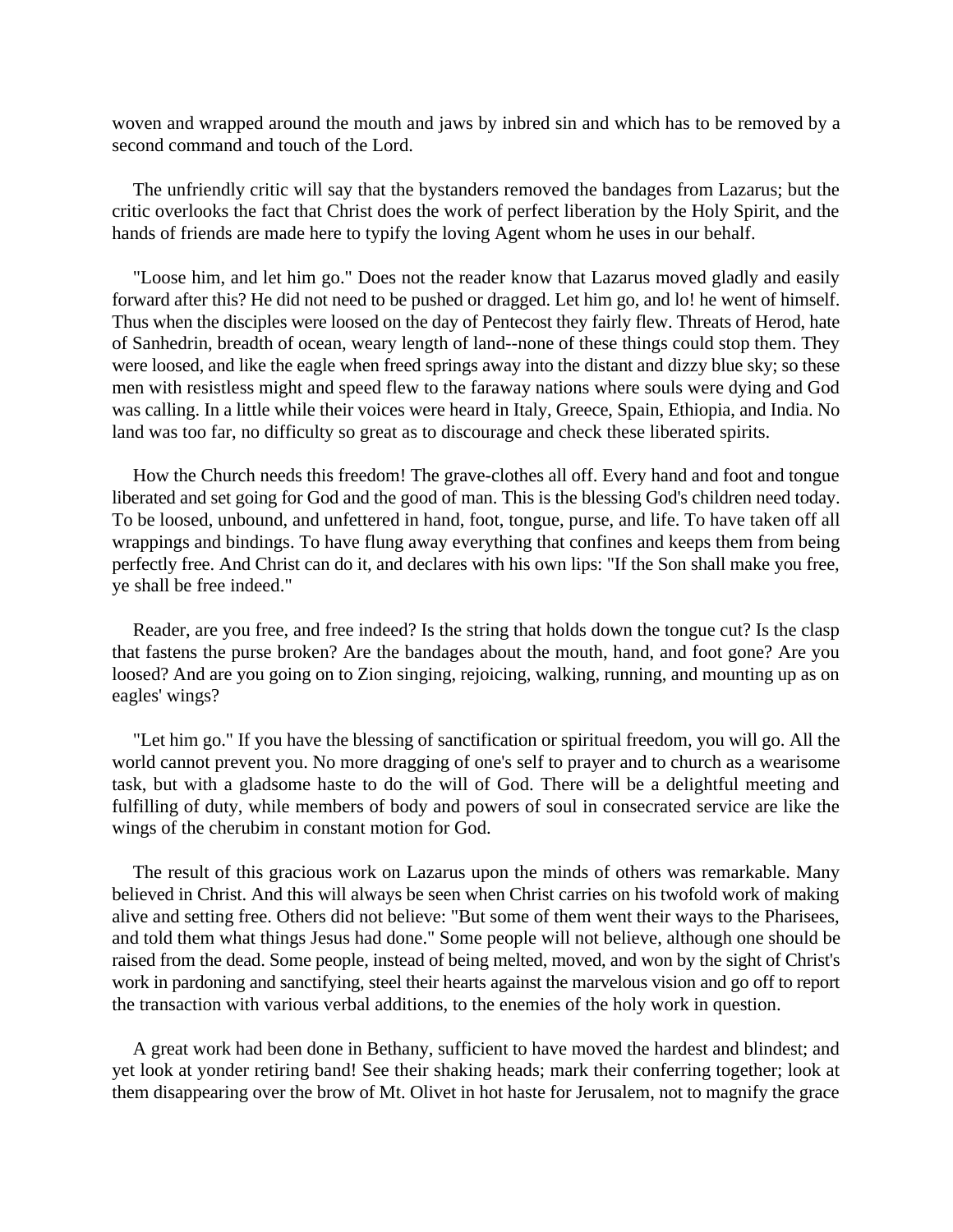of God to its citizens, but to pour out their unbelief and hate in the ears of prominent men prejudiced like themselves.

Great miracles are still being done in the land: Lazarus is not only raised from the dead, but set free. The blessing of freedom can no more be denied than yonder bird's release from the hand as it sings far up in the air. And yet there are those who, instead of rejoicing over the grace of God in his liberated child, hie away to those prominent in authority who are known to be unfriendly to the doctrine of sanctification, and report the whole occurrence with various additions, touchings up, and mental colorings so that through the faultfinding tongue and the equally unfriendly ear a grave offense is seen where heaven had achieved blessings for earth and angels and men had been made to rejoice.

How often the writer has seen such people retire from an hour that had been rich with the grace of God, with heads together, excitedly conferring one with another, and finally disappearing together!

So disappeared the doubting band over the brow of Mt. Olivet. Nevertheless Lazarus was free!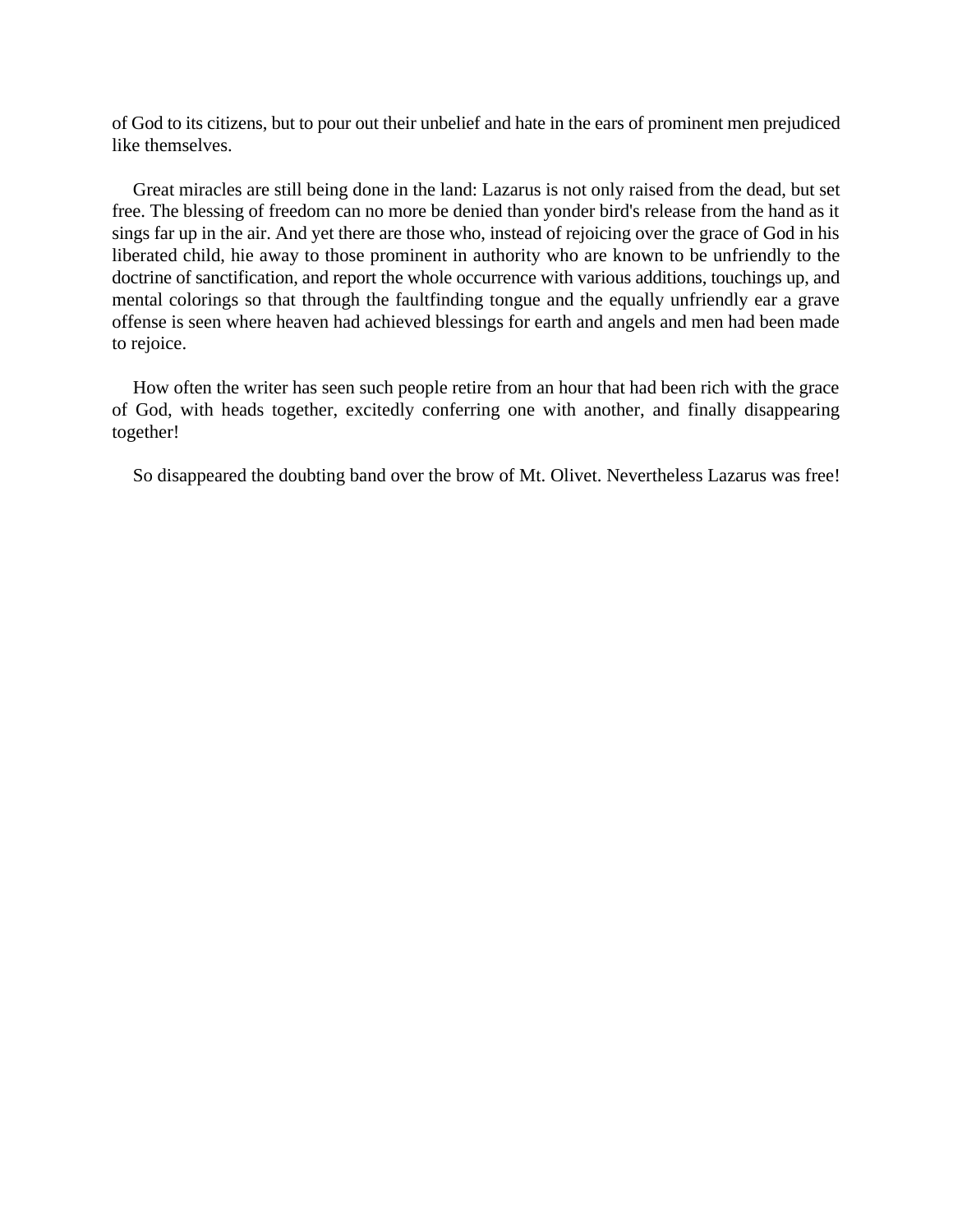### **Chapter 21 THE BREASTPLATE AND HELMET**

In the sixth chapter of Ephesians and fourteenth verse Paul speaks of "the breastplate of righteousness." On referring to the Greek Lexicon we find the word "righteousness" to be the same used in 1 Corinthians i. 30, where it is said that Christ is "made unto us righteousness." It has in it all the meaning of the word "sanctification." The soldier of Christ is described by Paul as having on this covering and protection, together with girdle, shoes, and shield. These expressions, paraphrased and explained, mean that man in a justified condition, is supported by truth, goes on missions of peace, and lives a safe and sheltered life through faith.

Yet this is not enough for him, nor all that God has for him; so he is exhorted in the seventeenth verse to take the helmet of salvation; in other words, to go on to perfection or obtain the second blessing.

The second work of grace shines out beautifully in this connection. We call the reader's attention to several points: One is that the breastplated or justified Christian is still in a decidedly vulnerable condition. That unprotected head is marvelously suggestive of weak and exposed points in the regenerated life. The touchiness, sensitiveness, and festering wounds that many carry are due to the unhelmeted state, or, in other words, to the fact that salvation has not covered all and done all it can do and is proposed of God to do for the believer. There is a conscious lack of full salvation in the breast of the converted, a lack evident to beholders, of some essential and crowning grace.

If any one should ask where the converted man is most easily reached and hurt, we would say: "On the unhelmeted head." From observation and experience we hazard the assertion that the regenerated suffer much through their tongues, get deeply wounded with Satan's arrows in the eyes, get shot in the ears, and are likewise much hurt in the region of the brain. Their intellects are continually being offended; their opinions of men, things, customs, doctrines, etc., carefully formed and hoisted up into the cerebral roof are constantly being wounded and cost them much pain because they have not yet received the work of grace which covers that part of the man.

The preaching of holiness nearly always wounds these brethren in the head. It either in its holy exactions strikes something in the mouths of the brethren, cigar, tobacco fluid, snuff bottle, or filthy anecdote, or it assails some pet and cherished notion of the brain. So that the head of a justified man is exposed both to the devil in his attacks and to the assaults of holy men of God. Does not this fact argue the necessity of a second work?

A second fact that appears in the symbol is that there is a distinct interval of time between the breastplating and helmeting of the soldier. In all countries and all ages the placing of the helmet in position comes after the other. And in the kingdom of grace that which is typified by these symbols takes place in the same order. Mr. Wesley says he never knew a man to be regenerated and sanctified in the same moment. How far some Methodist people have drifted from the teaching of their founder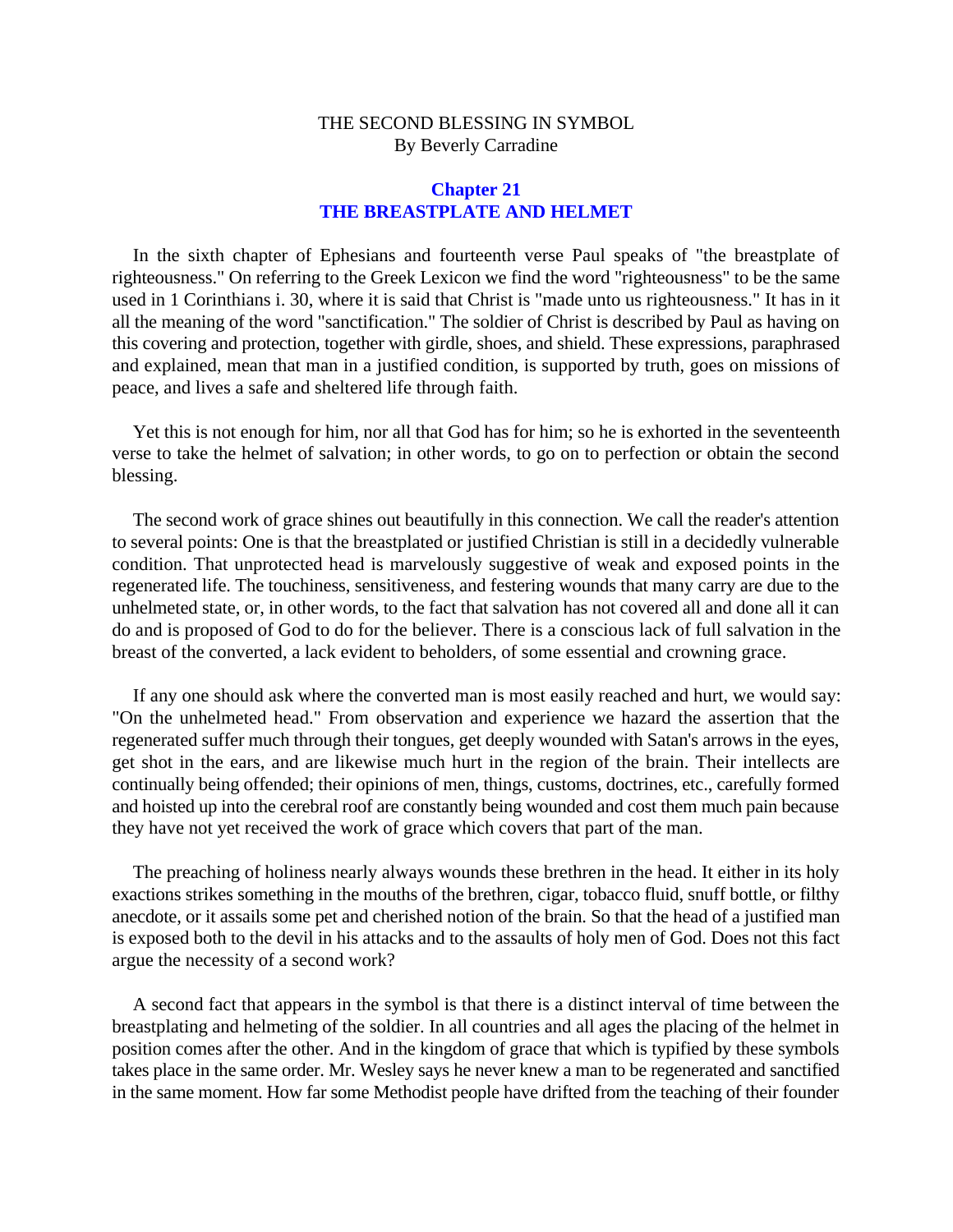and from the Word of God the reader is left to decide. The true order is, first breastplated with justifying grace, and then afterward helmeted with sanctifying power.

A third teaching appears in the fact that the helmeting was an immediate operation.

The helmet was not swung up out of reach and the soldier told to grow to it; but it was brought to and instantaneously placed upon him. How absurd it is for the Church today, after seeing to it that we have the breastplate of justification or regeneration, to place the helmet of full salvation out of present reach, and tell us to grow toward or up to it! Not so teaches the Bible; the word there is, "having put on the breastplate of righteousness," now "take the helmet of salvation." It is nigh to all. Any one can have it. Come and take it.

A fourth teaching in the passage is that the helmet of salvation" stands for a superior blessing.

No one who understands armor will hesitate in saying that the helmet takes rank over the breastplate in value and importance. Its conspicuous position, its finished beauty, its waving plume--all declare its superiority.

No one who studies the blessing of sanctification, and sees what it is, and what it does; what beauty it has, how elevated its life, how prominently and clearly it shines from the face and burns from the tongue, but will say this is the superior and crowning grace of the Christian life.

The disciples had been breastplated with pardon and righteousness for years, but on the morning of Pentecost they were helmeted with full salvation. Just as the helmet is brought and placed on the head from above, so this completing work, this headpiece of salvation, was brought to them from the skies and placed upon them. O what glorious, full-panoplied soldiers of Christ they were as they moved around with plumes of celestial flame waving from the helmet of salvation which had just been placed upon them by the Holy Ghost! All Jerusalem flocked down to see the marvelous and resplendent spectacle. And to this day there is nothing in the kingdom of grace that so attracts the multitude and so excites the wonder and speculation of the people as the bestowment upon believers of the helmet of salvation. It is true, in these days, that God has made the plume of flame invisible, but its light is still reflected in the face, and its fire burns in the tongue as powerfully as of yore. The blessing of sanctification or the baptism of fire cannot be concealed any more today than it could two thousand years ago in the upper room in Jerusalem.

A fifth thought is that not until after the helmet is placed on the head is the sword of the Spirit given. Let the reader turn to the next chapter of Ephesians and see for himself.

This corresponds with the case of the disciples. They were allowed, in their breastplated life, to go forth for a few days at a time and handle the sword a little in some villages and against a few score of devils, just like one would allow an apprentice to practice awhile before taking full possession and charge of certain instruments and work. But it was not until the helmet of salvation was placed on their heads in the morning of Pentecost that the sword of the Spirit was, in a sense, fully given to them and they were turned loose on the nations and the world.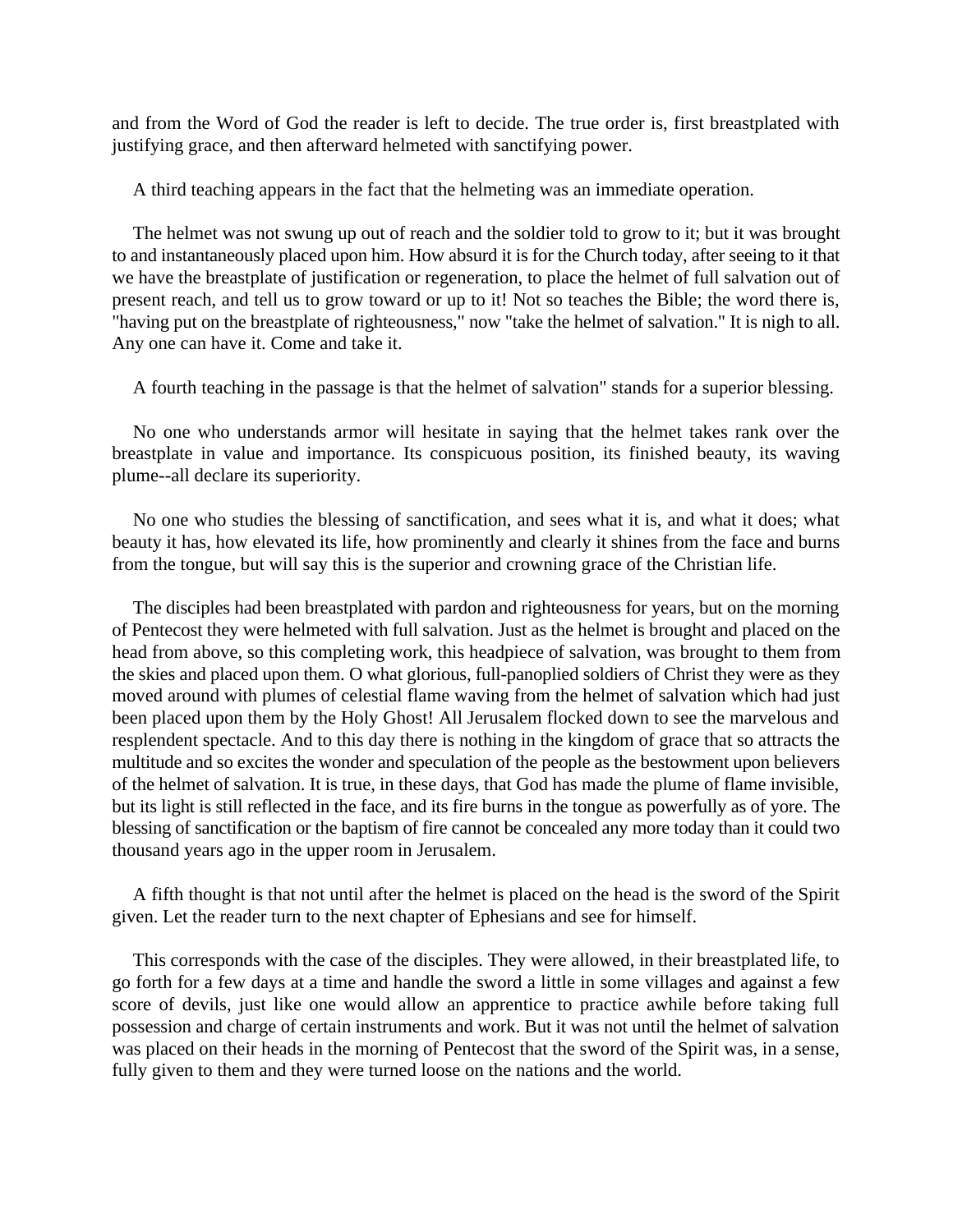The command had been, "Tarry for the helmet of salvation; for enduement of 'power from on high,' " before permission would be given to go forth handling the sword of the Spirit, which is the word of God. And the command is still the same to the Church: "tarry for the helmet;" don't go forth with the sword without it. Would that God's people would hear and obey. If they did, instead of wounds and failures and foiled weapons and uncertain "beating the air," striking no sin, failing to hurt Satan's kingdom, and realizing frequent defeats, there would be a ringing shout, a glorious advance movement, and blessed victory all along the line.

The apostolic Church, after obtaining the "helmet of salvation," seemed never to meet with a defeat. It was an unbroken triumph for years and scores of years, and so would the Church be victorious today if it obtained the gladness, power, and irresistible might that come in the reception of that crowning work of grace, called variously "sanctification," "the second blessing," "the baptism of the Holy Ghost," and here by the apostle, "the helmet of salvation."

A sixth thought is that when the soldier of Christ becomes fully armed or panoplied with salvation he becomes, in a sense, invulnerable or (if I may be allowed to coin a word that suits better) "unhurtable."

The trouble with many Christians, all will admit, is that they are always getting their feelings hurt, some one is continually grieving or wounding them. The consequence is that the Church today is like a hospital where the few saved ones are kept busy all the time waiting on the spiritually sick, morally hurt, and a large number whose "feelings are hurt" and sensibilities wounded.

We have thought of suggesting to some churches the propriety of having four "wards:" the first, for those wounded by fancied slights; the second, for those whose feelings have been grieved by something said in the sermon; the third, for those offended at not being visited enough; and the fourth devoted and set aside to "incurables." The next step would be to call for volunteer nurses, those who are willing to hang up the sword, quit the battlefield, and change from soldiers into nurses.

The trouble with these wounded ones is that they went into the battle without the helmet. They thought the breastplate was all that was needed, and as a consequence are always getting hurt, and most of the time are in the hospital.

To obtain the "helmet of salvation" is to become fully panoplied and so covered with the protecting power of salvation as to become in a blessed sense "unhurtable." The writer has read of knights of the olden time who were so incased with armor that the enemy could not reach them with a missile. Finding them on the field, they would hack and hew unavailingly until, cutting the strings of the helmet, they got access to a vital place, and then inflicted a deadly wound. So it is in the blessed life and experience of the genuinely sanctified. You can cut and thrust and strike and belabor, and all the while the man is rejoicing unhurt and untouched because clothed and armored with full salvation.

We remember once hearing a prominent preacher talking to a Conference, and in the course of his remarks he alluded to certain events that some thought were disappointments in his former ministerial life. Bending his head down until the top of it was visible to all, he touched it with his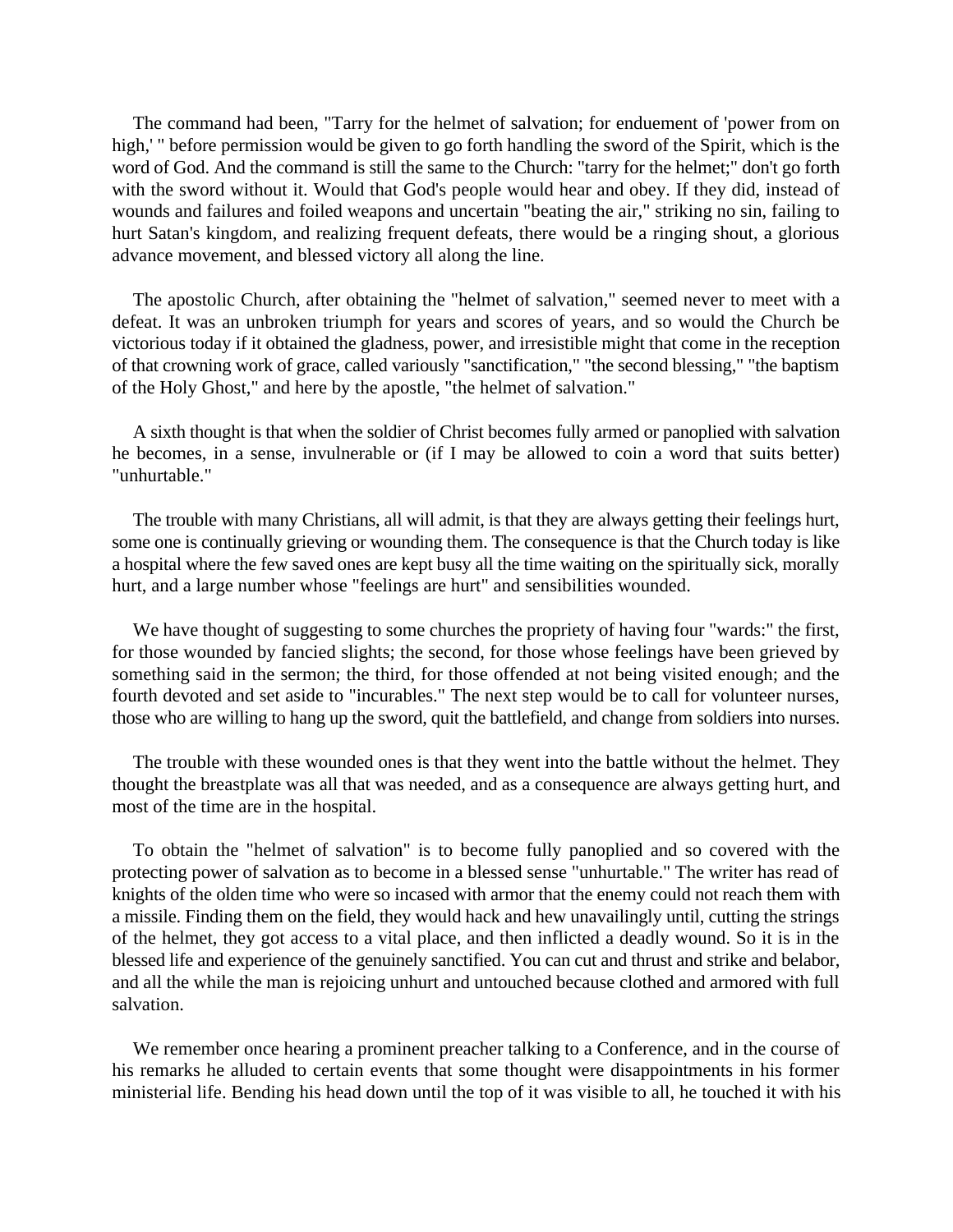hand, and said: "Brethren, there is no sore place there!" The reason was that he had worn the "helmet of salvation." Some sharp eyed critic may say that there was no armor for the back mentioned by the apostle, and that the helmeted man might be wounded there. The reply is that God mentions no armor for the back because he never intended his soldiers to retreat!

Hence it is that with the breastplate of pardon, the shield of constant faith, and the helmet of full salvation, the man of God is covered, protected, and perfectly safe.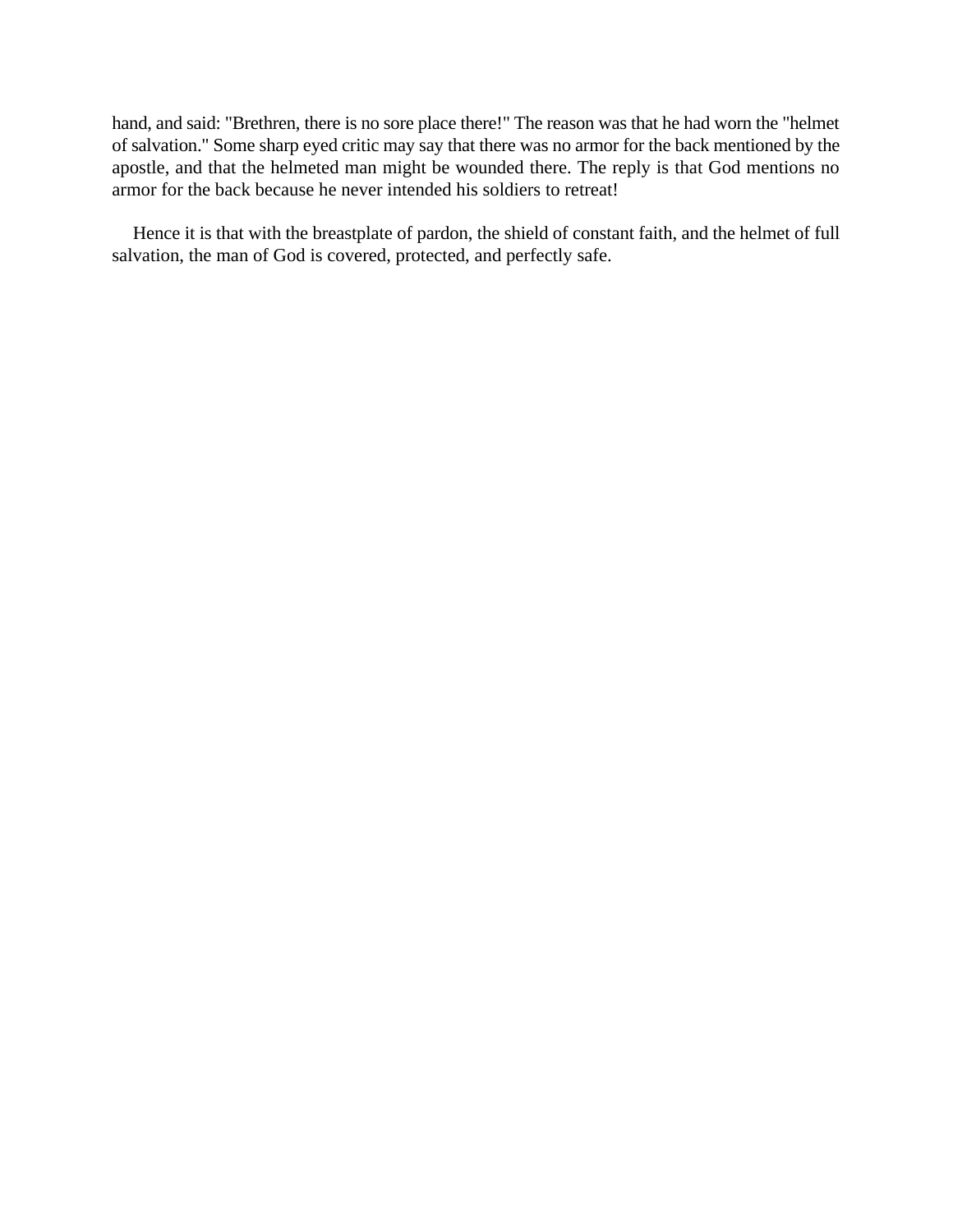## **Chapter 22 THE TWO TABLES**

The two tables referred to above are to be seen in Hebrews xiii. 10: "We have an altar, whereof they have no right to eat which serve the tabernacle."

The reader will remember in his old Testament reading that the Levites were appointed to serve the tabernacle; that not only their support, but their food was allotted to them by divine commandment. The priests outranked the Levites in the ministry, and were not only to be distinguished from them by their office and dress,, but in the very food they ate. They were allowed certain parts of various sacrifices, and in this enjoyed a privilege and peculiar table of their own. He that doubts this statement is requested to read the seventh chapter of Leviticus and be convinced.

The meaning of Hebrews xiii. 10 now becomes evident. According to this passage there are two altars or tables at which God's people eat. In other words, there are two distinct experiences of grace in the Christian life.

The fact taught in the verse quoted above is what may be seen all over the Church today. God's children are sitting down at two different tables.

Two tables in the paternal home is a fact known by Southern children. They were called the "first" and "second" tables. The writer sat at the second when a child, and has vivid recollections regarding its position, size, and possessions. It was not long before he made some important discoveries about the table where he and one or two others of his age and weight were placed. One was that there was not as much on the second as on the first; nor was there as much beauty of arrangement; nor was there the same kind of company. The father was kind, and sent us food; but he was distant, and it was difficult at times to gain his ear and get a message through. We lacked a number of good things that they had in abundance at the first table. Especially we noticed that conversation flowed and hilarity abounded with them, while we at the second table were rather disposed to be silent, and sometimes critical and severe at the expense of the guests, and elder brothers and sisters who were having so much better time than ourselves. But the day came when the wistful eye and ear and heart were to be gladdened and delighted by a dining-room translation. In some way we were told that if we would put on a spotless white apron, and keep it clean, and promise to behave ourselves, then we should be promoted from the second to the first table. Of course we promised.

Will we ever forget the pride and joy of the moment when suddenly we found ourselves transported to a table loaded down with good things, ashine with cut glass and silver, surrounded with nicely dressed people, sitting side by side with grown up brothers and sisters, and above all in touch and whispering distance with our father!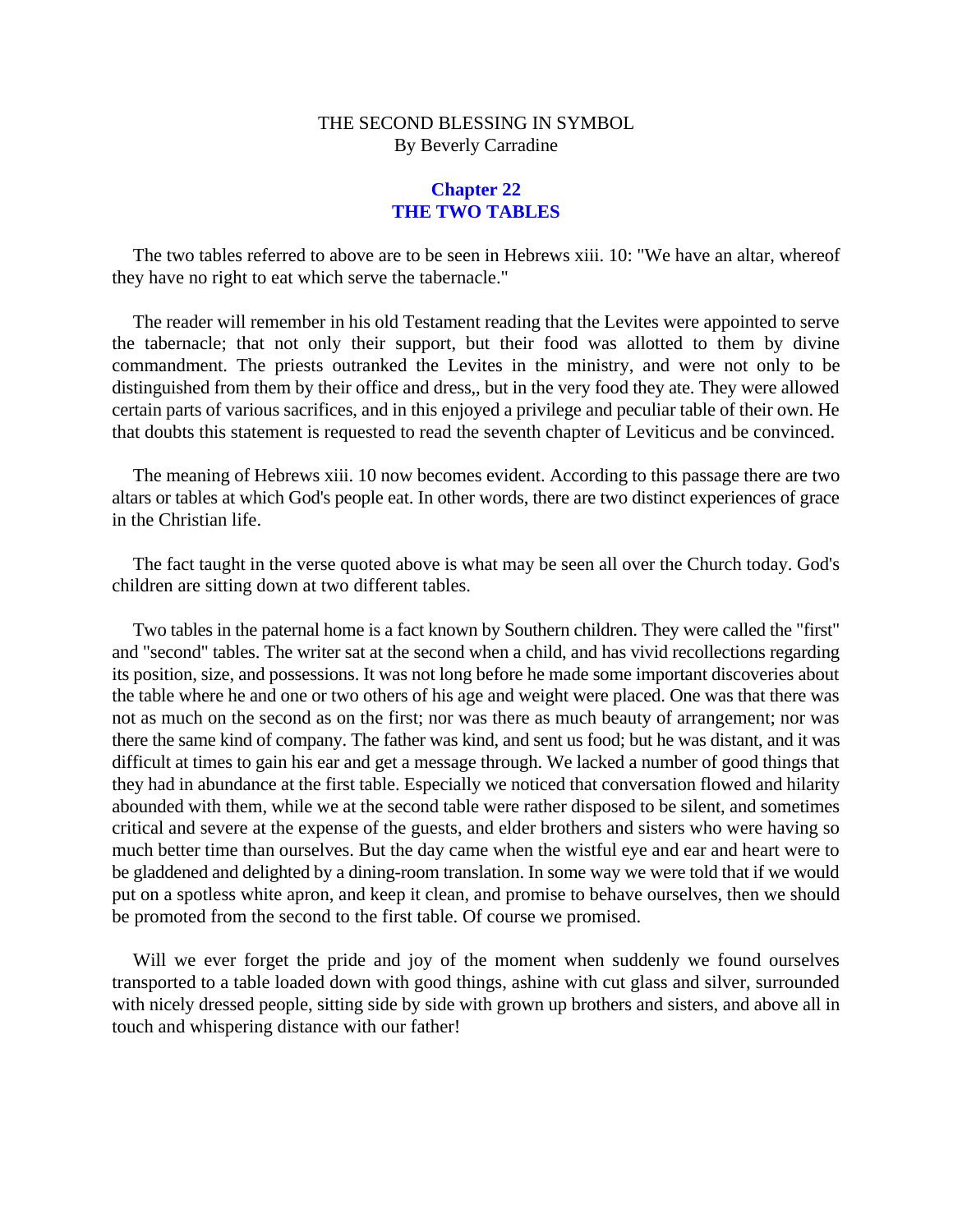This was the second blessing at the old home. It certainly was and is a great blessing to have a seat at the second table of a Christian home; but to come to sit close to your father at the first table, in any company and at all times, is even better, and is indeed a second and a greater blessing.

A look into our churches today reveals the fact that God's children are sitting down at two different tables. Let us glance a moment at these two tables. We first notice the second: One thing that immediately strikes the observer is that the people sitting about it are disposed to be silent. There seems to be little or no conversation on deeply spiritual subjects. There is talk about Church matters and doctrinal subjects of a controversial character, but little of what is called holy conversation. There is also a marked absence of joy.

We observe also that the cloth on the table becomes frequently soiled, and the people there are kept busy in cleansing it from stains. We notice that the table is not without bread, but some of it is stale, and that which is fresh does not seem to be much in quantity. In fact, the people sitting at the second table say that they are often hungry, that while sometimes they get more than usual, yet generally they arise from the table unsatisfied.

The next thing in view is a small vessel with milk, and a glass containing water. The goblet, however, is far from full; and our regenerated brother will observe that while it is sweet and good and refreshing, yet he does not seem to get enough, and is often tormented with an inward spiritual thirst and feels most of the time unsatisfied.

On the table we noticed a few bitter herbs, and one told us that all people eating at the second table got these at times in their lips, and then suffered much afterward with bitter tastes in their mouths and acrid burning in their breasts.

To the question if the Lord is with them, the reply is: "Yes, now and then. Sometimes he is at the head of the table, and we are filled with gladness; but suddenly He disappears and is gone for hours and days. Sometimes we see him at the table every day, and then again we miss him for days and weeks." At this juncture we looked up and saw the first table. The first thing we noticed was the bright-faced, happy-looking circle of people that surrounded it. Every one had a smile, a song, and a shout, and seemed to be running over with love, joy, and enthusiasm.

The table cover was spotless and by some gracious power was constantly kept clean and white. At the head of the board was the Saviour. The first table people told us that he was always there, that no day nor hour nor minute nor second found him absent; and that was one great cause of their gladness.

We saw that they had an abundance of bread, and also plenty of gospel meat. They remarked with great rejoicings that they did not know what spiritual hunger meant; that they were constantly filled and satisfied.

We saw in the center of the table a crystal vessel filled with the purest honey. They said that this dish gave to their spirits a delightful sweetness, that it seemed to them that a great lump of honey had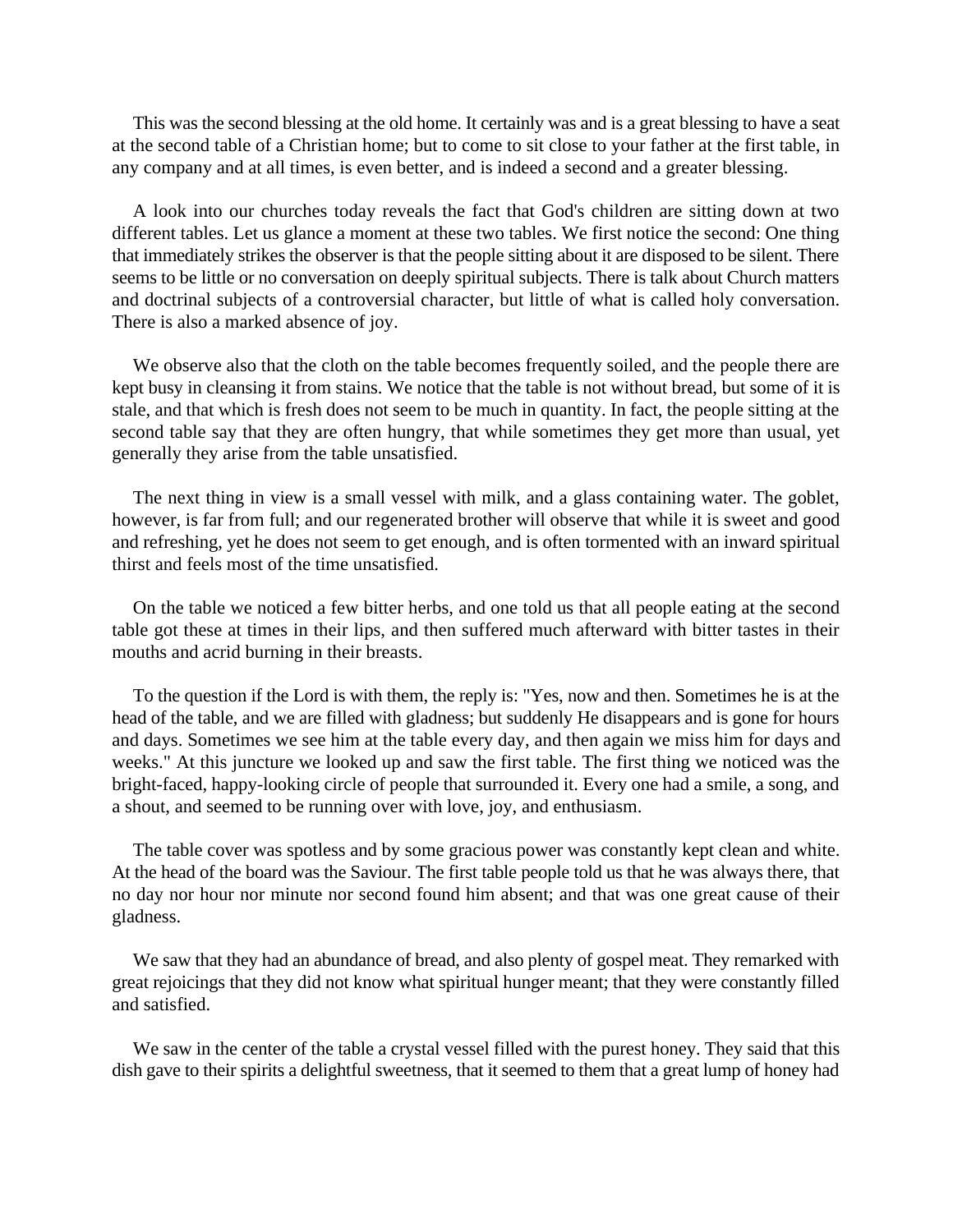been lodged in their souls and that it was dripping sweetness all the time, in their prayers, in their meditations, in their duties, and upon their whole life.

Instead of a glass of water, there was springing up by the table a beautiful crystal fountain, so that the souls abiding there knew nothing of spiritual deadness, dryness, or distressing thirst. A well of water springing up in the soul will hardly allow such a condition; but will create a freshness, gladness, and satisfaction in the soul both delightful and blessed.

In addition to all this there was a goblet overflowing with a wine made in heaven and such as was poured out for the disciples on the day of Pentecost. We remembered that on the second table they had barely a spoonful of this liquid, and being so small in quantity, it gave to the spirit a momentary glow and soon passed away. But here at the first table the wine was a striking feature, and flowed in abundance. The effect was something more than the transient glow seen at the second table, and amounted to spiritual intoxication, to downright religious drunkenness. Such a sight is rarely seen at the table of regeneration, but is constantly beheld at the table of sanctification. Those at the regenerated or second table look and wonder at the singing, shouting, and noisy gladness of those at the first table. They not only wonder, but criticize, doubt, and condemn. At the best they fail to understand.

But the secret is that at the second table there is but little of the wine of salvation, while at the first table the cups overflow with it. The one table cheers, the other exalts; the one refreshes, the other intoxicates. At the one we obtain sips, at the other great draughts; at the one a mouthful, at the other cups brimming and overflowing with the rich, strong wine of salvation.

It is impossible to be at the first table, with its cups running over with the wine of heaven, without getting drunk; and with the intoxication comes, of course, the singing, shouting, and language not always understood by those at the second table. The opinion of many criticisers is that the phenomena of the first table is to be accounted for by nervousness, animal excitement, peculiarities of temperament, etc. But the true explanation is to be found in the cup that is filled with the wine of salvation.

Bread and milk are the marks of the second table. But on the first we find honey to keep us sweet all the time, meat to give strength, and wine in such quantity as to fill us with singing and rejoicing continually.

God set this table four times in the book of Acts: once for the Jews in Jerusalem, once for the Samaritans in Samaria, again for the Romans in Cesarea, and last for the Greeks in Ephesus. In every instance they were filled and spoke with strange tongues. O how strange to some! While in the first instance the people charged it upon the disciples that they were drunk.

Up to June 1, 1889, the writer had been sitting at the second table for nearly fifteen years. But a little while before the date mentioned above, on looking around he discovered a company of God's people sitting at another and better table than his own. He saw that they had more of the bread of life, more of the water of life, more of the honey of the gospel, and that while he was drinking milk they were quaffing the wine of salvation and were filled with gladness. He observed their shining faces,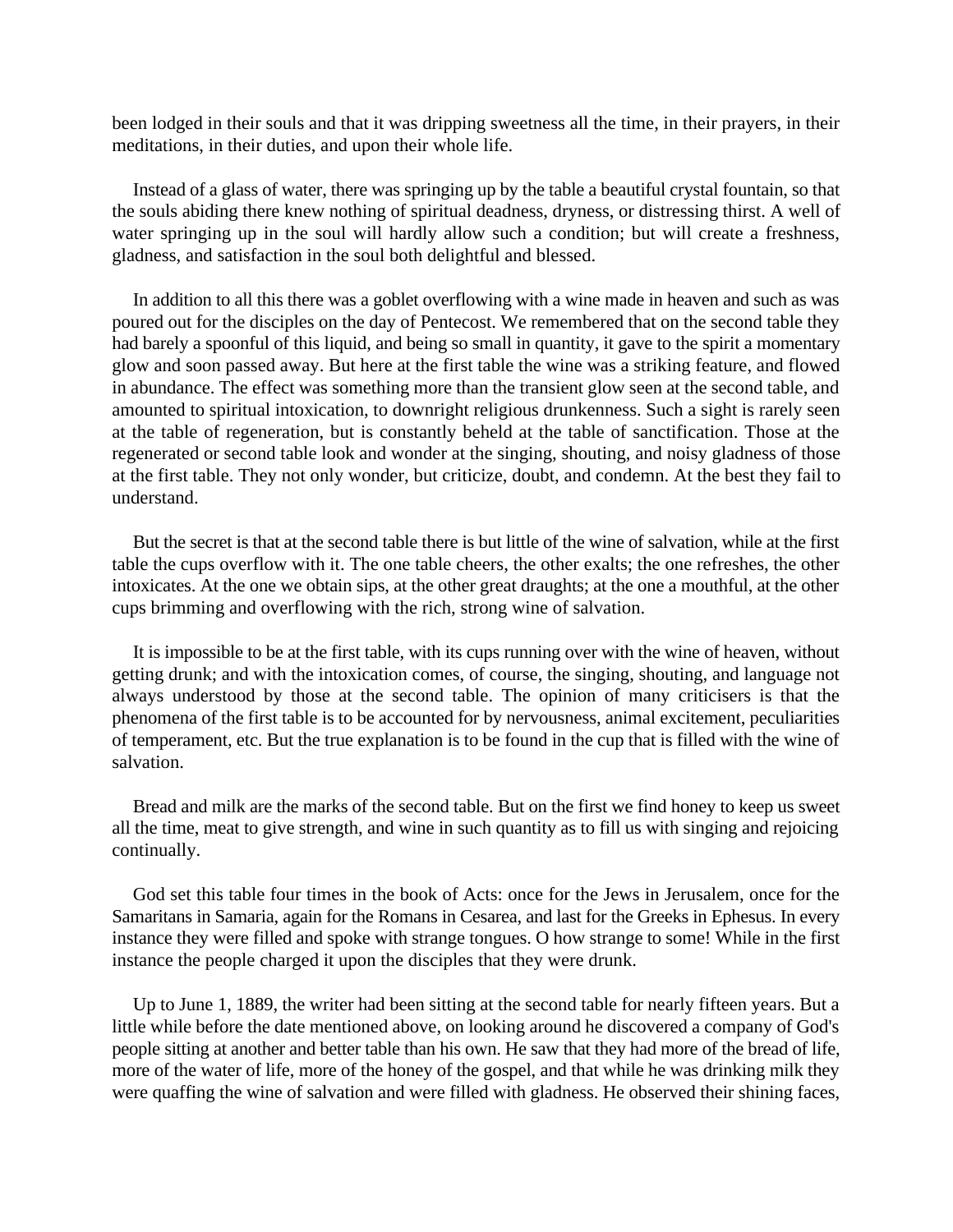heard their rapturous shouts, and his soul cried out to be with them and one of them. He was told by them that they had an altar or table whereof he had no right to eat unless he complied with certain conditions. The conditions were not unlike those exacted of him in childhood: that he must put on the white linen of the saints, keep it clean, behave himself, and obey every word of his Father; that if he did this he could be promoted from the second table to the first.

He promised, obeyed, and fulfilled every condition; and, glory to God, found himself at the first table, where he has been ever since, for over four years.

Thank God for the first table, where the soul never gets hungry nor thirsty! Abundance of bread gives strength, the "well of water" gives unfading and undying freshness to the soul, the honey keeps the spirit sweet, and the wine makes us shouting happy.

O that the Church would awake to its privilege and with one accord leave the second table and come up and sit down in heavenly places at the first table, where freedom and fullness, light and joy perpetually abound!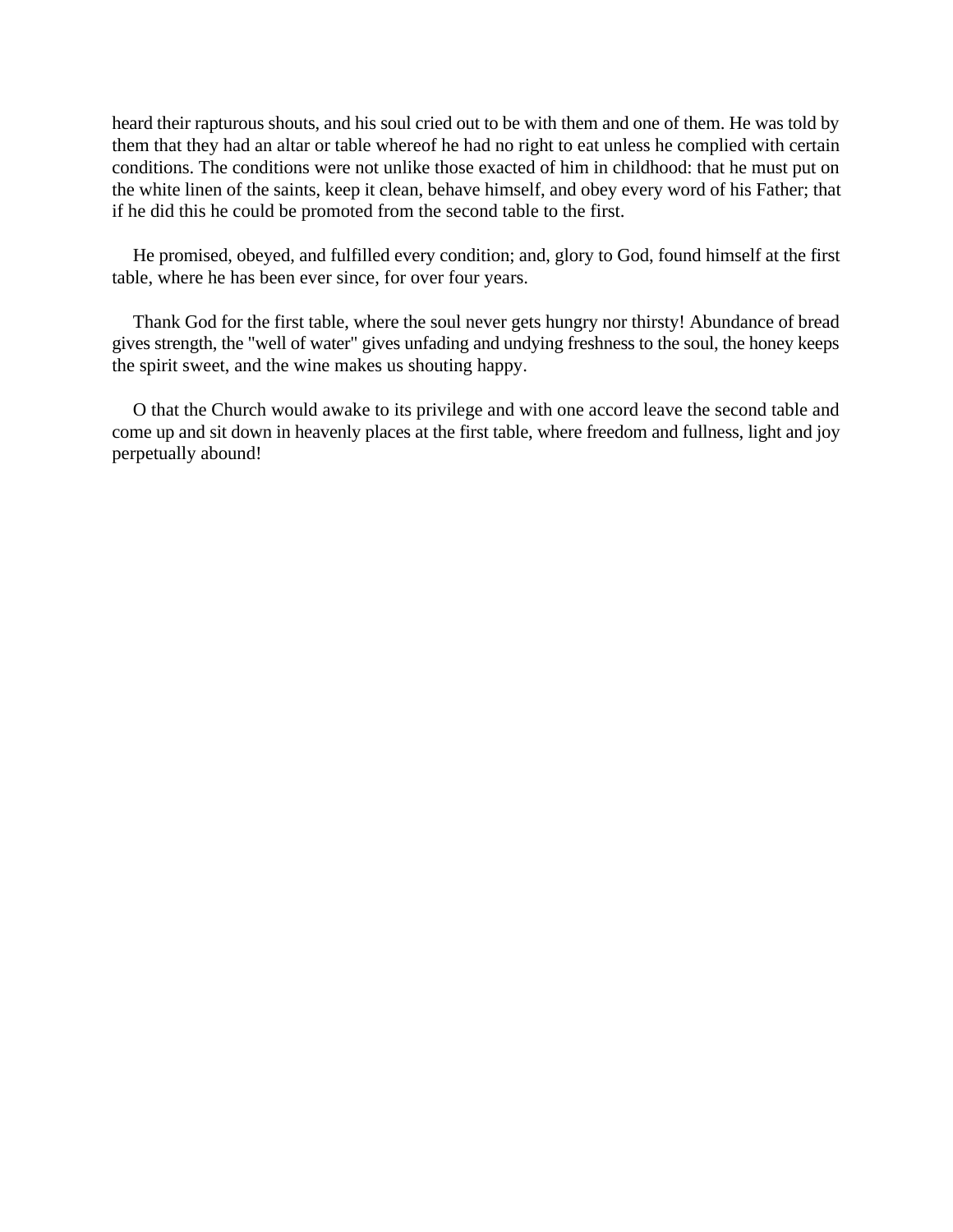### **Chapter 23 WALKING ON THE WAVES**

In Matthew we have the wonderful night scene of Christ walking on the sea in the midst of the storm, beheld in fear by his disciples, and afterward received into the ship. The passage strikingly illustrates the regenerated life, together with the approach of the convicted believer toward, and his final obtainment of, the blessing of sanctification. We use the passage in the way of illustration.

"Tossed with waves." Here is a good description of God's children in this world. First one wave, then another, and still others rolling against and upon them as they resolutely set their faces toward duty and heaven. Christ has said go in yonder direction, and they are going, but tossed with the waves as they go.

"The wind was contrary." Who does not know this experience? Some days it is worse than others. Men are contrary, children and servants are contrary, influences of all kinds rise up and press with full force against the righteous course. It is felt in the pulpit, pew, and pastorate. It is realized on the street, in the store, and at home. The wind began to be contrary with the first rising from bed, freshened to a stiff breeze by breakfast, and then became a gale all day. O that contrary wind felt so often in the regenerated life. How often it is that one can only hold his own without advancing, and still oftener is blown back to the port from whence he started!

I read once of a phantom ship that was seen steadily advancing over the waves in the face of a storm. The wind was dead against it, but it sailed calmly on. The sight filled the beholders with fear and awe. That same sight is reproduced in the sanctified life. The blessing of holiness enables a man to go steadily on in the face of contrary winds. Invisible breaths from heaven fill the sails of his life, and being far stronger than the opposing forces and storms of this world, the man thus impelled goes undeviatingly and unchangeably on in the teeth and face of the fiercest resistance that men and devils can arouse. The sight always fills with awe. It is felt to be supernatural, and is so. Let us mark well that sanctification does not stop contrary winds, but imparts a power superior to their wildest force.

"Toiling in rowing." St. Mark in his Gospel adds this touch to the already dark and painful picture. There is many a true, regenerated preacher in the pulpit who knows the full meaning of this toiling experience. There is many a child of God whose hand is on the oar of duty, and to whom spiritual duty is often felt to be a wearying labor. The toilers in rowing in the Christian life are easily recognized. A careworn, anxious look, the tired expression, the nervous wrinkle in the forehead, the drawn, set mouth proclaim the toiler. The Bible tells us of something better. Even history tells of men singing as they row. The writer has seen and heard for himself in regard to this last fact. On the rivers of America, the lagoons of Venice, and the sounds and bays by the sea men sung as they rowed. But how long we labored with strained mind and heart in the Christian life before we realized a second grace that put the word "singing" in lieu of the other word, "toiling," and, so changed the whole meaning of the sentence.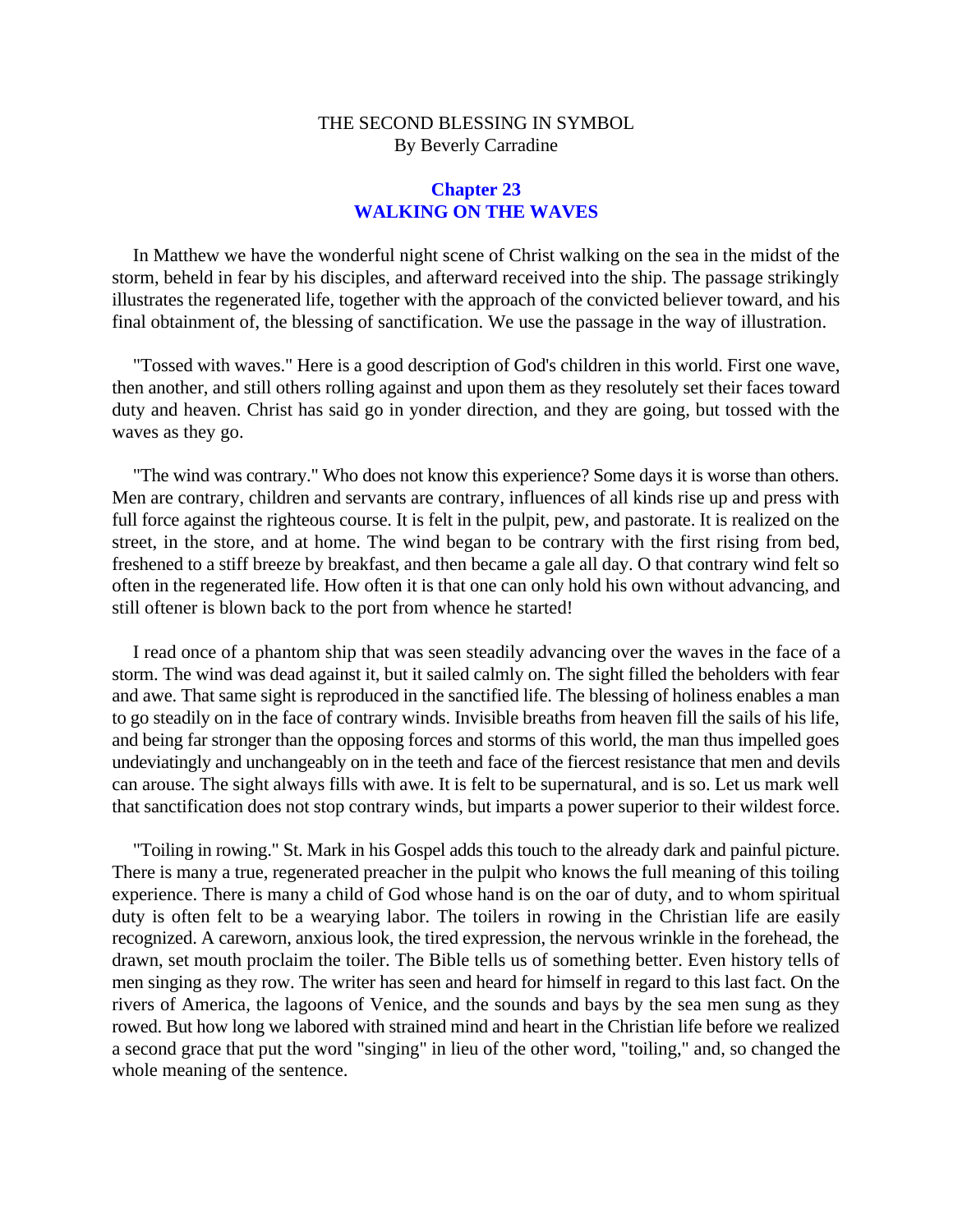"Jesus went unto them." Christ appears at this time to these disciples, as he has done to us all in like circumstances. He comes because he is full of sympathy and has relief for us. There never was a Christian whose life was tossed with waves and beset with contrary winds, and whose experience is that of a toiler in rowing, but Christ came to that soul with promises of a higher and better experience. The fact that the heart yearns for it shows that the Saviour has been there with his promises.

"And the disciples were troubled, saying, It is a spirit." What a pity that Jesus is unknown in his approach to his people! This seems always to have been his lot, to be unrecognized; and the amazing fact still continues. He came to his own, and his own knew him not. He came on the waves to his disciples, and they were troubled and thought it was a spirit. He came to you in a dark night of sorrow and storm of trouble, and you did not recognize him. Christ approaches the Church with his dealings and his doctrines, and the Church has never, at first sight, known him. He wrapped himself in the mantle of redeeming love and stood among the people, and they did not know him. He threw around his form the doctrine of justification by faith, and a whole continent arose to reject him, saying it was not the Lord. He cast about him the doctrine of the witness of the Spirit, and vast bodies of Christian people, failing to see Christ in it, condemned, ridiculed, and rejected the longsuffering Comer. And now he has clothed himself in the loveliest robe in the wardrobe of heaven, even holiness, and comes to the Church concealed in the mantle of sanctification; and the people are troubled, cry out for fear, and declare it to be a spirit, a phantom, a wild fancy, anything rather than the loving Christ.

"And Peter said, Lord, if it be thou, bid me come unto thee on the water." Some eyes pierce this disguise; some hearts, like a polarized needle, turn tremblingly, wistfully, and prayerfully to the Saviour at this time, and in the depths of their soul hope and feel that it is Christ. Perhaps not a child of God but once or more has said: "I believe it is Christ; there is another blessing for me, a higher grace, a deliverance from all inner care and conflict. "Lord, if it be thou, bid me come."

"And he said, Come." Christ is calling you, Christian reader. It seems strange to call you out into what seems darkness, and into what proves a storm; to walk into an experience that seems as difficult and as impossible as to tread upon water. Yes, that is true; but still he is calling in the face and in spite of all these things. Men are hearing the call all over the land today. It is reaching the ear of the preacher in the pulpit and the member in the pew, the business man in his office and weary-hearted women amid the drudgeries of home life. And the word is the same to all: "Come." He would not call if he did not desire us, and would not command us to come if we could not do so.

"And Peter walked on the water to go to Jesus." Of all things ever done by mortal man, this is to my mind the most amazing. Abraham going to a strange land, not knowing whither he went, was a great act of faith, but he had the firm ground under his feet. When Peter sprang from the gunwale of the ship out into the night and upon the face of the stormy sea, and began to walk on the waves toward Jesus, there was then performed an act of faith that outstripped everything in the past, and that immediately lined the walls of heaven with rejoicing and applauding angels. To obtain the blessing of sanctification, a like surrender and consecration of the body, and faith in Christ is demanded of us. To obtain holiness and keep pure thereafter every second, is to the mind like springing out and walking upon the waves. And yet Christ says "Come." And, blessed be God, not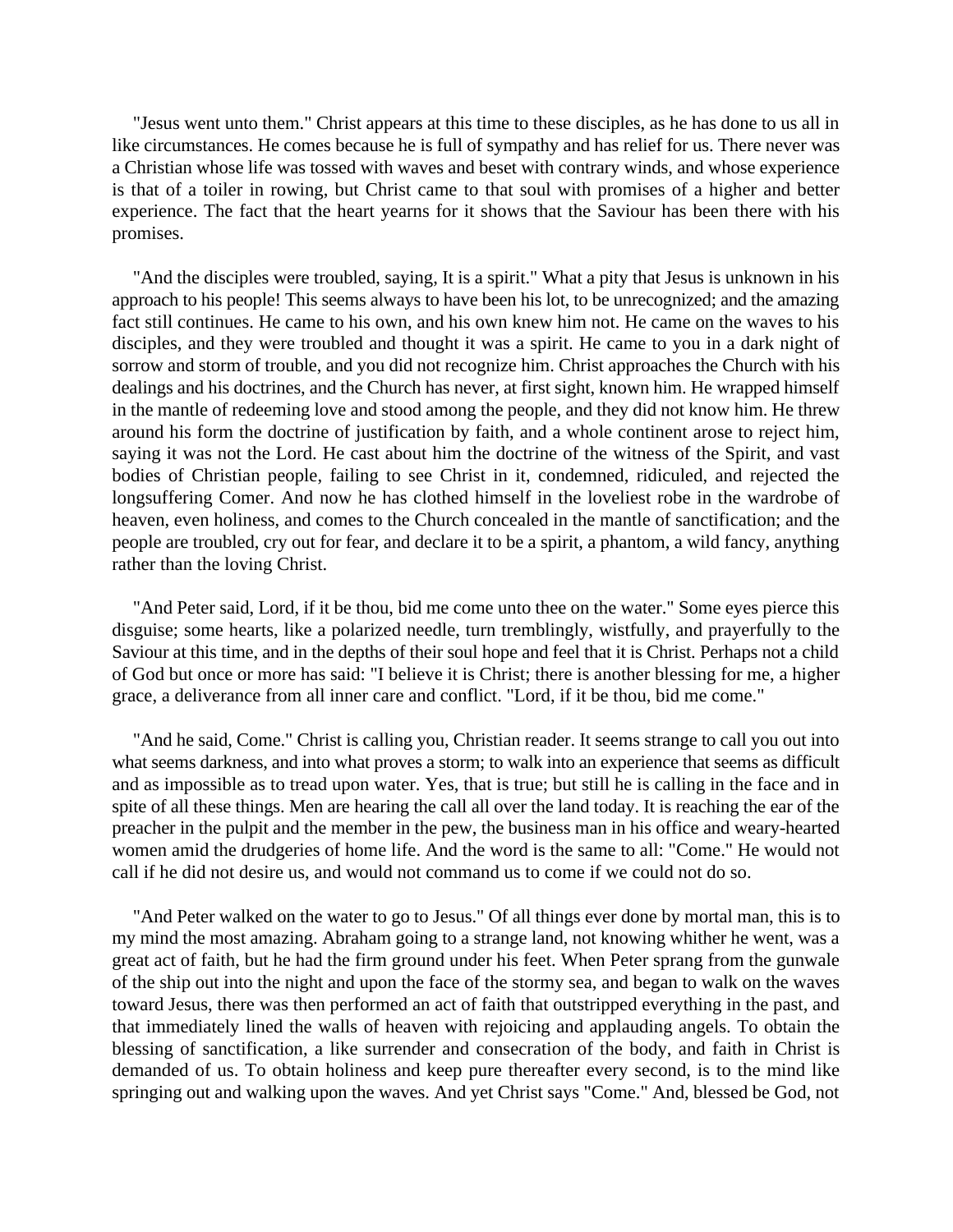only Peter, but a great number besides have heard the call, left the ship, and are now walking upon the waves. One cannot remain in the ship and walk upon the water at the same time. I have seen people holding on to the ship with one foot and feeling the water with the other. Of course the foot sunk, and they arose disgusted, saying: "I knew it! It is impossible to have a pure heart all the time; you are bound to sin; there is no such thing as sanctification." The thing to do is to spring out from the ship and stand on the waves. Then there will be a different experience, testimony, and history altogether. Never will the writer forget when, a few years ago, he leaped out from the ship through the storm into the dark, and trod upon and walked upon the waves to go to Jesus. O the thrill of joy that went through him when he discovered that he did not sink, that he was kept pure by the blood every second, that the invitation "Come" was not an empty sound and mockery, that the divine promise and faithfulness bore him up and he could walk joyfully and with an ever-increasing confidence upon the waves. So has he been walking, leaping, and running ever since. He would now rather walk on the water than on the ground. He prefers the miraculous upholding and moving upon what seems water to the world, the life of sanctification, than to stand where he once did on the dry ground of regeneration.

"But when he saw the wind boisterous, he was afraid; and beginning to sink." So Peter began to sink. Alas for him! Now listen to the people talking. "I told you so;" "a person may walk the waves a little while, but he must soon go down;" "look out for these high professors;" "better stay in the ship like the other disciples;" "it was a piece of arrogance anyway on his part;" "why should he attempt to do what the other eleven did not try?" "served him right," etc. So the murmuring went on and still goes on. It is vain to remind the people that Christ was on the waves and that he said "Come." This alone should silence every tongue, although every walker on the water sunk afterward and found the bottom of the sea.

We are glad the Bible tells us why Peter sunk. He saw the wind boisterous, he got his eye off Jesus and was looking at the waves and regarding the winds. Of course he began to sink. This is the explanation of every sinking heart and experience in the sanctified life. Reader, you once walked well. O how you trod in joy upon the waves! and then suddenly you began to take note of the opposition and ridicule. You heard the windy threats. You trembled at a new and huge wave of combined opposition that arose against you, and instead of keeping your eye on Jesus and stepping on the waves as you would upon the stone or wood block in front of your door, and mounting up still higher, you eyed the wave and began to sink.

"He cried, saying, Lord, save me." Thank God for prayer! How it rescued sinking Peter that night! How it has saved countless ones since, and will yet save! "Rejoice not against me, O mine enemy: when I fall, I shall arise; when I sit in darkness, the Lord shall be a light unto me." How deep have you sunk, dear reader? Are you down to the ankles? Have you sunk to the knees? Or to the loins? I thank God you still can call upon Jesus. He is there upon the very waves you have so much dreaded. He is not sinking. Send out a thrilling cry to him over the waves: "Lord, save me!" He will hear and come. Have you sunk still deeper? Have the waters gone over your head? Then lift your hand if the voice is gone, and wave a signal of distress to him. He sees you and will come to your help. Are you deeper still, and the hand cannot be brought to the surface? Then look to Jesus through the water, and the look will bring him and save you. "Looking unto Jesus" is salvation.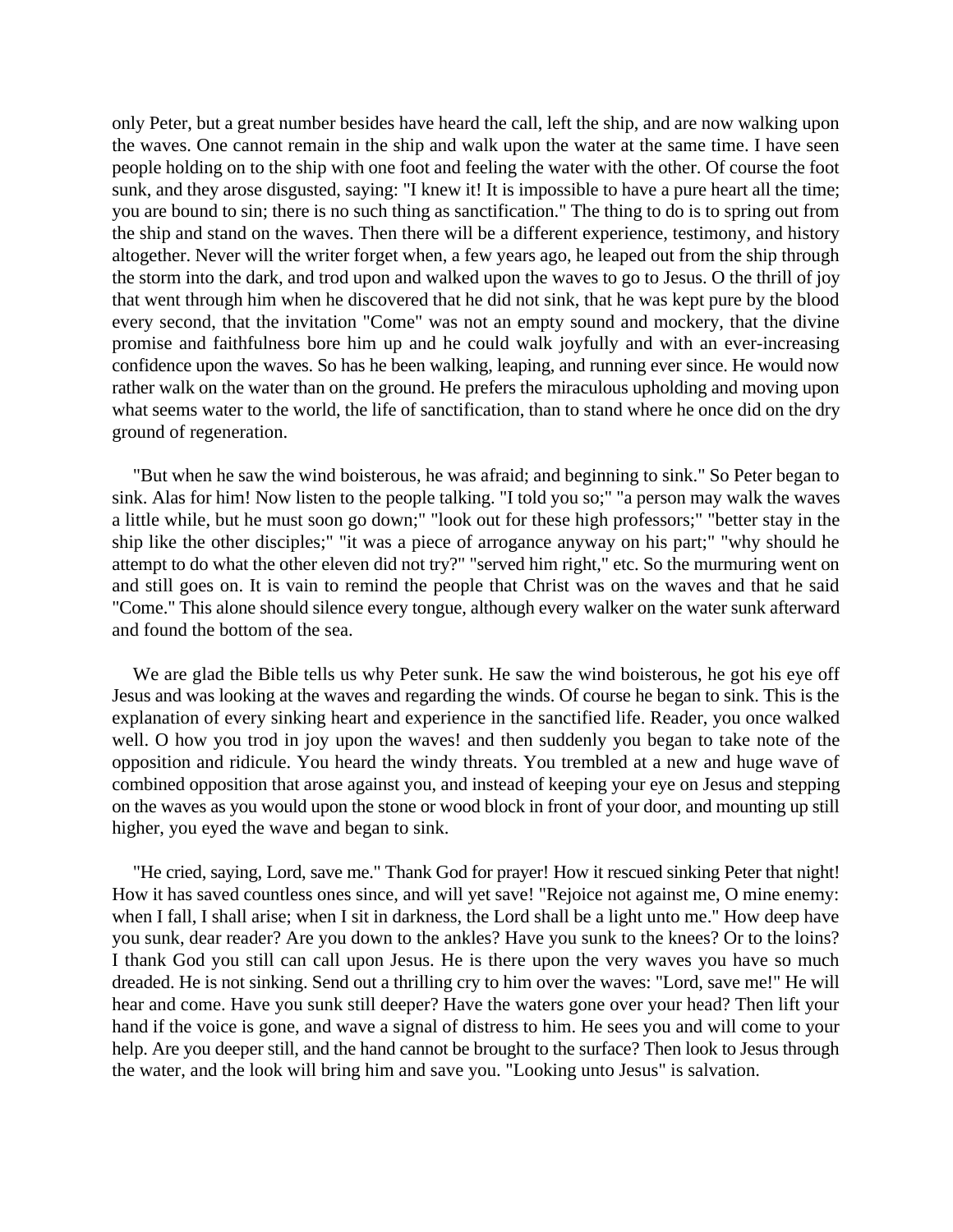"And immediately Jesus stretched forth his hand, and caught him and said unto him, O thou of little faith, wherefore didst thou doubt? "Blessed be God for the swiftness of Jesus to save and restore us when we really pray! "Immediately" is a very precious word. The whole explanation of the sinking is given in few words to the restored disciple to guard him in the future: "Little faith;" "wherefore didst thou doubt?" Brother, why did you doubt? If you walked upon one wave, you could walk upon a million. If you are kept pure one minute, you can be all the years of your life, through the power of the Son of God. Why did you doubt? Is Christ dead? Has he lost his power? Say: "God helping me, I will doubt no more."

"And when they were come into the ship." That is, Christ and Peter. You thought Peter was gone; and then you thought he would never walk the waves any more; and you thought Christ would have to carry him into the ship. Not so. That faithful hand lifts Peter up again on the waves, and that reassuring voice brings back the flying faith, and now the disciple turns, and with his Master at his side walks over the water and enters with him into the ship.

So should it be with many who read these lines. Christ will hear your cry; his hand will lift you up again, and you will walk the waves once more by his side. Why not? That same hand lifted five different times John Fletcher, who had sunk through doubt four times. After the last rescue he walked with Christ into the ship.

The writer has a blessed vision of many, who through opposition and discouragement have sunk to various depths, coming up out of those depths! Christ is on the sea. "His voice is upon the waters." His hand will find the sinking one. And I see them, all glory to God, walking together on the waves, conversing side by side through the night and mounting up the billows as upon a stairway, and stepping at last on board the ship.

"The wind ceased." There is always a blessed rest after a great spiritual victory. The instant Christ enters the ship that has been tossed with contrary winds there is a great calm. This is felt in gracious measures now and then in the regenerated life; but is realized in its fullness and all the time in sanctification.

"And immediately the ship was at the land whither they went." This remarkable fact is stated only by John. But it covers an experience well known to all Christians, but especially, and in a far deeper sense, to the sanctified. How delightful suddenly to find yourself in the spiritual life where you have long desired to be, and in the possession of an experience for which you have been toiling unavailingly for years. To be sanctified is to suddenly find yourself where you have been longing and praying and striving all your life to be, it is in the deepest sense of the word to find yourself at the land and in a haven of profound rest and blessedness.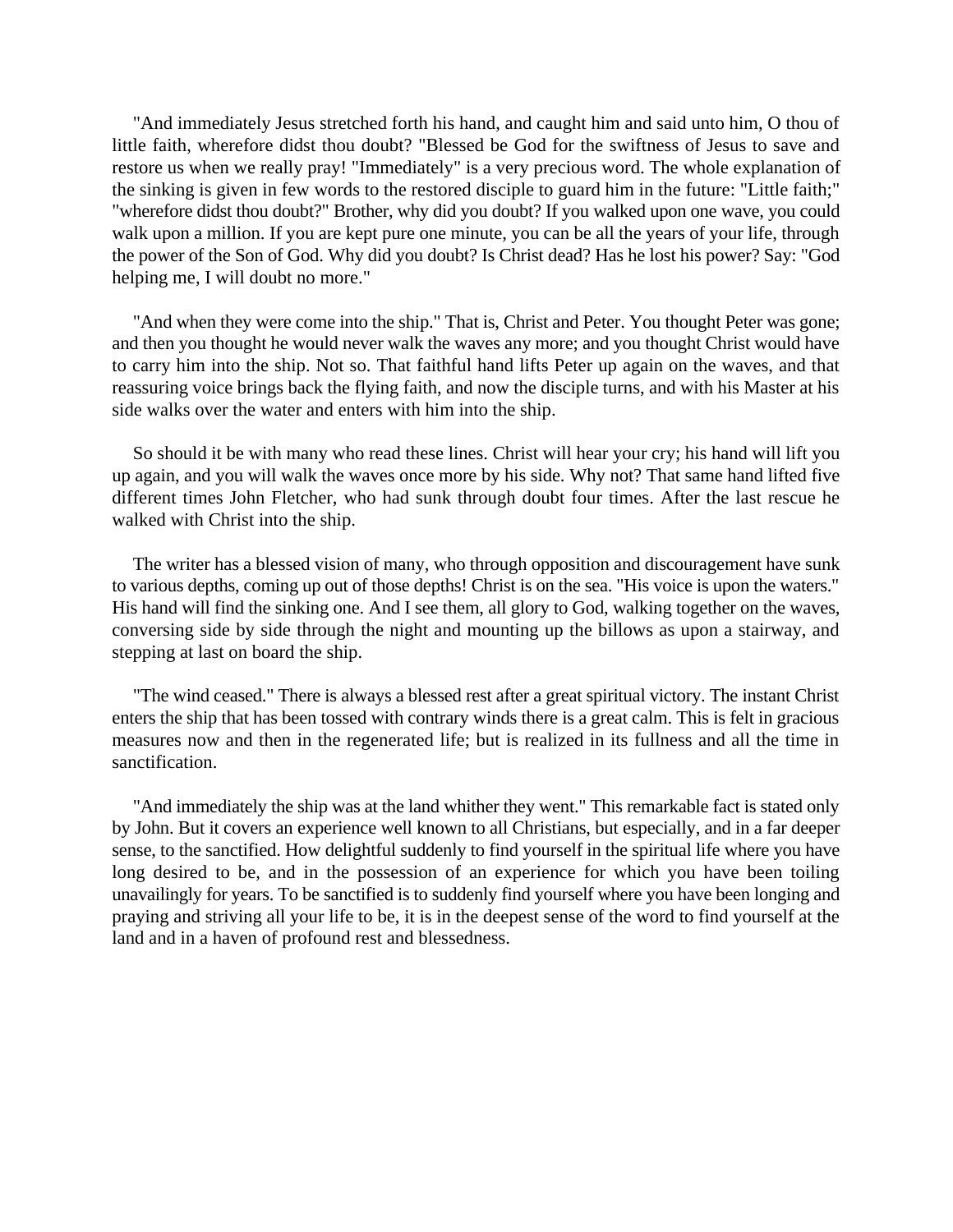## **Chapter 24 MARTHA AND MARY**

Here are two sisters. About their religious lives there can be no doubt. Their home open to Christ, their hospitality, their message to him in time of trouble, their spiritual conversation with Jesus at the grave of their brother, and the statement of Christ himself that he loved them shows what the two sisters were.

But while this is granted, immediately on closer examination we see a great difference. The road forks. The likeness changes suddenly into two dissimilar religious lives.

Martha illustrates the regenerated life. We notice with pleasure that her house is open for the Lord, and that she is busy for him. But the Scripture brings out curious facts that will find a strange response and recognition by regenerated people.

"She was cumbered with much serving." O that much serving, and that heavy feeling that arises often as a consequence, in the Christian life! The wrinkles and careworn expression on many Christian faces spell the sentence "cumbered with much serving."

Then her eye was on her sister. One of the hardest things in the world for a regenerated person to do is to keep his eyes off his brother. "What shall this man do? What is this man doing compared to myself?"

Then her grief was in "serving alone." This is a great trial to the soul that has not passed into the experience and life of the sanctified. Regenerated people like to work in a crowd. It is hard to stand and serve alone. Indeed, none will do it willingly, much less successfully. There is a grace that qualifies one to serve God in utter loneliness and at the same time be happy. Martha did not possess it, neither do a good many of God's children.

Again, she was careful and troubled about many things. Does the reader know such Christian people: full of anxiety about different things; troubled about the past, the present, and the future? You see the apprehension in the uneasy glance and hear it in the querulous and fretting tone. Troubled about many things.

Mary illustrates the sanctified life. The things said about her bring out the holy experience in a vivid and most agreeable way.

"She heard his word." Not all do that. There are some words that Christ has uttered that regenerated people will not listen to or receive. The emphasis should be thrown on the word "his" "his word." Christ had peculiar words. His word was to declare his own special work. What was his work? Malachi said to "purify the sons of Levi;" John the Baptist said to "baptize with the Holy Ghost and with fire;" the angel said to "save his people from their sins;" and Paul said to "sanctify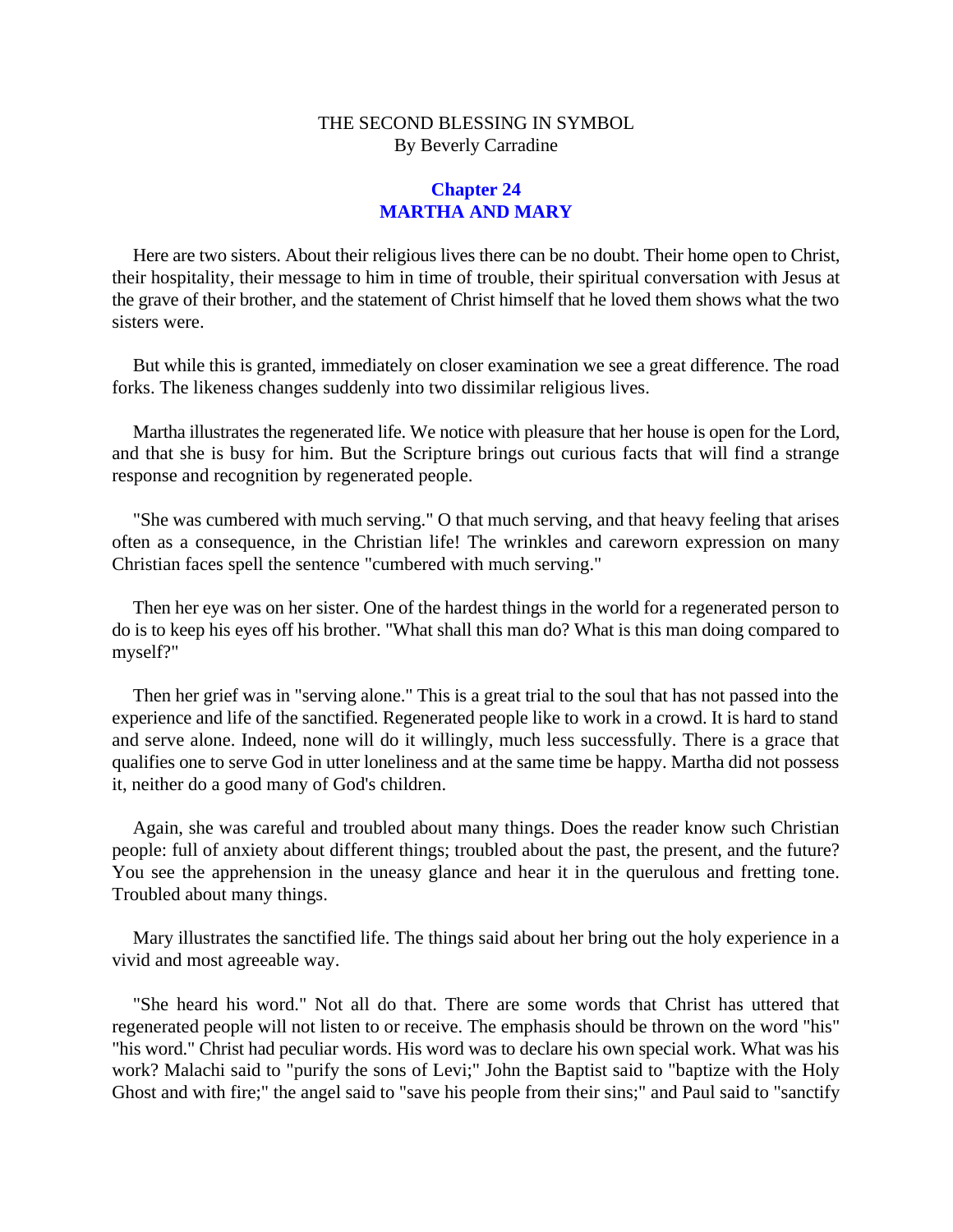the Church." All agreed that he had a peculiar work, and that work to be the holiness of his people. So he spoke of that work very naturally and freely. It was this he was speaking of to the woman at the well in Samaria, as we will show in another chapter. This work constantly appeared in his words. Most men are listening today to Moses's word, and to John the Baptist's word, but Mary and others like her are listening to "his word."

She sat at his feet. What a picture of absorbed attention and deep satisfaction! This does not represent the ordinary Christian life; there are many who love Christ, but few sit at his feet. "Mary sat still in the house," so another chapter says when she was placed in trying circumstances. It is another picture of spiritual quietness and restfulness. There is a beautiful grace that enables the possessor to sit still. It is not related to indolence and is nothing in the world like it. It is the marvelous calm and repose of a holy heart.

Besides this, she could withstand misjudgment and abuse. "Lord, dost thou not care that my sister has left me to serve alone?" The sharp, querulous tone of Martha penetrates her ear, but utterly fails to disturb the serenity of her spirit. Mary answers not a word. Here is the glory of holiness. It can be found fault with, sharply and unkindly accused, and yet keep undisturbed. This is the spirit of the Saviour come in, and producing again what was once seen in himself when, although oppressed, afflicted, and reviled, he opened not his mouth.

She gave her richest possessions to Christ. Here is the woman of the alabaster box and the costly ointment. "Her eyes shine with love," her fingers gladly pour the costly spikenard upon the feet of her Lord, and with her hair she wipes them dry. Here is manifested the life of holiness. Many Christians keep back the costliest things; they withhold their reputation, their time, personal ease, and money; but the sanctified soul feels there is nothing too good for Christ. All things are dross compared to him. Gladly they suffer the loss of all things that they may win him and enjoy his unclouded and blessed approval. There is no alabaster box of temporal or spiritual treasure, but they gladly break and empty at his feet. They now say to him what he once said to them: "All things are yours whether life or death, or things present or things to come--all are yours."

"Mary hath chosen that good part." The single word "chosen" in the above quotation answers the objection made by some that the difference between the sisters was a purely natural one, a mere question of temperaments. But how can this be, when Christ said Mary had "chosen" what she had. No person can choose his temperament. Moreover, God never made a temperament that would militate against the possessor coming into the full enjoyment of religious privilege. This would make God unjust, and give an unanswerable argument to the sinner and the low-plane Christian at the last day. Not a few think their temperaments prevent them from shouting and rejoicing openly. The Saviour in the last few years has taught many of us better. The temperament dodge is very popular. It is as much sought after as fig leaves were on a certain occasion in the garden of Eden, and as poorly hides spiritual nakedness. The difference between Mary and Martha now appears, and is shown in the word "chosen." Mary hath chosen this good part o r experience. Remember that persons cannot choose their temperaments. Many people with this world and God to choose between take the Lord; and some with two kinds of religious experience and life to select from take the better of the two. Paul writes of the same thing when he says we may "covet earnestly" the one, and yet there is a "more excellent way."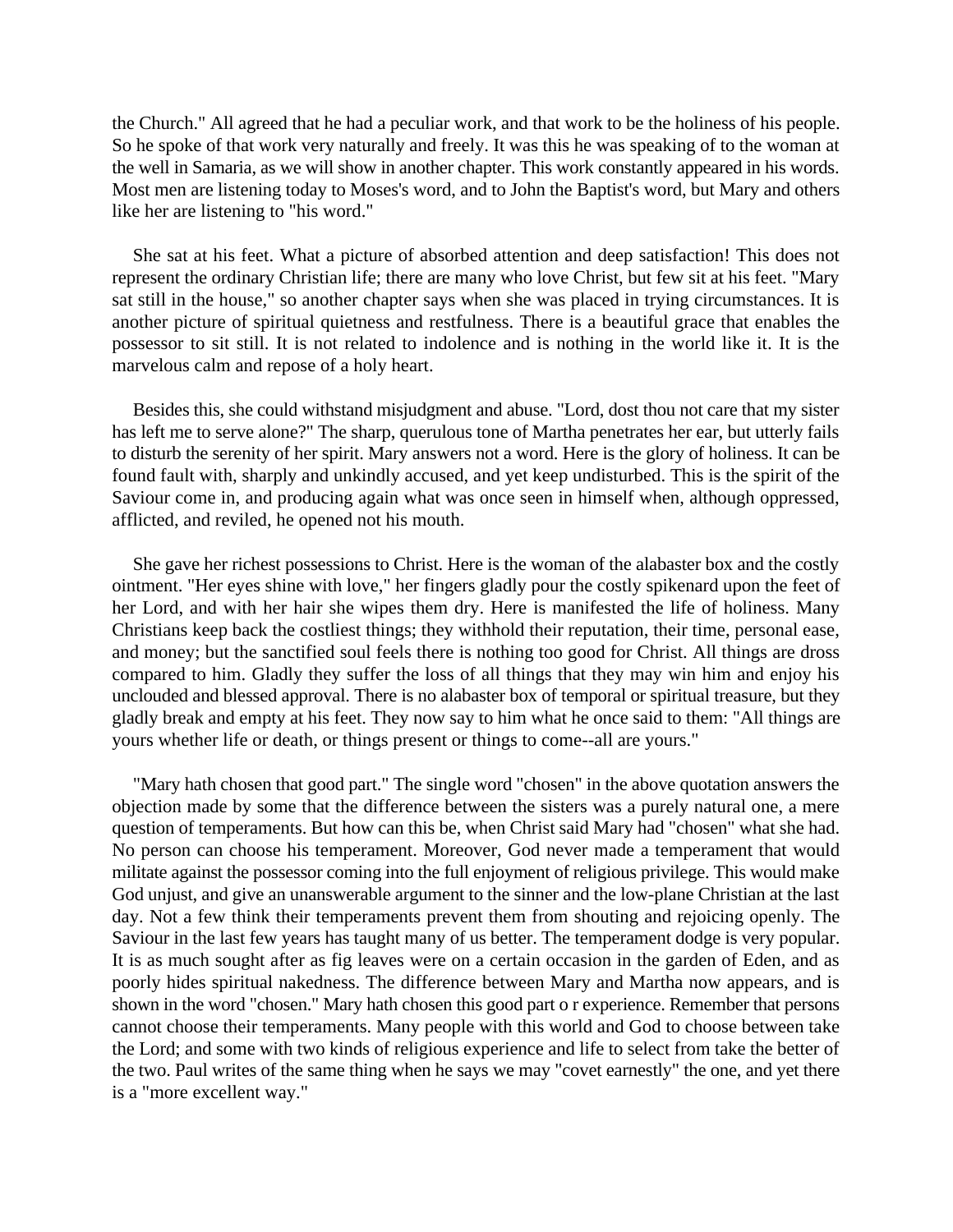Thank God we can choose this higher, holier life in which the soul sits always at the feet of the Saviour! If we desire and prefer it above all things, it can and will be ours.

She had the independent blessing. There is such a grace, and when it is in the heart it is marvelous how little the mutations of time and the losses of earth affect us. Christ here described it in the words "one thing is needful." If there be but one thing needful, then all other things and beings are not needful. They can come or go, can smile or frown, can be for us or against us, and all the time the soul in the enjoyment of the perpetual love and presence of Christ is amazingly lifted above the force and influence of them all. The noisy house has become still; the "trouble about many things" is gone, the cumbered feeling from much serving is a thing of the past. Let the earth be removed, and let the mountains be carried into the midst of the sea. A great contentment, an indescribable satisfaction reigns within in full view of the removing world; while the mountains thrown upon us by Satan and evil men are flung at once into a great sea of love and peace in our souls, which swallows them up and melts them into nothing in its pure crystalline depths. She had the undeparting blessing. Thank God there is such an experience, a grace that never leaves us! The Saviour speaks of it here in these words: "which shall not be taken away from her."

Many of us have had sweet blessings that came like angels and were as swiftly gone. A blessing of an hour or a day is a precious memory. A blessing that remained in the soul a week or month was regarded and spoken of in experience meetings as a wonder. "There were giants in those days!" Men lived to be nine hundred years old. You paid a visit to that land and stayed a month. How you talk about it? Men forget that we are living in the latter days; in the dispensation of the Spirit; when a little one shall chase a thousand; when a child shall be a hundred years old; and when we shall be able to obtain a blessing that shall last not only a month, but a year, ten years, a thousand years, nine hundred years, and, indeed, forever. Christ has a blessing for us that shall never be taken from us. We die with it in the soul, enter heaven with it, and go through eternity with it. No one can take it away from us without our consent; neither the world nor a formal Church, nor time, old age, Satan, poverty, trouble, delirium, nor death. It abides in us evermore.

The writer has had it unbrokenly for over four years; he has known of others who have enjoyed it steadily for ten, some for twenty, and one for fifty years. There are some in heaven who have had it thousands of years, and all of us who follow on will also with them enjoy it forever.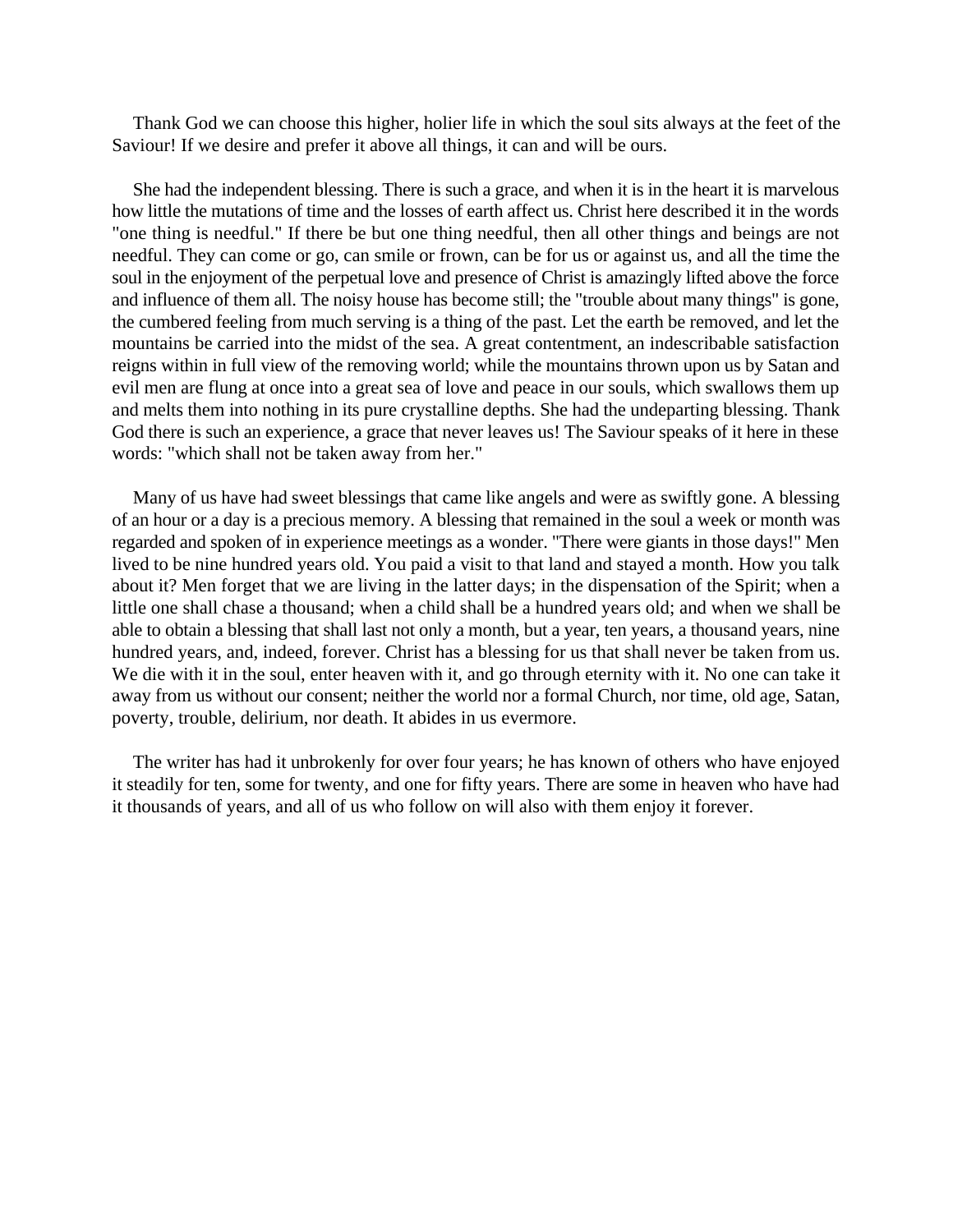## **Chapter 25 THE TWO BAPTISMS**

That man has read carelessly indeed who has not seen in the Word of God two distinct baptisms: the one of water, the other of fire.

The Holy Spirit is typified by both elements, while at the same time distinct works of the Spirit are brought out by the words "water" and "fire." John is clear on the subject when he says: "I indeed baptize you with water unto repentance ['for the remission of sins.' Mark i. 4]: but he that cometh after me is mightier than I, he shall baptize you with the Holy Ghost, and with fire. (Matt. iii. 11.)

Under the preaching of the Baptist many received remission of sins. The Gospel declares that they were baptized, confessing their sins. It is impossible to believe that the pardon of these sinners was withheld and their salvation delayed for months until they saw Christ. To repent, confess sin, and obey God is to obtain forgiveness in every land and in every age. This fact was affirmed by Peter in his visit and sermon to Cornelius, while Mark is clear in stating in the first chapter and fourth verse of his Gospel that the people obtained in John's baptism remission of sins. But immediately after this John cried to those thus blessed: "There is something better for you; there is another baptism to come; it is one of fire."

There are some facts noticeable about the baptism of fire:

**Fire Destroys**.--So does water, for that matter, but not like fire. A city overwhelmed by a flood is one thing, but destroyed by fire is another. The last far surpasses the first. The waters of regeneration sweep away one's personal sins; but there remain pride, self-will, ambition, and many other things still in the soul. Let the fire of sanctification fall and they will be utterly consumed. Carnality, the love of the world, the fear of man, the lust that survived the waters of regeneration will go down under the fire of sanctification.

**Fire Purifies**.--Regeneration is a cleansing work, but there is another and deeper one that the Scripture calls the "baptism of fire." The Saviour referred to the two works when he said to his disciples, "now are you clean through the Word;" and a little while after prayed to his Father, "Sanctify them." The purification by fire is deeper than the other, and indeed is perfect. You may take a piece of gold or iron as it is dug from the earth, and wash it thoroughly with water, and say truly that it is clean; and yet it is not pure because of the dross adhering to and within it. Let it now be treated to a washing or baptism of fire, and the dross is separated from it and the pure metal remains.

In regeneration the soul is clean as the washed iron ore is clean, but in sanctification it is pure as the metal is pure when the dross has been taken out. Isaiah refers to the first of these baptisms when he says that under it the heart becomes as "white as snow;" but David speaks of the second when he prays, "wash me, and I shall be whiter than snow." God illustrates the two baptisms on a large scale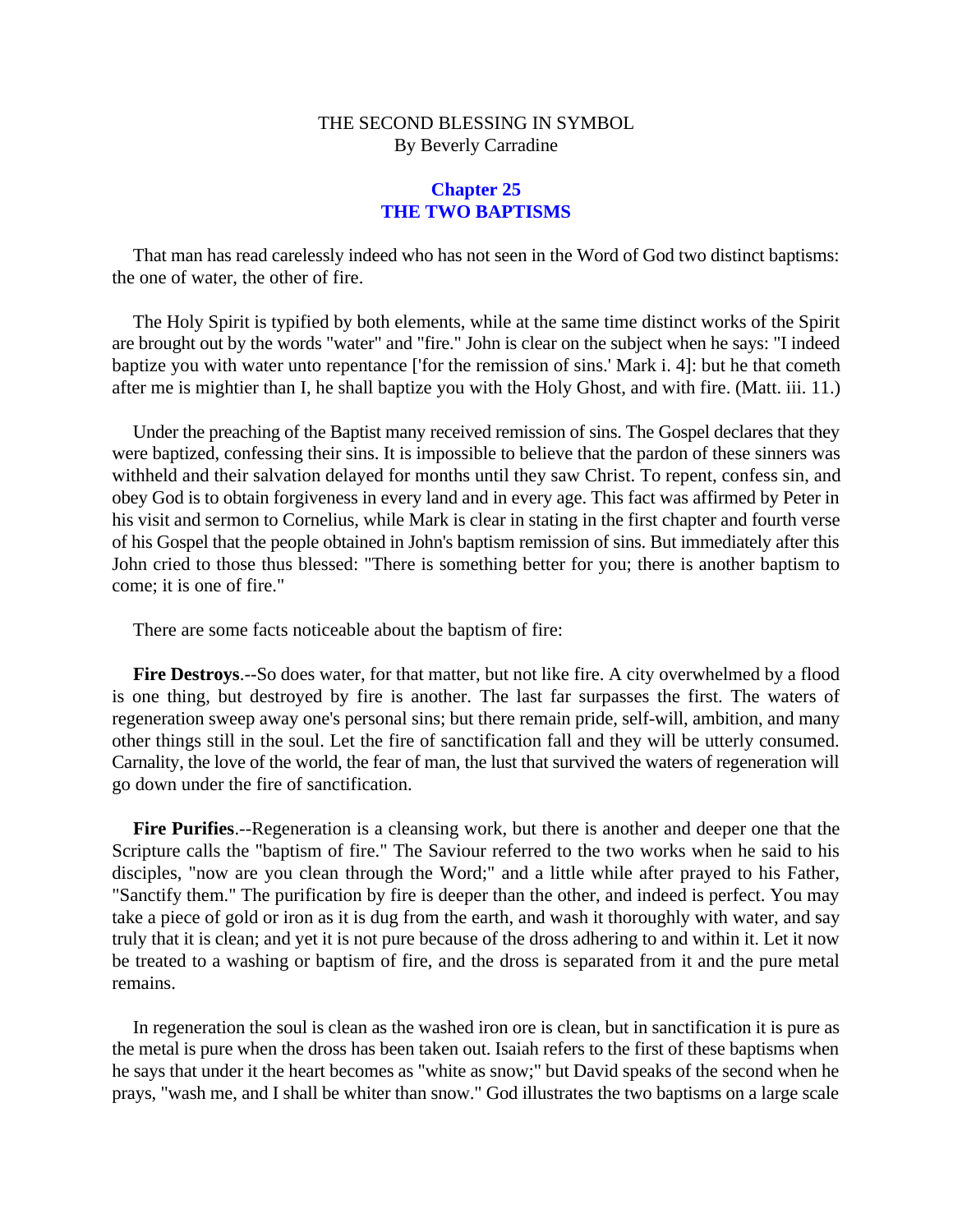by the globe itself. He once gave this world a baptism or deluge of water. It wonderfully cleansed the earth. The giants and monsters of iniquity and the daughters of men who were sinful and the mockers of Noah were all swept away from the face of the earth. It was a cleansed world. But behold carnality floated in the ark and cropped out after the disembarkation in the drunkenness of Noah and the mocking spirit of Ham. The next time God cleanses the world it will be by fire, and the flames will go round the globe in mighty billows like the waves of the deluge once went before. It will be a marvelous baptism, and the effect will be glorious. The Bible says that after this baptism of fire our earth will be a world wherein dwelleth righteousness. Sin will be gone and appear no more forever. No more giants of evil and moral monsters, no more drinking Noahs and jeering Hams, but angels and the redeemed will people the earth and God will dwell with them.

God has two baptisms or cleansings for the soul; one is regeneration, the other is sanctification. The washing of regeneration is one thing, the baptism of fire another. In regeneration there is a personal cleansing, but there is something still left in the ark that is wrong and that will evince itself some day; some mocking Ham or stumbling Noah principle or nature abiding within and bound to appear. In sanctification this is removed, and there comes down upon the man a purification by fire in which the heart is cleansed from all filthiness and becomes a spiritual world wherein dwelleth righteousness.

**Fire Transforms**.--A person can take an iron poker, cold, rusty, and unattractive; and placing it in the fire, it becomes like the fire. So let the soul be enveloped and filled with the heavenly flame of the blessing we are writing about, and the transformation is remarkable. A man is never so much like Christ as when the baptism of the Holy Spirit and fire is upon him. The coldness, stiffness, rustiness, unattractiveness are gone, and his words, bearing, and life are heavenly. It was after this baptism that the people took knowledge of the disciples that they had been with Jesus.

**Fire Generates Power and Action**.--We need not take time to show this to be the case in the mechanical and natural world, but simply show it as an existing fact in the spiritual life. When the baptism of fire comes upon the child of God he rushes away on Heaven appointed and directed lines of work. Steam is up, power has been generated, the throttle is wide open, and he goes flying down the road that God has cast up for him. After the fire fell on the disciples they flew to every land. When it came upon the early Methodist preachers they went everywhere seeking to save the lost. When it came upon Caughey and Finney and Inskip they burst away from municipal and State boundaries and swept over the entire land with flaming souls and tongues of fire. Did the reader ever notice that whenever a person catches on fire he invariably runs? So let the soul take fire, and with the holy baptism, the life of devoted service to God and man commences anew, never to end this side of the grave.

**The Baptism of Fire Is God's Anointing for Service**.--We are not qualified to work with and for souls until we possess it. Hence Christ told the disciples to tarry until it was obtained. all who have been successful soul winners speak of an experience of qualification or anointing of fire. After that they discovered a heavenly wisdom, a Christlike patience, an unflagging zeal, a strange power to melt and draw and win souls to God.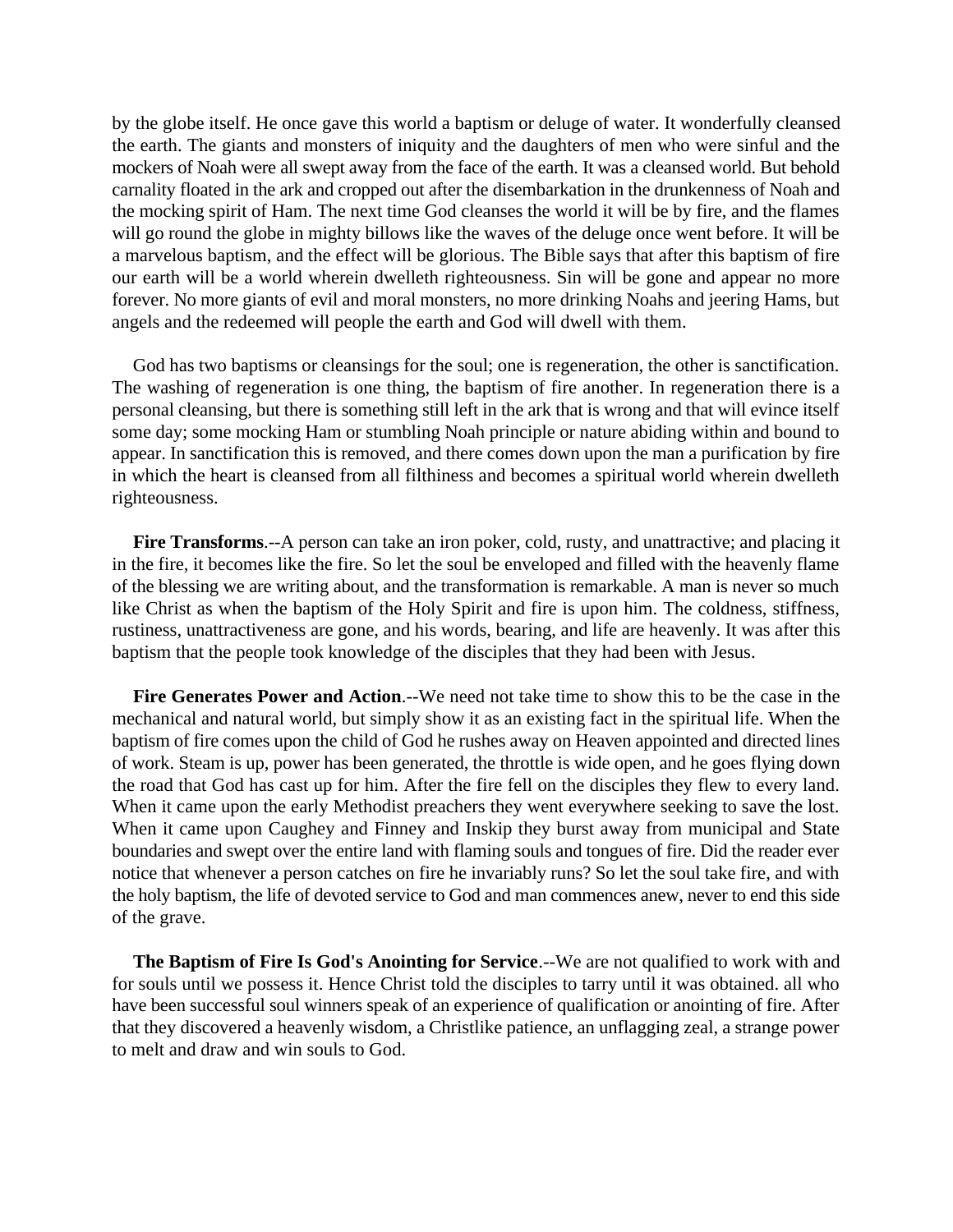The great mistake of the Church has been in attempting the conquest of the world without this power. Nearly two thousand years of labor and failure to bring the world to Christ, with two-thirds of the race still ignorant of the Saviour, is a fact sufficient to send us to our closets, to upper rooms, and to churches, in days and nights of prayer, to ask for and receive the blessing that can alone make us irresistible and victorious. The word has been and still is: "Ye shall receive power after that the Holy Ghost has come upon you."

O for the fire! O that the Church would weep and pray before God until the flaming baptism of heaven would descend!

> O that it now from heaven might fall, And all my sins consume! Come, Holy Ghost, for thee I call; Spirit of burning, come.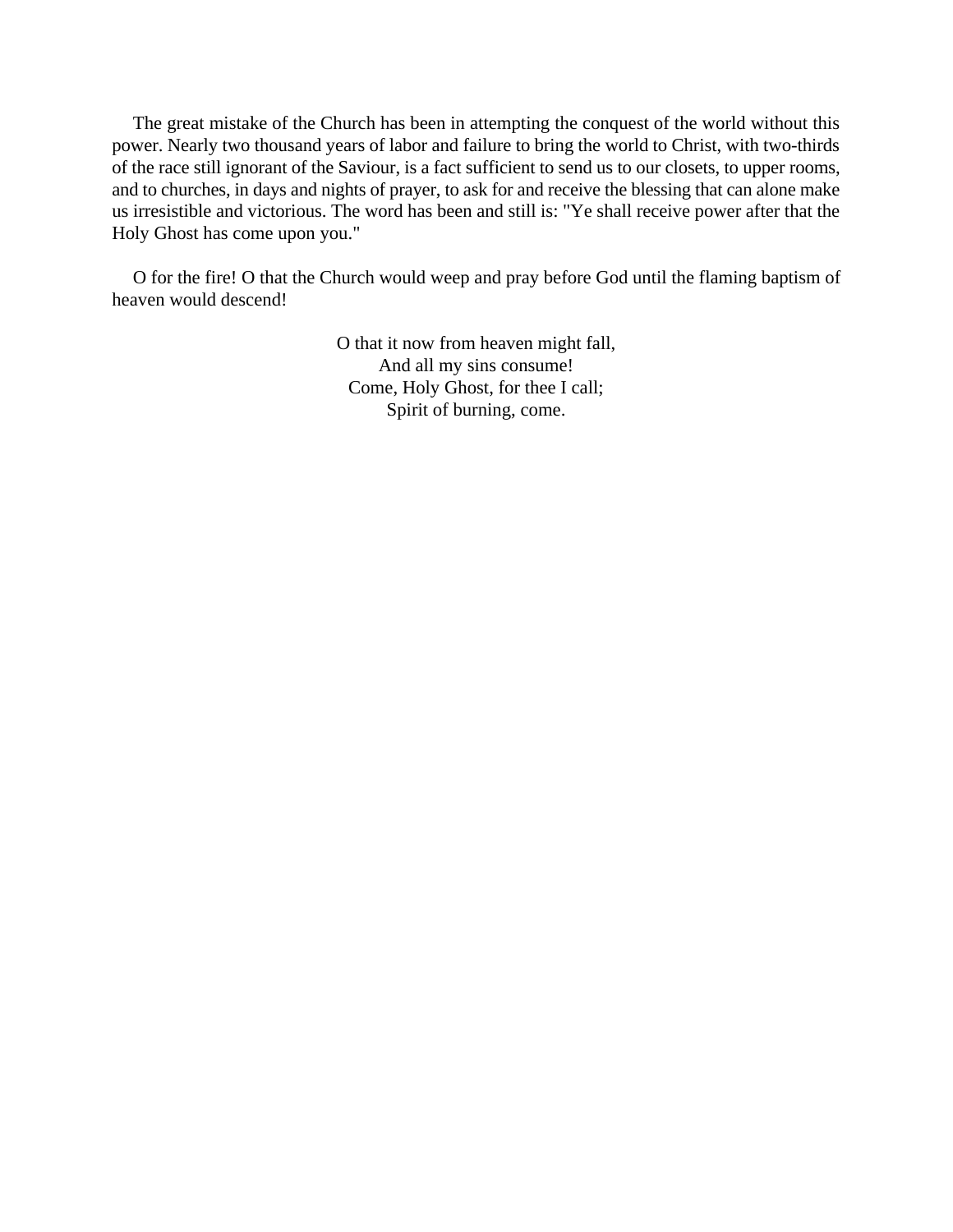## **Chapter 26 THE TWO TOUCHES**

In the gospel of Mark we read of a blind man whom Christ led out of the town in order to perform upon his sightless eyes a gracious miracle. Twice the Lord laid his hands upon him before his sight was perfectly restored. This incident is a complete refutation of the idea advanced that God does all for us in a single work. That the Lord need not go over his work through lack of power to do as he will, we admit; but that he does so is seen in the case of every reclamation of the backslidden, while the assertion that God does all for the soul in a single work of grace called regeneration is contradicted by voices and facts heard and seen in nature, providence, and grace. The creation of the world occupied not one, but six days, requiring not one, but six touches of divine power. The creation of the human family was not completed in the making of Adam, but in the second touch that produced Eve, who became the second blessing in the garden of Eden. There were two covenants given to the world, and the Bible says distinctly that the first was not perfect, but the second was. The Saviour himself on the banks of Jordan received an anointing and baptism that he had not previously received. From this time he went forth in the power of the Spirit. Why did not this happen at his birth? Does not God do every thing in one work? Verily this scene on Jordan, and the other facts alluded to, say: "No!"

So we see that the miracle on the blind man wrought in two touches is in perfect harmony with these other teachings, and goes to establish the fact of a subsequent and completing work of grace.

**The first touch** on the blind man's eyes brought sight. He looked up and said: "I see." So said we all when the regenerating hand of God was laid on our souls. How sweet the light! how delightful the experience of coming out of darkness, and seeing spiritual truths and enjoying heavenly experiences! However, it was a defective sight. Like the man in the gospel account, we saw men as trees walking. This was certainly an alarming sight, and brings out clearly the man-fear and man-exaltation that is left in the heart. A man of wealth or position in the State or Church is as tall as a tree. There is a feeling of uneasiness and dread as he comes walking around. The soul instinctively dodges and runs. Who would not run from a tree walking around.

**The second touch** on the eyes brought perfect sight. The gospel says the man looked up and saw clearly. It is the second touch of grace realized in sanctification that brings a clear and proper vision of things to the soul.

We see into the Word of God as never before. Passages that were obscure and mysterious become luminous with a deeper and truer meaning. The Bible becomes a new book, and an illuminated edition at that.

We see into God's providence clearly. Occurrences that formerly disturbed, distracted, and alarmed us do so no longer. The clearer vision reveals Christ present everywhere and all the time, and also the blessed fact that all things are working together for our good. No combination of men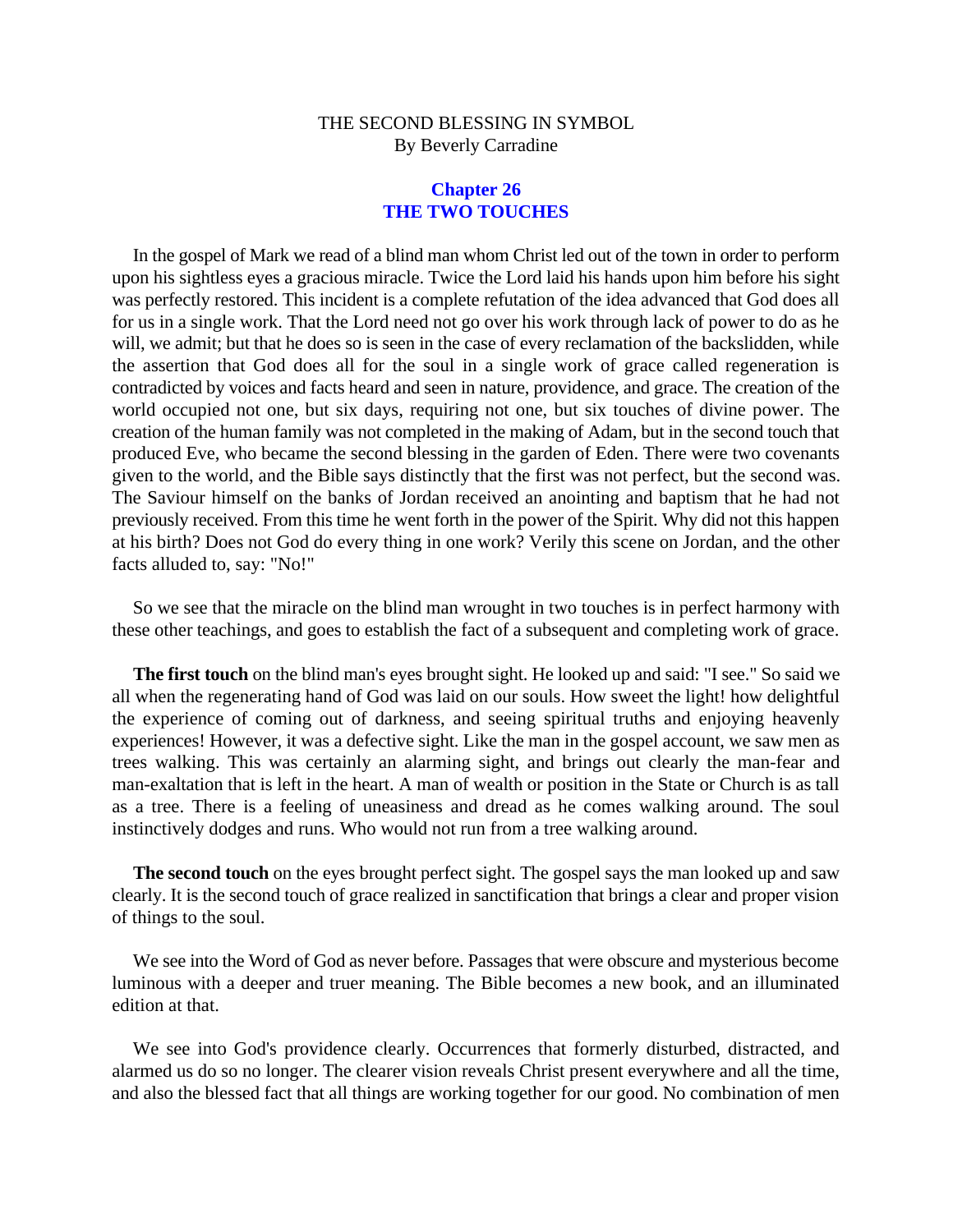or devils can paralyze or overwhelm the sanctified soul. That second touch enables him to see their impotency and the great power of God overarching all their designs and overruling all their works for the good of earth and heaven.

We see men clearly. There comes a spiritual discernment in sanctification that is astonishing. Of course no one claims infallibility of judgment, but an increased power to discern spirits and spiritual things that is self-protective and necessary as well for the peace, safety, and advancement of Christ's kingdom. We see men as they really are. Not as trees walking; not as giants to be dreaded and fled from, but as men six feet high and just so many inches through from breast to back. It is marvelous how man-fear departs under the second touch of grace. It is delightful to be able to speak with and preach before the highest and richest in Church and State without tremor of nerve or sinking of heart. The writer has seen a field telescope shut up to its proper portable dimensions of six inches. So sanctification places a hand on a man's head and another under his feet; and then, so to speak, suddenly collapses or condenses him to his proper size, diminishing him from one hundred to six feet.

We see men as they really are, not as dwarfs. sanctification does not belittle a man. It does not view with contempt God's work and creatures. While the second touch shows us that a man is no giant, it also saves us from falling into the opposite extreme judgment and prevents us from regarding him as a dwarf.

The teaching of holiness is that a man is neither a tree nor toadstool. He is neither to be dreaded nor despised. He is a man, and as such is to be honored and loved. Thank God for the second touch!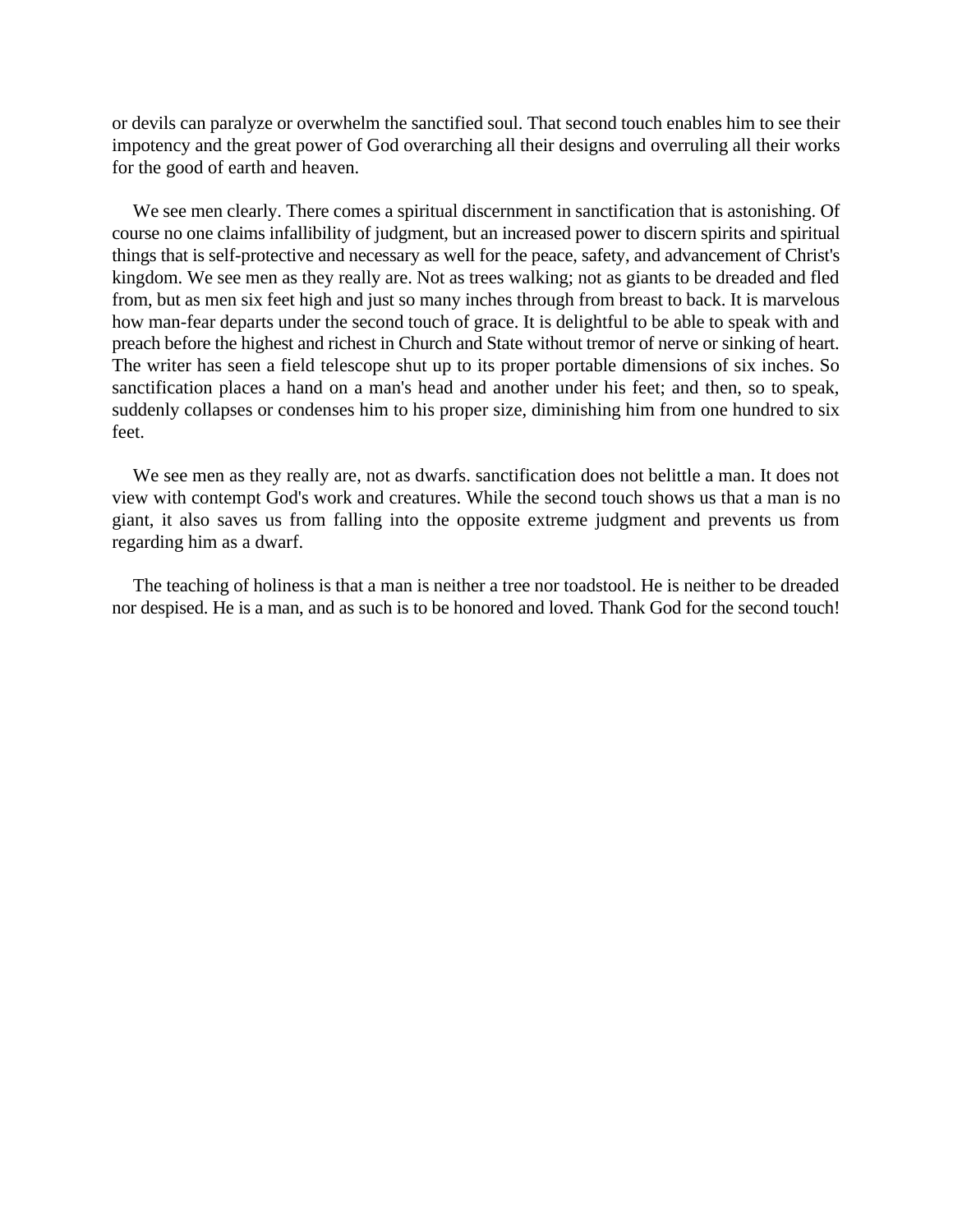### **Chapter 27 CISTERNS AND FOUNTAINS**

The two words forming the caption of this chapter well describe the difference of experience in regeneration and sanctification. A cistern is a receptacle whose contents are continually sinking, and which has constantly to be refilled. A spring or fountain, on the contrary, has connection with inexhaustible subterranean rivers, and is always full, always overflowing, and always the same.

We have only to look around in the Church to see that the cistern experience is the prevailing one. Many either have not heard of or do not care for a better experience.

Christ promises the fountain experience to all who, will have it. He spoke to the woman of Samaria and called it a "well of water springing up,'' and on the last day of the feast he promised it publicly, and revealed it flowing from the soul or inner parts as "rivers of living water." The reader will bear in mind that rivers take their origin from springs or fountains. John says: "This spake he of the Spirit, which they that believe on him should receive: for the Holy Ghost was not yet given; because Jesus was not yet glorified."

So the fountain experience is one subsequent to regeneration, "they that believe on him should receive." It is to follow and displace the cistern experience. The man's soul is to be changed from a mere receptacle of blessings to a gushing fountain of grace. Instead of needing to be filled all the time, it is filling others. Instead of a pond existence, that has to be visited to be seen and to derive benefit therefrom, the life is to be like rushing rivers of living water going out in every direction, cheering, blessing, and saving the people.

The disciples were cisterns for three years and a half, but on Pentecost Christ transformed them into fountains. After that how they watered the Church, the people of Jerusalem, and the surrounding nations!

Many who read these lines will bear witness to the fact of the cistern experience: a religious life that is continually being emptied. A smaller number will testify to the fact that on learning of a better experience they came to Christ, and in the blessing of sanctification they have had an artesian well set up in their souls which has been flowing ever since.

The following are some of the advantages of the sanctified life, or the fountain experience.

One is that it is a constant experience of freshness. Spiritual barrenness and deadness cannot abide in the soul where a spring of life is flowing. A newness and freshness comes upon the heart that is not only delightful in itself, but gives a charm to life, to the world, to duty, and even to pain and suffering that cannot be described and certainly cannot be understood by one not in the blessing.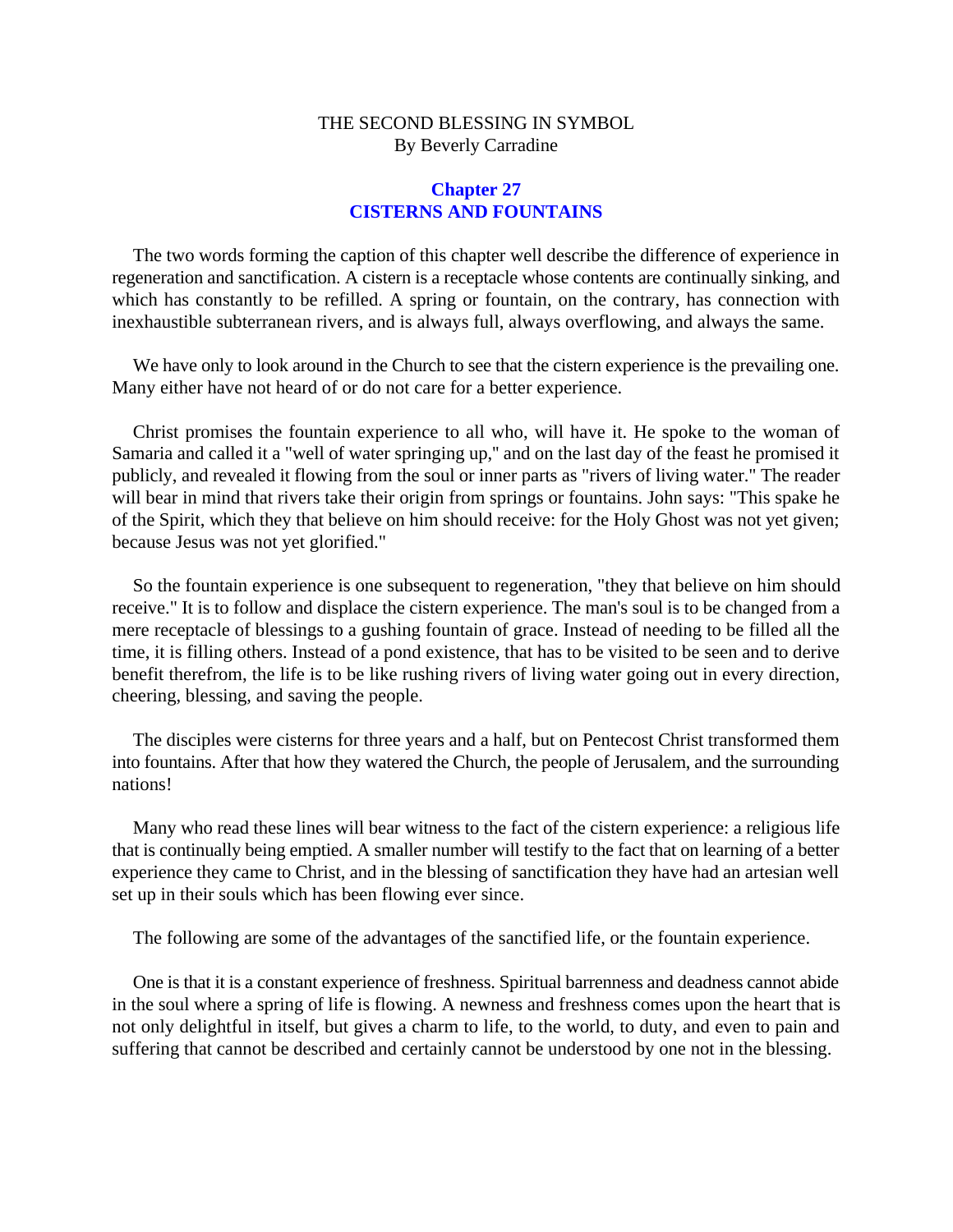Again; it is an experience of abiding inward satisfaction. Just as a spray of water constantly playing upon the tongue and throat would allay and prevent thirst, so this artesian well of salvation springing up in the soul puts an end forever to the old dry hungerings and thirstings of spirit that fill the life with uneasiness and pain.

Again, it is an experience of conscious fullness. In the cistern experience we are continually alarmed to find the water of life low down in the heart or maybe all gone. More than once the writer has ceased from his pastoral visiting when a regenerated man, and with a painful sense of increasing emptiness would take the cars, go to his room, get on his knees, put up the troughs, and call on God for showers of grace to fill the empty vessel. But in the sanctified life or fountain experience there is a constant delightful sense of fullness. The heart does not run dry. The soul does not become empty.

Besides this there is the feature of inexhaustibility. Just as a spring runs steadily through the day and all through the hours of the night, so in the blessed life we speak of there is a steady flow all the while of religious life and power. The demands on the fountain for water no more exhaust the fountain than do the demands of men upon the sanctified person diminish his life and grace and joy. The artesian well of salvation flows on and up and out continually. The sense of spiritual exhaustion departs. Silence may fall upon the lip, and meditation occupy the mind, but the "well" is still flowing within and springing up into eternal life.

The last feature of the fountain experience is that such a life creates rivers of blessing, that flow in every direction, to the gladdening, enriching, and saving of souls. The cistern only gives as it is drawn from and pumped out; but the fountain flows over and runs out all the time. It is this last experience that is wanted today. A life that flows over and flows forth to others is the true and best life. A blessing that cannot be contained is the blessing that the Church needs today, for the sake of itself, and for the sake of the outside world. Give the fountain experience to the Church, and rivers of living water of blessing and of salvation will flow out in every direction to the human race.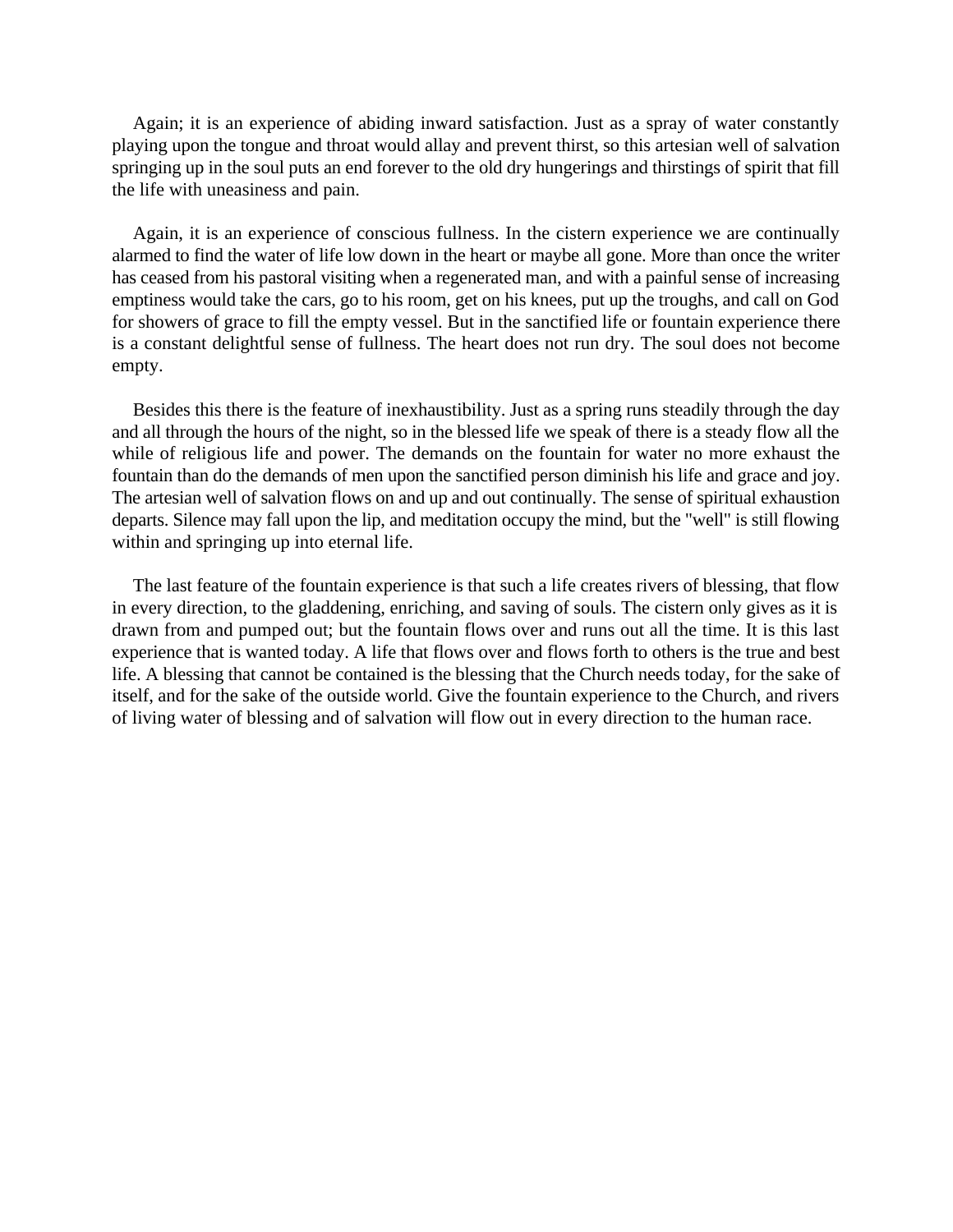### **Chapter 28 SERVANTS AND FRIENDS**

These two relations are well known in life and also prevail in the kingdom of Christ. The very terms appearing in the caption of this chapter were used by the Saviour and are to be found in John xv. 15: "Henceforth I call you not servants, for the servant knoweth not what his lord doeth: but I have called you friends; for all things that I have heard of my Father I have made known unto you."

There are two relations to Christ in the spiritual life. This is the teaching of the Lord himself and a fact confirmed by the experience of the heart, and by a faithful observation of the lives of God's people. There is a striking difference between servants and friends. We see this in the social life of the world, and we see it as remarkably in the Christian life.

**One difference** is that a servant serves for wages, but a friend serves for love. The first interview between the employer and employed is a stipulation in regard to price for labor rendered. But no deeper pain could be inflicted than to ask a friend what he expected in the way of compensation for doing a service. Think of a husband asking a wife what she charged for sitting up all night with him in his sickness. There is a hire service in the Christian life; there are many who serve God for blessings, sweet experiences, and rewards. But there is such a thing as promotion from a servant to a friend. In sanctification the servant becomes a friend, and labors for Christ from pure love. If there are no delightful experiences, no great spiritual blessings, he works on just the same. If favors and promotions are not bestowed, he does not become sour nor complain, but keeps on laboring for the Master with the same gladness and cheerfulness that a wife renders in the home of the unnoticing and absent husband. It is a work of love.

**A second difference** appears in that the servant knoweth not what his Lord doeth, while his friend does. There are many things we tell a friend we would not dream of communicating to a servant. This is unquestionably the explanation of much ignorance in regard to God and spiritual things in the ranks of Christians. They prefer to remain as servants, and so know not what the Lord doeth. Much in the Bible is a mystery and many things in Providence are misunderstood; but with the elevation from a servant to a friend there comes a knowledge of divine truth, a recognition of the divine leading, an understanding of the divine mind, and a full and free communion with the divine Being that makes an epoch in the soul's history as wonderful as conversion, or birth into the kingdom. Christ says about this: "I have called you friends; for all things that I have heard of my Father I have made known unto you." Christ tells the friend all. Let the reader look and see in confirmation of this fact how the servants of Christ are running to the friends of Christ to be instructed more perfectly in the things of God.

**A third difference** is seen in the matter of a free and easy access to the Lord and Master.

The servant has to be summoned, has to tap at the door, and is constantly confronted with restrictions of approach and conversation. The friend comes when he will, and passes in and out with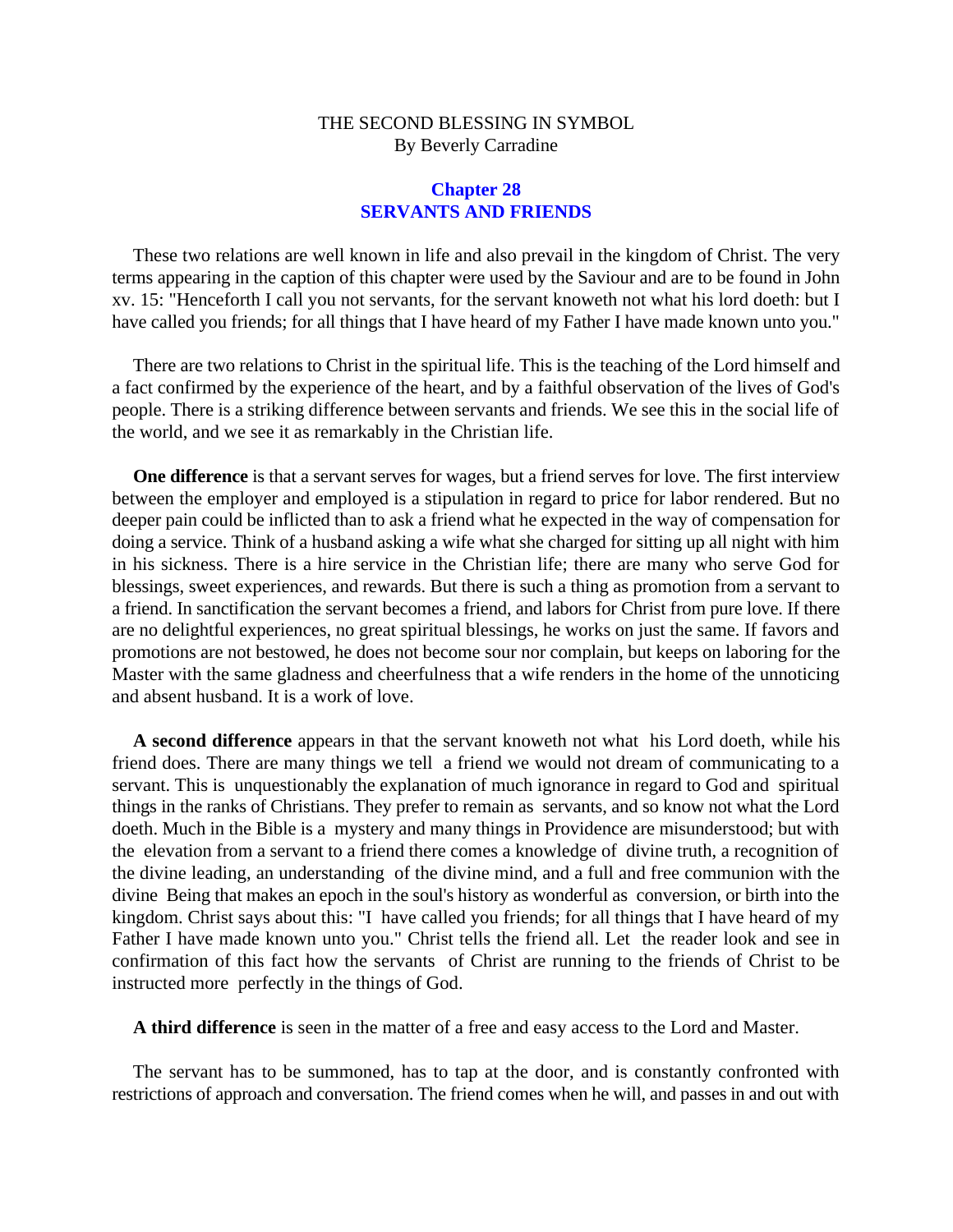a freedom that is delightful. There is an openness, an assurance, a tender familiarity that is unknown to the other relation.

We have only to do some remembering or some observing to see many of God's children limited and restricted in their approach to and communion with God. They are not at ease with God. The voice declares distance, the language reveals a lack of perfect understanding. They are rapping at the door. The object of their love is not always in sight.

But there are others who, under the sanctifying grace of God, have become friends. Their very tones, words, spirit, and life declare intimacy with God, freedom of speech, ease of access, and thoroughness of understanding. These are the people that men go to and say: "Pray for me." These are the persons to whom people come with open Bible or with their troubles and say: "Please explain this to me."

The servant goes to the friend and says: "Bring me to the Lord and Master."

Who would not prefer to be the friend of Christ?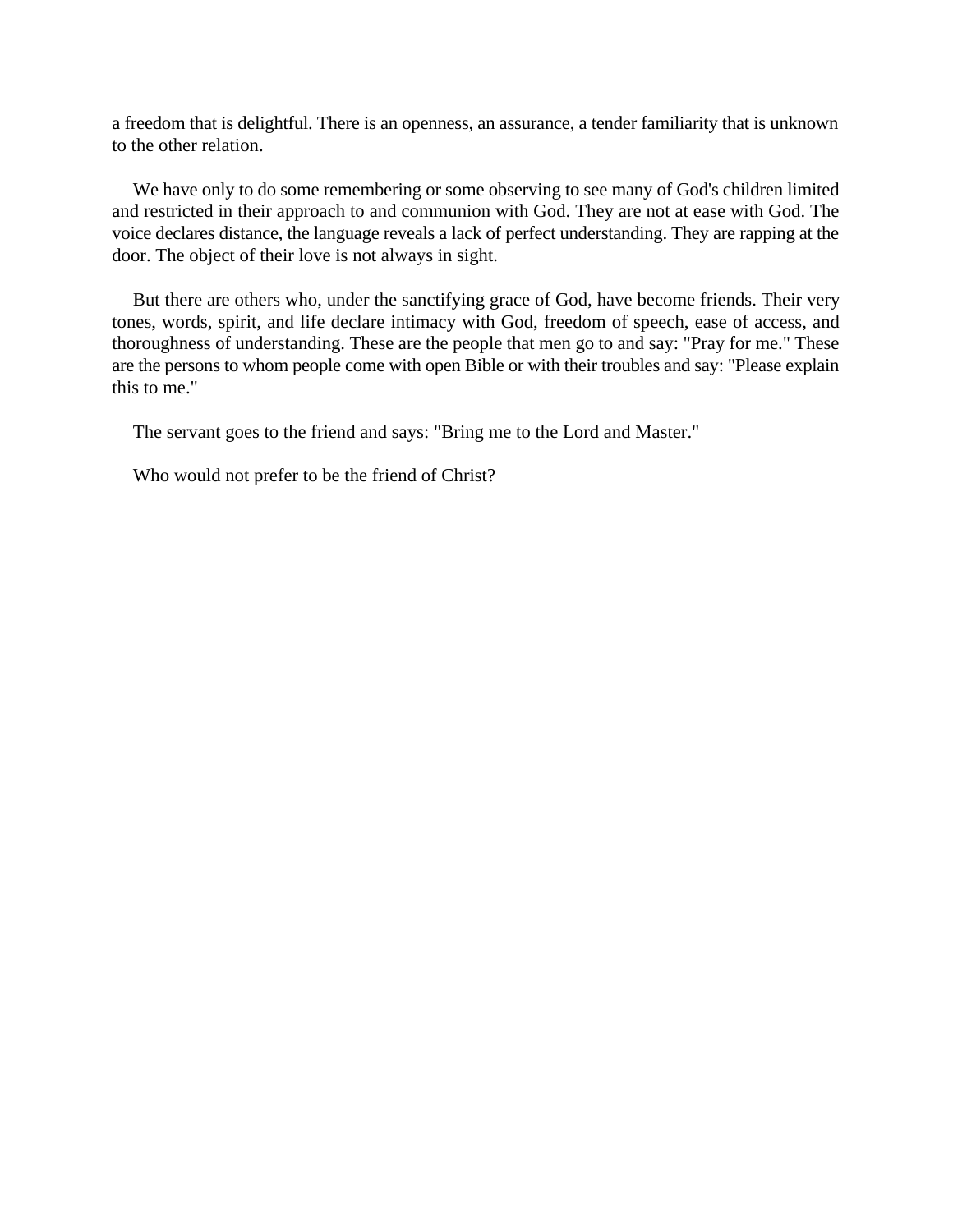### **Chapter 29 THE TWO COMPANIES IN HEAVEN**

According to the seventh and fourteenth chapters of Revelation, there are two companies of redeemed people in heaven. The fact of two distinct bands is the striking thought of these passages of scripture; for while both are saved and in glory, yet there is a difference between them plainly observable.

There is no question about the identity of the "multitude that no man could number." These are evidently the vast hosts who in life and at death have believed on the Son of God and been saved. No man can number them, says the Word; and it is true. These are the regenerated, out of every land and kindred and tribe and people. They are washed in the blood of the Lamb.

But who and what is this other company of 144,000? Many have hazarded opinions; and if others have done so, why may not the writer try to interpret, if he does so humbly and reverently.

Some suppose that this company stand for those Jews who believed on Christ in the first century. But why confine it to the first hundred years? and what is there so different in the faith of a Jew and a Gentile as to create this marked distinction we see in heaven?

Some have suggested that the 144,000 stand for little children. They base their supposition on the expression that these "were not defiled with women."

Two facts show up the absurdity of this idea: One is that nearly one-third of the human race die in childhood, and as we know that children are saved, the 144,000 utterly fails to be a proper symbol of the magnitude of their number in glory. The other fact is that if they are children then of course they have not been "defiled;" and to make this expression refer to that is to accuse the Holy Ghost of uttering a preposterous and needless saying.

Our own firm belief is that the 144,000 stand for those who were sanctified in this life, waiting not for the dying hour to receive a work of grace which Christ stands ready and willing and able to perform at the present moment. When we remember what it costs to obtain this blessing--what ridicule, opposition, persecution, and ecclesiastical rejection it invariably entails--we are not surprised that the suffering ones have a distinction accorded them that is not granted to all who are in heaven.

We have made the point elsewhere that all believers must be sanctified before seeing the Lord, and that many obtain this grace only on a deathbed, because they heard not of it, or were not properly taught; or, as is most generally the case, were unwilling to pay the great cost of the experience.

The question may be raised, if all of us either in life or in the death hour obtain sanctification, why should there be a difference existing between us in heaven?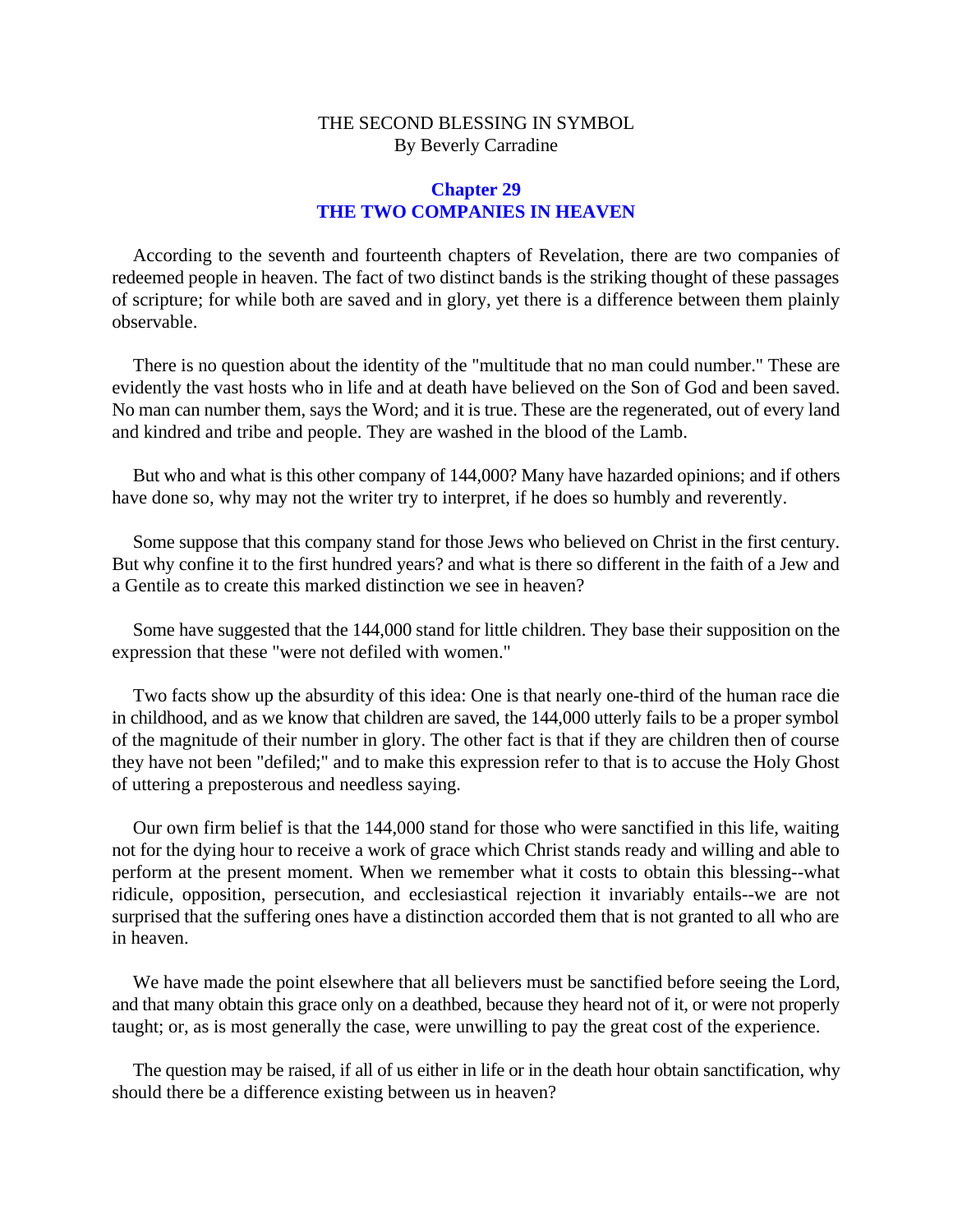To this we reply that He who says that as "one star differeth from another star," so also shall be our resurrection body; and he who is to say to one, "Take thou authority over ten cities," and to another, "Rule thou over five cities," he is a just God and will do right. Moreover, let it be remembered that there is bound to be a great difference in the faith, life, religious character, labors, and sacrifices of a man, who sought the blessing of holiness at the cost of the death of self, the loss of all things, keeping it in face of raging devils, a hating world, a ridiculing and persecuting Church, and that man who obtains it in a dying hour. If any one thinks that such a life will not be accorded a special distinction in the world to come, he has forgotten that God is just; and needs to be reminded that the Scripture itself ends with a recognition of two grades of spiritual life in heaven. Hear it: "He that is righteous, let him be righteous still: and he that is holy, let him be holy still."

Sanctification in death gives that purity or holiness of heart without which no man shall see the Lord, but it does not make up for the life that could have been spent in such union and communion with God and such toil for souls as would have told on the world and Church forever. The character is crystallized at death; the book is finished; the tree lies as it falls; we take rank in heaven as we actually were in God's sight on earth. A faith that recognized and took Christ as the uttermost Saviour, as a Sanctifier as well as Pardoner, was bound on earth to affect the soul's life and development, and is bound for the "blood's sake" to be honored and distinguished in heaven. It is after all a distinction of grace. Christ is honored by it.

With these thoughts in mind, let us see if we can find any signs or features about the 144,000 that would confirm the assertion that they represent the sanctified.

**One** is that it is a much smaller band than the other. The first cannot be numbered, but the second is 144,000. This disparity has always been seen on earth, and it is not surprising that it should appear in heaven. For some reason comparatively few have accepted the grace of sanctification. In our Church membership, pastors report hundreds of regenerated members, but only a dozen or score of sanctified ones. In the revival it is often the same way: scores are pardoned, but only a few are purified. This is to be accounted for partly through lack of instruction of the people, and partly because it costs more to be sanctified than justified. To obtain the latter a man gives up his sins; to secure the former he gives up himself. Regeneration is a birth, while sanctification is a crucifixion. It is easier both in the physical and spiritual world to be born than to die. This explains why there is a great multitude in heaven which cannot be numbered, and right in the same heaven another company of one hundred and forty and four thousand.

Some objector may say that the 144,000 is a very small number to describe the sanctified hosts of all ages. But we must bear in mind that it is a symbolic figure, and does not mean literally 144,000. On the other hand, it is not to be construed as meaning an innumerable host like the other, because the perfect number twelve is multiplied by another perfect number twelve, thereby producing the doubly perfect number 144. This mistake we are saved from making by observing that the 144,000 is contrasted in size with the innumerable multitude. The whole truth taught is that while the 144,000 is a much smaller company than the innumerable multitude, it is nevertheless a perfect number.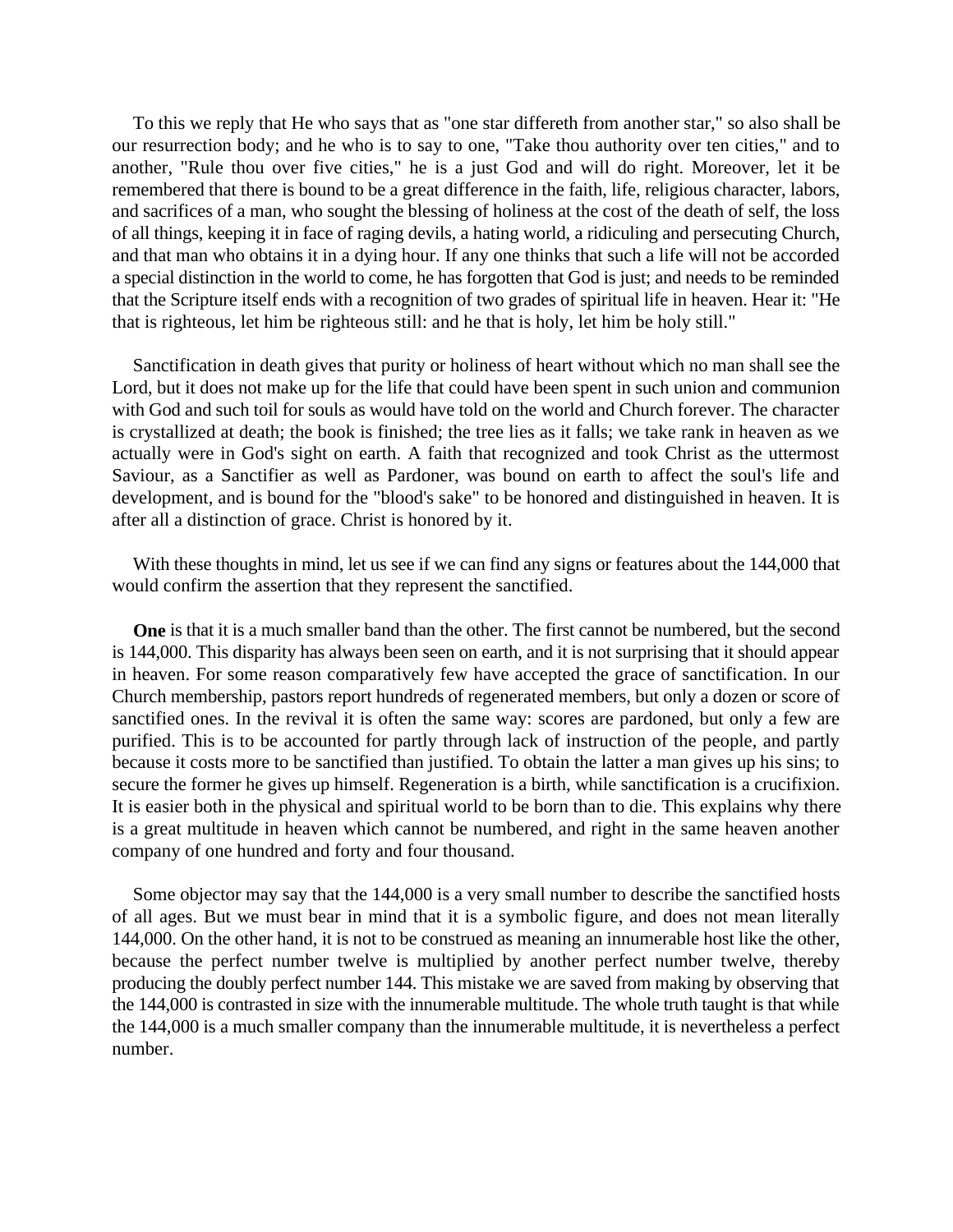**A second** fact appearing is that the 144,000 were all "sealed." This is not said of the innumerable multitude. Sealing cannot be birth. A thing has to be born or made before it can be sealed. So right here appeals a second work of grace. This is made perfectly clear in Ephesians i. 13: "In whom ye also trusted, after that ye heard the word of truth, . . . in whom ALS0, AFTER THAT YE BELIEVED, YE WERE SEALED with that Holy Spirit of promise." The emphasized words clearly show that there is a subsequent work of grace that is here called sealing.

Webster says that to seal is to confirm, ratify, establish, to make fast, to keep secure or secret. None of these terms can be twisted into synonyms of the word "regeneration."

History teaches us that when the Roman Governor had sealed the tomb of our Lord it meant that no one could enter. It was made inviolable. The Roman Government stood by and behind that seal.

Daily life tells us that when one seals an envelope from that moment something is shut up for himself and another. It means secrecy, sacredness, and peculiar ownership. The letter is first written and then sometime after sealed. So God writes his law and deposits his love in our hearts. He places very precious things there. Afterward he seals. There is a second work of grace that brings the soul into a sacred nearness to God, into a hidden and, to outsiders, a mysterious life. There is a holy grace that shuts one up and in with God. There is a delightful understanding, a blessed secret between the sealer and the sealed, known only to them.

God's peculiar protection and ownership is seen, and, above all, deliciously felt in the seal. Who dares to tamper with a sealed letter or package? Whereas, an open missile or bundle is a temptation and invitation to prying eyes and ruthless fingers.

The soul instinctively craves this second and finishing work of God. The Methodist Church acknowledges the fact in one of its celebrated hymns, where, after a lament over wandering, there is immediately added a petition:

> Here's my heart, O take and SEAL it, Seal it for thy courts above.

According to this hymn the "sealing" comes afterward. St. Paul declares the same thing: "In whom also, AFTER that ye believed, ye were sealed."

**A third** fact stated is that they were taken from Israel--some from Judah, Simeon, and the other tribes, but all from Israel. This is deeply significant. It shows that the smaller band came out of the great multitude; that the sanctified are found in and lifted from the regenerated, or God's Israel.

**A fourth** feature of the 144,000 is God's name in their foreheads. This is still more striking. It declares a higher grade of religious experience. It proclaims a manifest and unmistakable piety. What they were was evident to all. Their relation to God was the prominent and conspicuous fact of their lives. Certainly it is well for the cause of God when his people are thus easily recognized. It is not the case with all of his children, but it is invariably so with those who are genuinely sanctified. It is worthy of remark that the severe judgments and criticisms passed upon holiness people are in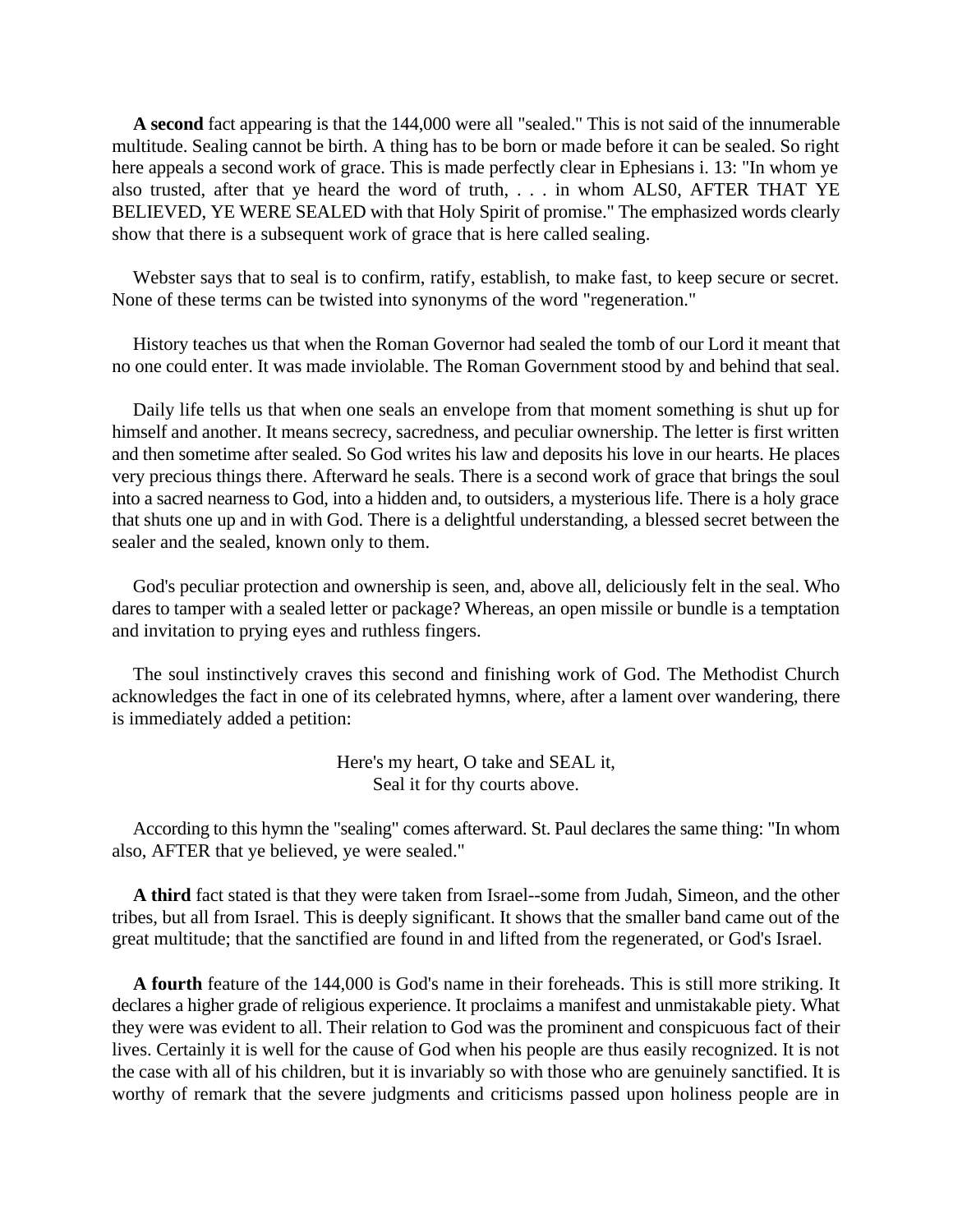reference to their religious lives. No one accuses them of worldliness. As in the case of Daniel, the accusation is made about their worship, their self-denials, and their God. Their uprightness is the prominent thing with them, it shines from their faces, it is written on their foreheads. And the religious life is attacked because conspicuous.

**A fifth** feature noticeable is their joyous and fresh experience. The passage under scrutiny says that they sung, and it was a new song. Two things have invariably impressed us about the holiness people; one, their gladness, and the other the constant newness and freshness of their religious life and experience. As a holy man once said in our hearing, "every day is like a new conversion to my soul." They are the happiest people in the world today, always singing, shouting, or praising God, and always having new and delightful manifestations of divine grace. Strike them where and when you will, they have just found something wonderfully precious in the Bible, or Christ has revealed himself in a blessed way to the heart, or in a marvelous manner in his providence, and they are running over. They have the melody in the heart that Paul speaks of, and the "well of water" in the soul that Jesus told the Samaritan woman about: so who wonders at their gladness and spiritual freshness?

**A sixth** observable fact is that their experience was a peculiar one. The third verse says that no one could learn the song they sung but themselves. So the innumerable multitude washed and saved did not sing the song. Only the 144,000 could sing it.

The teaching is unmistakable that there is a religious experience not known to all of God's children. It has always been so, and will be to the end of time. Many could not sing the song that the 144,000 sung. More than once the writer has seen regenerated people try to imitate the sanctified in their experience and rejoicing, but it was an evident and utter failure. The most difficult of things to do is to praise God, and rejoice in spirit and with lip when the spirit of praise and rejoicing is not in you. In the regenerated life this rejoicing comes at certain wide-apart times as a result of much prayer, or revival effort. In the sanctified life the inward rejoicing is a constant experience, for the cause of it is indwelling and abiding. How easy for them at all times to praise God with this unfailing melody within, and salvation like a well of water gushing and springing up in the soul all the time into everlasting life! while how difficult and indeed impossible for those to do so who are strangers to this work of grace! No one could sing the song but the 144,000.

**A seventh** fact is their purity. They were not "defiled." Commentators like Dr. Clarke say this means simply spiritual chastity. Here are the pure in heart whom Christ in his sermon calls "blessed." There is a grace which keeps God's child unspotted from the world. There are such people today. They are a peculiar people; their garments are kept constantly white by the blood, and God continually abides in them and is glorified by them. They may be a small number compared to the great mass--perhaps as 144,000 to an innumerable multitude--but they exist for all that in this world, and will be signally rewarded in heaven.

**An eighth** description reveals the fact that there is no guile in their mouth.

If any one should ask me to name a distinguishing trait of sanctified people, I would reply that their conversation is in heaven, their language chaste and pure. No profane word repeated as having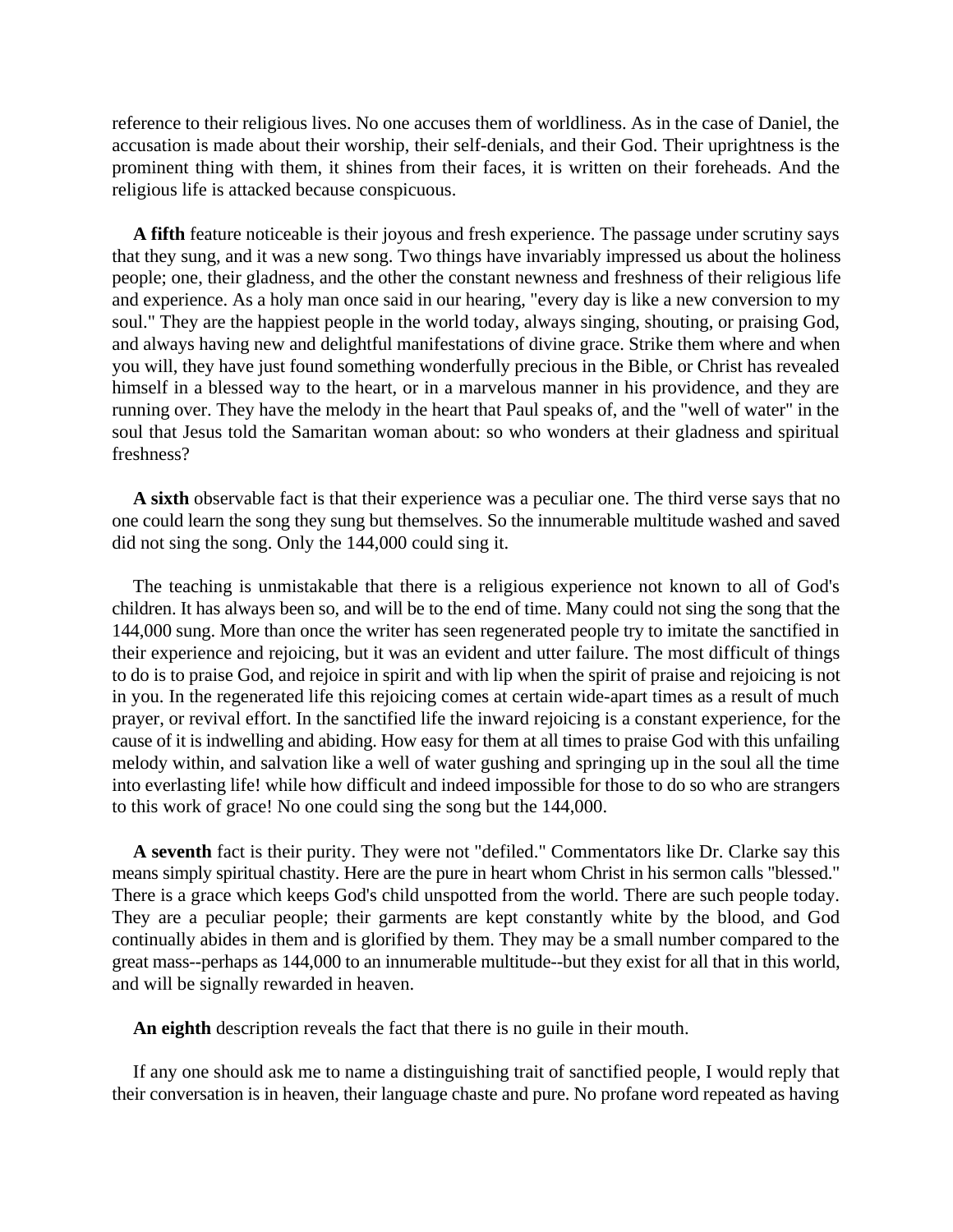occurred in a story, no impure anecdote, nothing in the conversation that would show a relish for or bias of mind toward anything unclean. No slander nor abuse nor slang nor worldly fun nor low wit. The tongue is pure because the heart is clean. There is no guile in their mouth.

**A ninth** description shows them without fault before God; not without fault before men. There will never be a time that we will be able to measure up to the exacting standards of men. The Saviour himself could not please men, and brought upon himself their bitter censure. To the morally jaundiced eye of that period he was unlovely. But there is an experience where, in spite of adverse criticisms and disapproval in high places, you can still be without fault before God. Christ can do such a work in sanctification, that the heart is not only made pure, but kept pure, while the soul rejoices in an unbroken consciousness of divine approbation. The Bridegroom's affirmation to the soul married to him is: "Thou art all fair, my love."

**A tenth** description is that they "followed the Lamb whithersoever he went."

Here in a sentence we find that consecration, devotion, and perfect obedience that are the striking features of the life of holiness. The sanctified man is a follower of Christ in all things and at all times.

There are many Christians who will follow Christ, but not all the time and everywhere. Some things and places they shrink from. Some calls they do not heed, some crosses they will not take up. But the sanctified man is ready for Gethsemane with its loneliness, the judgment seat of man with its false witnessing, and the cross with its shame and suffering. All that is needed is for Christ to lead, and they will follow.

Does the reader see a difference between the two companies or not? A mightier faith, that claimed and received holiness in this life, results in a purer life and greater deeds for God. and the holy and just One who says "according to your faith" and according to the "deeds done in the body"--that Judge of perfect righteousness will honor the splendid royal faith that honors fully the blood, and there will be two companies as shown in Revelation. One believed in the power of the blood to pardon; the other, in its power to sanctify. One believed it could save us in sin; the other, that it could save us "from sin." One looked for perfect salvation in the future, at death, or in heaven; the other trusted for and obtained the full and perfect salvation as a present experience--NOW. Such a superior faith in Christ is found to result in a more exalted experience and devoted life, and is compelled by a just God to be peculiarly honored in heaven.

Once admit what John insists on here--that there are two companies in heaven, no matter what has originated them--and the principle for which we contend is admitted. We cannot conceive of anything that could so properly account for the existence of the two bands, as the two differing faiths just mentioned, in the power of Christ's blood.

The innumerable company believed in it for pardon; the smaller company trusted it for holiness. The first looked for purity of heart to come in the future with the help of time and growth in grace; the second, trusting in the blood alone, believed for and accepted sanctification now.